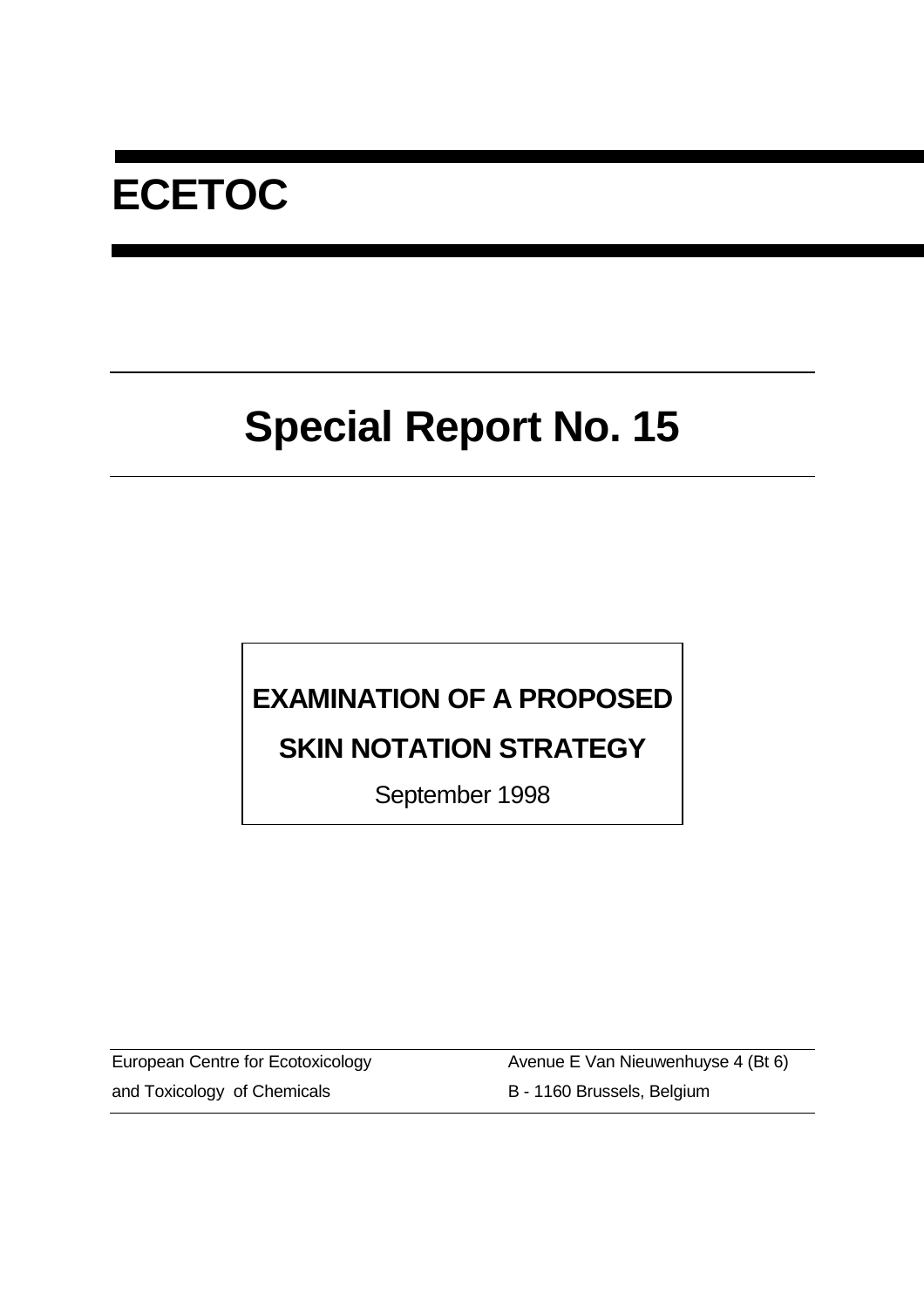# **Special Report No. 15**

## **EXAMINATION OF A PROPOSED SKIN NOTATION STRATEGY**

September 1998

ISSN-8072-15

Brussels, September 1998 © ECETOC copyright 1998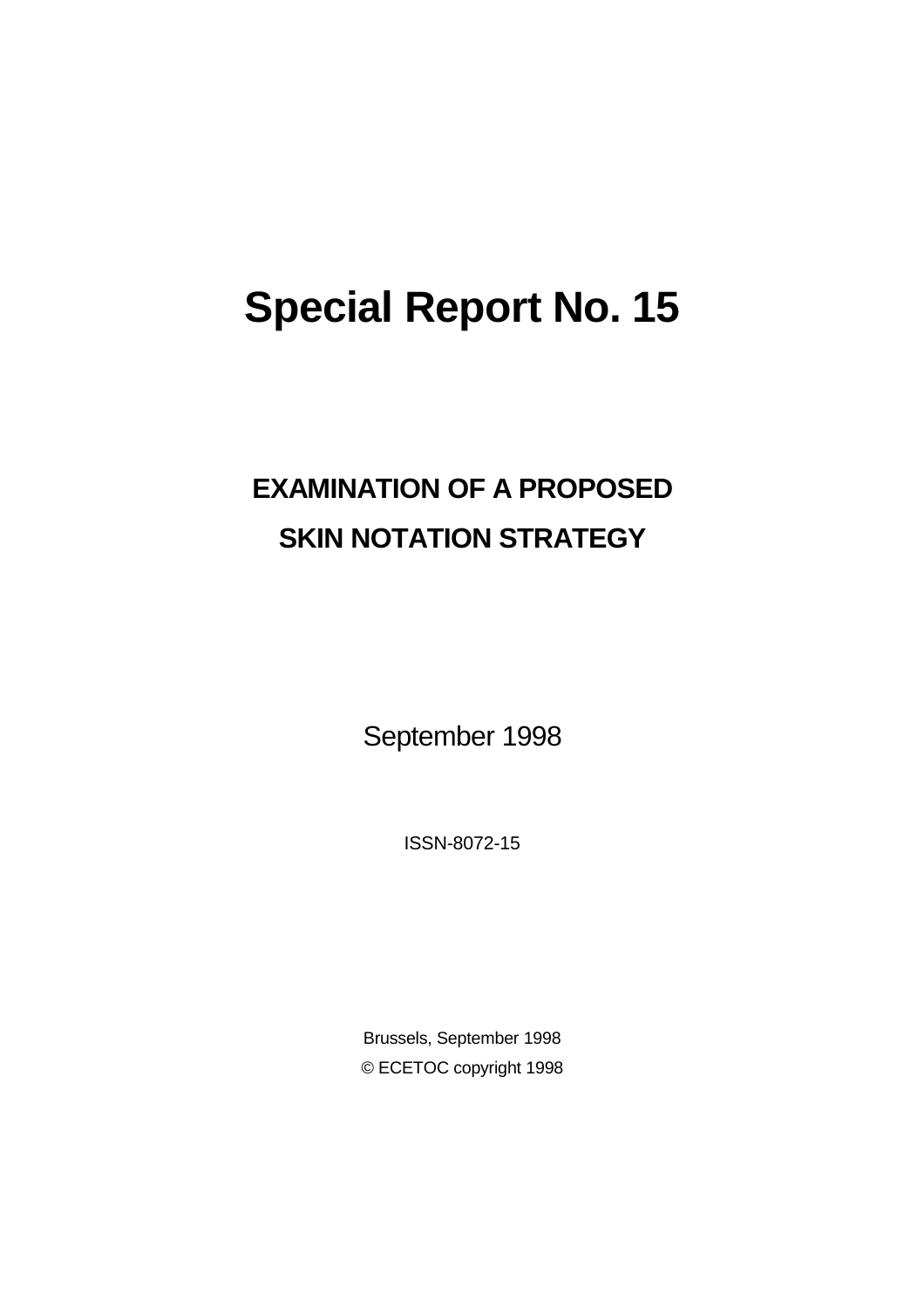## **ECETOC Special Report No. 15**

© Copyright - ECETOC (European Centre for Ecotoxicology and Toxicology of Chemicals), Avenue E Van Nieuwenhuyse 4 (Bte 6), 1160 - Brussels, Belgium.

All rights reserved. No part of this publication may be reproduced, copied, stored in a retrieval system or transmitted in any form or by any means, electronic, mechanical, photocopying, recording or otherwise without the prior written permission of the copyright holder. Applications to reproduce, store, copy or translate should be made to the Secretary General. ECETOC welcomes such applications. Reference to the document, its title and summary may be copied or abstracted in data retrieval systems without subsequent reference.

The content of this document has been prepared and reviewed by experts on behalf of ECETOC with all possible care and from the available scientific information. It is provided for information only. ECETOC cannot accept any responsibility or liability and does not provide a warranty for any use or interpretation of the material contained in this publication.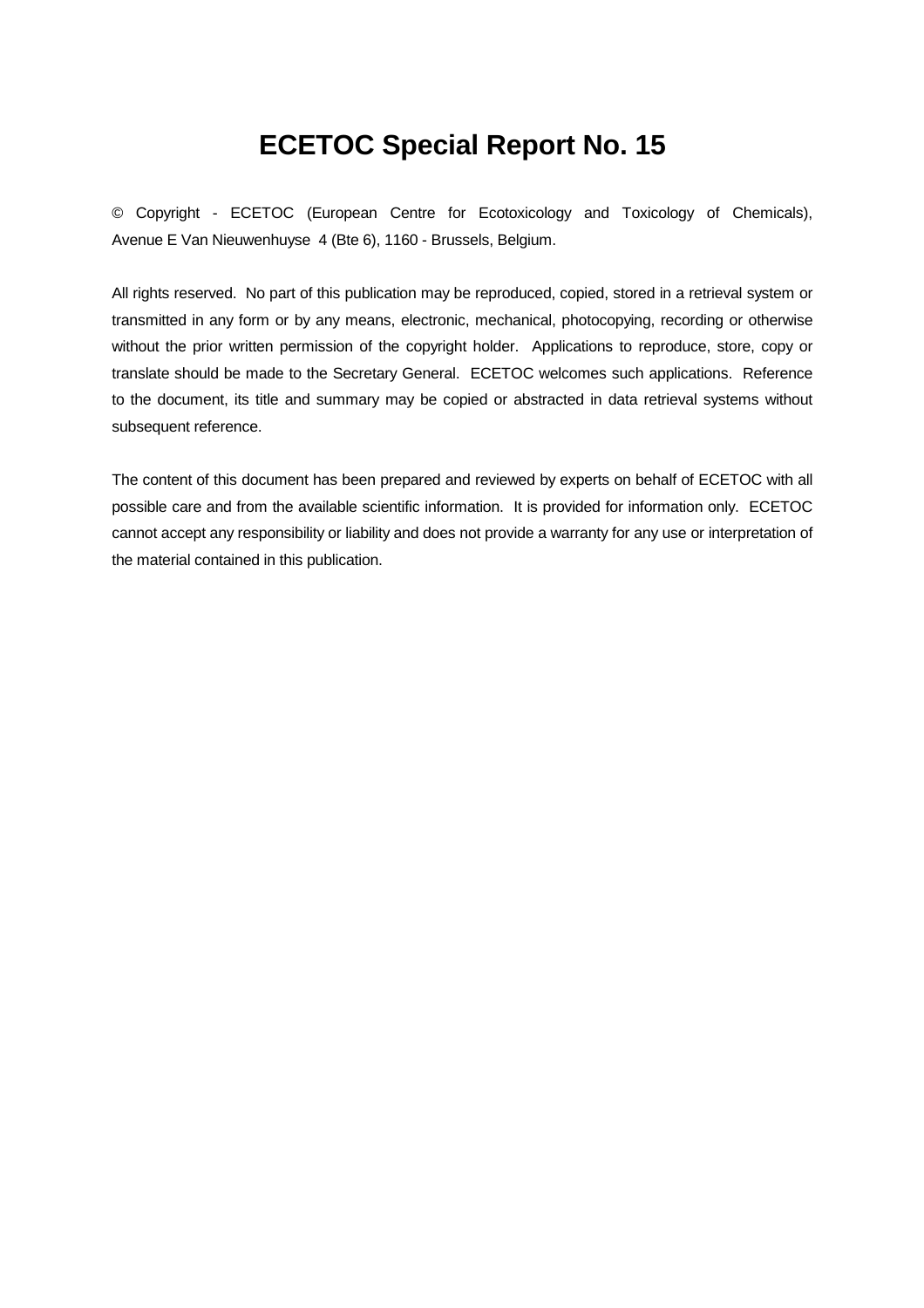## **EXAMINATION OF A PROPOSED SKIN NOTATION STRATEGY**

## **CONTENTS**

| APPENDIX A. STRATEGY FOR ASSIGNING A "SKIN NOTATION" - TEXT OF ECETOC |  |
|-----------------------------------------------------------------------|--|
|                                                                       |  |
|                                                                       |  |
|                                                                       |  |
|                                                                       |  |
|                                                                       |  |
|                                                                       |  |
|                                                                       |  |
|                                                                       |  |
|                                                                       |  |
|                                                                       |  |
|                                                                       |  |
| 1.                                                                    |  |
| 2.                                                                    |  |
| 3.                                                                    |  |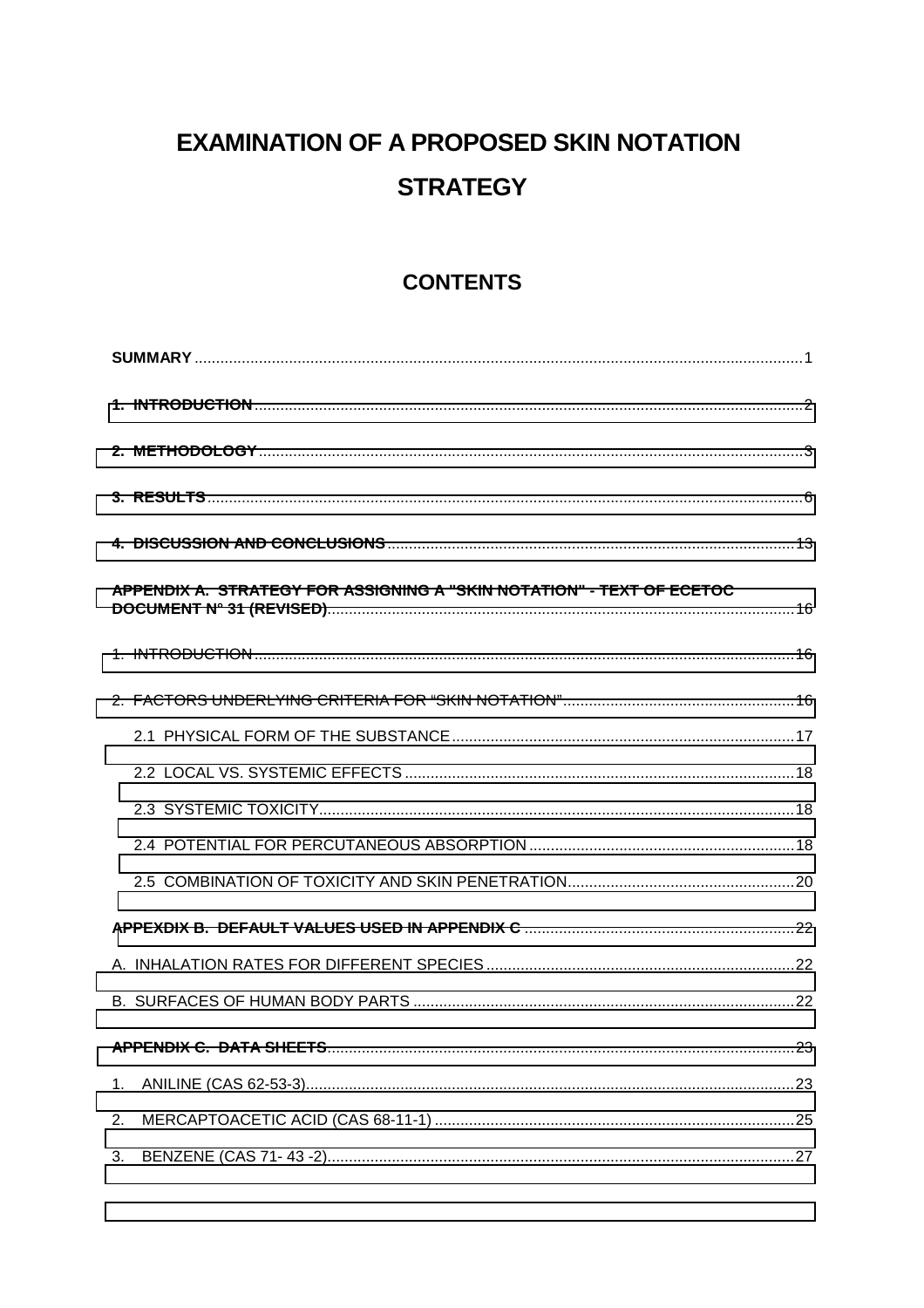| 4. |  |
|----|--|
| 5. |  |
| 6. |  |
| 7. |  |
| 8. |  |
|    |  |
|    |  |
|    |  |
|    |  |
|    |  |
|    |  |
|    |  |
|    |  |
|    |  |
|    |  |
|    |  |
|    |  |
|    |  |
|    |  |
|    |  |
|    |  |
|    |  |
|    |  |
|    |  |
|    |  |
|    |  |
|    |  |
|    |  |
|    |  |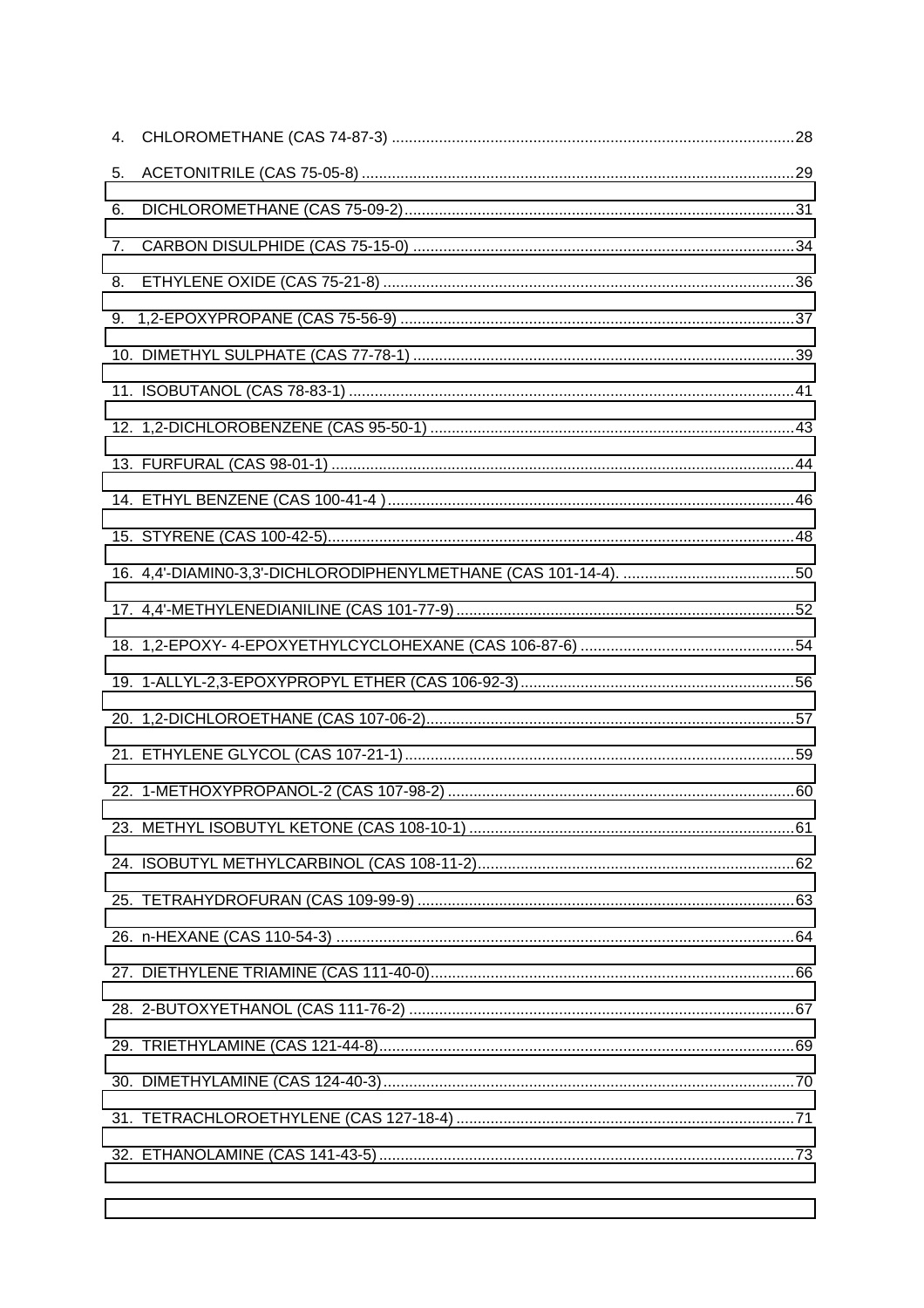| APPENDIX D. 'SKIN NOTATION', DESCRIPTIONS IN THE REFERENCE COUNTRIES  82 |  |
|--------------------------------------------------------------------------|--|
|                                                                          |  |
|                                                                          |  |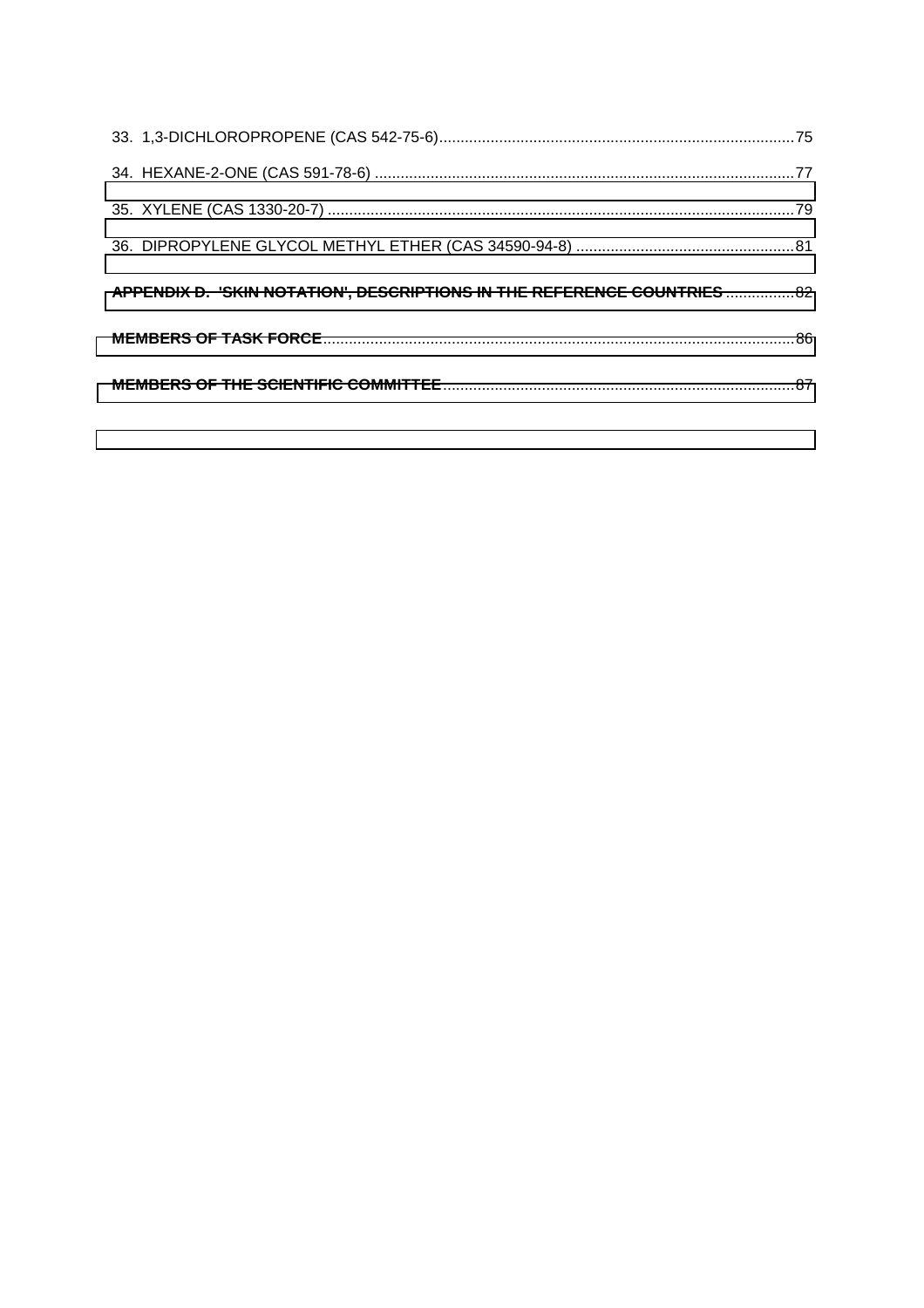#### **SUMMARY**

<span id="page-6-0"></span>A Skin Notation is an indication added to an Occupational Exposure Limit (OEL) for those substances for which skin absorption, in addition to inhalation exposure, may lead to adverse health effects. An ECETOC Task Force proposed a strategy for assigning a Skin Notation based on principles used by the Dutch Expert Committee on Occupational Standards (DECOS). This was published in ECETOC Document No. 31 (revised).

This further document describes the application of the proposed strategy to 36 substances and compares the results with the designations given in five reference countries, viz. UK, Germany, Sweden, the Netherlands and the USA.

The ECETOC proposed scheme was used to arrive at the conclusions. Relevant data including the EC classification of a substance, information from case reports on human exposure, and quantitative human and animal data from both *in vivo* and *in vitro* studies, were taken into account. When quantitative data on skin absorption were available, the partial contribution by skin absorption to the total exposure based on systemic effects was calculated. When quantitative data were not available the importance of skin absorption was deduced from a comparison of the dermal  $LD_{50}$  with the intravenous LD50, the intraperitoneal LD50 or the acute LC50 by inhalation. The TF accepted as legitimate the exemption of those substances with a low toxicity profile as specified in the report. The assessments for the individual substances are described briefly in Appendix C to the report.

The sensitivity of the ECETOC scheme when compared with the unanimous and majority (4/5) positive decisions by the reference countries was 83% and 88% respectively. The respective specificities were 100% and 69%.

Due to the lack of consistency within the designations given in the reference countries no correlation could be established for 7 of 36 substances. The scheme did not allow a decision for another 6 substances on the basis either of inadequate data or inappropriateness for gases.

The TF concluded that the strategy proposed by ECETOC offered a transparent scheme for the future assessment of the need to apply a Skin Notation to an individual substance and recommends its general use.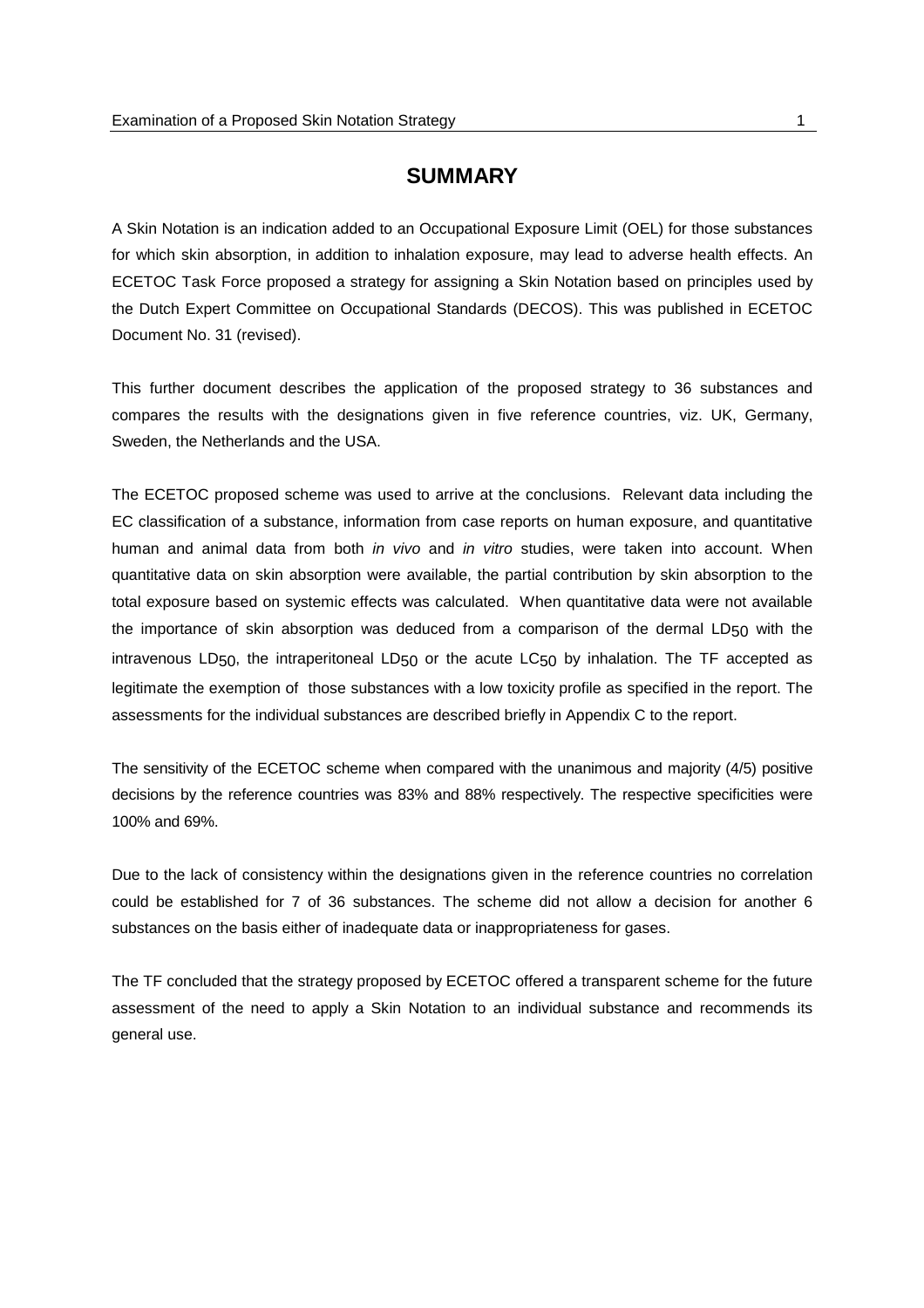#### **1. INTRODUCTION**

<span id="page-7-0"></span>For certain substances, skin absorption may be an important source of occupational exposure. For this reason lists of occupational exposure limits (OELs) often provide a Skin Notation which indicates that adverse effects may arise from skin absorption as well as inhalation exposure. Up till now there has been little transparency in the criteria applied by the various expert bodies when deciding on the need for a Skin Notation.

ECETOC Document No. 31 (Revised, 1993) entitled Strategy for Assigning a "Skin Notation" reviewed the factors underlying the criteria and made proposals for a scheme to assist in the achievement of a transparent approach (Appendix A). It was recommended however that the proposed approach be reviewed in the light of experience in use, any formal validation undertaken and any scientific or technical progress.

Subsequently an ECETOC Task Force was established with the following Terms of Reference:

- Determine a set of suitable test chemicals with an OEL and an adequate data base and independently evaluate the basis for the existing Skin Notation;
- assemble the necessary data for the application of the ECETOC proposed strategy and use them to determine the resulting Skin Notation;
- discuss the concordance and differences between the conclusions derived from the ECETOC proposed strategy and the existing Skin Notation status and make recommendations concerning the ECETOC proposals.

The objectives of the TF were thus to validate the ECETOC proposed decision scheme, to provide worked examples and to give guidance for those developing guidelines for OELs, particularly in relation to the assignment of a Skin Notation in combination with an OEL. In applying the scheme the TF had the opportunity to revisit the principles involved.

This Document reports on the application of the scheme to 36 substances for some of which there was a consensus in the reference countries that a Skin Notation was either required or not required and others for which were was no consensus.

The TF evaluated the proposed strategy employing the data selected. The quality of the available data base was not reviewed in depth by the TF, nor were explanations sought for the different conclusions reached by the reference countries.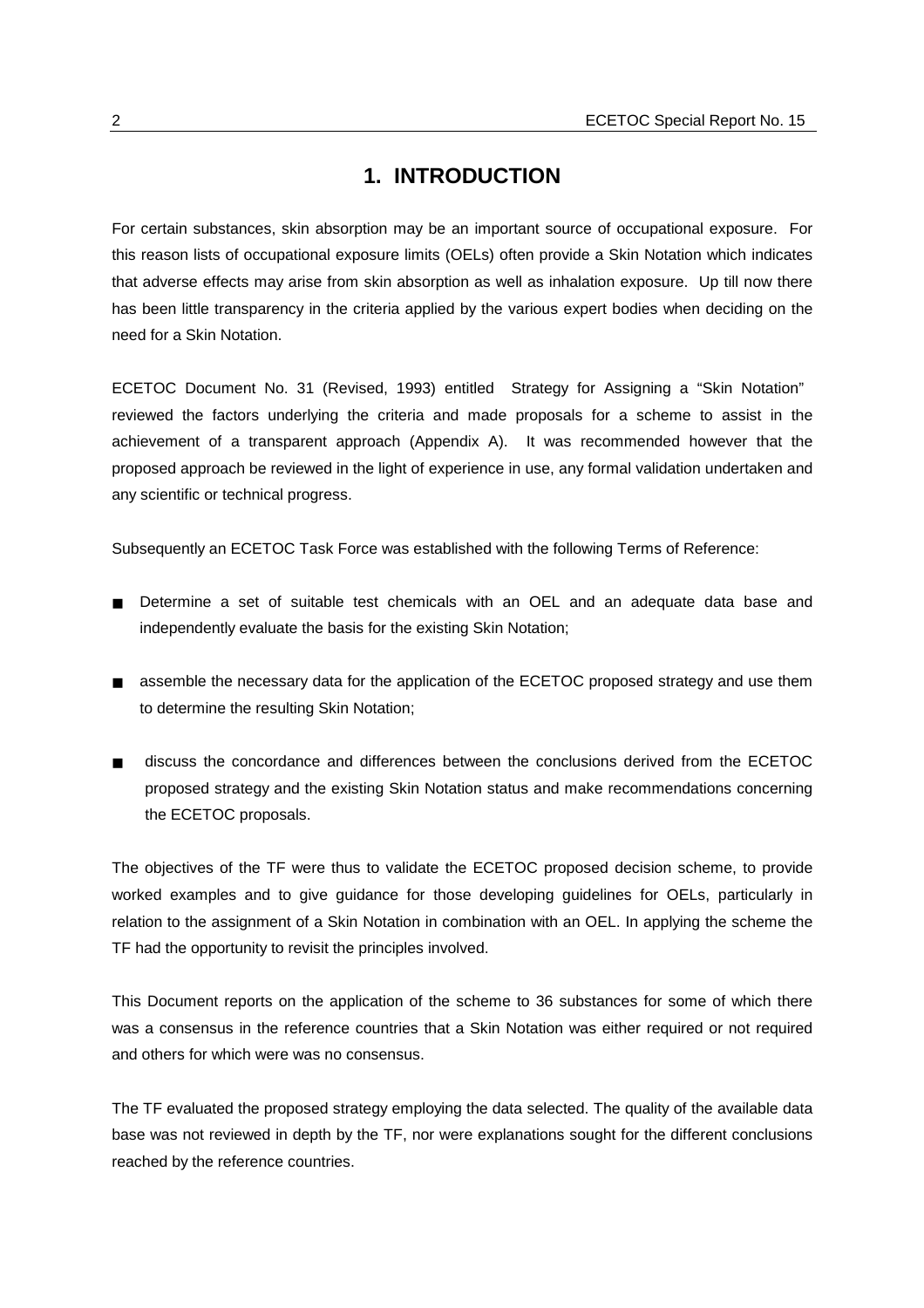## **2. METHODOLOGY**

<span id="page-8-0"></span>The decision tree, as originally presented in Document 31 (Revised) is included, for ease of reference as a "flip-out" at the back of the report. For the purposes of this examination of the proposed strategy by the current TF, it has been made more transparent by numbering and providing written guidance to the various steps involved; details are presented below.

#### **ECETOC Decision Scheme Leading to a Skin Notation**

1. Does or should the substance carry a health classification according to EC Directive 67/548/EC ?

#### - **No: no Skin Notation**

- Yes: go to step 2
- 2. Does circumstantial and/or other human evidence indicate skin penetration ? (Appendix A, Section 2.4 (a))
	- No: go to step 3

#### - **Yes: Skin Notation**

- 3. Are skin penetration data available ? (Appendix A, Section 2.4 (c))
	- No: go to step 6
	- Yes: calculate penetration rate and go to point 4
- 4. Is the (S)OEL based on systemic toxicity ? (Appendix A, Section 2.5)
	- No: determine a (S)OEL using the systemic data available and go to step 5 - Yes: go directly to step 5
- 5. Compare penetration rate with the Critical Absorption Value (CAV) (Appendix A, Section 2.5)

Is the CAV  $\geq$  0.25 (S)OEL ?

- **No: no Skin Notation**
- **Yes: Skin Notation**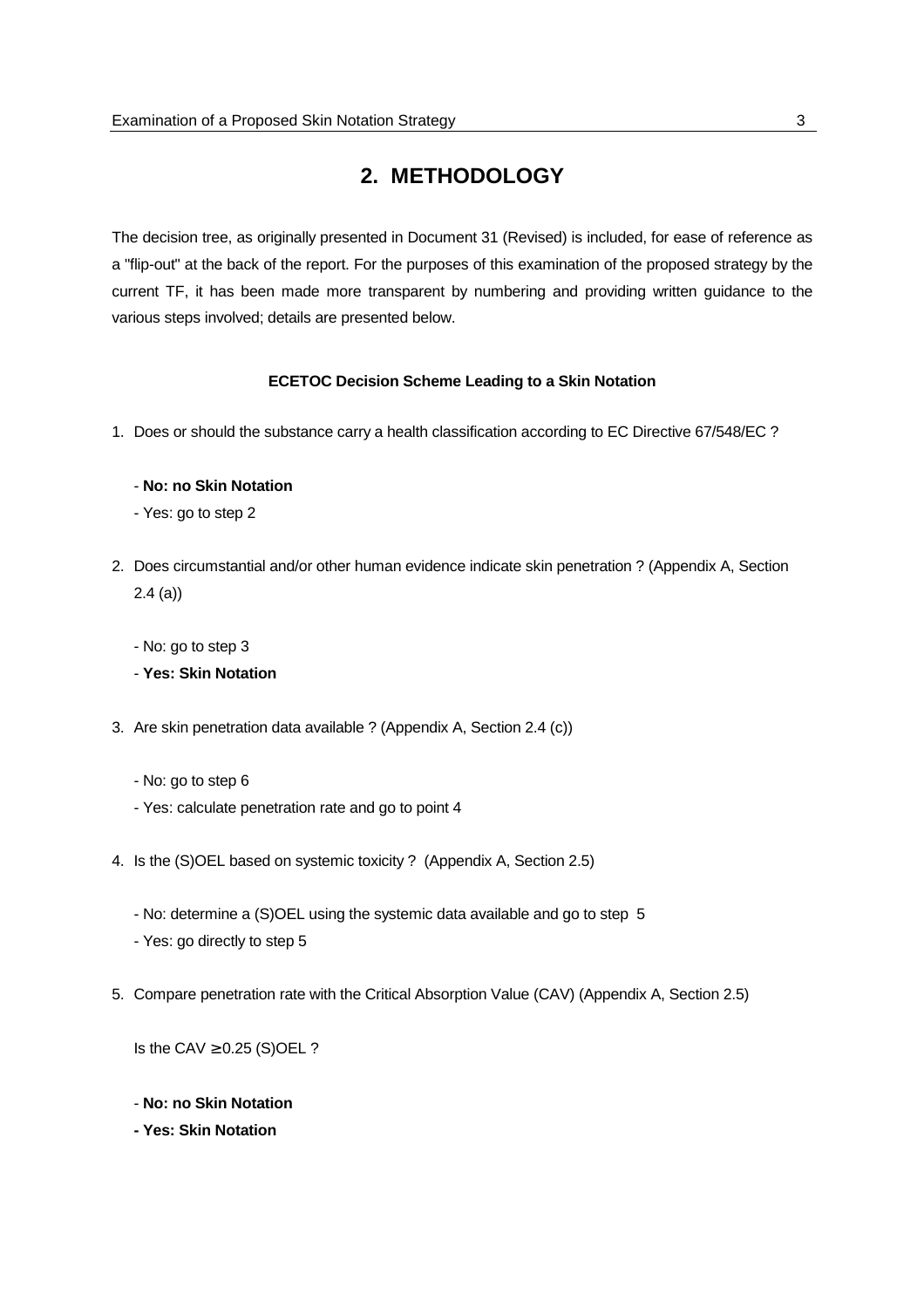- 6. Is Skin Notation considered important according to criteria ? ( Appendix A, Section 2.4 c,d and 2.5) ?
	- **No: no Skin Notation**
	- Yes: go to step 7
- 7. Can the substance be excluded on the basis of low toxicity ? (Appendix A, Section 2.4 (c2))

#### - **No: Skin Notation**

- Yes: go to step 8
- 8. Is or should the substance be classified for serious long-term or specific health effects?

#### - **No: no Skin Notation**

#### - **Yes: Skin Notation**

In the data sheet compiled for each substance and presented in Appendix C, the information and assessments are presented in the order of the various steps of the decision scheme. At the end of each evaluation the conclusion reached by the TF was compared with the conclusions reached in the 5 reference countries, namely:

- USA. American Conference of Governmental Industrial Hygienists (ACGIH);
- Germany. German Commission for the Investigation of Health Hazards of Chemical Compounds in the Work Area (D);
- The Netherlands. Dutch Expert Committee on Occupational Standards (DECOS) (NL);
- Sweden. Swedish National Board of Occupational Safety and Health (S);
- UK. Working Group on the Assessment of Toxic Chemicals (WATCH) (UK).

Information on these conclusions was obtained from the International Labour Office data base (1992; ExpoLim. FM, Assit, Switzerland).

Thirty six substances were selected on the basis of availability of reviews as indicated in ECETOC Technical Report 30(5), 1994 and on the availability of OELs in 5 countries. Using the ECETOC decision scheme, these substances were assessed individually by the Task Force (TF). The method of working was for each individual TF member to collect data and generate a working sheet for each specific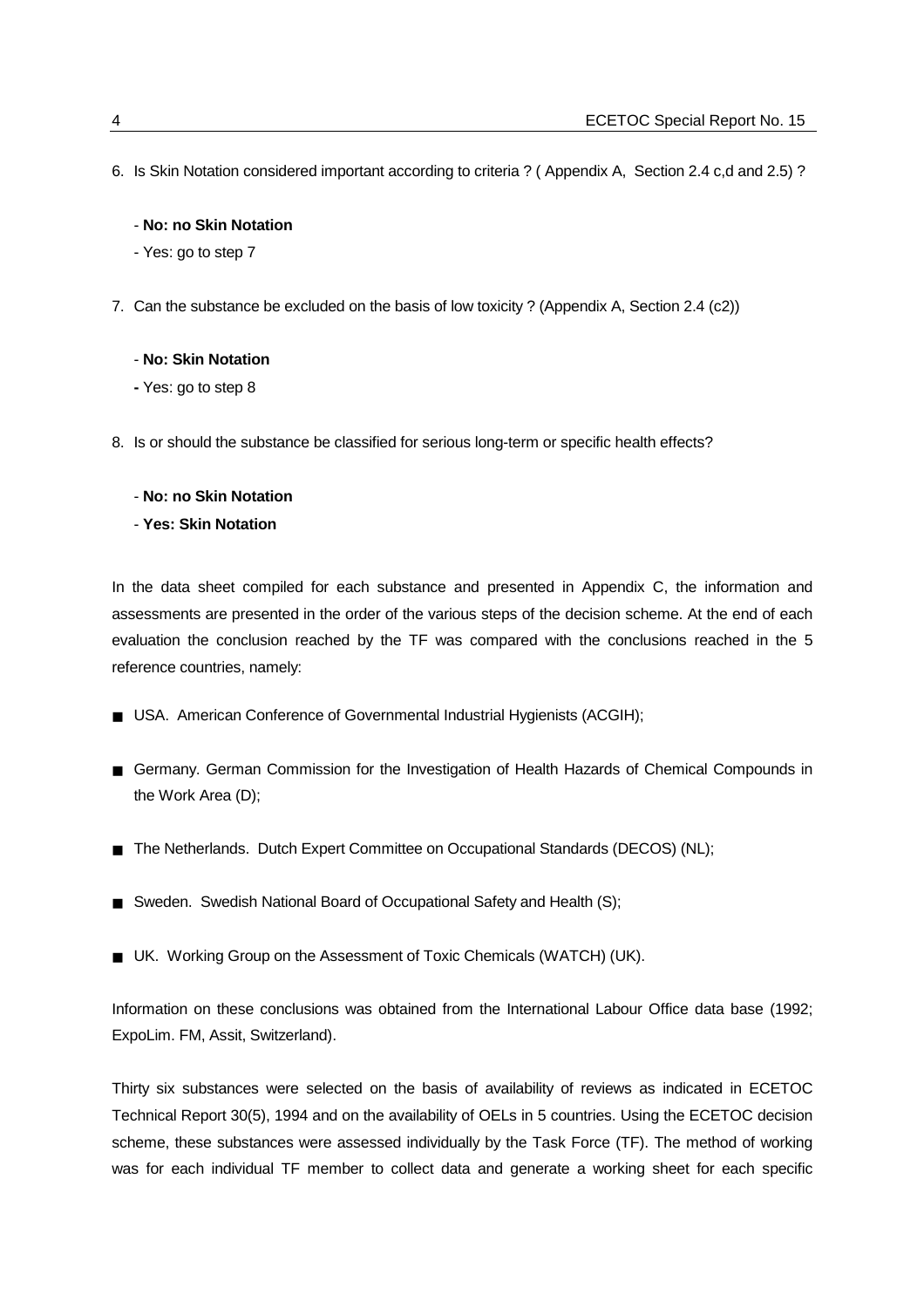substance, containing the information that was applied in following the decision path. These working sheets, sequentially-numbered according to CAS number, were reviewed by the TF leading to the final assessments as presented in Appendix C.

The steps in the decision scheme took into account the following:

- Important characteristics of the substance (physical state, boiling point and vapour pressure);
- relevant data on the substance, including EC classification according to the "Classification and Labelling of Dangerous Substances" Directive (67/548/EEC);
- information from case reports on human exposure;
- quantitative data from both *in vivo* and *in vitro* studies.

When quantitative data on skin absorption were available, the partial contribution by skin absorption to the total OEL, when based on systemic effect, was calculated. Preference was given to *in vivo* data. When quantitative data were not available, the importance of skin absorption was deduced from a comparison of the dermal LD50 with the intravenous LD50, the intraperitoneal LD50 or the acute LD50 by inhalation. To enable extrapolation from different types of quantitative data, standardised units were used for body weight, body part surfaces and inhalation rates for various animal species and man (Appendix B). For the mouse and the rat, difference in strain or the age of the animal at the moment of test resulted in different body weights. Some of these values are taken from the literature as indicated; others were agreed by the TF.

The general information on skin absorption and Skin Notation was reviewed as it appeared in the different guidance documents on exposure limits for the workplace in the 5 reference countries (Appendix D).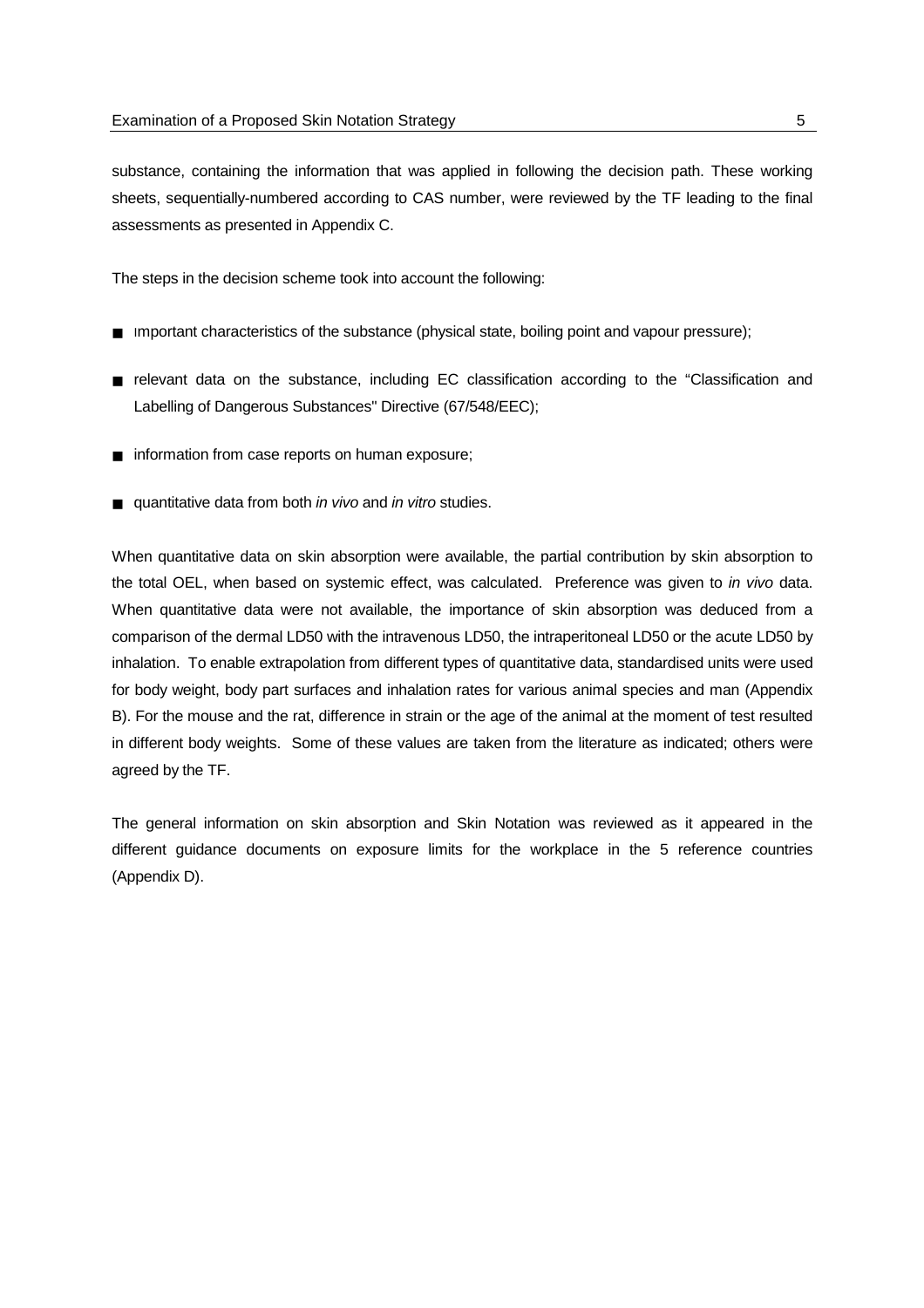### **3. RESULTS**

<span id="page-11-0"></span>An overview of the results obtained using the ECETOC scheme is given in Tables 1a-4b.

All tables indicate:

- the number allocated to the substance and used in Appendix C;
- the CAS-number:
- the name of the substance;
- the steps of the decision scheme (Section 2. Methodology) followed to reach the conclusion as to whether or not a Skin Notation was appropriate.

Brief comments are included to indicate the basis for the TF decision (see Appendix C for further details).

#### *1a) Unanimous agreement in reference countries on need for a Skin Notation*

| No. | CAS No.       | Name                                |   | <b>Skin Notation</b> |       |       |       |   |   |   |   |
|-----|---------------|-------------------------------------|---|----------------------|-------|-------|-------|---|---|---|---|
|     |               |                                     | 1 | $\overline{2}$       | 3     | 4     | 5     | 6 | 7 | 8 |   |
| 1   | 62-53-3       | Aniline                             | Y | Υ                    | $Y^b$ | $Y^b$ | $Y^b$ |   |   |   | Υ |
| 7   | 75-15-0       | Carbon disulphide                   | Y | Y                    | $Y^b$ | $Y^b$ | $Y^b$ |   |   |   | Υ |
| 13  | $98 - 01 - 1$ | Furfural                            | Y | N                    | Υ     | Y     | Υ     |   |   |   | Υ |
| 24  | 108-11-2      | Isobutyl<br>methylcarbinol          | Υ | N                    | N     |       |       | Υ | Υ | N | N |
| 27  | 111-40-0      | Diethylene<br>triamine <sup>a</sup> | Y | N                    | N     |       |       | Υ | N |   | Y |
| 28  | 111-76-2      | 2-Butoxyethanol                     | Y | Y/N                  | Υ     | Y     | Y     |   |   |   | Υ |

#### **Table 1a: Decision steps followed by TF**

 $Y = Yes$ 

 Compound only listed by 4/5 countries  $N = No$  b These steps were confirmatory

#### *Comment*

The ECETOC decision scheme led to a recommendation for a Skin Notation for all but one substance, namely isobutyl methyl carbinol (24).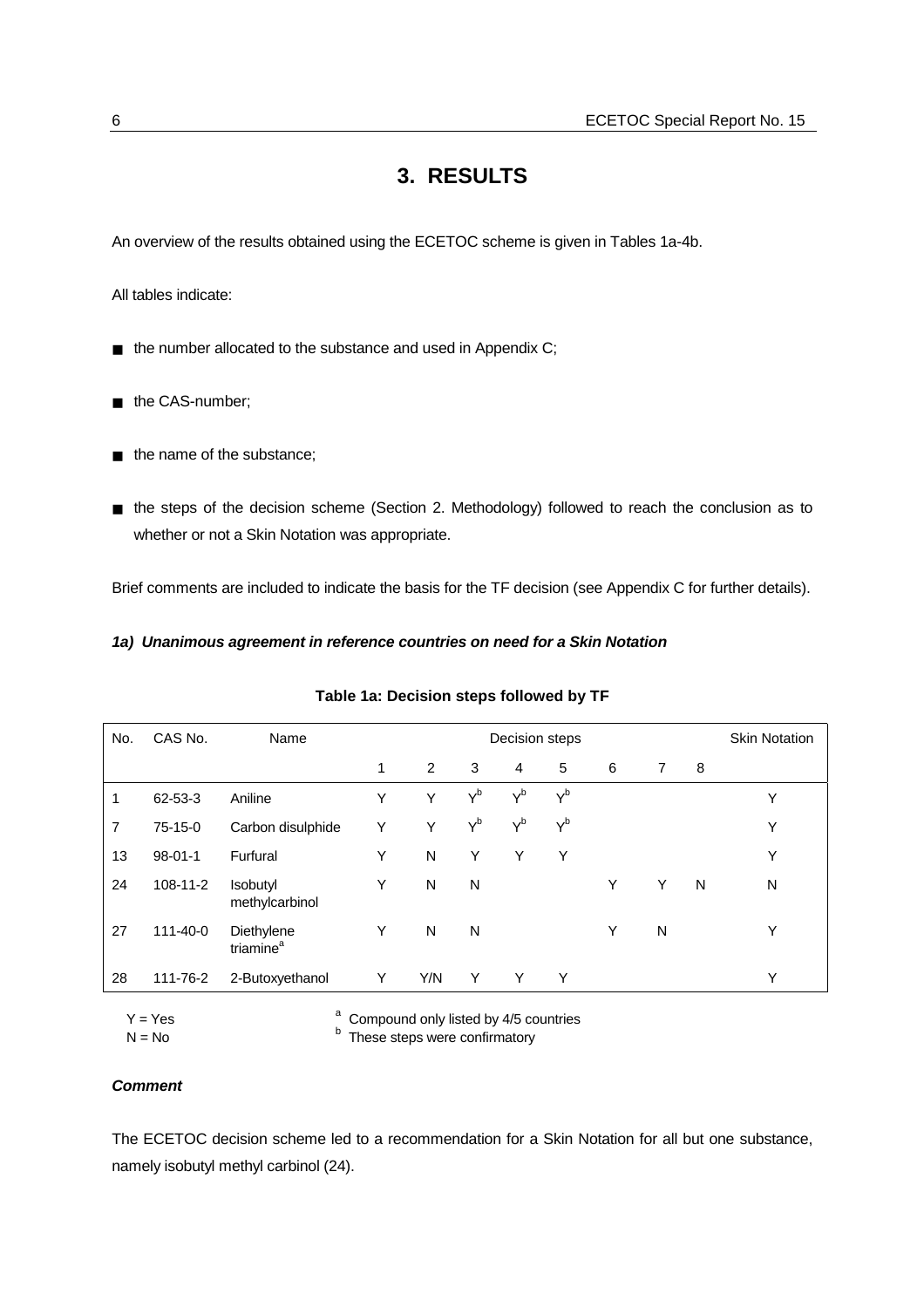A comparison of the acute toxicity data for isobutyl methyl carbinol resulted in a ratio of <10 for  $LD_{50\text{-inh}}/$ LD<sub>50-dermal</sub>. The actual toxicity data indicated a low toxicity, making a Skin Notation irrelevant. Since there were no other reasons for concern, the conclusion from the ECETOC strategy that no Skin Notation was recommended seems reasonable. The recommendation for a Skin Notation by the reference countries might be based on the moderate skin irritancy of isobutyl methyl carbinol. Irritation in itself is not considered by ECETOC to justify a Skin Notation.

In four cases, but not including the exception, quantitative skin absorption data from volunteers were available.

For diethylene triamine (27), no data on quantitative dermal absorption or on relevant acute toxicity were available. Corrosivity, coupled with a very low  $LC_{50}$  caused concern that the dermal absorption might be significant. This led (via steps 6 and 7) to the decision that a Skin Notation was appropriate.

#### *1b) Need for Skin Notation agreed in 4/5 countries*

| No. | CAS No.  | Name              | Decision steps |     |     |   |     |   |    |     | <b>Skin Notation</b> |
|-----|----------|-------------------|----------------|-----|-----|---|-----|---|----|-----|----------------------|
|     |          |                   |                | 2 3 |     | 4 | -5  | 6 |    | - 8 |                      |
| 10  | 77-78-1  | Dimethyl sulphate | Y              | - N | - N |   |     |   | N. |     |                      |
| 34  | 591-78-6 | Hexan-2-one       |                | N.  | Y.  |   | Y Y |   |    |     |                      |

**Table 1b: Decision steps followed by TF**

 $Y = Yes$  $N = No$ 

#### *Comment*

For the substances in Table 1b, the ECETOC decision scheme led to a recommendation for a Skin Notation; this was in agreement with the majority of the 5 reference countries.

For dimethyl sulphate (10) although there were no quantitative data on skin absorption or on relevant acute toxicity, delayed-type corrosivity coupled with a very low  $LC_{50}$  caused concern that dermal absorption might be significant. This led (via steps 6 and 7) to the decision that a Skin Notation was appropriate.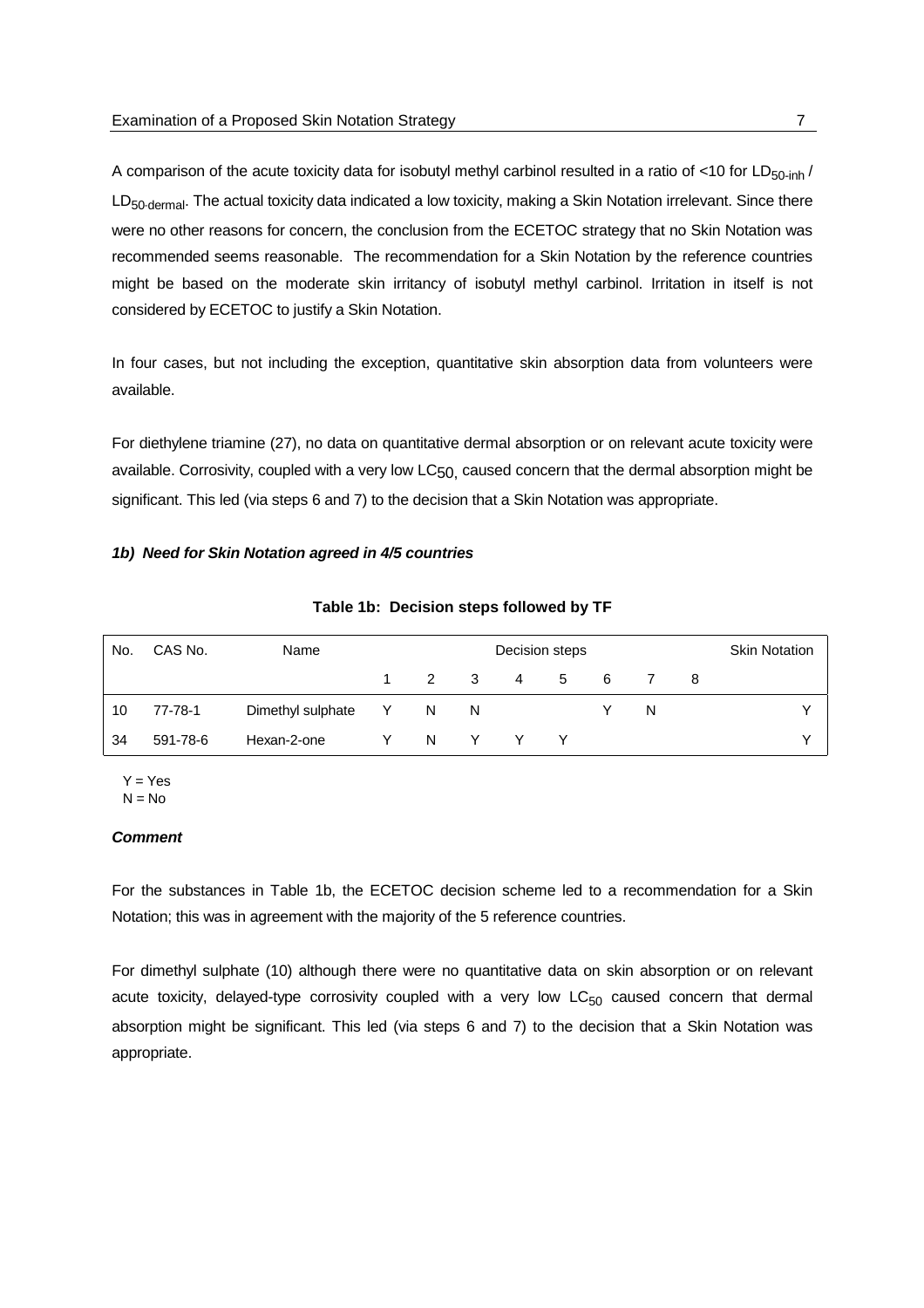| No. | CAS No.        | Name             |   |   | <b>Skin Notation</b> |                |     |     |   |   |   |
|-----|----------------|------------------|---|---|----------------------|----------------|-----|-----|---|---|---|
|     |                |                  | 1 | 2 | 3                    | $\overline{4}$ | 5   | 6   | 7 | 8 |   |
| 5   | 75-05-8        | Acetonitrile     | Y | N | N                    |                |     | Y/N |   |   | N |
| 9   | 75-56-9        | 1,2-Epoxypropane | Y | N | N                    |                |     | N   |   |   | N |
| 11  | 78-83-1        | Isobutanol       | Y | N | N                    |                |     | Y   | Y | N | N |
| 21  | $107 - 21 - 1$ | Ethylene glycol  | Y | N | N                    |                |     | Y   | Y | N | N |
| 26  | 110-54-3       | n-Hexane         | Y | N | Υ                    | Υ              | N   |     |   |   | N |
| 32  | 141-43-5       | Ethanolamine     | Υ | N | Y                    | Y              | Y/N |     |   |   | N |

**Table 2a: Decision steps followed by TF**

#### *2a) Unanimous agreement in reference countries (5) that no Skin Notation was needed*

 $Y = Yes$  $N = No$ 

#### *Comment*

For the substances in Table 2a the ECETOC decision scheme led to the recommendation that a Skin Notation was not necessary; this is in complete agreement with the reference countries.

For n-hexane (26) and ethanolamine (32) the conclusion was based on quantitative skin absorption data. For n-hexane the quantitative data on dermal absorption in guinea pig (*in vitro*) were two orders of magnitude higher than *in vivo* data from rats. In either case, the Critical Absorption Value (CAV) was higher than any of these values, indicating that no Skin Notation was necessary. With ethanolamine, local biochemical reactions at the site of dermal absorption prevent any systemic activity of this substance, otherwise a Skin Notation would have been appropriate. This interpretation was considered to be in agreement with the general statement on industrial experience (Appendix A, Section 2.5).

For acetonitrile (5) there were no data on dermal absorption and the TF considered that the data on dermal toxicity were inconsistent and could lead to either a "yes" or a "no". In this case the absence of reported cases during considerable industrial experience 'tipped the balance' and no Skin Notation was recommended.

In the case of epoxypropane (9), an animal carcinogen, the decision scheme ended where the data indicated no significant skin absorption and therefore no significant risk of systemic carcinogenesis. As is the case with skin irritants, the possibility of local carcinogenic effects on the skin should be evident through the classification and labelling of the product.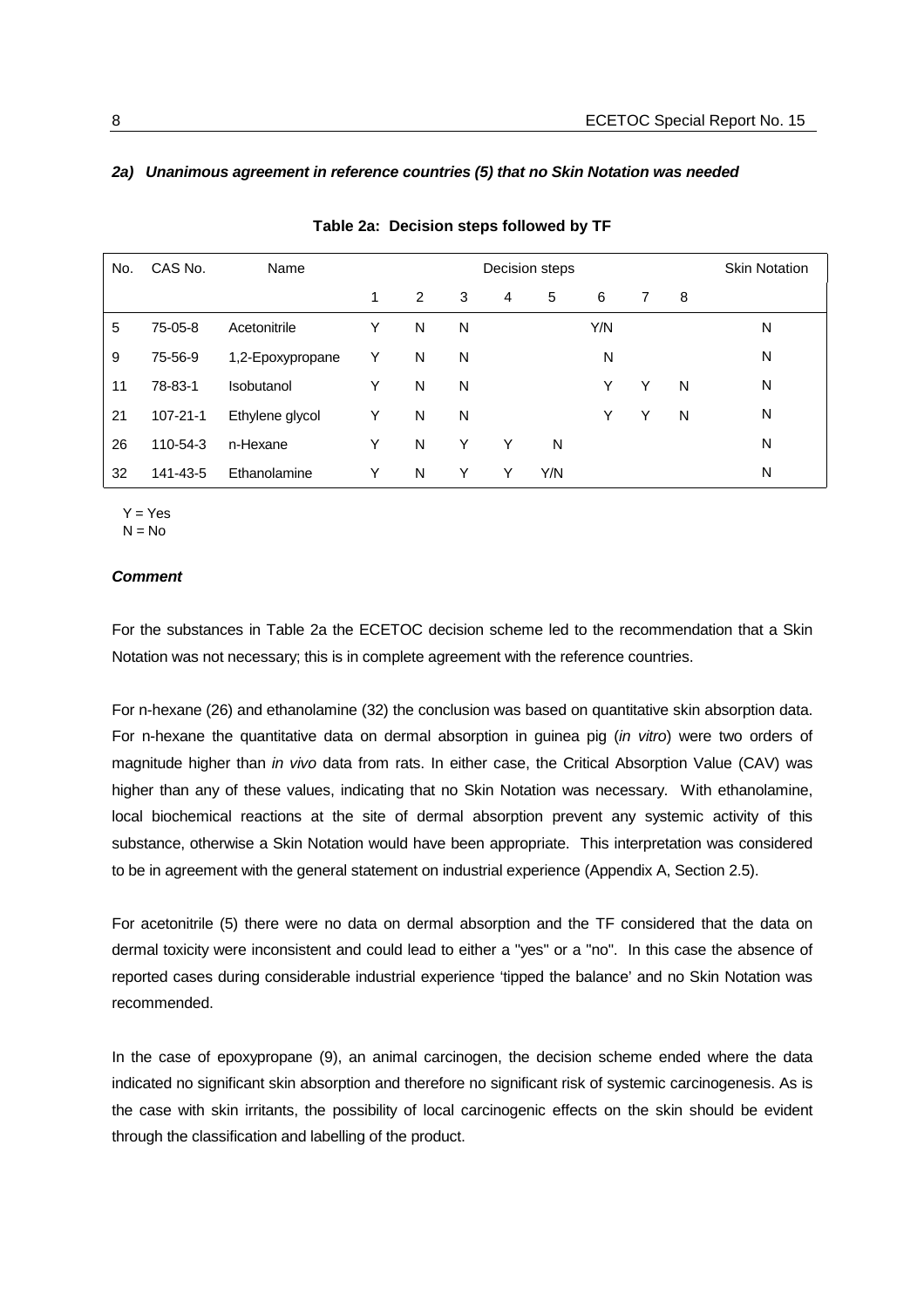For isobutanol (11) and ethylene glycol (21) no quantitative data on skin absorption were available. Comparison of dermal and other routes of exposure suggested that skin uptake could be significant. However a Skin Notation was not considered necessary, based on low toxicity and an absence of other reasons for concern.

#### *2b) No need for Skin Notation agreed in 4/5 countries*

| No. | CAS No.    | Name                              |   |   | Decision steps |   |   |   |                |    | <b>Skin Notation</b> |
|-----|------------|-----------------------------------|---|---|----------------|---|---|---|----------------|----|----------------------|
|     |            |                                   | 1 | 2 | 3              | 4 | 5 | 6 | $\overline{7}$ | -8 |                      |
| 6   | 75-09-2    | Dichloromethane                   | Υ | N | Y              | Y | Y |   |                |    | Υ                    |
| 18  | 106-87-6   | 1,2-Epoxy-4-epoxyethylcyclohexane | Y | N | N              |   |   | Y | N              |    | Υ                    |
| 20  | 107-06-2   | 1,2-Dichloroethane                | Υ | N | Y              | Y | Υ |   |                |    | Υ                    |
| 22  | 107-98-2   | 1-Methoxypropanol-2               | N |   |                |   |   |   |                |    | N                    |
| 23  | 108-10-1   | Methyl isobutyl ketone            | N |   |                |   |   |   |                |    | N                    |
| 33  | 542-75-6   | 1,3-Dichloropropene               | Υ | N | N              |   |   | Y | N              |    | Υ                    |
| 36  | 34590-94-8 | Dipropylene glycol methyl ether   | N |   |                |   |   |   |                |    | N                    |

#### **Table 2b: Decision steps followed by TF**

 $Y = Yes$ 

 $N = No$ 

#### *Comment*

The ECETOC decision scheme led to the conclusion that no Skin Notation was necessary for 3/7 chemicals for which there was near agreement amongst the 5 reference countries that it was not necessary; for 4/7 substances it led to the opposite conclusion.

For dichloromethane (6), quantitative skin absorption data were available from volunteers. The decision scheme led to a Skin Notation recommendation.

The need for a Skin Notation for 1-methoxypropanol-2 (22) and dipropylene glycol methyl ether (36) was excluded on the basis of low toxicity.

No quantitative skin absorption data were found for 1,2-epoxy-4-epoxyethyl cyclohexane (18) or for 1,3 dichloropropene (33), yet acute toxicity data indicated that skin absorption was significant and a Skin Notation was appropriate.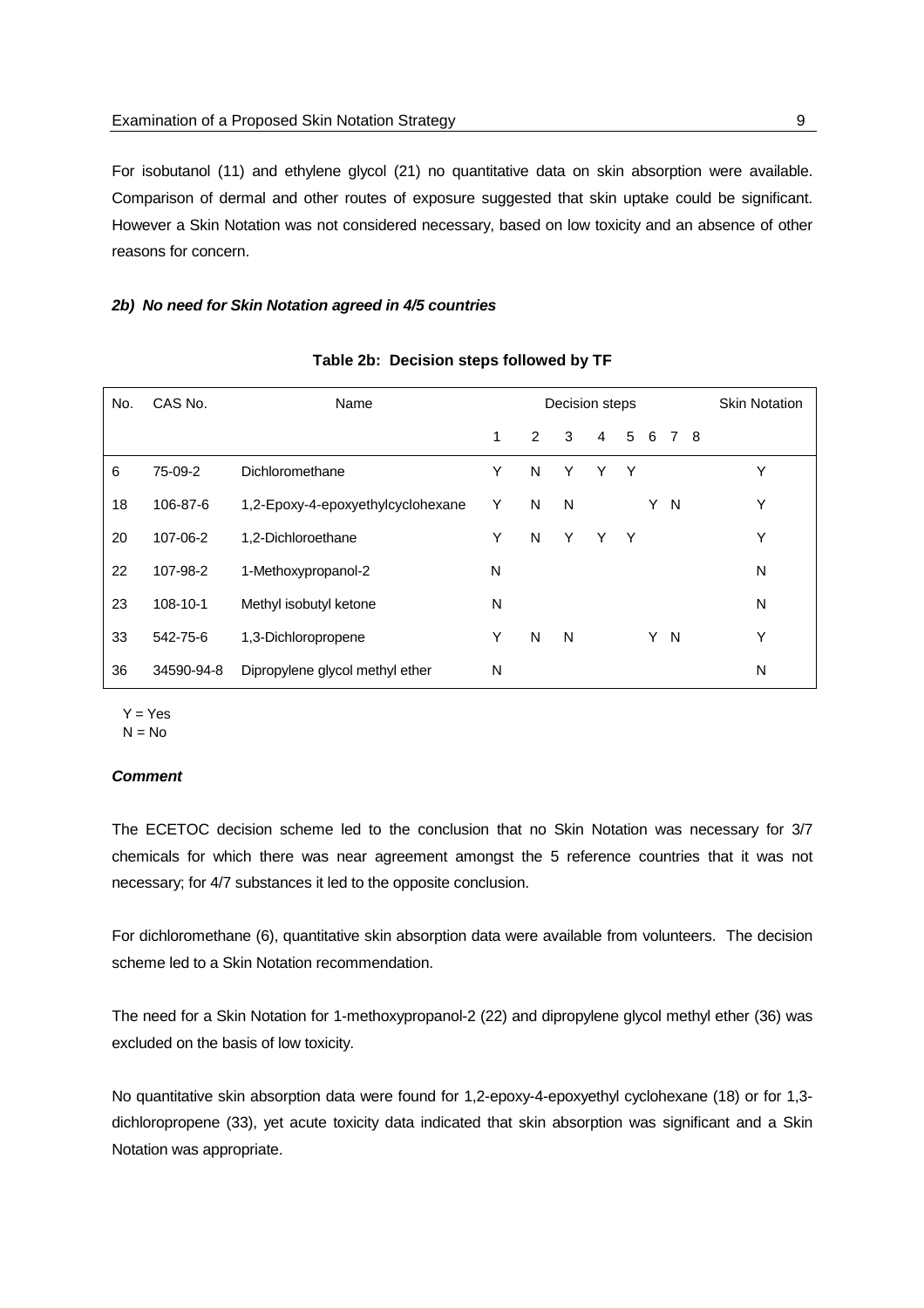In the case of 1,2-dichlorethane (20) the opposite conclusion would have been reached using the alternative decision path had skin absorption data not been available. This illustrates the importance of using quantitative skin penetration data.

#### *3) No consensus between reference countries on need for a Skin Notation*

| No. | CAS No.        | Name                                       |   |              |         |                | Decision steps |   |       | <b>Skin Notation</b> |
|-----|----------------|--------------------------------------------|---|--------------|---------|----------------|----------------|---|-------|----------------------|
|     |                |                                            | 1 | $\mathbf{2}$ | 3       | $\overline{4}$ | 5              |   | 6 7 8 |                      |
| 2   | $68 - 11 - 1$  | Mercaptoacetic acid                        | Y |              | N N     |                |                |   | Y N   | Υ                    |
| 3   | $71 - 43 - 2$  | Benzene                                    | Y |              | N Y Y Y |                |                |   |       | Υ                    |
| 14  | $100 - 41 - 4$ | Ethyl benzene                              | Y |              | N Y Y Y |                |                |   |       | Υ                    |
| 15  | 100-42-5       | Styrene                                    | Y |              | N Y Y N |                |                |   |       | N                    |
| 16  | $101 - 14 - 4$ | 4,4'-Diamino-3,3'- dichlorodiphenylmethane | Y |              | N Y Y Y |                |                |   |       | Υ                    |
| 17  | 101-77-9       | 4,4'-Methylenedianiline                    | Y | Y            |         |                |                |   |       | Υ                    |
| 19  | 106-92-3       | 1-Allyl-2,3-epoxypropyl ether              | Y |              | N N     |                |                | N |       | N                    |
| 31  | 127-18-4       | Tetrachloroethylene                        | Y | N.           | Y       | Y              | Y              |   |       | Υ                    |
| 35  | 1330-20-7      | Xylene (3 isomers)                         | Y | N.           | - N     |                |                | N |       | N                    |

#### **Table 3: Decision steps followed by TF**

 $Y = Yes$ 

 $N = No$ 

#### *Comment*

For styrene (15) no Skin Notation was considered necessary, based on quantitative skin absorption data. The Critical Absorption Value (CAV) was higher than the measured absorption with an OEL of 50 ppm (the OEL adopted by most countries). However, should an OEL of 20 ppm be chosen, the CAV would be below the measured absorption value. In cases such as styrene a final check versus industrial experience may 'tip the balance'.

For 1-allyl-2,3-expoxypropyl ether (19) without quantitative data on dermal absorption, the comparison of the acute dermal toxicity with the toxicity by inhalation, indicated that the dermal absorption was not significant. The decision that no Skin Notation was necessary followed directly from this.

For six substances (2, 3, 14, 15, 16 and 31**)** with quantitative data on skin absorption, the assessment route led to a Skin Notation recommendation. For four of these (2, 3, 14 and 15) human volunteer data were available; for (16) and (31) *in vitro* human skin and *in vivo* rabbit data respectively were available, including measurement of the excreted amount.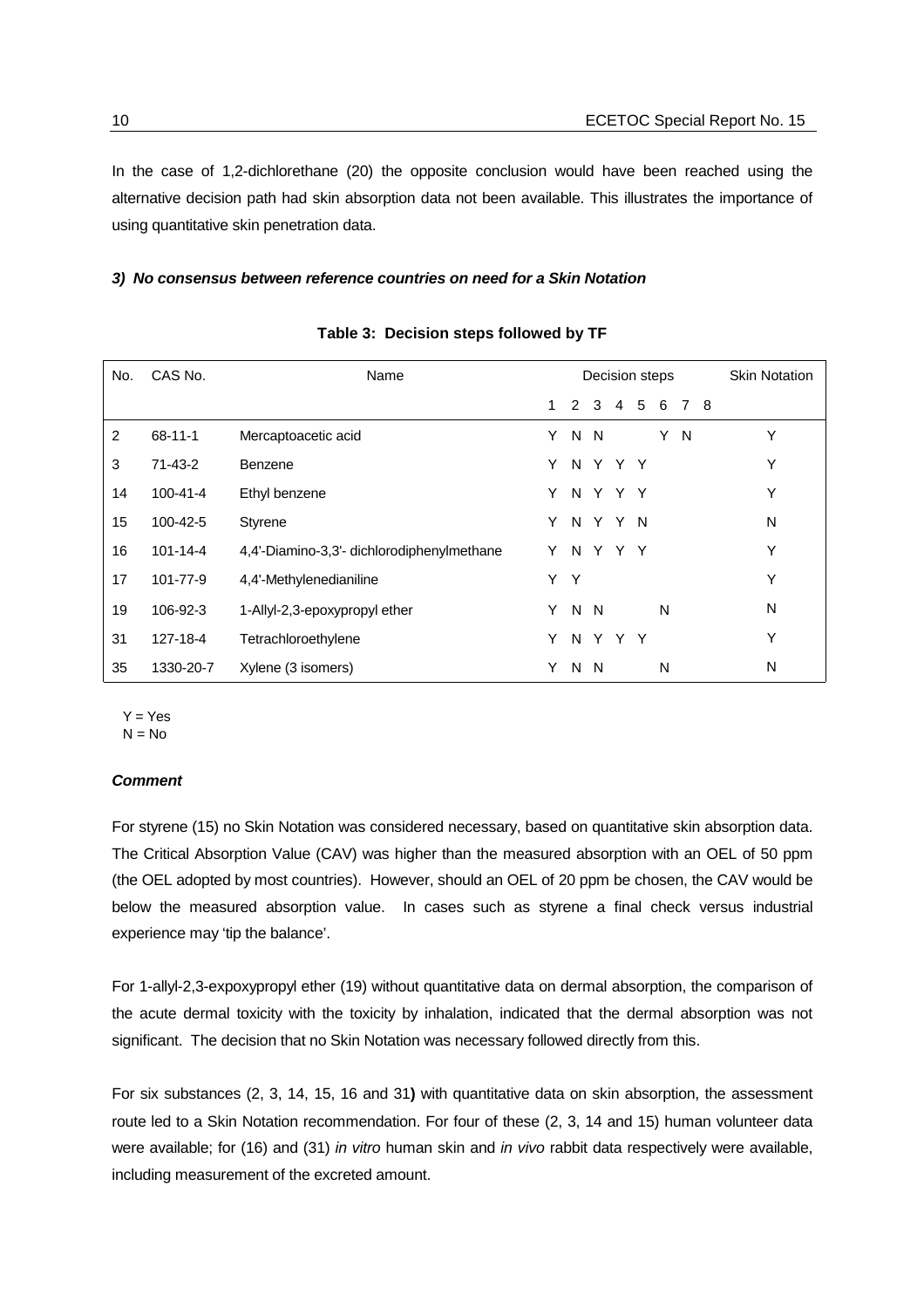Human experience with 4,4-methylenedianiline (17) indicated that a Skin Notation was necessary.

For xylenes (35) there were no quantitative data on skin absorption. Comparison of dermal and other routes of exposure suggest that skin uptake could be significant. However no Skin Notation was considered necessary based on low toxicity and absence of other reasons for concern.

#### *4) No TF decision on need for a Skin Notation*

| No. | CAS No.       | Name                | Decision steps |               |   |   |   |           | <b>Skin Notation</b> |  |
|-----|---------------|---------------------|----------------|---------------|---|---|---|-----------|----------------------|--|
|     |               |                     |                | $\mathcal{P}$ | 3 | 4 | 5 | 6         | - 8                  |  |
| 12  | $95 - 50 - 1$ | 1,2-Dichlorobenzene | Y              | N             | N |   |   | Λ         |                      |  |
| 25  | 109-99-9      | Tetrahydrofuran     | v              | N             | N |   |   | $\wedge$  |                      |  |
| 29  | 121-44-8      | Triethylamine       | v              | N             | N |   |   | $\lambda$ |                      |  |

#### **Table 4a: Insufficient Data for TF to reach a decision**

**^** Process did not proceed beyond step indicated due to lack of data

 $Y = Yes$ 

 $N = No$ 

#### *Comment*

For 3 compounds namely tetrahydrofuran (25), 1,2-dichlorobenzene (12), and triethylamine (29) (Table 4A) available data were insufficient to progress beyond step 6 of the ECETOC decision scheme and no recommendation either for a Skin Notation or for no Skin Notation could be made by the TF using the ECETOC strategy. In general no Skin Notation is recommended by the reference countries. Where there is a recommendation for a Skin Notation it is suspected that this has been made on the basis of irritation/corrosivity of the compounds rather than systemic toxicity.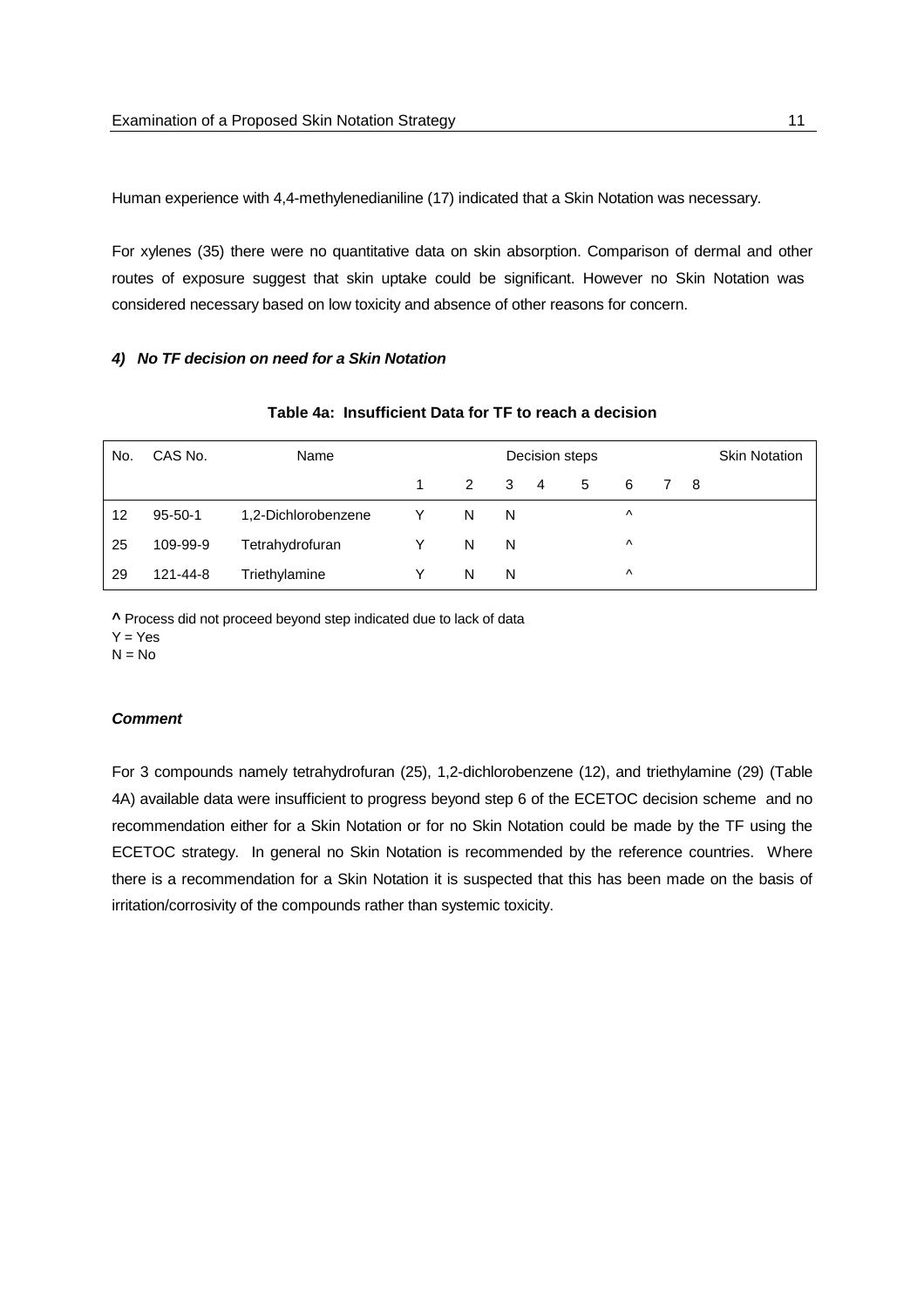| No. | CAS No.  | Name           |   |               | <b>Skin Notation</b> |   |   |          |    |    |
|-----|----------|----------------|---|---------------|----------------------|---|---|----------|----|----|
|     |          |                |   | $\mathcal{P}$ | - 3                  | 4 | 5 | 6        | -8 |    |
| 4   | 74-87-3  | Chloromethane  | Y | N             | N                    |   |   | $\wedge$ |    | N* |
| 8   | 75-21-8  | Ethylene oxide | Y | <sup>N</sup>  | N                    |   |   | $\wedge$ |    | N* |
| 30  | 124-40-3 | Dimethylamine  | Y | N             | N                    |   |   | $\wedge$ |    | N* |

#### **Table 4b: Examination of Gases**

^ Process did not proceed beyond step indicated due to lack of data

\* No Skin Notation recommended on the basis that exposure to gases requires a different protection

 $Y = Yes$ 

 $N = No$ 

#### *Comment*

Chloromethane (4), dimethylamine (30) and ethylene oxide (8) are gases at  $15^{\circ}$ C. In view of their chemico-physical properties it would be difficult to generate experimental results and it is therefore not surprising that there are no reports of dermal toxicity available indicating that these gases had caused problems due to skin penetration. The TF opinion that Skin Notation is not useful for gases seems to be supported by the reference countries in that no Skin Notation is required in most cases.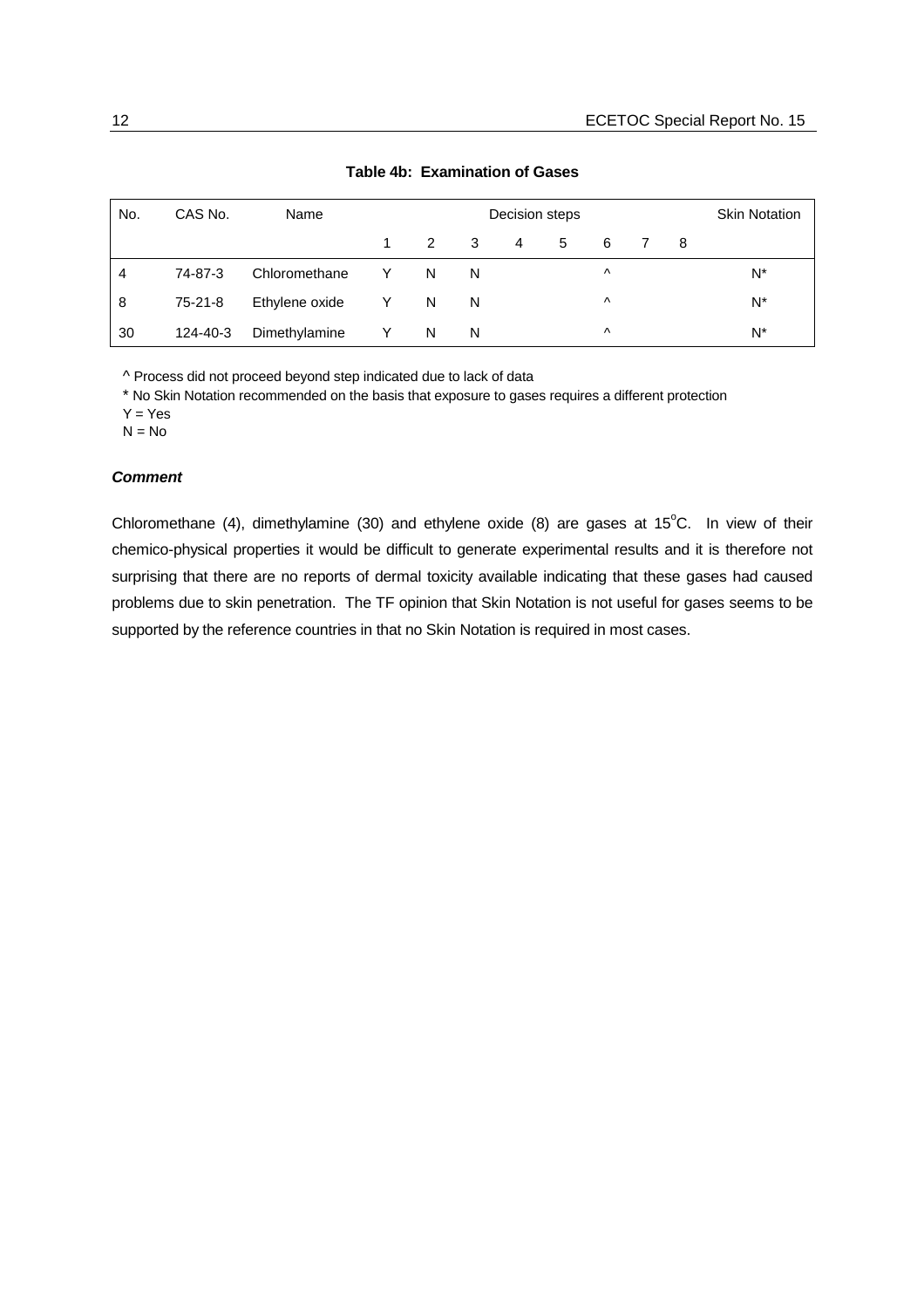## **4. DISCUSSION AND CONCLUSIONS**

<span id="page-18-0"></span>For substances that exhibited significant toxicity following dermal absorption there was agreement in assigning a Skin Notation between the ECETOC decision scheme and procedures followed by the reference countries. In other situations, for example where reference authorities were not themselves in agreement, the strategy provided a consistent, scientifically-objective approach drawing upon all relevant information in reaching a conclusion. Although the strategy can operate with a minimum of data, quantitative skin absorption data are of considerable help in the assessment process. Furthermore, in view of the uncertainties in the data and the assumptions made, common sense and experience in the workplace are particularly important when the ratios used in the decision scheme are close to the critical value.

If the ECETOC strategy is regarded as a predictive scheme for the expert judgement of those involved in OEL setting, it is possible to determine its sensitivity and specificity and its positive and negative predictive value.

For those substances where there was sufficient data to use the ECETOC strategy, the sensitivity was 83% (5/6) and the specificity was 100% (6/6) with regard to unanimous decisions. The positive predictive value was 100% (5/5) and the negative predictive value was 86% (6/7).

|               |                      |                      | Unanimous in 5 Reference Countries |
|---------------|----------------------|----------------------|------------------------------------|
|               |                      | <b>Skin Notation</b> | No Skin Notation                   |
| <b>ECETOC</b> | <b>Skin Notation</b> | 5                    | O)                                 |
|               | No Skin Notation     |                      | 6                                  |

The correlation was also good with respect to compounds for which the 5 reference countries were in unanimous (5/5) or majority agreement (4/5). The sensitivity was 88% (7/8) and specificity was 69% (9/13). The positive predictive value was 64% (7/11) and the negative predictive value was 90% (9/10).

|               |                      |                      | Majority (4/5) in 5 Reference Countries |
|---------------|----------------------|----------------------|-----------------------------------------|
|               |                      | <b>Skin Notation</b> | No Skin Notation                        |
| <b>ECETOC</b> | <b>Skin Notation</b> |                      |                                         |
|               | No Skin Notation     |                      | 9                                       |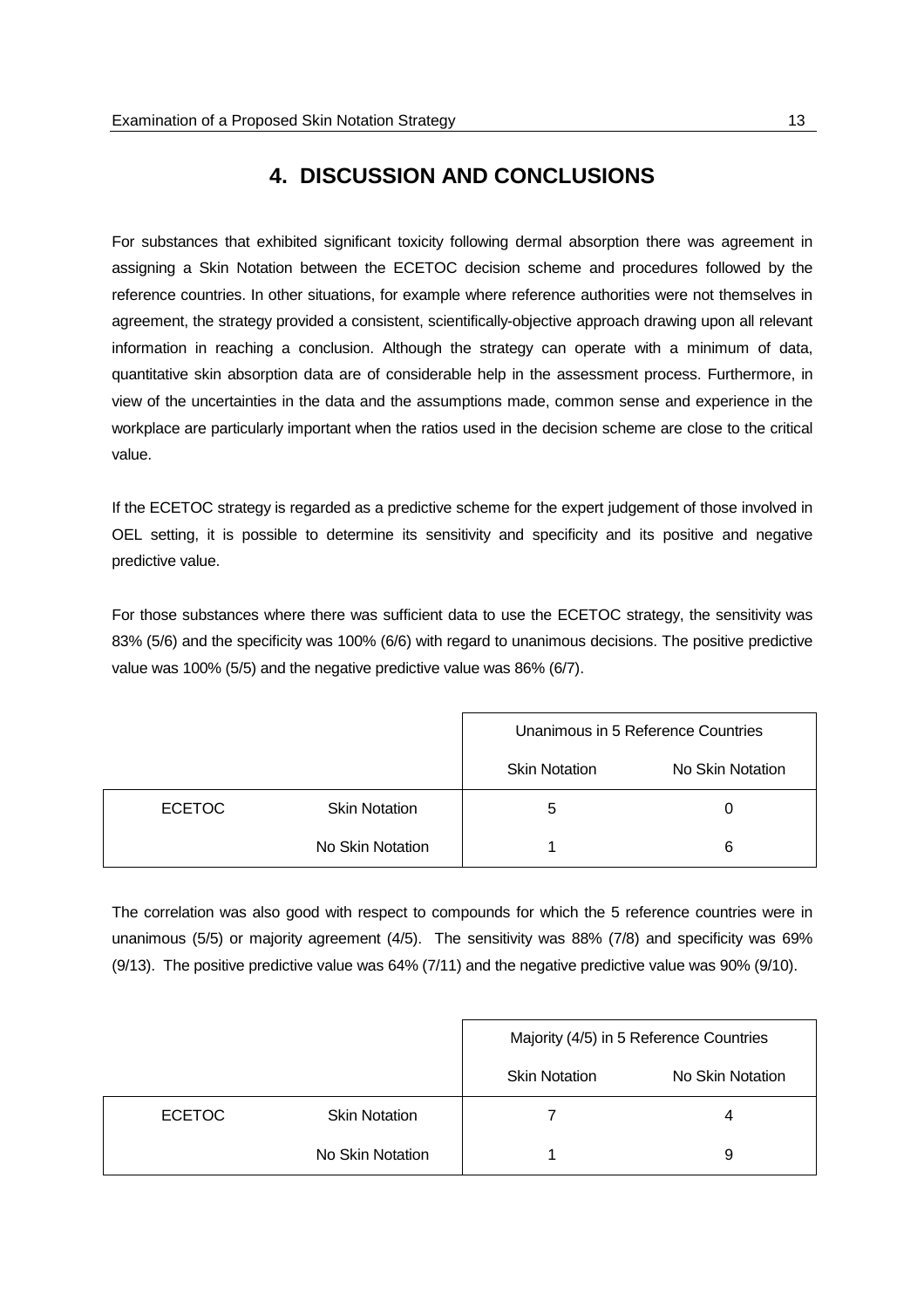Moreover, in 16 cases where there was no clear consensus between the reference countries on the need for a Skin Notation, the ECETOC strategy gave a clear decision in 13 (81%) cases.

Several general points, relevant to the process of assigning a Skin Notation were identified:

- Carcinogens should not automatically be allocated a Skin Notation (e.g. 1,2-epoxypropane). Carcinogenicity will only play a role in assigning a Skin Notation when skin absorption is important or where skin cancer is considered a relevant end-point.
- The fate of a chemical, once absorbed in the body, may influence the estimation of the contribution to the systemic toxicity dramatically (e.g. ethanolamine). The effects should be judged whether they should be classified as systemic or local (topical).
- **■** Little progress was made in applying the ECETOC strategy to gases (BP <15<sup>°</sup>C). This was largely due to lack of pertinent data on absorption and systemic toxicity following skin contact. The application of a Skin Notation for a gas would only be effective if it enforced the application of protective measures taking into account the specific nature of the gas e.g. a suit impermeable to gases.(See also Appendix A, Section 2.1: Physical Form of the Substance.) The NOAEL for gases derived from whole body inhalation studies does include contributions to the systemic effects due to the proportion of the gas that penetrated the skin. This indicates that for OELs based on such studies no additional Skin Notation is required. It is recommended that substances likely to be gaseous under ambient conditions be eliminated from further consideration by an initial decision.
- Quantitative skin absorption data are not generally available for corrosive substances. A Skin Notation for such substances is only justified if corrosion occurs as a delayed effect, or in the case of very toxic substances, when absorption through the damaged skin is likely to represent an additional hazard to health.
- The ratio of acute toxicity data for different exposure routes proved crucial in reaching a decision for several substances.
- Low toxicity substances are exempted from a Skin Notation if the numerical values for acute toxicity are above the cut-off values for classification (2000 mg/kg for  $LD_{50}$  values, and 200 mg/kg for the calculated  $LD_{50 \text{-inh}}$  values).
- The example of styrene illustrates the general point that a decrease in the OEL value has a major influence on the Critical Absorption Value (CAV) and hence the need for a Skin Notation.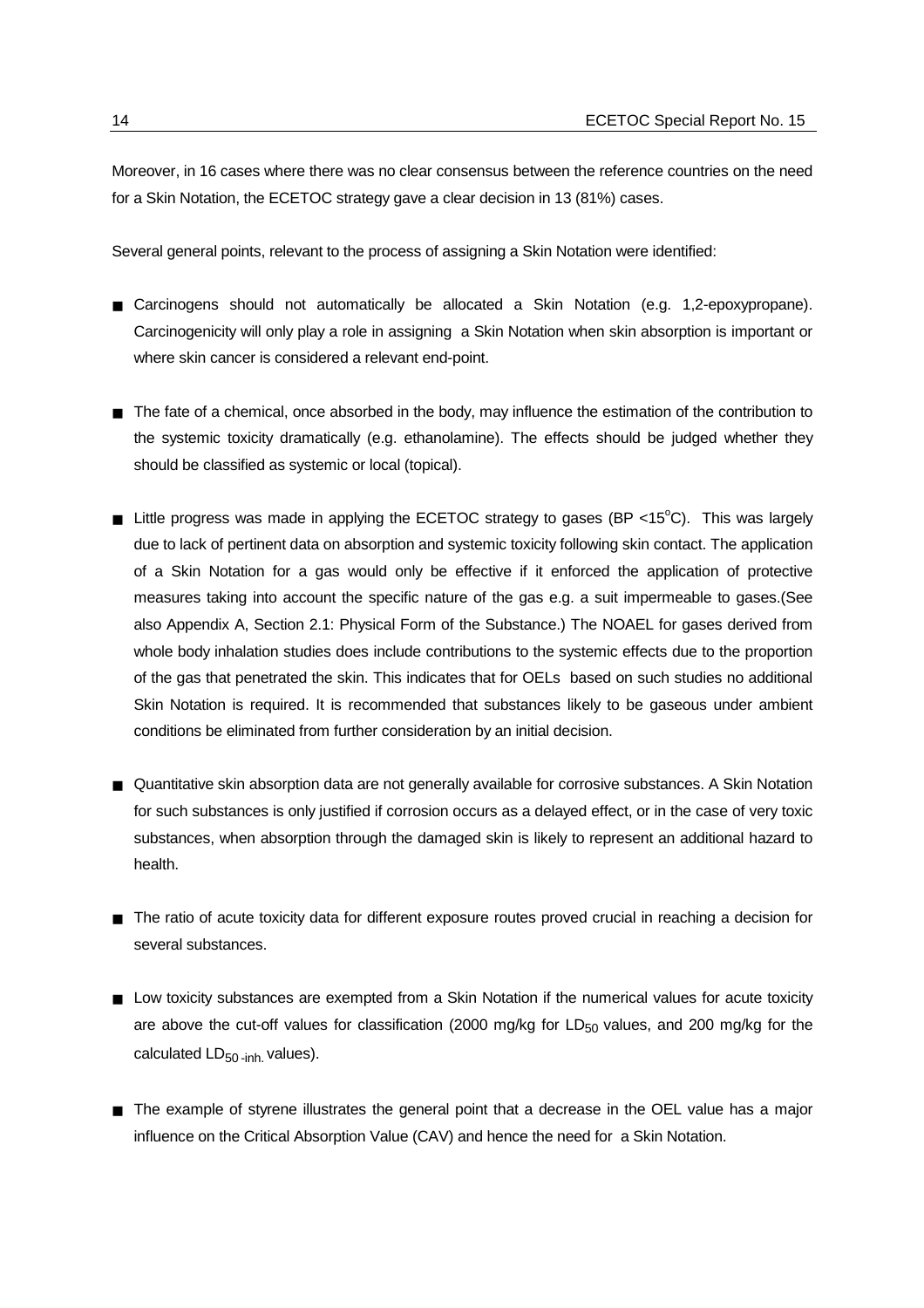The overall conclusion from this verification exercise with 36 substances is that the strategy as proposed by ECETOC (Appendix A) works well for non-gaseous substances. It is in reasonable agreement with the classifications reached by the reference countries and provides a transparent scheme for future assessments for the necessity of a Skin Notation.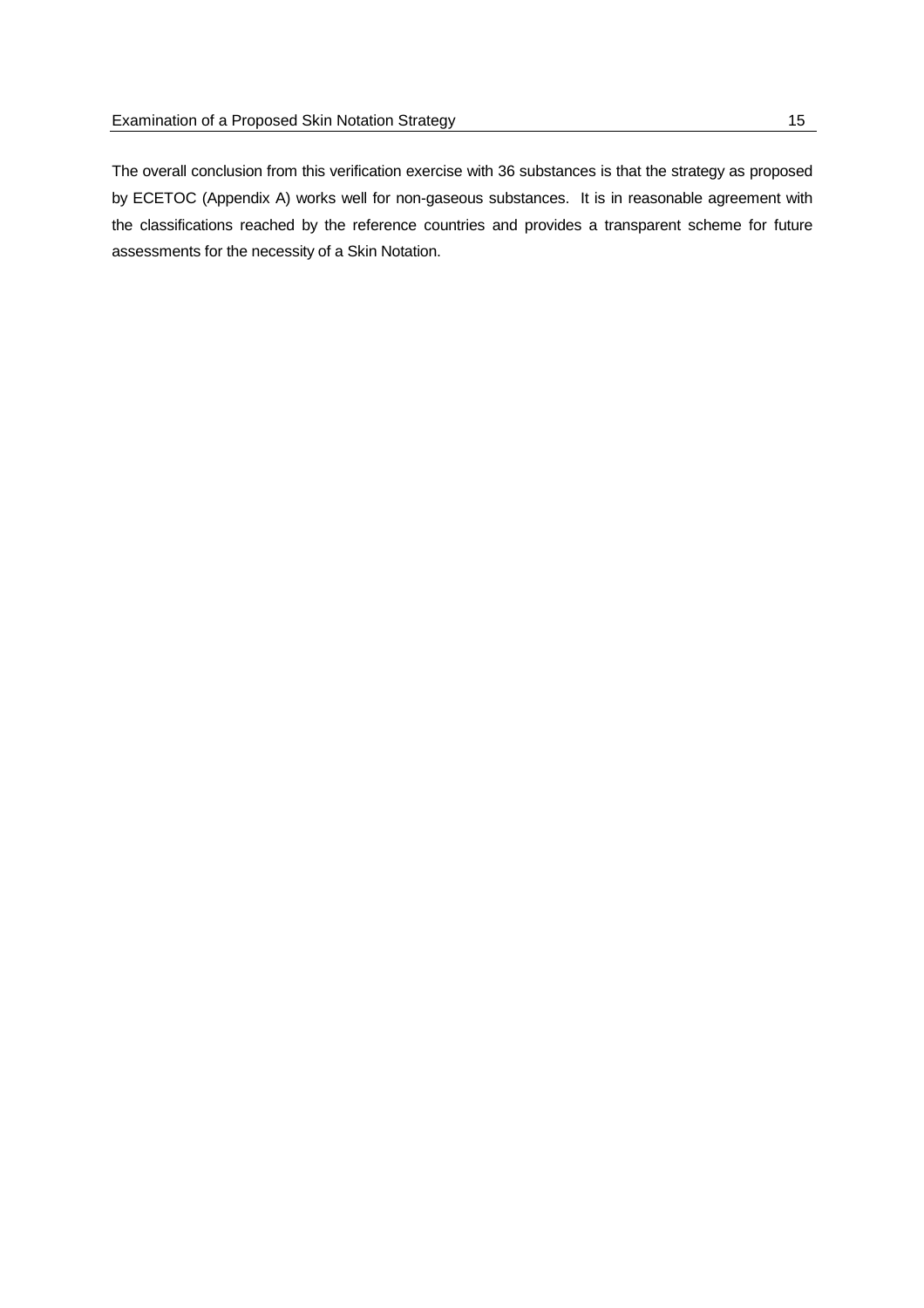### <span id="page-21-0"></span>**APPENDIX A. STRATEGY FOR ASSIGNING A "SKIN NOTATION"- TEXT OF ECETOC DOCUMENT N° 31 (REVISED)**

#### **1. INTRODUCTION**

In providing standards for occupational exposure, it has been recognised for a long time that inhalation is not the only route by which a substance can enter the body. In addition to ingestion from contaminated skin, food and smoking materials, absorption through the skin may be particularly important. It is for this reason that lists of Occupational Exposure Limits (OELs) often provide a "skin notation" which indicates that adverse health effects may arise from skin absorption as well as by atmospheric over-exposure.

The criteria that lead to a "skin notation" are generally not specified. An exception is the provisional approach of the Dutch Expert Committee on Occupational Standards (DECOS) which since 1989 has been assessing a semi-quantitative approach to gain experience before committing to a particular method (van Eick and Elskamp, 1989).

In this document, ECETOC has reviewed the factors underlying the criteria and makes proposals which may assist in the achievement of a harmonised approach. The proposals are summarised in a "Decision Tree for Skin Notation" (reproduced as "flip-out" at back of report). It is recommended that this approach be reviewed in the light of experience in use, any formal validation undertaken and any scientific or technical progress.

This revised document No. 31 incorporates the views of a larger circle of people consulted, and especially, the current document accords with the views of The Dutch Expert Committee on Occupational Standards.

#### **2. FACTORS UNDERLYING CRITERIA FOR "SKIN NOTATION"**

The purpose of a "skin notation" is to indicate the need to prevent skin contamination when systemic effects may result from percutaneous absorption of the material as a gas, a solid or a liquid. The following factors are involved: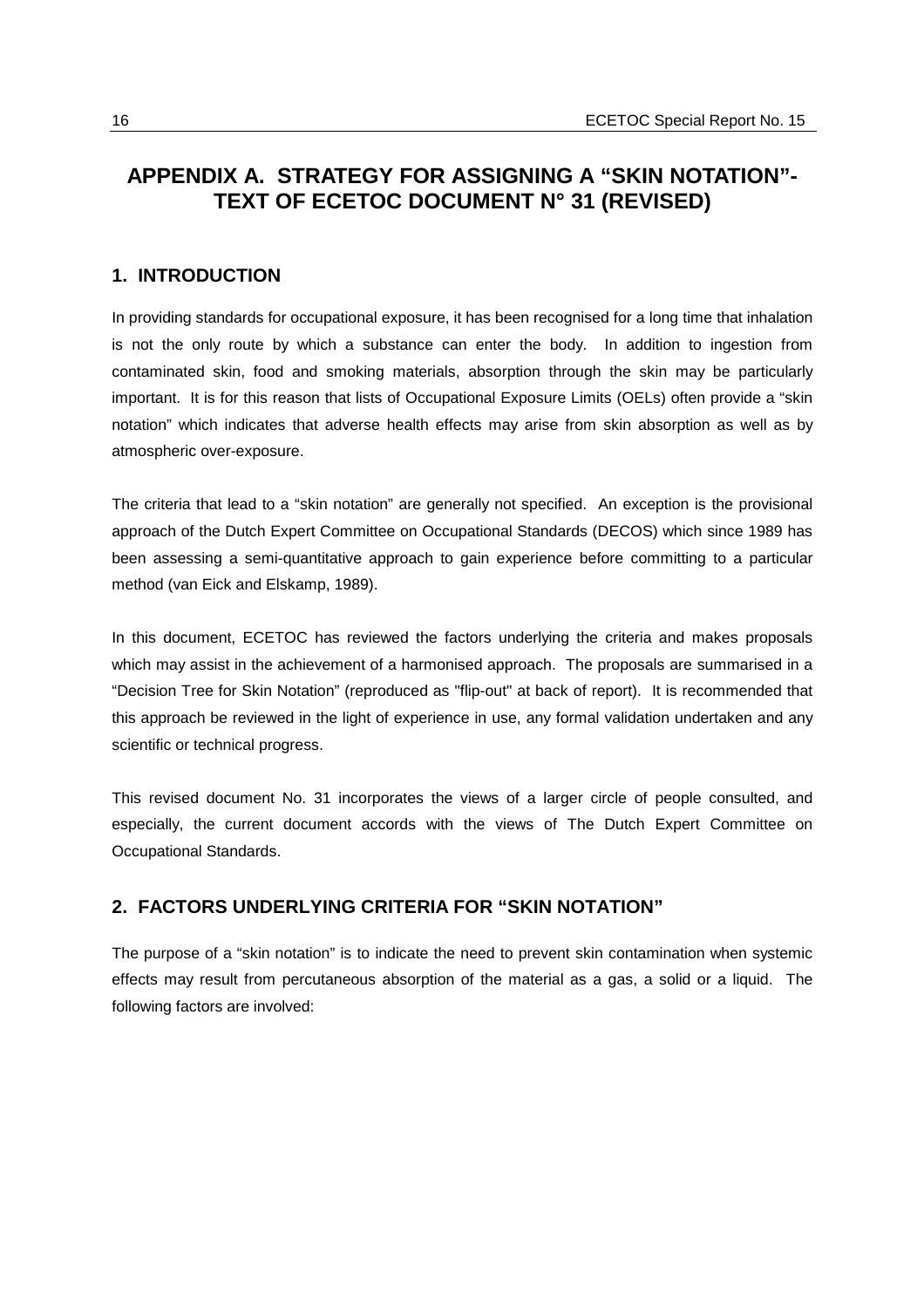#### **2.1 PHYSICAL FORM OF THE SUBSTANCE**

#### **Gases and Vapours**

In the majority of cases, percutaneous absorption of gases and vapours is of minor importance in relation to respiratory absorption at occupational exposure levels (NIOSH, 1977). In those few cases where it might be significant - e.g., hydrogen cyanide (Dinman, 1978) and 2-butoxyethanol (Johanson and Bowman, 1991) - gas-tight suits rather than conventional skin protection are necessary since gases and vapours readily penetrate conventional clothing. Gases and volatile liquids with a vapour which can be significantly absorbed through the skin should have OELs set at values where the total absorption (through the respiratory tract and the skin) is not hazardous. For these chemicals a Biological Exposure Limit is a more appropriate standard for workplace exposure control, particularly where there could be exposure to liquid from direct contact or condensation at the skin or clothing. For chemicals boiling at about ambient temperature (e.g. up to 15° C) surface accumulations are unlikely and liquid material on the skin would evaporate rapidly. Conventional measures following "skin notation" are not sufficient for substances boiling at less than 15° C.

#### **Solids and Liquids**

Solids and liquids with a boiling point > 15° C may give rise to skin exposure not only by direct contact but also by impingement of aerosols. The hands, forearms, face and neck (about 3000 cm<sup>2</sup> = 0.3 m<sup>2</sup>) confronted with a mean air velocity of 2 km/h sweep a volume of  $2000 \times 0.3 \times 8$  m<sup>3</sup> per 8 h shift. This amounts to  $4,800$  m<sup>3</sup> per shift which is so much greater than the corresponding inhaled volume (conventionally 10  $m<sup>3</sup>$ ) that low fractional impingement and skin absorption of aerosols may be significant.

It is with these substances that the need for a "skin notation" should be considered.

Ordinary clothing protects the skin temporarily from aerosols and vapour condensate, but as a result of saturation from prolonged use or spillage, it may become a source of skin exposure rather than providing protection against it. It is assumed that good hygiene practices prevent exposure from heavily contaminated clothing and therefore this is not taken into account in considering the need for "skin notation".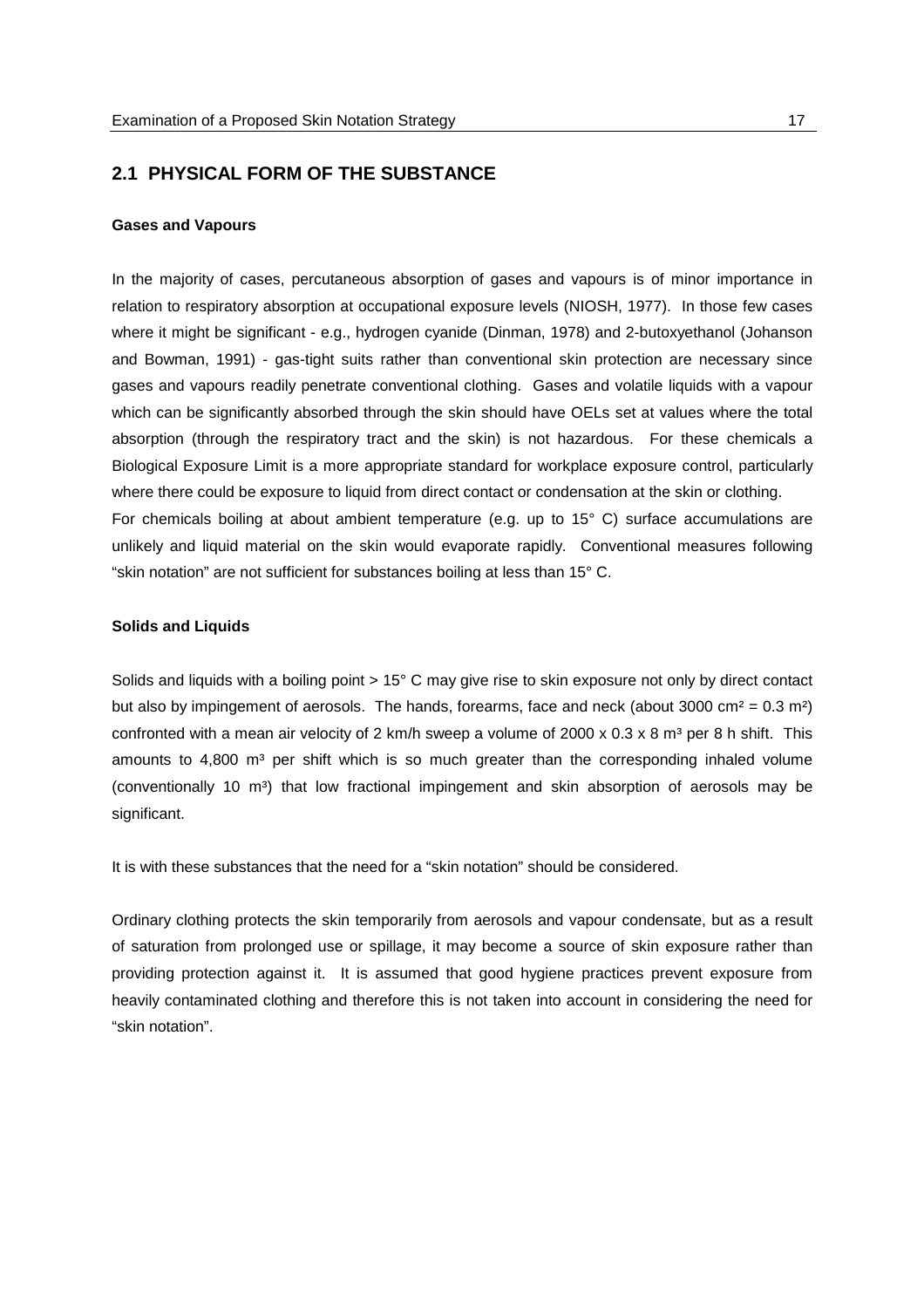#### **2.2 LOCAL VS. SYSTEMIC EFFECTS**

For substances which are classified and labelled as skin irritants or sensitisers (e.g. in accordance with Directive 67/548/EEC), good industrial practices and personal protective measures should prevent skin contact. Even when chemicals are encountered as intermediates and therefore there is no container or label, knowledge of the irritant properties should allow practices to be established so that the operators are protected from skin contact. Additional skin protection by the use of a "skin notation" would be redundant if procedural or personal protective measures were always available. Unfortunately, this may not always be true. In addition, certain substances or mixtures of substances show their irritant effects only after a period of delay and so may not provide immediate warning of exposure. Irritant compounds may in addition be toxic systemically. For these reasons classification as irritant or corrosive should not exclude a "skin notation".

#### **2.3 SYSTEMIC TOXICITY**

Where the substance is not classified as dangerous in accordance with Directive 67/548/EEC taking into account acute oral, inhalational and dermal effects, chronic effects and the potential for carcinogenicity, mutagenicity and reproductive toxicity and there are no other reasonable grounds for concern, a "skin notation" is considered unnecessary because of insufficient toxicity.

#### **2.4 POTENTIAL FOR PERCUTANEOUS ABSORPTION**

If "skin notation" is to be reserved for substances capable of causing systemic effects as a result of skin contact, there must be a potential for percutaneous absorption. The evidence of such absorption can be obtained from the following:

- (a) When there is a serious concern based on human case reports/experiences, following careful evaluation of the exposure types mentioned below, the decision to recommend "skin notation" can be taken on the basis of:
- Case reports of systemic effects following skin exposure;
- substantial variation in biological monitoring data in groups with similar inhalational exposure;
- phenomena such as subjective taste after skin (only) exposure and/or odour of the urine after skin (only) exposure;
- experimental studies in man.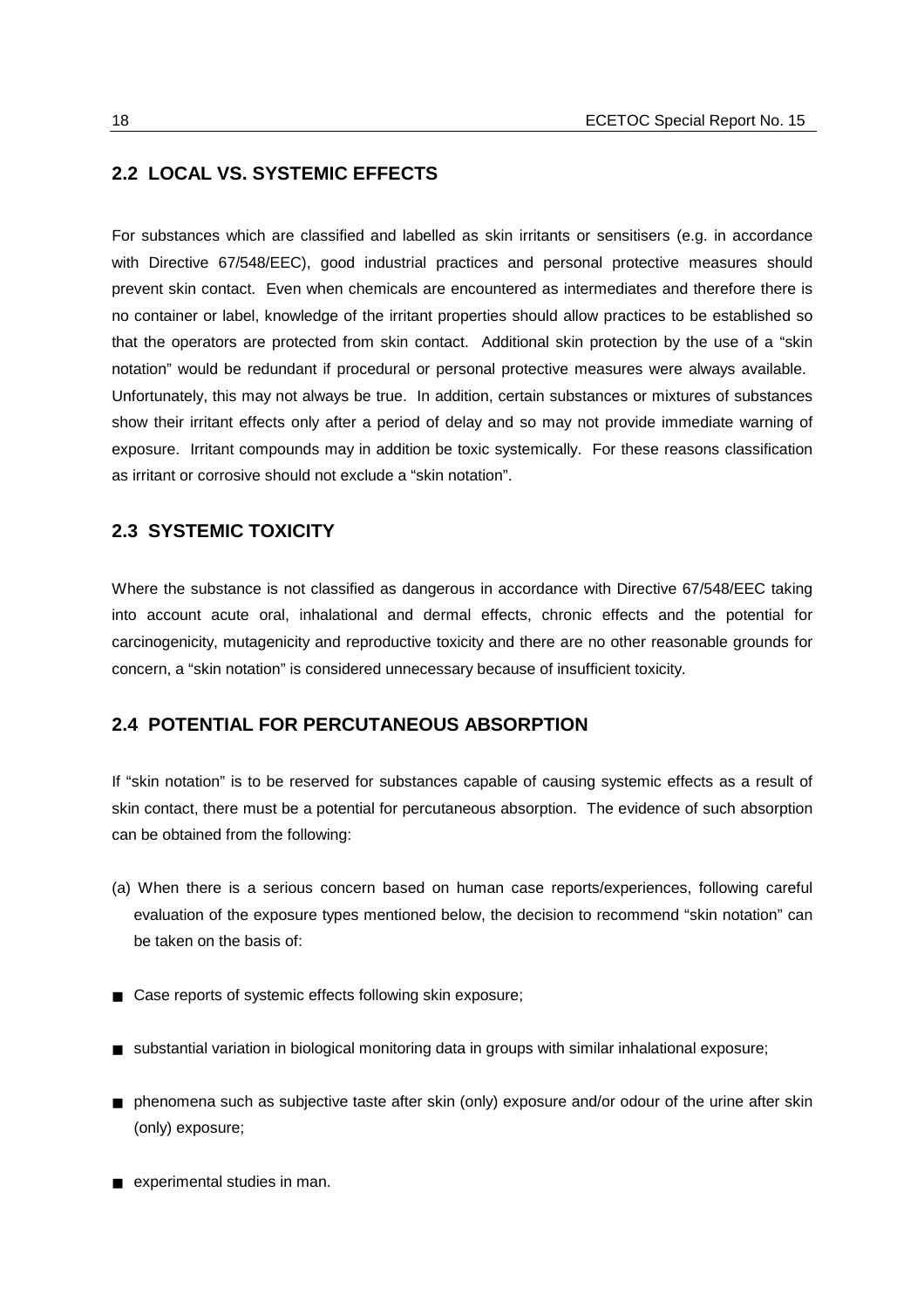(b) Direct measures of percutaneous absorption in human beings or animals using *in vivo* or *in vitro* models.

A word of caution is appropriate in the evaluation of percutaneous absorption data found in the literature, because several orders of magnitude difference sometimes exist between the extreme values reported for one substance. It is recommended that any new studies should be done according to the guideline protocol presented in the ECETOC Monograph on Percutaneous Absorption (ECETOC, 1993).

In the absence of human indirect data or direct experimental data, the possibility of absorption should be estimated by:

- (c) inference from the relationship between toxic doses by dermal exposure and toxic doses by other routes.
- (c1) The best comparison is between the dermal  $LD_{50}$  and the i.v.  $LD_{50}$  in order to indicate the extent of percutaneous absorption, except in those cases (e.g., sequestrants\*) where the rate of i.v. administration is important. Where the i.v.  $LD_{50}$  is not available, the intraperitoneal (i.p.) LD<sub>50</sub> or a calculated inhalation  $LD_{50}$  may be substituted. However the i.p.  $LD_{50}$  may be unrepresentative because of partial hepatic metabolism.

The oral  $LD_{50}$  should not be used because of the effect of digestion, absorption and hepatic metabolism as well as the absorption rate.

The inhalational  $LD_{50}$  can be calculated from the  $LC_{50}$  by the formula given by DECOS

$$
LD_{50} in \text{hal} [mg/kg] = \frac{LC_{50} [mg/m^3] \times \text{ventional} (mg/m^3)}{\text{body weight} [kg]}
$$

where 0.5 represents a default value for the fractional absorption of inhaled material.

(c2) If the dermal LD<sub>50</sub> is less than 10 x intravenous LD<sub>50</sub>, less than 10 x the intraperitoneal LD<sub>50</sub> or less than 10 x the calculated inhalational  $LD_{50}$ , this indicates a significant potential for dermal absorption. However, if the i.v.  $LD_{50}$ , the i.p.  $LD_{50}$  or the calculated inhalational  $LD_{50}$  amount to more than 200 mg/kgbw and the dermal  $LD_{50}$  is at least 2,000 mg/kgbw, a ratio of less than 10 should not lead to a "skin notation" (unless the material is classified in respect of chronic, carcinogenic, mutagenic or reproductive effects or would cause other reasonable grounds for

l

**<sup>\*</sup>** chelators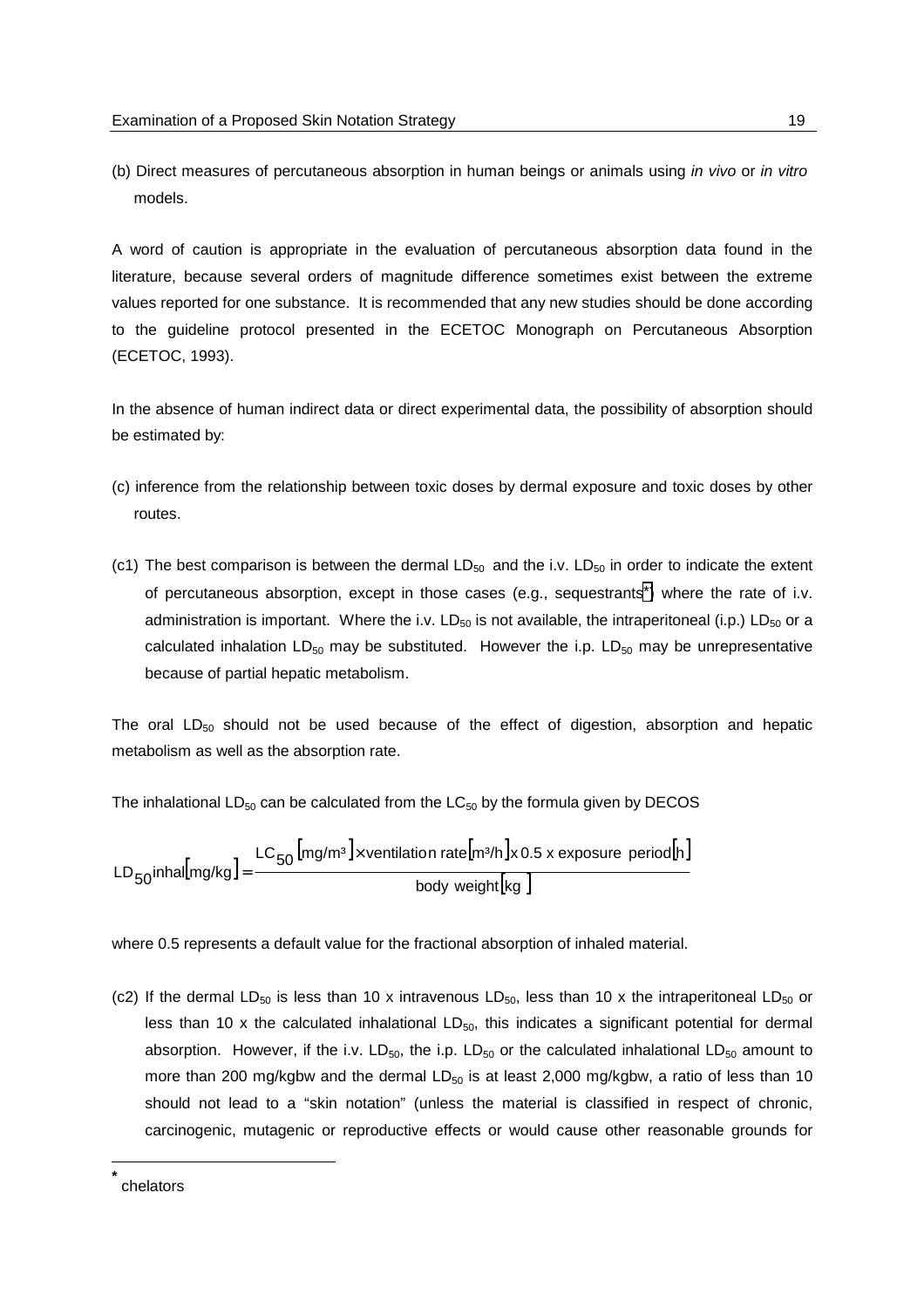<span id="page-25-0"></span>concern) because there is no significant toxicity involved. It is not possible to give a comparable criterion for the oral  $LD_{50}$  for the reasons given in (c1).

(d) inference from physical/chemical data or structure/activity relationships (SAR).

#### **2.5 COMBINATION OF TOXICITY AND SKIN PENETRATION**

A "skin notation" should be applied where the amount absorbed by both hands and forearms in 1 h could amount to more than 10% of the amount that can be absorbed via the lungs on exposure to the OEL for 8 h, *provided that this OEL is set on the basis of systemic toxicity* rather than on sensory or irritant effects or direct effects on the respiratory tract.

In so far as this critical absorption value (CAV) includes all the toxicological data underlying the choice of OEL and skin penetration data, it combines the principles of Sections 2.3 and 2.4.

Assuming that the area of the hands and forearms is  $2.000 \text{ cm}^2$ , that a volume of  $10 \text{ m}^3$  is inhaled in 8 hours and that a fraction f (by default assumed to be 0.5) of the atmospheric contaminant is absorbed by the lungs, the 10% criterion (CAV) corresponds to:

$$
CAV = \frac{10[m^3] \times OEL[mg/m^3] \times f}{2000\left[\text{cm}^2\right]} = \frac{OEL \times f[mg]}{2000\left[\text{cm}^2\right]}
$$

When CAV > 0.5 x f x OEL  $\frac{\mu g}{cm^2}$  or, using the default value (0.5) for f

when  $CAV > 0.25 \times OEL \frac{\mu g}{cm^2}$  "skin notation" may be appropriate.

This criterion reflects both cutaneous absorption and toxicity.

Where skin uptake can be quantified and the OEL is set to protect against systemic toxic effects, the condition that the absorption from 2000 cm² skin in 1 h should be less than 10% of the inhaled uptake at the OEL is sufficient. However, when a lower OEL is set to protect from organoleptic, sensory or irritant effects, the "skin notation" may be applied unnecessarily by the use of this criterion. In such circumstances a "systemic" OEL (SOEL) should be developed on the basis of systemic toxicity only and SOEL should be substituted for OEL in the above equation.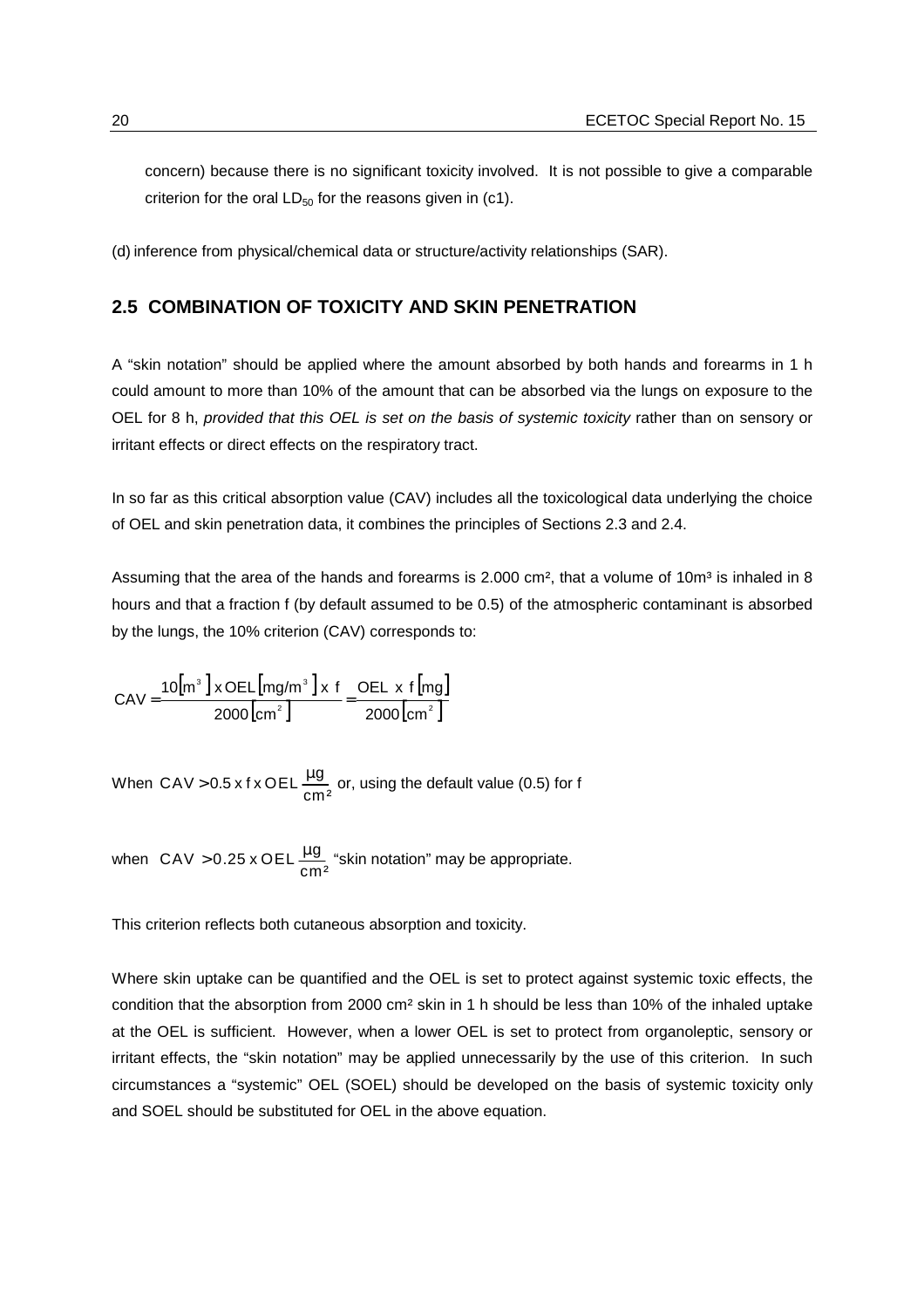For chemicals where there is considerable industrial experience, current best practices and reliable information on health effects from them should be taken into consideration in preference to or along with the theoretical approach.

#### *Bibliography*

Dinman BD, 1978. In: Patty's Industrial Hygiene and Toxicology (#rd Revised Edition), Clayton GD and Clayton FE (ed), Vol 1, 159. John Wiley and Sons, New York.

ECETOC, 1993. Percutaneous Absorption. Monograph No. 20.

Johanson G and Bowman A, 1991. Percutaneous absorption of 2-butoxyethanol vapour in human subjects. Br. J. Ind. Med. 48, 788.

NIOSH, 1977. Occupational diseases - a guide to their recognition. Department of Health, Education and Welfare, Public Health service, Centre for Disease Control, National Institute of Occupational Safety and Health, 17.

van Eick AJ and Elskamp RM, 1989. Criteria voor toekenning "h"-indicatie aan stoffen in de MAC-lijst. Dutch Expert Committee on Occupational Standards (DECOS), Document WGD 09-275-1, February 1989.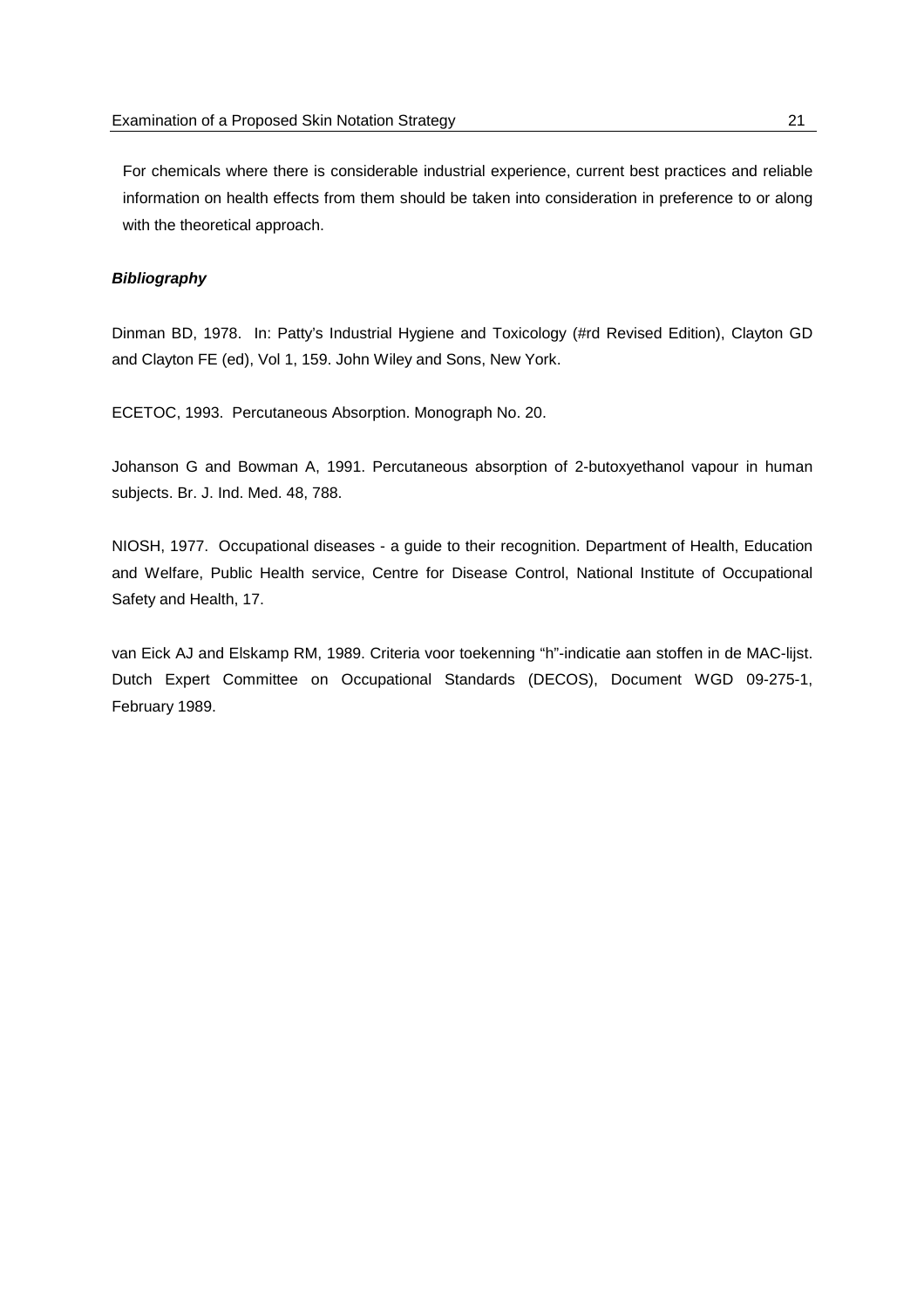## <span id="page-27-0"></span> **APPENDIX B. DEFAULT VALUES USED IN APPENDIX C**

#### **A. INHALATION RATES FOR DIFFERENT SPECIES**

| Human (adult) | 1 2.50 l/h  |
|---------------|-------------|
| Rat (400 g)   | $7.2$ $/h$  |
| Mouse         | $2.0$ $I/h$ |
| Rabbit        | 36.0 l/h    |
| Guinea pig    | 8.4 l/h     |

#### **B. SURFACES OF HUMAN BODY PARTS**

| Body part                 | Mean surface area $(cm2)$ |
|---------------------------|---------------------------|
| Total Forearm (plus hand) | 1,140                     |
| Hands                     | 840                       |
| One thumb                 | 40                        |
| <b>Total Body</b>         | 19,400                    |

Total and sub-totals do not reflect the sum of the individual body parts

#### *Reference*

Mean surface area by body part for the adult male (EPA, 1989. Exposure Factors Handbook. Office of Health and Environmental Assessment, Exposure Assessment Group, US Environmental Protection Agency, EPA/600/8-89/043, PB90-106774. Washington, DC).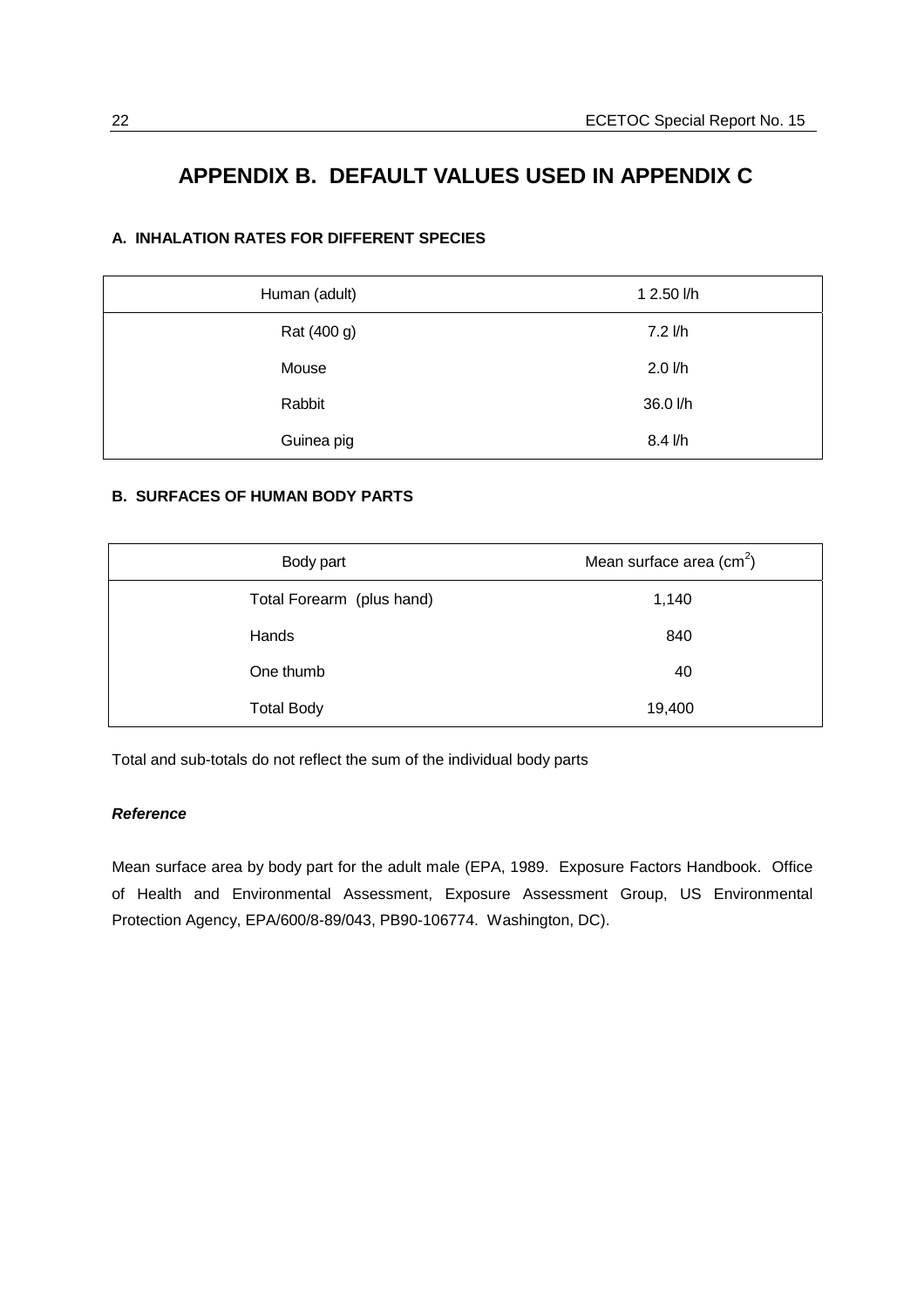## **APPENDIX C. DATA SHEETS**

#### <span id="page-28-0"></span>**1. ANILINE (CAS 62-53-3)**

1. Liquid: BP 184.3°C and VP 0.9 kPa at 20 °C

EC "Classification and Labelling" Directive (67/548/EEC) Risk phrases:

- R48/23/24/25 (Toxic: danger of serious damage to health by prolonged exposure through inhalation, in contact with skin and if swallowed)
- R40 (Possible risks of irreversible effects)
- R20/21/22 (Harmful by inhalation, in contact with skin and if swallowed).
- 2. There is circumstantial evidence from human skin exposure indicating a Skin Notation may be required (ILO, 1983).

#### *In addition*

3. Experiments in man compared amounts of aniline absorbed by inhalation and dermal contact (Droz *et* al, 1991). Inhalation exposure at 2 ppm (10 mg/m<sup>3</sup>), current OEL in some countries, was estimated to result in an uptake of 29 mg/day (50% retention). Infrequent skin contact (one hand, 15 min/day) would yield 72 mg/day and frequent skin contact (2 hands, 2 h/day) 1152 mg/day.

With the default area for one hand (420  $\text{cm}^2$ ), both values lead to an hourly absorption rate of  $R = 72$  mg/0.25 h/420 cm<sup>2</sup>

 $= 0.68 \text{ mg/cm}^2/\text{h}$ 

- 4. OEL (4-10 mg/m<sup>3</sup>; median, 8 mg/m<sup>3</sup>) is based on systemic effects.
- 5. CAV (10% median OEL = 8 mg/m<sup>3</sup>) and the hourly absorption rate compare directly:
	- CAV =  $0.25 \times 8 \mu g/cm^2/h$ 
		- $= 2 \mu g/cm^2/h$
	- thus R = 0.68 mg/cm<sup>2</sup>/h = 340  $\times$  CAV.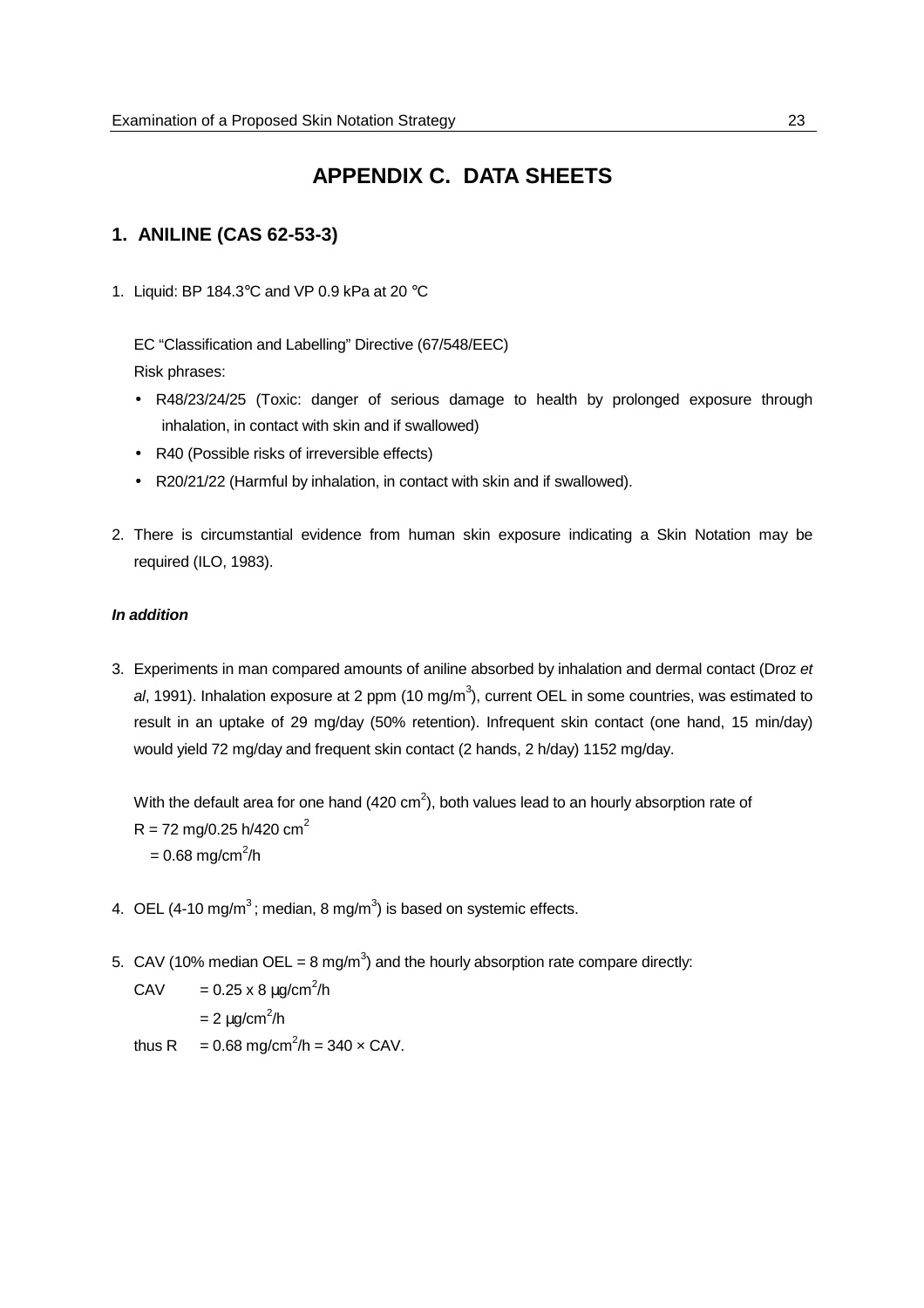#### *Comment*

Absorption rates through human skin (not measured by a recommended procedure) were found to be 0.2 to 0.7 mg/cm<sup>2</sup>/h (Piotrowski, 1957), 0.2-1.22 mg/cm<sup>2</sup>/h (solution in water) and 3 mg/cm<sup>2</sup>/h (pure liquid) (Dutkiewicz and Piotrowski, 1982).

In the rat, LD<sub>50-dermal</sub> = 670 mg/kg (Rehn, 1895) and 4h-LC<sub>50-inhal</sub>= 3188 mg/m<sup>3</sup> (DuPont, 1984). Application of the defaults for body weight (0.4kg) and respiratory rate (7.2 l/h) lead to:  $LD_{50\text{-inhal.}} = 3188 \text{ mg/m}^3 \times 0.0072 \text{ m}^3/\text{h} \times 0.5 \times 4 \text{ h}/0.4 \text{ kg} = 115 \text{ mg/kg}$  $LD_{50\text{-dermal}} = 6 \times LD_{50\text{-inhal}}$ 

This again leads to a recommendation for a Skin Notation.

#### *TF Conclusion*

A Skin Notation is recommended.

| <b>ECETOC</b> | <b>ACGIH</b> | D   | <b>NL</b> |     | UK  |
|---------------|--------------|-----|-----------|-----|-----|
| Yes           | Yes          | Yes | Yes       | Yes | Yes |

#### *References*

Droz PO *et al*, 1991. Appl. Occup. Environ. Hyg. 6, 465-474.

DuPont de Nemours, 1984. Inhalation median lethal concentration ( $LC_{50}$ ) for aniline. Haskell Laboratory, Report No. 122-81.

Dutkiewicz T and Piotrowski J, 1982. Experimental investigations on the quantitative estimation of aniline absorption. Pure and Appl. Chem. 3, 319.

ILO (International Labour Office), 1983. Encylopaedia of Occupational Health and Safety, 3rd ed rev., Geneva.

Rehn, 1895. (No title) Arch. Klin. Chir. 50, 588-600.

Piotrowski J, 1957. Quantitative estimation of aniline absorption through the skin in man. J. Hyg. Epidem. Microbiol. Immunol.1, 1-23.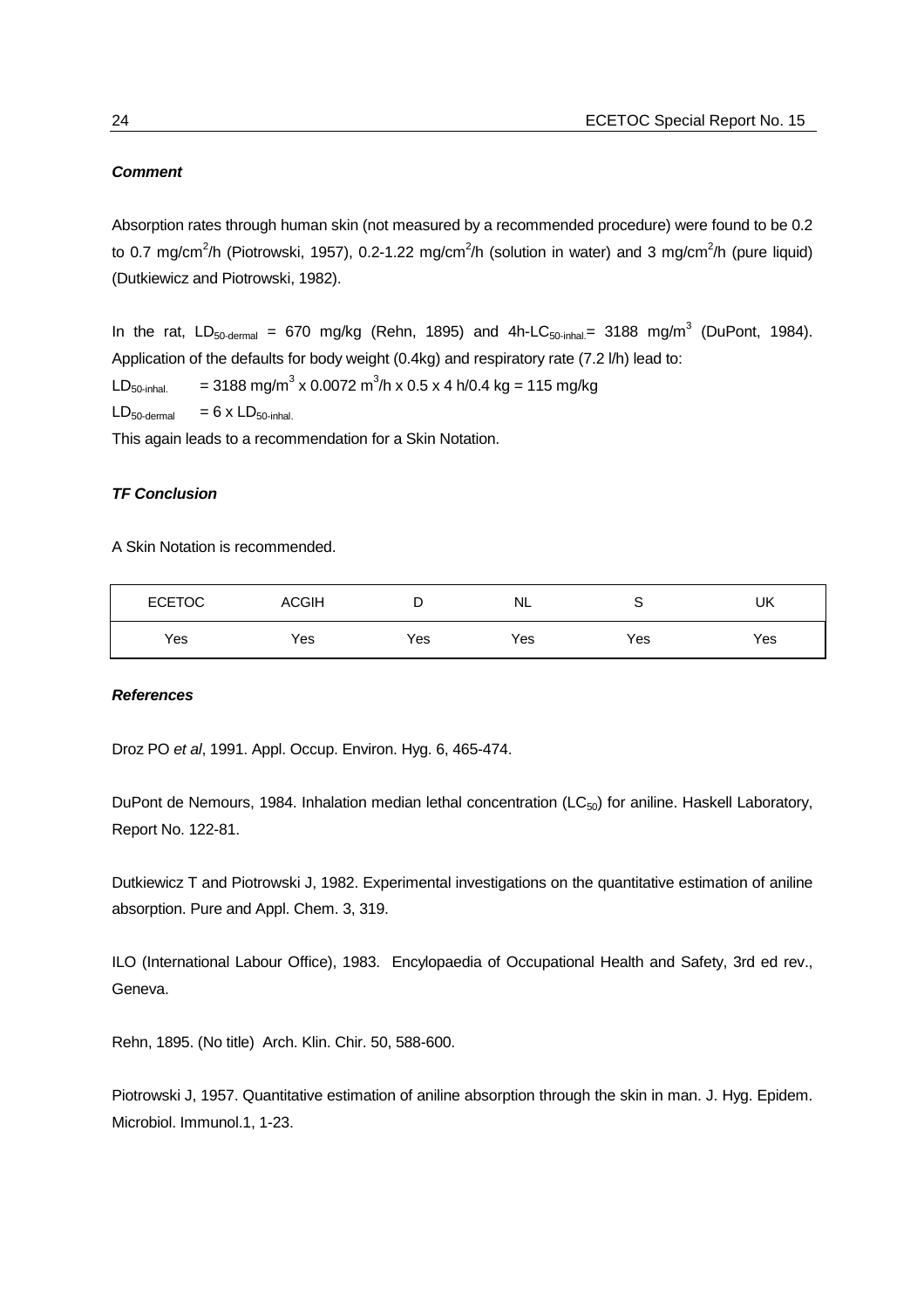#### **2. MERCAPTOACETIC ACID (THIOGLYCOLLIC ACID: CAS 68-11-1)**

1. Liquid: BP 120  $\degree$ C and VP 0.13 kPa at 60  $\degree$ C

EC "Classification and Labelling" Directive (67/548/EEC) Risk phrases:

- R23/24/25 (Toxic by inhalation, in contact with skin and if swallowed) [due to hypoglycaemic effects caused by the sulphydryl group (Freeman *et al*, 1956)]
- R34 (Causes burns).
- 2. No circumstantial evidence from human skin exposure indicating a Skin Notation is required.
- 3. No human skin absorption data.
- 6. Rabbit LD<sub>50-dermal</sub> (10% acid solution) = 848 mg/kg (95% confidence interval 505-1430 mg/kg) (Dow, 1973).

Rabbit LD50-iv = 100 mg/kg (Freeman *et al*, 1956)

Other LD<sub>50</sub> values (mg/kg): Rat iv = 114, ip = 70; mouse ip = 138, sc = 47, iv = 145; guinea pig ip = 157 (listed in RTECS)

Data for other species and other routes are similar; the rabbit data from Freeman *et al* are considered reliable. The potential for skin absorption is significant since in the rabbit:  $LD_{50\text{-dermal}} < 10 \times LD_{50\text{-iv}}$ 

7. The substance is toxic (symbol T) and thus cannnot be excluded on the basis of low toxicity.

#### *Comment*

Mercaptoacetic acid is a stronger acid than acetic acid. Due to the corrosiveness of the pure mercaptoacetic acid no data on skin absorption exist. Therefore, a direct assessment of the potential for skin absorption cannot be made for the pure substance. Investigation of the skin absorption of the mercaptoacetate ion was mainly carried out with the sodium or the ammonium salts of the acid which apparently completely dissociate. The substance itself and its salts do not have a skin notation in most of the reference countries, possibly for reason of corrosivity.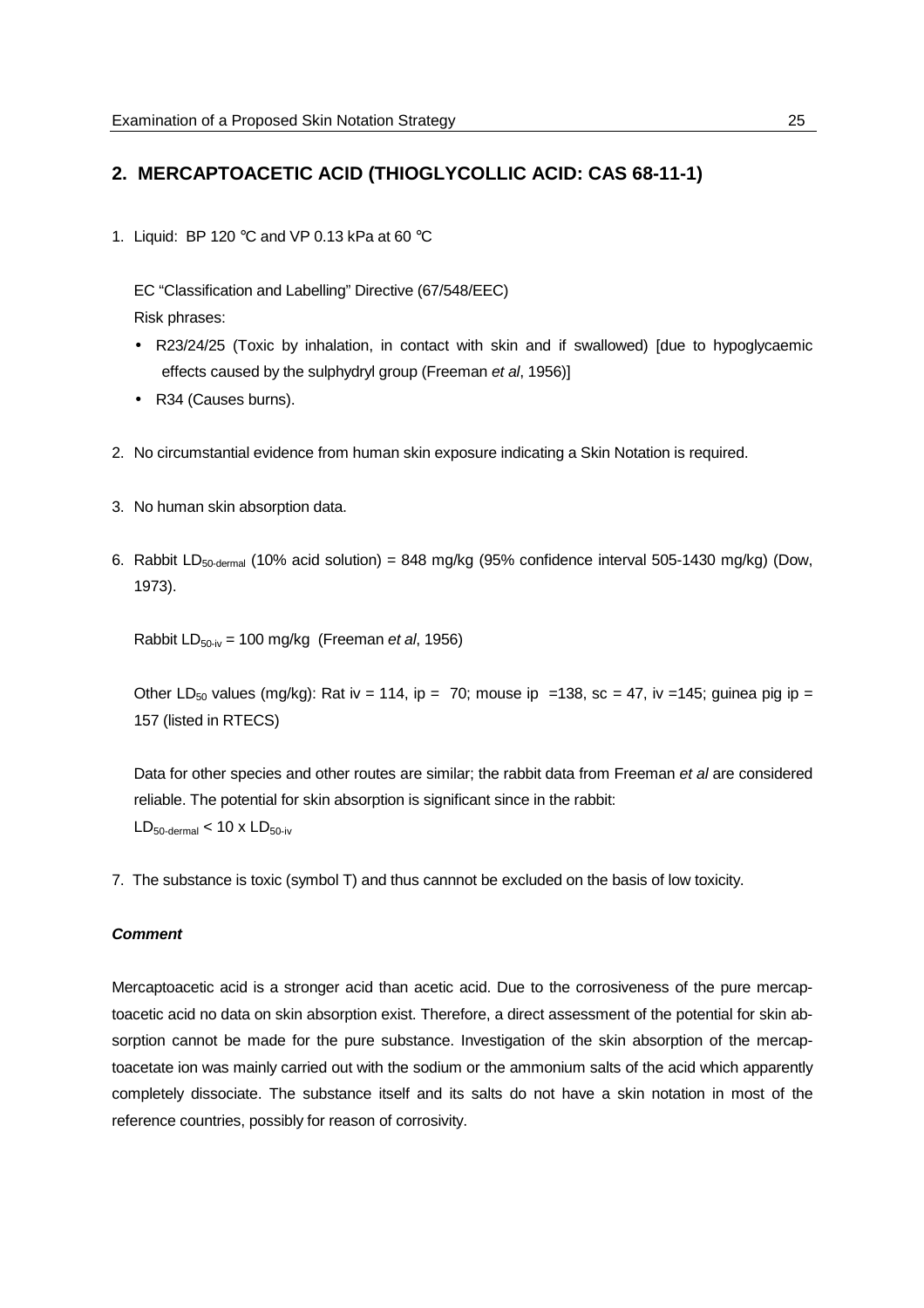#### *TF Conclusion*

A Skin Notation is recommended.

| <b>ECETOC</b> | <b>ACGIH</b> | ◡  | NL | ີ  | UK |
|---------------|--------------|----|----|----|----|
| Yes           | Yes          | No | No | No | No |

#### *References*

Dow, 1973. Final Report - Product Safety Testing, Project No. NBS-034, 7-28. The Dow Chemical Co., Environment Health Services, Midland, Michigan.

Freeman MV, Draize JH and Smith PK, 1956. Some aspects of the mechanism of toxicity of thioglycolate. J. Pharmacol. Exp. Ther. 118, 296-303.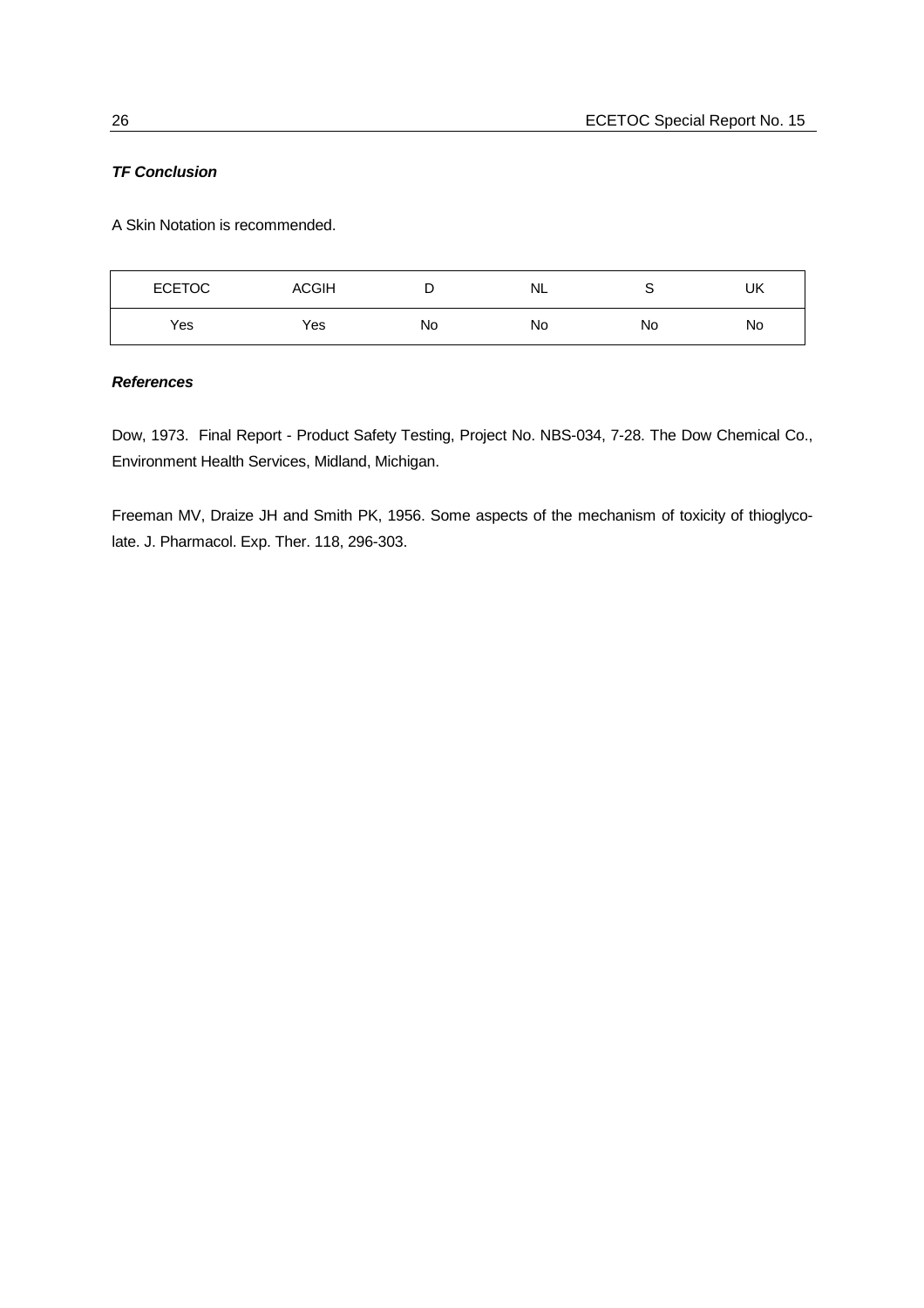#### **3. BENZENE (CAS 71-43-2)**

1. Liquid: BP 80.1 $^{\circ}$ C and VP 9.97 kPa at 20 $^{\circ}$ C

EC "Classification and Labelling" Directive (67/548/EEC) Classified Category 1 carcinogen Risk phrases:

- R45 (May cause cancer)
- R48/23/24/25 (Toxic: danger of serious damage to health by prolonged exposure through inhalation, in contact with skin and if swallowed).
- 2. No circumstantial evidence on human skin exposure indicating that a Skin Notation may be required.
- 3. Hanke et al (1961) reported an hourly absorption of 0.4 mg/cm<sup>2</sup> (400 µg/cm<sup>2</sup>/h) when the human forearm was immersed in liquid benzene.
- 4. OEL is based on systemic effects.
- 5. CAV is derived from the highest OEL (32 mg/m<sup>3</sup>):

CAV =  $0.25 \times 32 = 8 \mu g/cm^2/h$ 

The measured absorption rate > CAV.

#### *TF Conclusion*

A Skin Notation is recommended.

| <b>ECETOC</b> | <b>ACGIH</b> | -   | NL  | ∼   | UK |
|---------------|--------------|-----|-----|-----|----|
| Yes           | No           | Yes | Yes | Yes | No |

#### *Reference*

Hanke J, Dutkiewicz T and Piotrowski J, 1961. The absorption of benzene through the skin in men. Med. Pracy 12, 413 -426 (in Polish).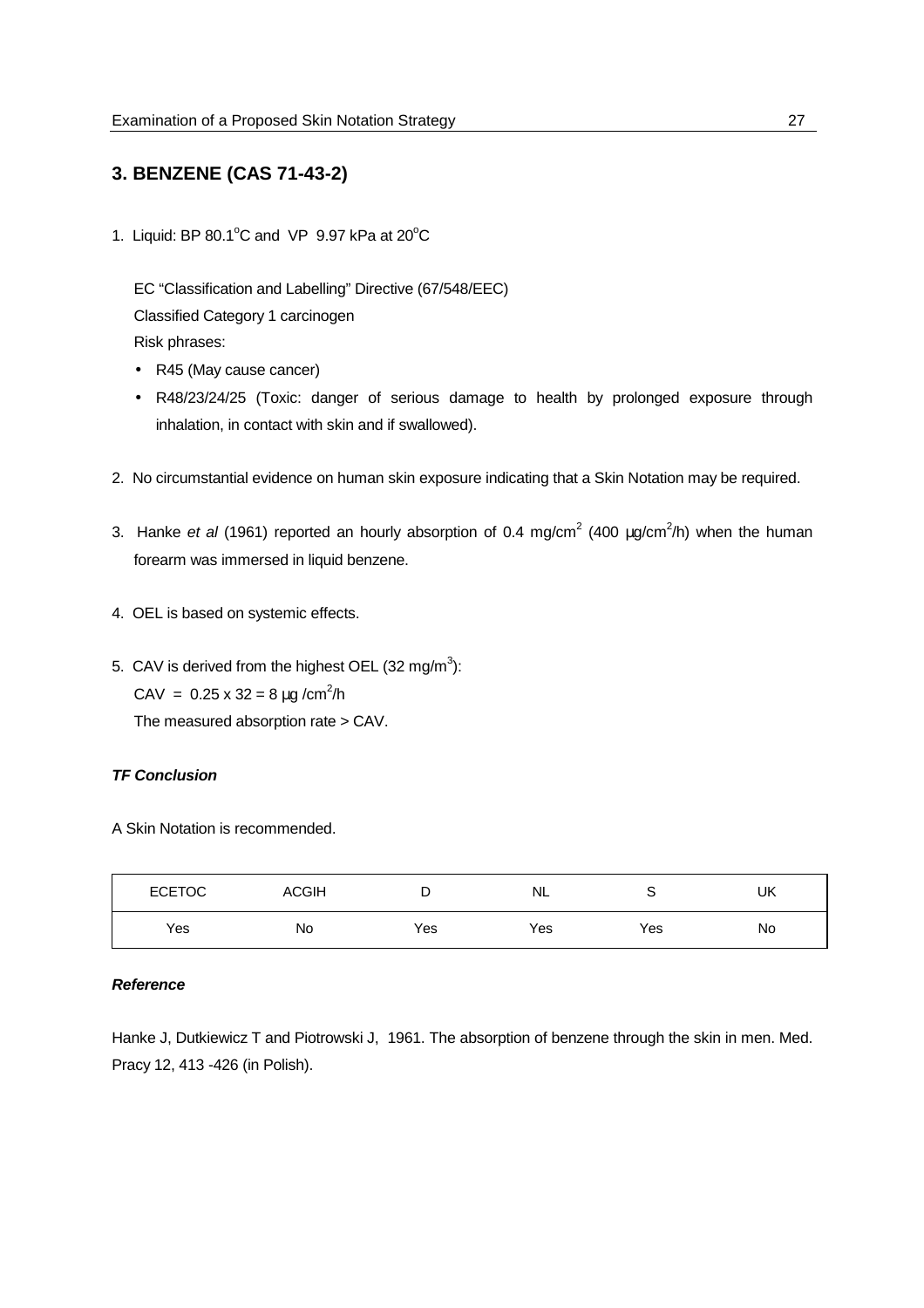#### **4. CHLOROMETHANE (METHYL CHLORIDE: CAS 74-87-3)**

1. Gas: BP -23.7°C

EC "Classification and Labelling" Directive (67/548/EEC) Classified Category 3 carcinogen Risk phrases:

- R40 (Possible risks of irreversible effects)
- R48/20 (Harmful: danger of serious damage to health by prolonged exposure through inhalation).
- 2. No circumstantial evidence that chloromethane penetrates human skin; the indication suggested by Mackie (1961) could not be substantiated by other data. The ACGIH Skin Notation is based on a structure-activity relationship to ethyl chloride, methyl bromide and ethyl bromide.
- 3 No data to show that chloromethane gas specifically penetrates the skin (Appendix A, Section 2.1).
- 6. Chloromethane is a gas. As would be expected from its physico-chemical properties, there are no data on iv or dermal toxicity .

#### *TF Conclusion*

No Skin Notation is recommended on the basis that exposure to gases requires a different protection regime.

| <b>ECETOC</b> | <b>ACGIH</b> | ◡  | NL |    | UK |
|---------------|--------------|----|----|----|----|
| No            | Yes          | No | No | No | No |

#### *Reference*

Mackie IJ, 1961. Methyl chloride intoxication. Med. J. Austral. 1, 203-205.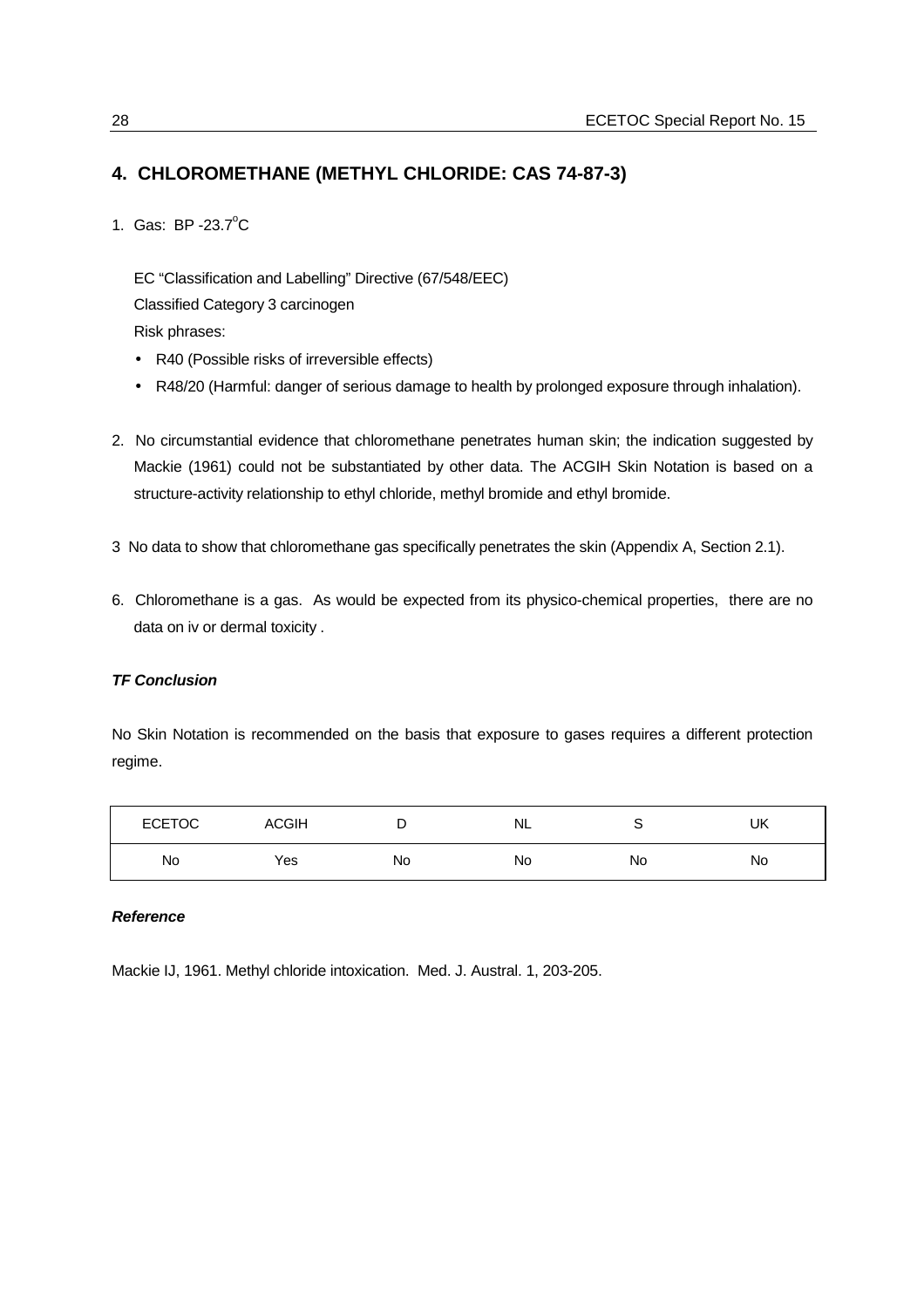#### **5. ACETONITRILE (CAS 75-05-8)**

1. Liquid: BP 80.7 $\degree$ C and VP 10 kPa at 20 $\degree$ C

EC "Classification and Labelling" Directive (67/548/EEC) Risk phrases:

- R23/24/25 (Toxic by inhalation, in contact with skin and if swallowed).
- 2. Skin absorption implicated in case of exposure of 2-year-old boy (Caravati and Litovitz, 1988). As inhalation was also possible, no valid conclusion can be drawn.
- 3. No quantitative skin absorption data were available.
- 6. Suitable rabbit data were found:

| $LD_{50\text{-}dermal}$ | 1250 mg/kg                                      | Union Carbide (1965)        |  |  |
|-------------------------|-------------------------------------------------|-----------------------------|--|--|
|                         | 5.0 ml/kg $( = 3900 \text{ mg/kg})$             | Smyth and Carpenter (1948)  |  |  |
|                         | 1.25 ml/kg $( = 980 \text{ mg/kg})$             | Pozzani <i>et al</i> (1959) |  |  |
|                         |                                                 |                             |  |  |
|                         | 4h-LC <sub>50-inhal</sub> 2828 ppm = 4750 mg/kg | Pozzani et al (1959)        |  |  |
|                         | $(1pm m = 1.68 mg/m3)$                          |                             |  |  |

The body weight of the rabbits used by Pozzani *et al* was 2.5 kg (2.16-2.82). The default respiration rate is 36 l/h. With these values the  $LC_{50\text{-inhal}}$  can be converted into an  $LD_{50\text{-inhal}}$ . (Appendix A, Section 2.4).

 $LD_{50\text{-inhal}} = LC_{50\text{-inhal}}$  x breath rate x 0.5 x exposure time/body weight = 4750 mg/m x 0.036 m $^3$ /h  $\,$  x  $\,$  0.5 x  $\,$  4 h/2.5 kg  $= 137$  mg/kg

According to Appendix A, Section 2.4 one criterion for a significant potential for skin absorption is:  $LD_{50\text{-dermal}} < 10 \times LD_{50\text{-inhal}}$ 

With the above data the range is:  $LD_{50\text{-dermal}} < (7-28) \times LD_{50\text{-inhal}}$ 

The individual data points based on the available acute data are inconsistent

The considerable industrial experience with regard to acetonitrile does not indicate that a Skin Notation is necessary.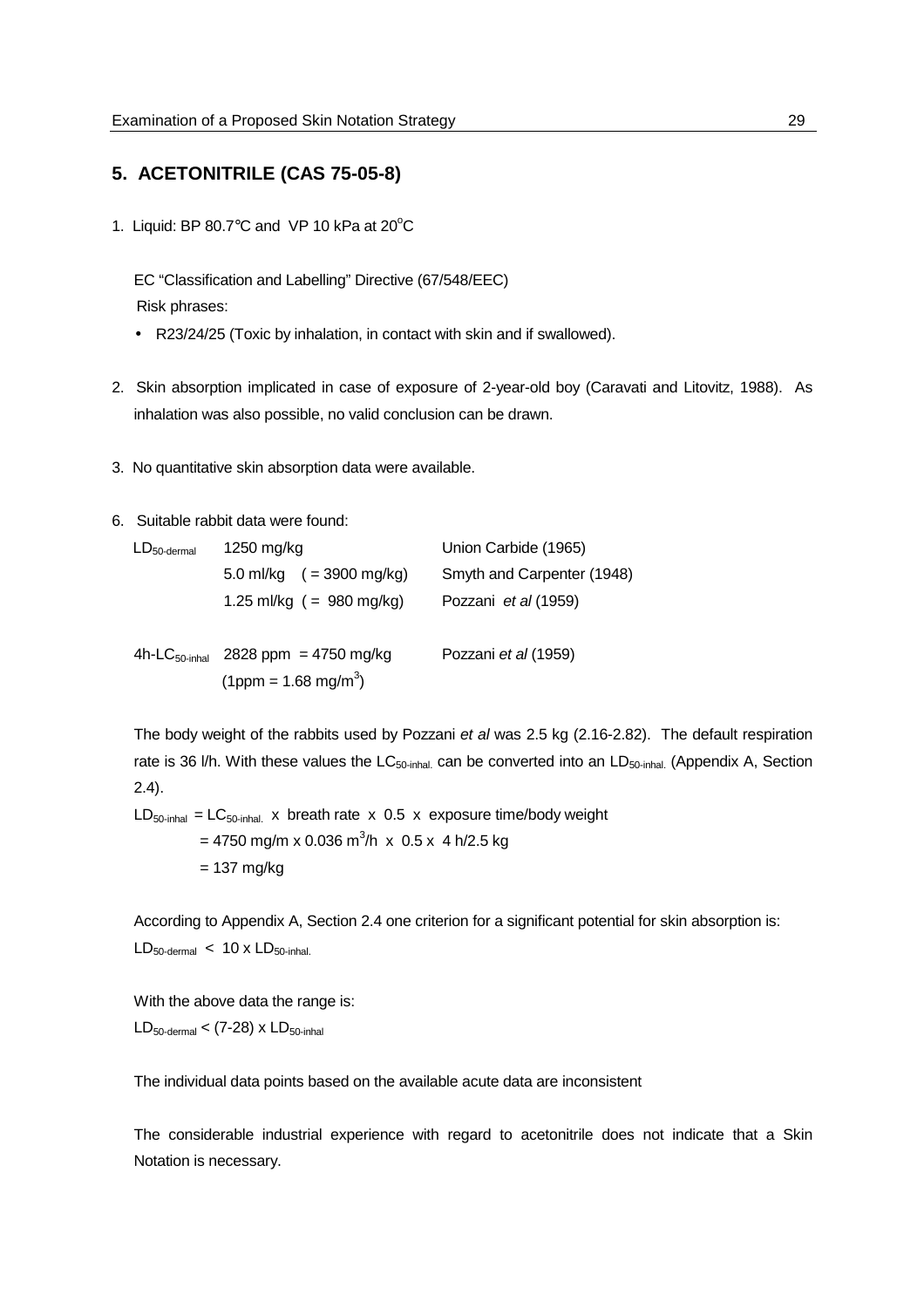#### *TF Conclusion*

No Skin Notation is recommended.

| <b>ECETOC</b> | <b>ACGIH</b> | -  | NL |    | UK |
|---------------|--------------|----|----|----|----|
| No            | No           | No | No | No | No |

#### *References*

Caravati EM and Litovitz T, 1988. Pediatric cyanide intoxication and death from an acetonitrile-containing cosmetic. J. Am. Med. Assoc. 260, 3470-3473.

Pozzani UC, Carpenter CP, Palm PE, Weil CS and Nair JH, 1959. An investigation of the mammalian toxicity of acetonitrile. J. Occup. Med. 1, 634-642.

Smyth HF and Carpenter CP, 1948. Further experience with the range finding test in the industrial toxicology laboratory. J. Ind. Hyg. Toxicol. 30, 63-68.

Union Carbide, 1965, Data Sheet 3118/65.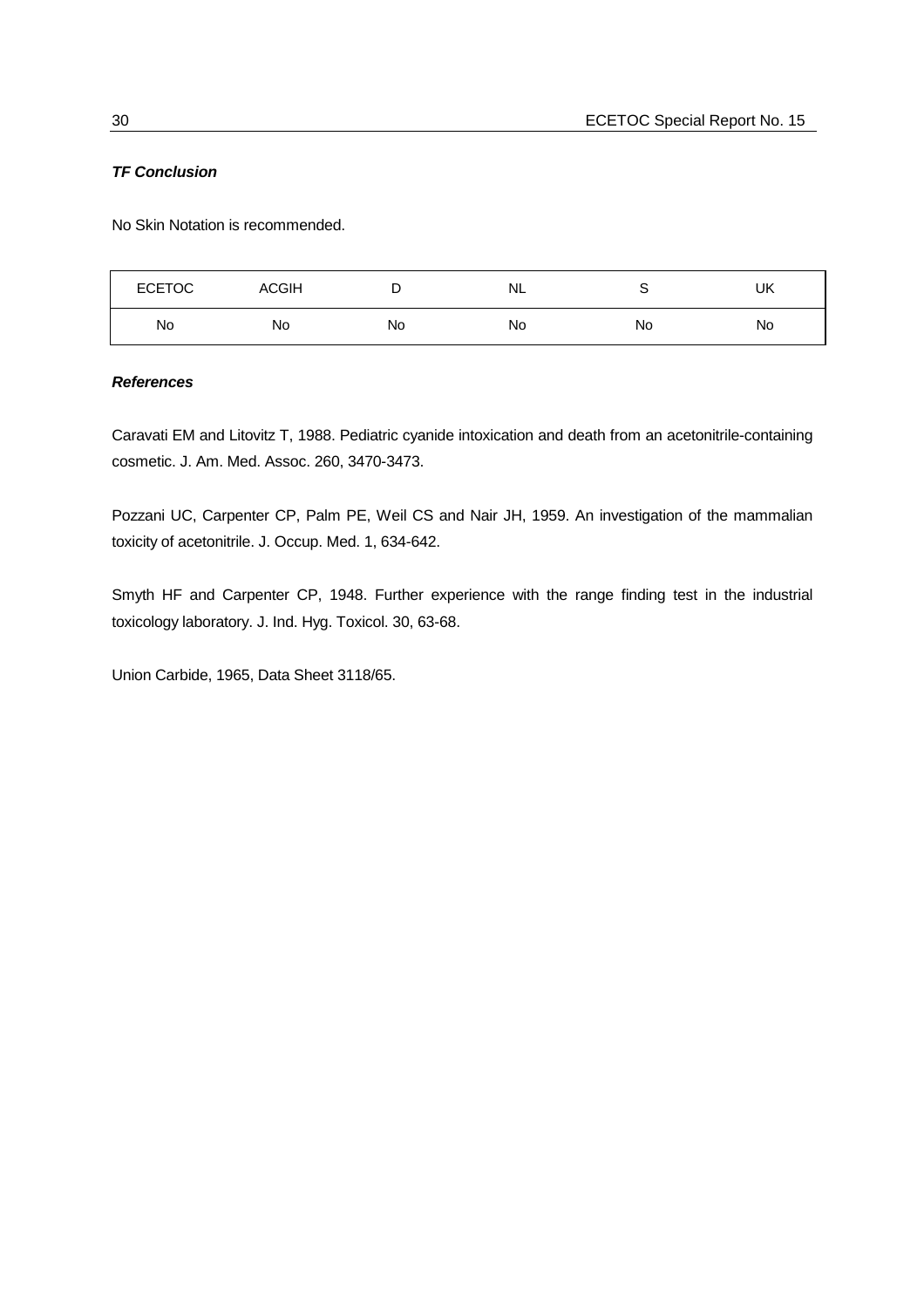## **6. DICHLOROMETHANE (CHLOROMETHYLENE:CAS 75-09-2)**

1. Liquid: BP 40 °C and VP 53.2 kPa at 24 °C

EC "Classification and Labelling" Directive (67/548/EEC) Classified Category 3 carcinogen Risk phrase:

- R40 (Possible risk of irreversible effects).
- 2. No circumstantial evidence on human skin exposure indicating that a Skin Notation may be required.
- 3. In a study, 4 volunteers each immersed one thumb for 1/2 h in 85-88 ml dichloromethane. Inhalation exposure was excluded. The volume displaced/absorbed by the thumbs was 20, 21, and 24 ml. Immediately after the experiment, the concentration of dichloromethane measured in the alveolar air was 3.1 (2.3-3.6) ppm and 0.69 (0.26-1.7) ppm after 2 h. The decrease of the alveolar concentration was exponential (Stewart and Dodd, 1964 ).

The total amount of exhaled dichloromethane can be derived from these data and can be converted into an hourly dermal absorption rate R as follows:

The equation describing the exponential decrease of concentration of dichloromethane in the alveolar air C**alveolar** over time t is:

 $C_{\text{alveolar}} = C_0 xe^{(-k \times t)}$  with the 2 parameters  $C_0$  (concentration immediately after experiment at t = 0) and k (describing speed of decrease).

These parameters are determined by inserting the concentrations at  $t = 0$  and at  $t = 2h$ , 3.1 ppm and 0.69 ppm respectively, in the equation:

0.69 ppm = 3.1 ppm x  $e^{(-k \times 2h)}$ 

Converting this to the logarithm yields k:

 $-k \times 2h = ln (0.69 / 3.1) = -1.502$  $k = 0.751/h$ .

Thus, the decrease of the alveolar concentration, C**alveolar** over time is fully described by:  $C_{\text{alveolar}} = 3.1 \text{ ppm} \times e^{(-0.751/h \times t)}$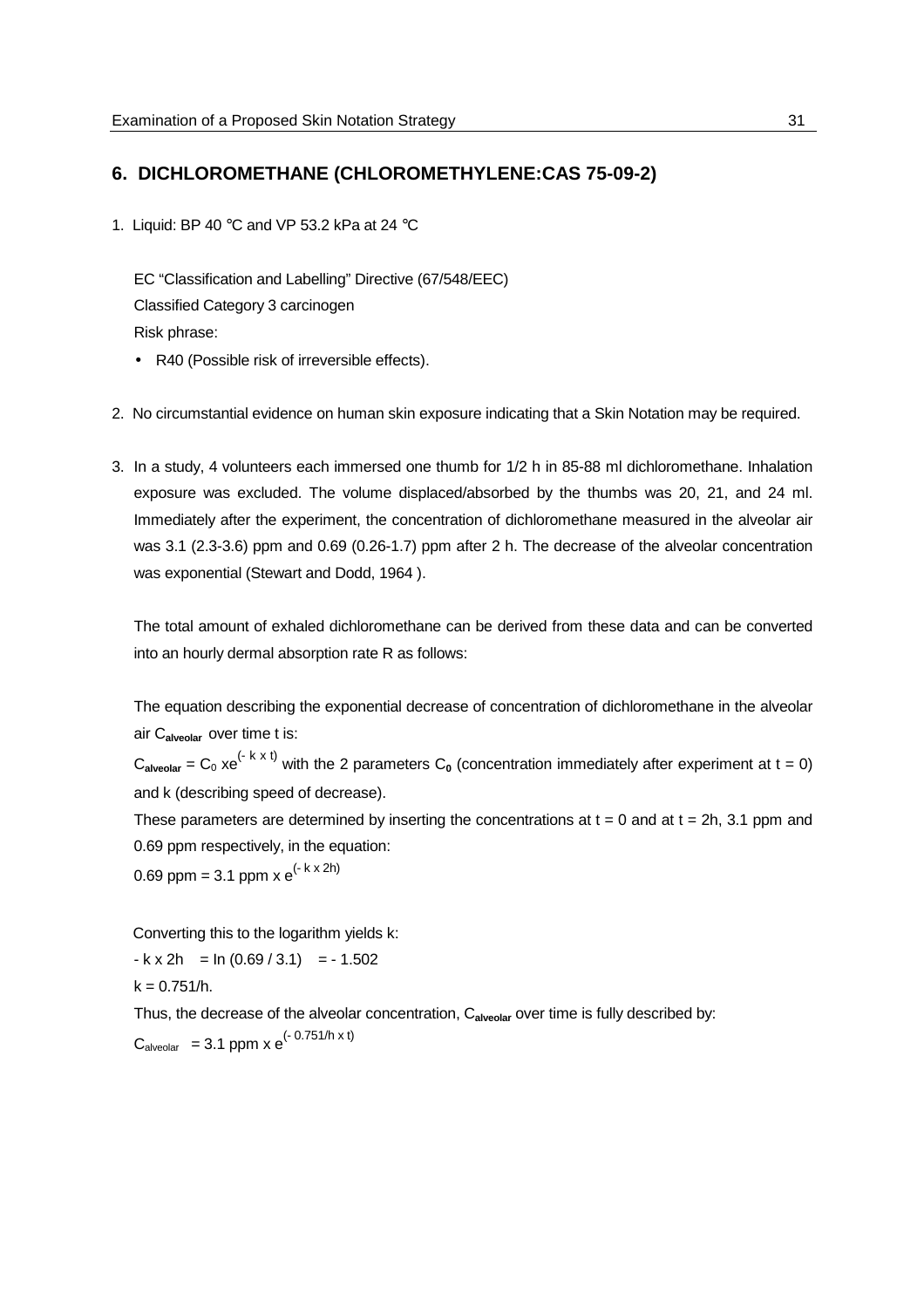1 ppm of dichloromethane converts to 3.37 mg/m<sup>3</sup>. For humans, the standard ventilation rate is 1.25 m<sup>3</sup>/h. With this, the alveolar air concentration can be converted into the alveolar elimination rate Ealveolar of dichloromethane over time:

 $E_{\text{alveolar}} = 1.25 \text{ m}^3/\text{h} \times 3.37 \text{ mg/m}^3/\text{ppm} \times C_{\text{alveolar}}$  $= 13.06$  mg/h x e<sup>(- 0.751/h x t)</sup>

A lower limit for the total amount  $M_{total}$  of dichloromethane absorbed is the total amount of dichloromethane exhaled. This amount is received by integrating the elimination rate E<sub>alveolar</sub> over all times, i.e. between the boundaries  $t = 0$  and  $t = \infty$ . The result is:  $M_{total}$  = 13.06 mg/h x [0-1] x (- h/0.751) = 18.31 mg

Standard area of the thumb (40 cm<sup>2</sup>) and known immersion time (1/2 h), M<sub>total</sub> can now be converted to the hourly dermal absorption rate R:

$$
R = M_{\text{total}} / 40 \text{ cm}^2 \times 0.5 \text{ h}
$$
  
= 18.13 mg / 40 cm<sup>2</sup> x 0.5 h

- $= 906 \mu g/cm^2/h$
- 4. OEL (120-360 mg/m<sup>3</sup>) is based on systemic toxicity (metabolic conversion of dichloromethane to CO which then binds to haemoglobin).
- 5. CAV =  $1/4 \times$  OEL  $\mu$ g/cm<sup>2</sup>/h  $= 30 - 90 \mu g/cm^2/h$

This CAV compares directly with the lower limit for the hourly absorption rate R derived from the data reported from the experiment

R (906  $\mu$ g/cm<sup>2</sup>/h) > CAV (30-90  $\mu$ g/cm<sup>2</sup>/h).

## *Comment*

Taking all the available data into account, R could be about 20  $\times$  higher than value derived from the experiment i.e. up to 18,000 (20 x 900) g/cm<sup>2</sup>/h. Volunteers, exposed in another experiment for 7.5 h to up to 694 mg/m<sup>3</sup> of dichloromethane, exhaled only 5% of the absorbed amount as dichloromethane, the rest being converted to CO (30%) and (probably) to  $CO<sub>2</sub>$  (DiVincenzo and Kaplan, 1981).

## *TF Conclusion*

A Skin Notation is recommended.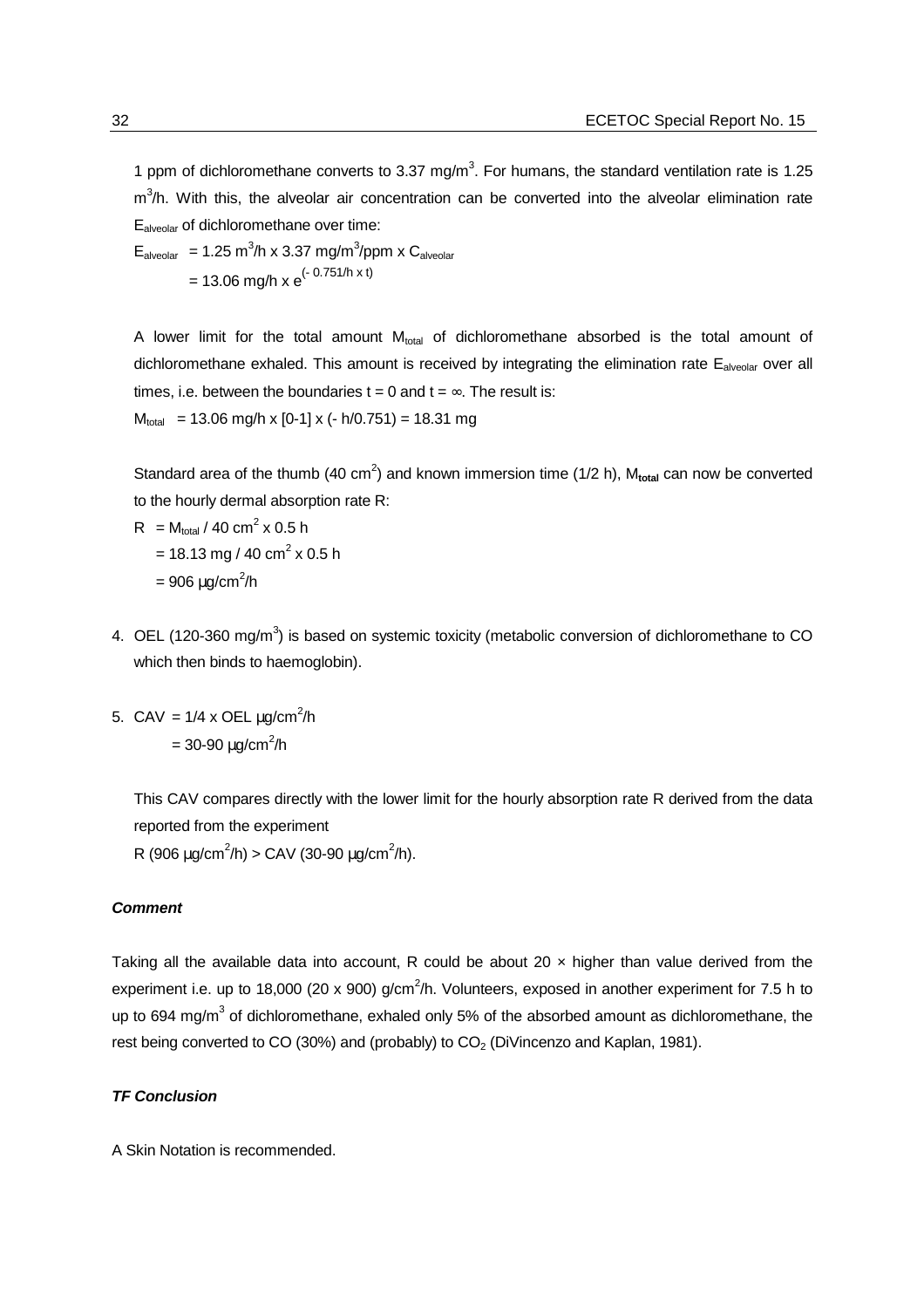| <b>ECETOC</b> | <b>ACGIH</b> | ◡  | NL. |     | UK |
|---------------|--------------|----|-----|-----|----|
| Yes           | No           | No | No  | Yes | No |

Experiments in mice seem to confirm this. The absorption rate of liquid dichloromethane was found to be 0.11 mg/cm<sup>2</sup>/min = 6,600 g/cm<sup>2</sup>/h (Tsuruta, 1975).

## *References*

DiVincenzo GD and Kaplan CJ, 1981. Uptake, metabolism, and elimination of methylene chloride vapor by humans. Toxicol. Appl. Pharmacol. 59, 130-140.

Stewart RD and Dodd HC, 1964. Absorption of carbon tetrachloride, trichloroethylene, tetrachloroethylene, methylene chloride, and 1,1,1-trichloroethane through the human skin. Am. Ind. Hygiene Ass. J. 25, 439-446.

Tsuruta H, 1975. Percutaneous absorption of organic solvents 1. Comparative study of the *in vivo* percutaneous absorption of chlorinated solvents in mice. Ind. Hlth. 13, 227-236.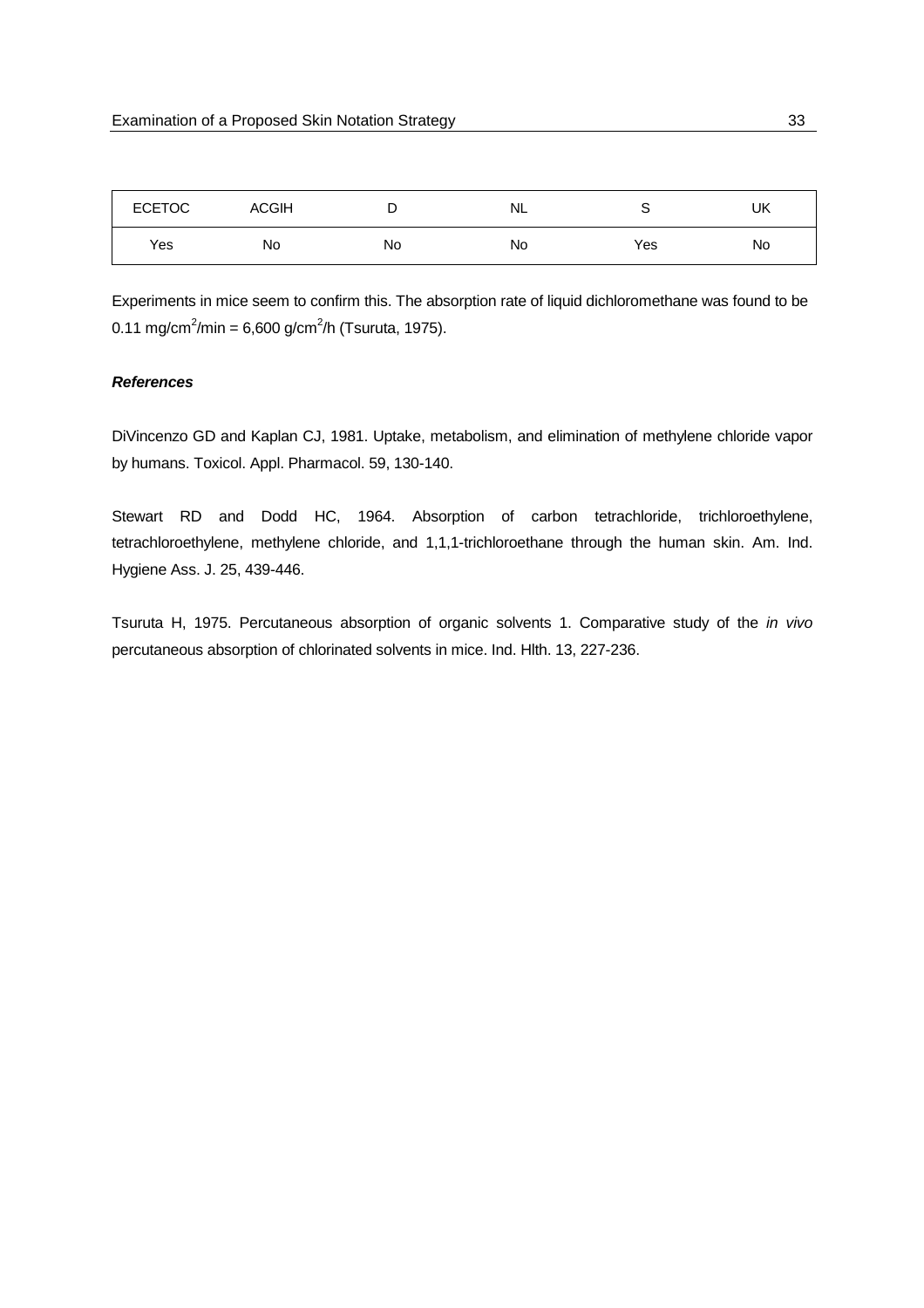## **7. CARBON DISULPHIDE (CAS 75-15-0)**

1. Liquid: BP 46.3 °C and VP 46.8 kPa at 25 °C

EC "Classification and Labelling" Directive ( 67/548/EEC) Risk phrases:

- R48/23 (Danger of serious effects to health by prolonged exposure)
- R62/63 (Possible risks of impaired fertility and of harm to the unborn child)
- R36/38 (Irritating to eyes and skin).
- 2. There is circumstantial evidence on human skin exposure indicating that a Skin Notation may be required (ILO, 1983).

## *In addition*

3. Considerable absorption of  $CS<sub>2</sub>$  from liquids was found in two volunteer studies using different methodologies to determine the absorbed  $CS<sub>2</sub>$ . In both studies, one hand was immersed into an aqueous solution containing  $0.33 - 1.67g/1$  of  $CS<sub>2</sub>$ .

In the first study, the quantity of  $CS_2$  absorbed was calculated from the amount exhaled. At 21 $\pm$ 1°C the skin absorption rate increased with concentration and was from 21-96 g/cm<sup>2</sup>/h. With the solution at 40°C, skin absorption was higher by a factor of 3.1 (Baranowska, 1965).

In the second study, the quantity of  $CS<sub>2</sub>$  absorbed was calculated from the concentration of  $CS<sub>2</sub>$  in the solution before and after the experiment. The absorption rate appeared to be about 10 times higher, from 230-790 g/cm<sup>2</sup>/h. (Dutkiewicz and Baranowska, 1967).

Overall, the methodology used in the first study appears more reliable.

- 4. OEL is 12 60 mg/m<sup>3</sup> on the basis of systemic effects.
- 5. CAV =  $0.25 \times$  OEL g/cm<sup>2</sup>/h

 $= 3 - 15$  g/cm<sup>2</sup>/h

CAV compares directly with the hourly absorption rate from the first experiment:

R (21-96 g/cm<sup>2</sup>/h) = 7-32 x CAV (for the lower limit of the CAV)

and  $= 1.5 - 6.5$  x CAV (for the upper limit of the CAV)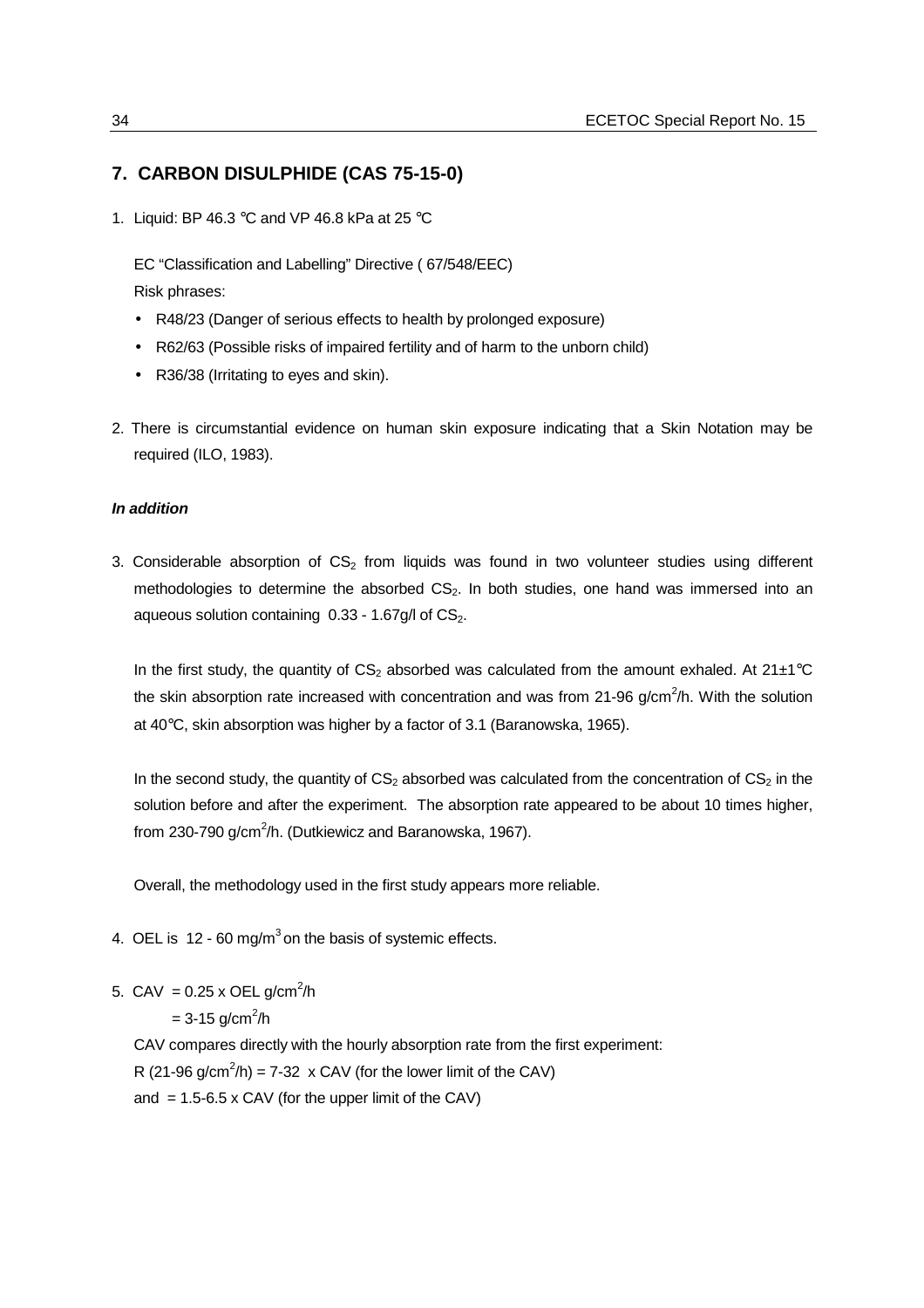## *TF Conclusion*

A Skin Notation is recommended.

| <b>ECETOC</b> | <b>ACGIH</b> |     | NL  |     | UK  |
|---------------|--------------|-----|-----|-----|-----|
| Yes           | Yes          | Yes | Yes | Yes | Yes |

## *References*

Baranowska B, 1965. Int Arch Gewerbepath Gewerbehyg 21, 362.

Dutkiewicz T and Baranowska B, 1967. The significance of carbon disulphide skin resorption in the evaluation of exposure. In: Brieger H and Teisinger J (ed). Toxicology of Carbon Disulphide, Excerpta Medica Foundation, Amsterdam, 50-51.

ILO (International Labour Office), 1983. Encylopaedia of Occupational Health and Safety, 3rd ed rev., Geneva.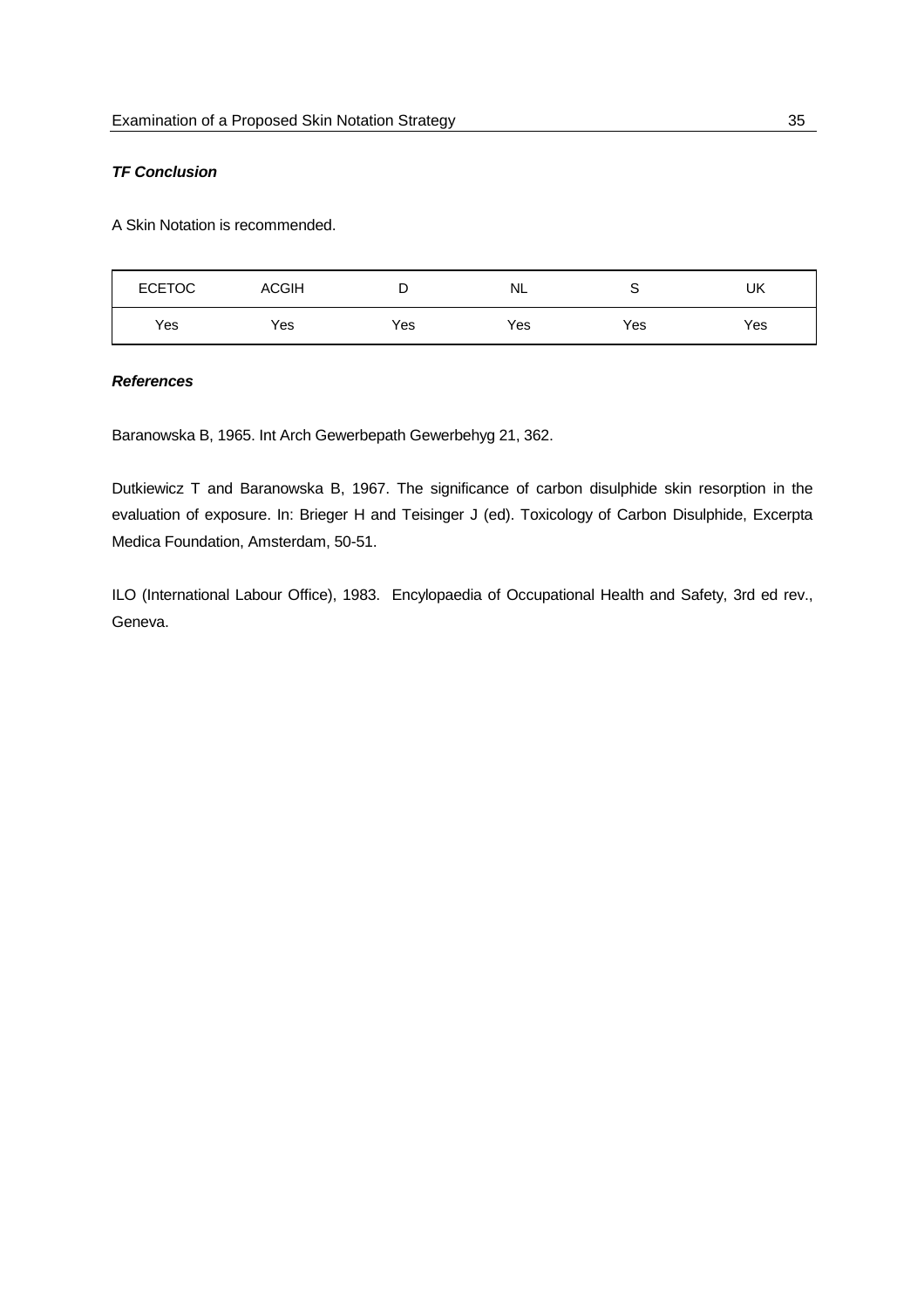# **8. ETHYLENE OXIDE (CAS 75-21-8)**

1. Gas: BP 13.2 °C

EC "Classification and Labelling" Directive (67/548/EEC) Classified Category 2 carcinogen and mutagen Risk phrases:

- R45 (May cause cancer)
- R46 (May cause heritable effects)
- R23 (Toxic by inhalation)
- R36/37/38 (Irritant to eyes, skin and respiratory tract).
- 2. No circumstantial evidence on human skin exposure indicating that a Skin Notation may be required.
- 3. The substance is a gas, and no data have been found on skin penetration ( Appendix A, Section 2.1).

## *Comment*

Conventional measures following Skin Notation are considered insufficient for gases (substances boiling below  $15^{\circ}$ C (Appendix A, Section 2.1).

## *TF Conclusion*

No Skin Notation is recommended on the basis that exposure to gases requires a different protection regime.

| <b>ECETOC</b> | <b>ACGIH</b> | ◡   | <b>NL</b> |     | UK |
|---------------|--------------|-----|-----------|-----|----|
| No            | No           | Yes | Yes       | Yes | No |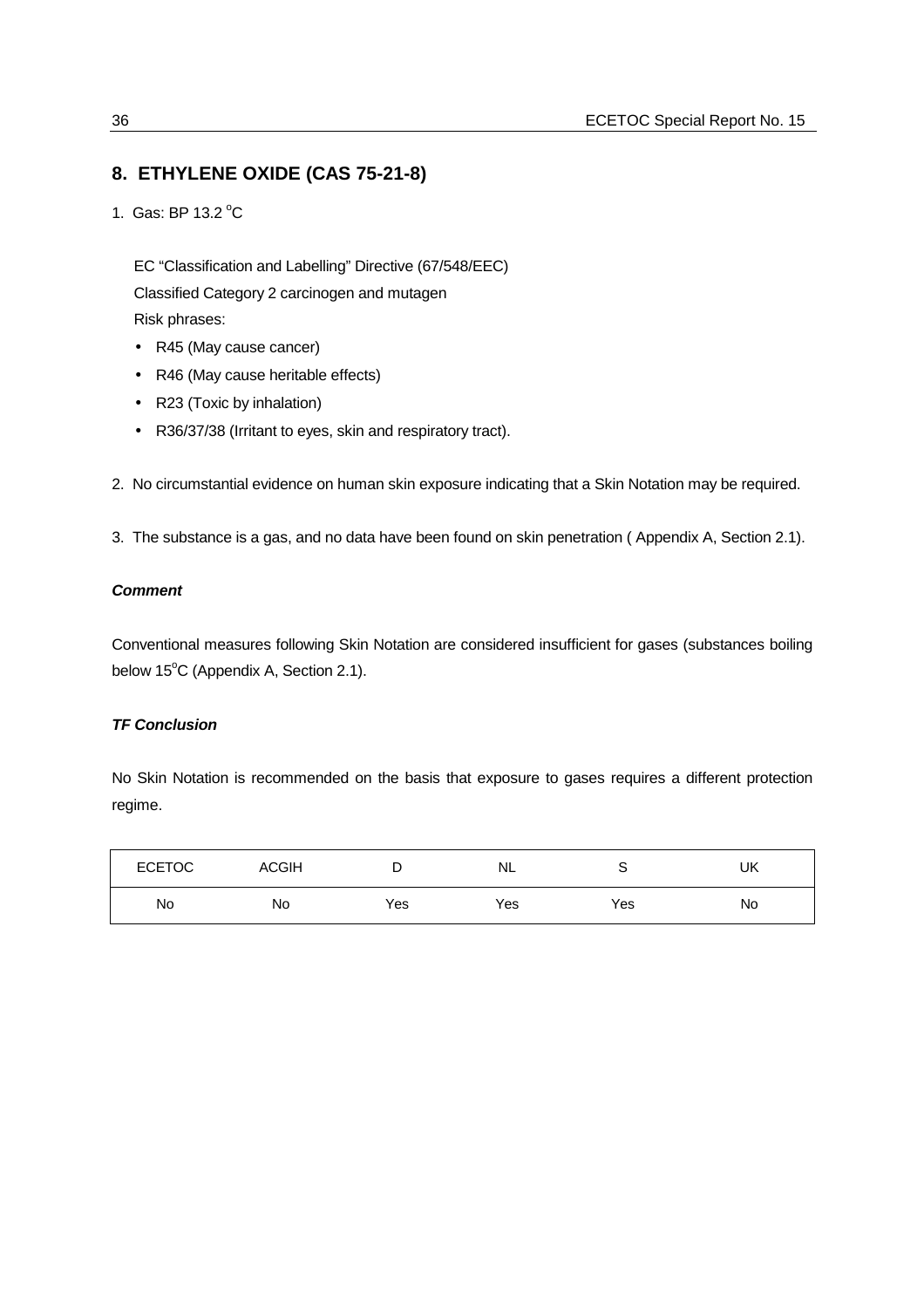# **9. 1,2***-***EPOXYPROPANE** *(***PROPYLENE OXIDE: CAS 75-56-9)**

1. Liquid: BP 35 $^{\circ}$ C and VP 59 kPa at 20 $^{\circ}$ C

EC "Classification and Labelling" Directive (67/548/EEC) Classified Category 2 carcinogen Risk phrases:

- R45 (May cause cancer)
- R20/21/22 (Harmful by inhalation, by skin contact and if swallowed)
- R36/37/38 (Irritating to eyes, skin, and the respiratory system).
- 2. No circumstantial evidence on human skin exposure indicating that a Skin Notation may be required.
- 3. No skin penetration data.
- 6. There are data on dermal toxicity data in guinea pigs and rabbits; but these cannot be compared to inhalatory or parenteral toxicity data in the same species as such data do not exist.

The LD<sub>50-dermal</sub> value for guinea pigs and rabbits is 7,168 and 1,244 mg/kg respectively (Hine *et al*, 1956; Smyth, 1969 in BUA-Stoffbericht, 1992).

The LC<sub>50-inhal.</sub> (4 h) in rats and mice is 9,486 and 4,126 mg/m<sup>3</sup> respectively (Jacobson *et al*, 1956). When recalculated to an inhaled dose using the DECOS formula (Appendix A, Section 2.4 (c)), these values correspond to an inhalatory  $LD_{50}$  of 341 and 660 mg/kg for rats and mice respectively. Rabbits and monkeys, exposed by inhalation to 1080 mg/m<sup>3</sup> for 278 days, (NOEC), did not show mortality or systemic effects (Rowe *et al*, 1956).

The calculated  $LD_{50} > 200$  mg/kg but different values of  $LD_{50}$ s are  $>$  and  $< 2000$  mg/kg. The decision in this case with regard to the Skin Notation could be either "yes" or "no". However although the BP is >15<sup>0</sup>C, it is nevertheless very volatile and the low dermal LD<sub>50</sub> values probably reflect the effect of occlusion, not applicable to occupational exposure. Therefore the higher  $LD_{50}$  dermal value is accepted.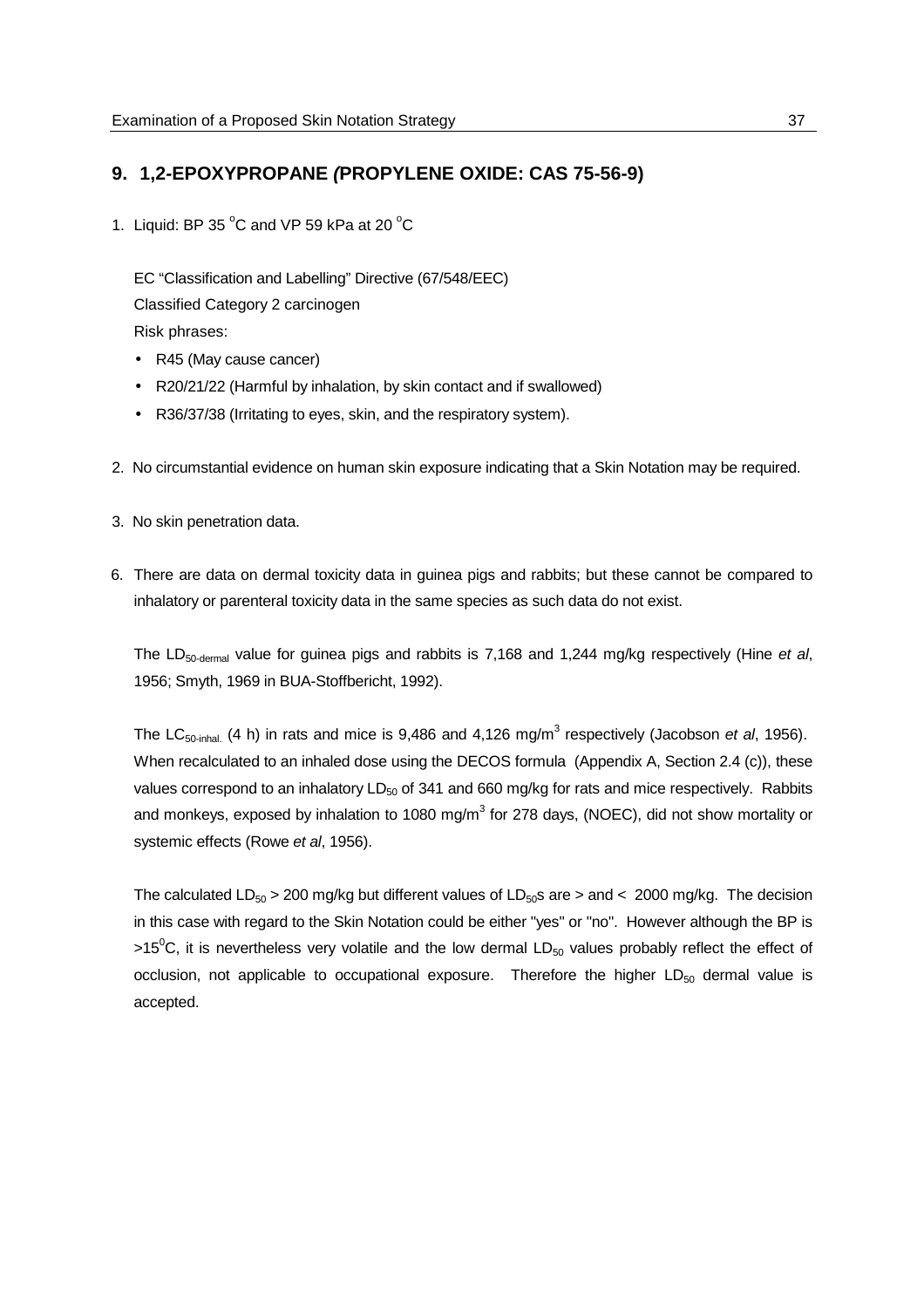## *TF Conclusion*

No Skin Notation is recommended.

| <b>ECETOC</b> | <b>ACGIH</b> | -  | NL |    | UK |
|---------------|--------------|----|----|----|----|
| No            | Νo           | No | No | No | No |

## *References*

BUA- Stoffbericht 94, 1992. 1,2 Propylenoxid, Gesellschaft Deutscher Chemiker .

Environmental Health Criteria 56,1985. Propylene Oxide, IPCS, WHO, Geneva.

Hine CH, Kodama JK, Wellington JS, Dunlap MK and Anderson HH, 1956. The toxicology of glycidol and some glycidyl ethers. Arch. Ind. Hlth. 14, 250-264.

Jacobson KH, Hackley EB and Feinsilver L, 1956. The toxicity of inhaled ethylene oxide and propylene oxide vapors. Arch. Ind. Hlth 13, 237-244.

Rowe VK, Hollingsworth RL, Oyen F, McCollister DD and Spencer HC, 1956. Toxicity of propylene oxide determined on experimental animals. Arch. Ind. Hlth. 13, 228-236.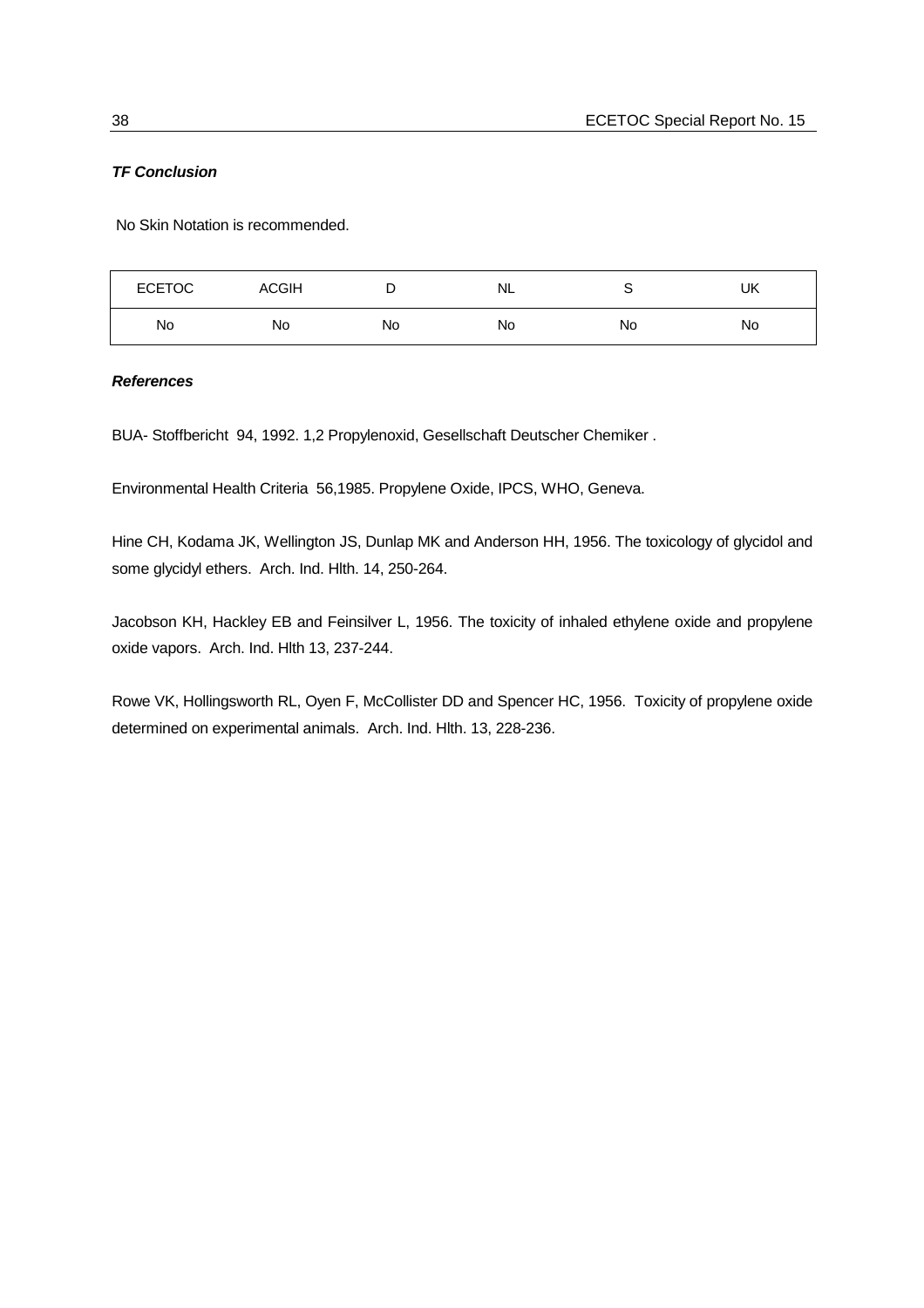## **10. DIMETHYL SULPHATE (CAS 77-78-1)**

1. Liquid: BP 188.5 $^{\circ}$ C and VP < 0.1 kPa at 20 $^{\circ}$ C

EC "Classification and Labelling" Directive (67/548/EEC) Classified Category 2 carcinogen Risk phrases:

- R26 (Very toxic by inhalation)
- R25 (Toxic if swallowed)
- R34 (Corrosive).
- 2. The available human accidental exposure case reports indicate corrosive action on skin and mucosae (Littler and McConnell,1955: Mohlau, 1920).
- 3. Molodkina *et al* (1979) reported 50% mortality in mice after immersion of the tails in dimethyl sulphate.
- 6. Yes.
- 7. No. The substance should not be excluded on the basis of low toxicity (See *Comment)*.

#### *Comment*

No decision can be made concerning the appropriateness of a Skin Notation due to a lack of adequate data, but the severe toxicity (low  $LD_{50}$  values and  $LC_{50}$  values), delayed corrosivity and carcinogenicity, makes dimethyl sulphate a substance of concern. The mice data indicate that absorption of small quantities of the substance contribute significantly to its systemic toxicity. Therefore a Skin Notation is warranted.

### *TF Conclusion*

A Skin Notation is recommended.

| <b>ECETOC</b> | <b>ACGIH</b> |     | <b>NL</b> |    | UK |
|---------------|--------------|-----|-----------|----|----|
| Yes           | Yes          | Yes | Yes       | No | No |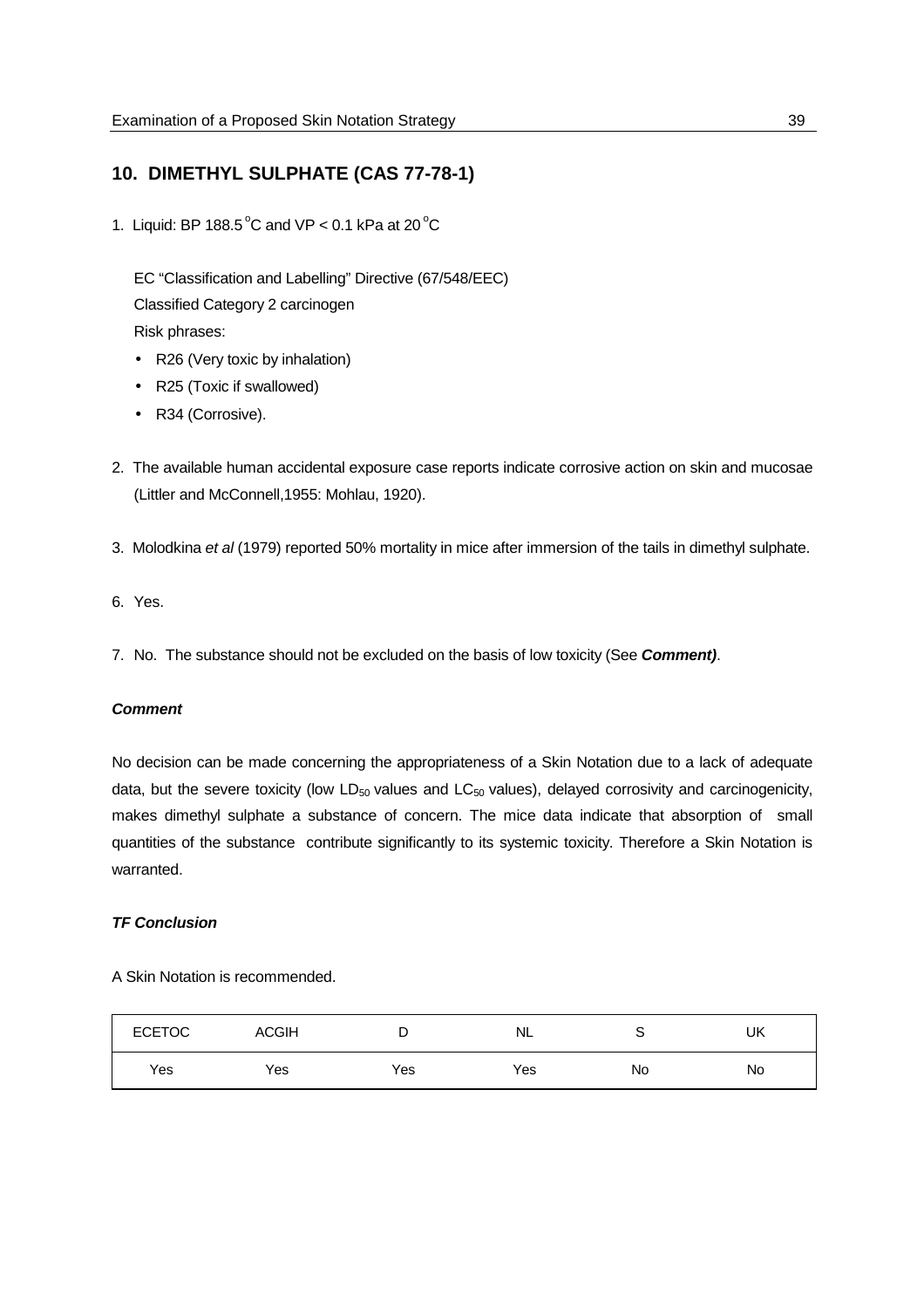## *References*

Environmental Health Criteria 48, 1985. Dimethyl sulfate. IPCS, WHO, Geneva.

Littler TR and McConnell RB, 1955. Dimethyl sulphate poisoning. Brit. J. lnd. Med. 12, 54-56.

Mohlau FD, 1920. Report of two cases of dimethyl sulphate poisoning. J. Ind. Hygiene Toxicol. 2, 238-240.

Molodkina A NN, Pavlovskaya GS and Dymova EG, 1979. Toxicological and hygienic characteristics of dimethylsulfate production. Gigiena Truda 1 Professional'nykh Zabolevanij 23,28-32 (in Russian).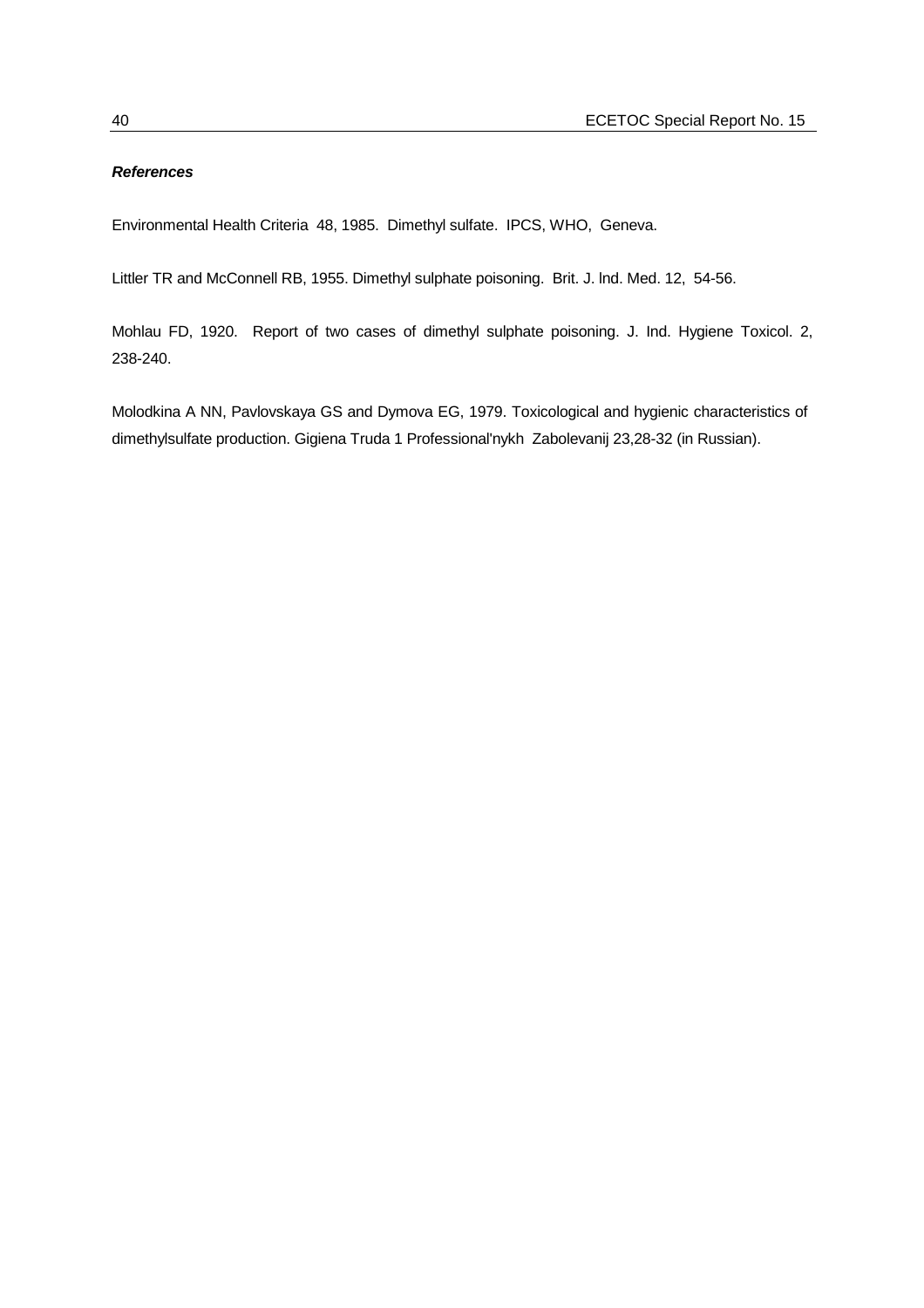## **11. ISOBUTANOL (CAS 78-83-1)**

1. Liquid: BP 107.9 $^{\circ}$ C and VP 1.3 kPa at 21.7 $^{\circ}$ C

EC "Classification and Labelling" Directive (67/548/EEC) Risk phrase:

- R20 (Harmful by inhalation).
- 2. No circumstantial evidence on human skin exposure indicating that a Skin Notation may be required.
- 3. No quantitative data available on the percutaneous absorption of isobutanol in animals.
- 6. LD50-dermal in rabbits is 4,240 mg/kg (EHC , 1987)

Kusheva *et al*, 1983. observed an LC<sub>50-inhal.</sub> of 26,250 mg/m<sup>3</sup> in rabbits. This represents an LD<sub>50-inhal.</sub> of 630 mg/kg when calculated according to the DECOS proposed formula (Appendix A, Section 2.4(c)).

The ratio between the  $LD_{50\text{-demal}}$  and the  $LD_{50\text{-inhal}}$ . (6.7) is below 10. It must be noted that the  $LD_{50\text{-inhal}}$ . is > 200 mg/kg and the  $LD_{50\text{-dermal}}$  > 2000 mg/kg indicating isobutanol is of low acute toxicity.

- 7. Isobutanol shows low acute toxicity for animals.
- 8. Substance is not classified for long-term or specific effects.

### *Comment*

For n-butanol (an isomer with similar physico-chemical properties) an absorption rate in man of 20 µg/cm<sup>2</sup> /h was measured *in vitro* (Grandjean, 1990).

Assuming dermal kinetic behaviour of isobutanol is similar to that of n-butanol,

CAV = 0.25 X OEL  $\mu$ g/cm<sup>2</sup> = 38  $\mu$ g/cm<sup>2</sup>/h,

the absorption rate of isobutanol (20  $\mu$ g/cm<sup>2</sup>/h - in analogy to n-butanol) would be < CAV, indicating there are no reasons for concern.

The available data for isobutanol indicate that systemic effects are unlikely after dermal exposure.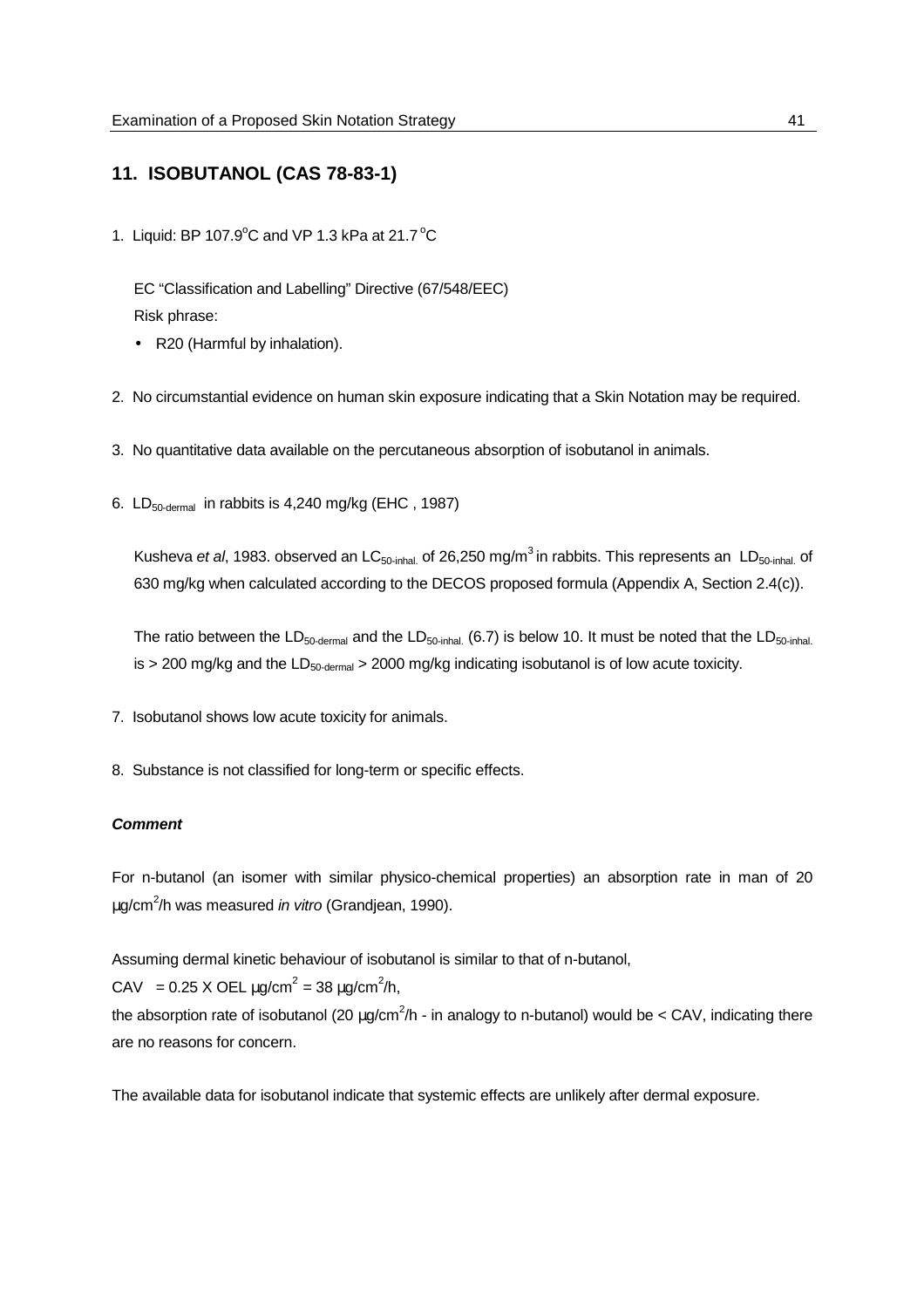## *TF Conclusion*

No Skin Notation is recommended.

| <b>ECETOC</b> | <b>ACGIH</b> | -  | NL |    | UK |
|---------------|--------------|----|----|----|----|
| No            | No           | No | No | No | No |

## *References*

Environmental Health Criteria 65, 1987. Butanols - four isomers. IPCS, WHO, Geneva.

Grandjean P, 1990. Skin penetration: Hazardous Chemicals at Work, Commission of the European Communities, Taylor and Francis, 52.

Kushneva VS, Koloskova GA, Koltunova JG and Kirilenko VT, 1983. Experimental data for hygienic reglementation of isobutyl alcohol in the working zone. Gigiena Truda 1 Professional'nykh Zabolevanij 1, 46-47.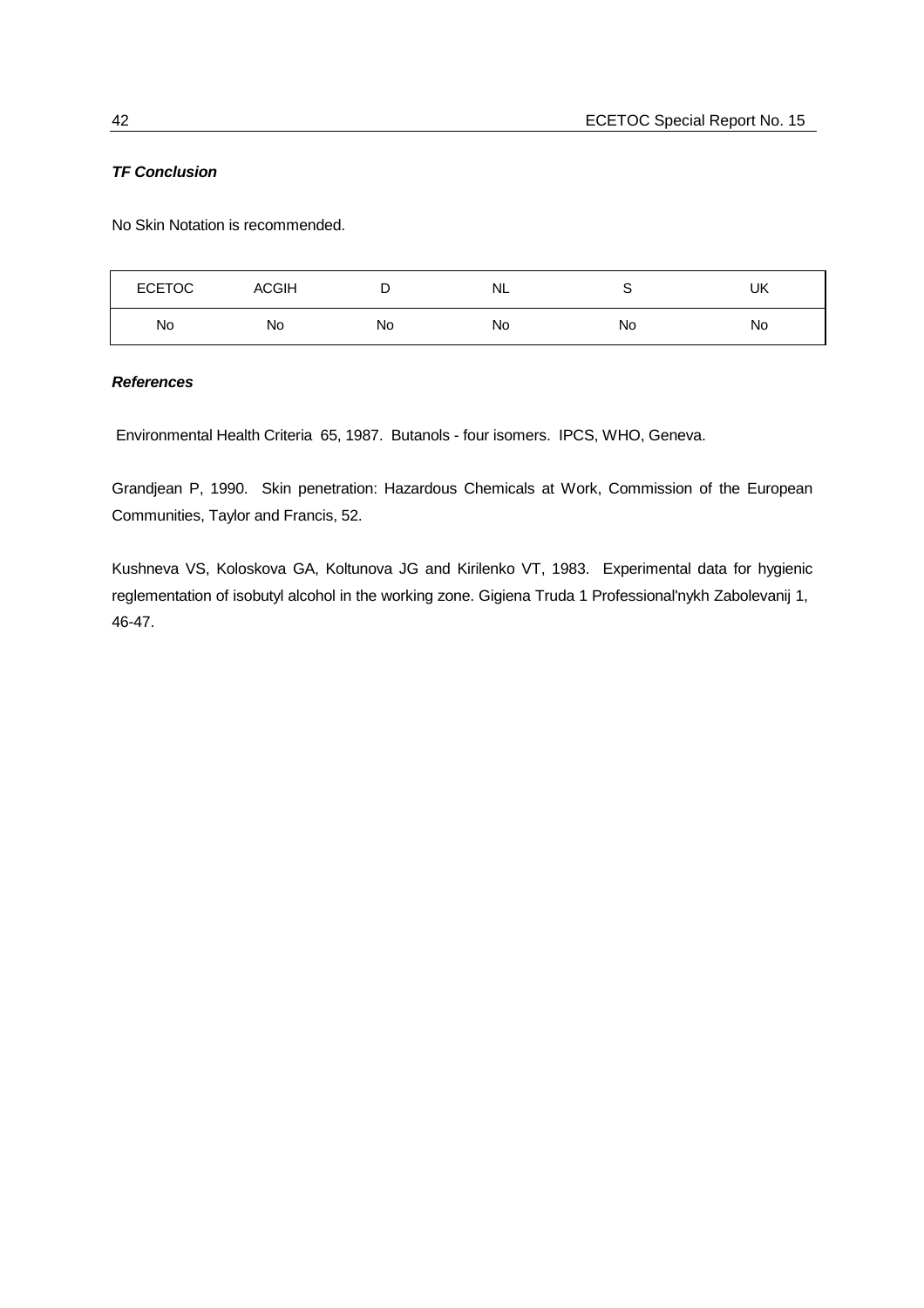# **12. 1,2-DICHLOROBENZENE (CAS 95-50-1)**

1. Liquid: BP 180 $^{\circ}$ C and VP 0.21 kPa at 25 $^{\circ}$ C

EC "Classification and Labelling" Directive (67/548/EEC) Risk phrases:

- R22 (Harmful if swallowed)
- R36/37/38 (Irritating to eyes, respiratory system and skin).
- 2. No circumstantial evidence on human skin exposure indicating that a Skin Notation may be required.
- 3. No quantitative measurements of dermal absorption in animals.
- 6. No LD50-dermal was located, although it has been reported that "five applications to depilated rat skin (painted over an area of 10 cm<sup>2</sup>; quantity applied not specified) caused lethal amounts to be absorbed" (Riedel, 1941 in BUA, 1993).

#### *Comment*

Data base for 1,2-dichlorobenzene is insufficient.

## *TF Conclusion*

No recommendation can be made regarding the requirement for a Skin Notation.

| <b>ECETOC</b> | <b>ACGIH</b> |     | <b>NL</b> | ب  | UK |
|---------------|--------------|-----|-----------|----|----|
| No decision   | No           | Yes | No        | No | No |

#### *References*

BUA, 1993. BUA Report 53,1990. o-Dichlorobenzene (1,2-dichlorobenzene). GDCh-Advisory Committee on Existing Chemicals of Environmental Relevance (BUA) German Chemical Society/S. Hirzel-Verlag.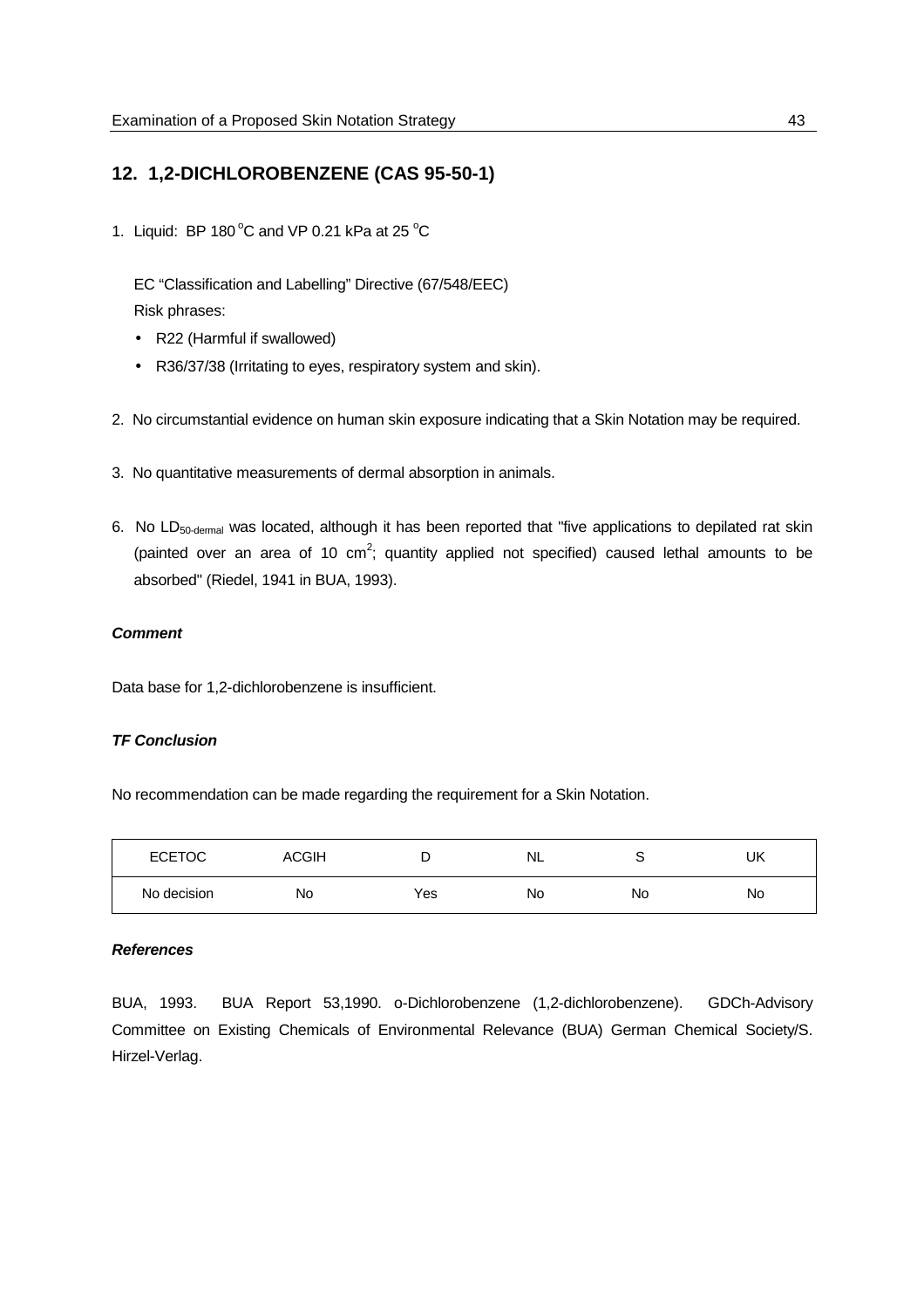## **13. FURFURAL (CAS 98-01-1)**

1. Oily liquid: BP 161 $^{\circ}$ C and VP < 0.2 kPa at 20 $^{\circ}$ C

EC "Classification and Labelling" Directive (67/548/EEC) Risk phrases:

- R23/25 (Toxic by inhalation and if swallowed).
- 2. No circumstantial evidence from human exposures indicating a Skin Notation may be required.
- 3. Human studies (Flek and Sedivic 1978) indicated that percutaneous penetration following vapour exposure leads to absorption of 20-30% of the amount retained by inhalation.

During a 15 min liquid contamination of one hand, the same amount was absorbed as would be retained during 8 h inhalation of 10 mg/m<sup>3</sup>. This amount can be quantified as follows: Volume inhaled during 8 h is 10 m<sup>3</sup>. At an exposure of 10 mg/m<sup>3</sup> the inhalation would be 100 mg. At a retention of 78% this would be 78 mg.

During 15 min exposure of one hand, approx.  $420 \text{ cm}^2$  skin, the estimated absorption being 8 mg furfural. This =  $4 \times 78/420 = 740 \,\mu g/cm^2/h$ .

Skin Notification is indicated due to considerable uptake of furfural from the liquid phase through human skin.

There are no quantitative animal data on the resorption of furfural through the skin.

- 4. OEL = 10 mg based on systemic toxicity.
- 5. CAV =  $0.5 \times 10 \times 0.78 = 4 \mu g/cm^2/h$ Actual absorption of 740  $\mu$ g/cm<sup>2</sup>/h > CAV.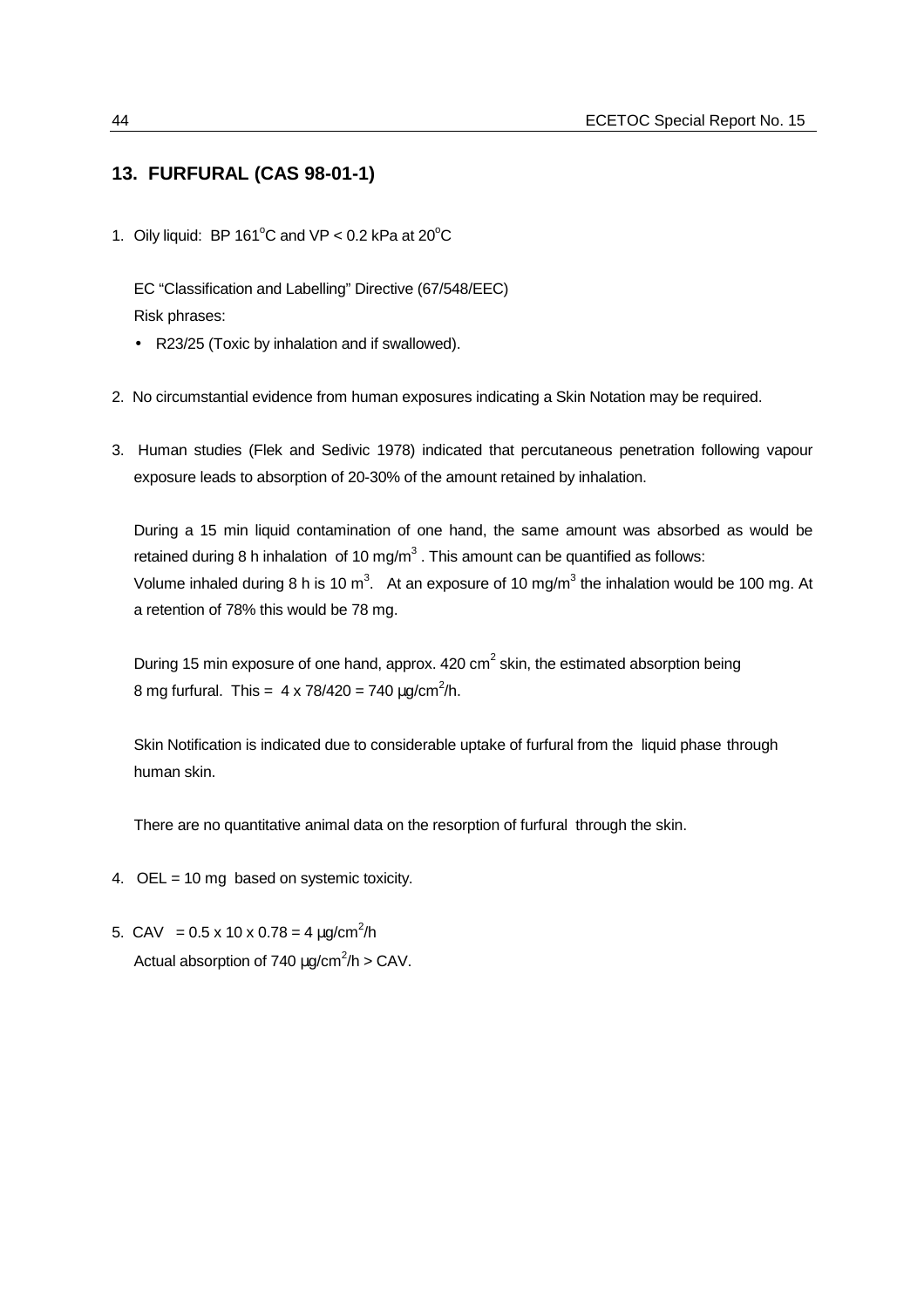## *TF Conclusion*

A Skin Notation is recommended.

| <b>ECETOC</b> | <b>ACGIH</b> | -   | NL  | ∼   | UK  |
|---------------|--------------|-----|-----|-----|-----|
| Yes           | Yes          | Yes | Yes | Yes | Yes |

## *Reference*

Flek J and Sedivic V, 1978. The absorption, metabolism and excretion of furfural in man. Int. Arch. Occup. Hlth. 41, 159-168.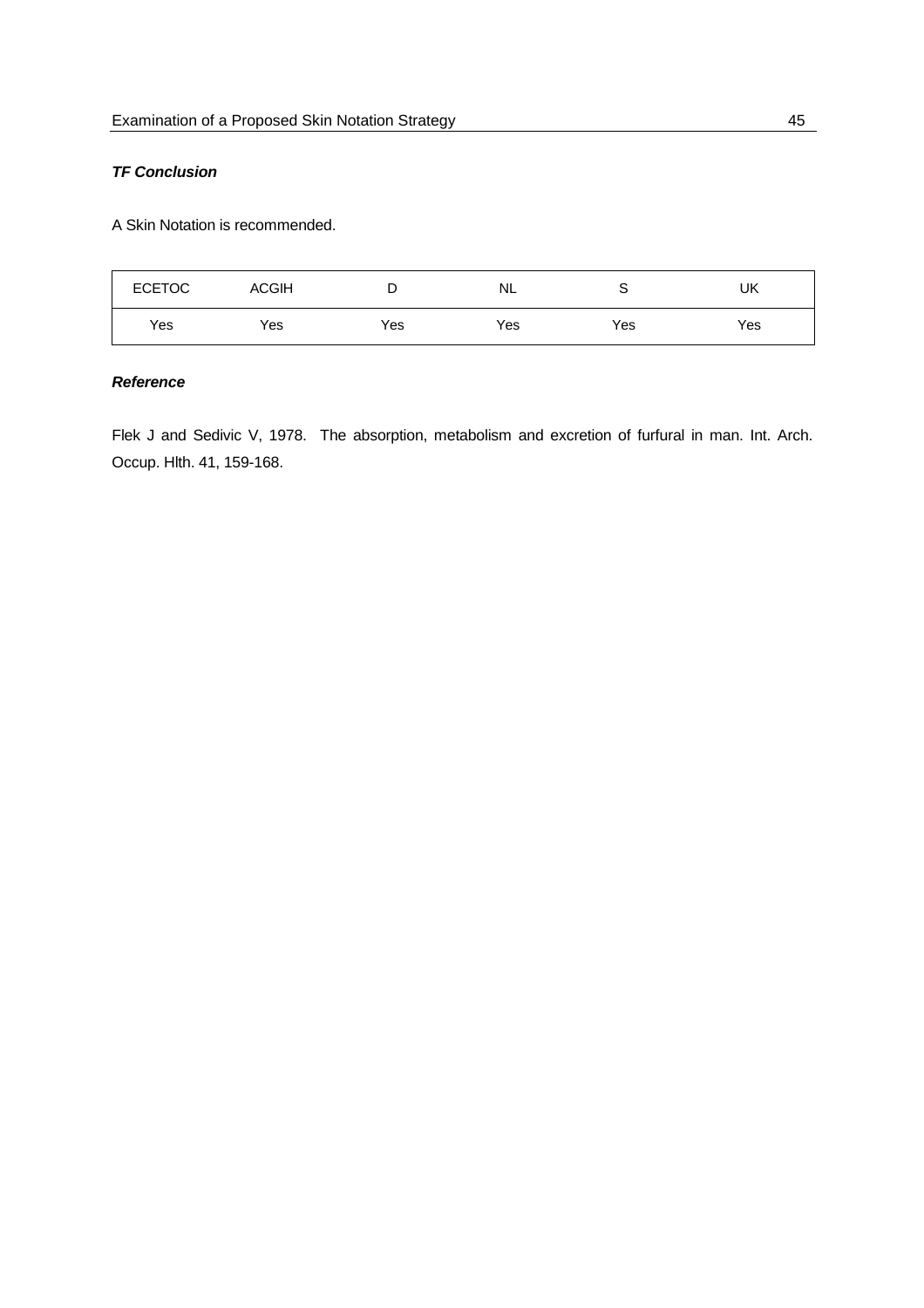## **14. ETHYL BENZENE (CAS 100-41-4)**

1. Liquid: BP 136 $^{\circ}$ C and VP 1.33 pKa at 25.9 $^{\circ}$ C

EC "Classification and Labelling" Directive ( 67/548/EEC)

- R20 (Harmful by inhalation).
- 2. No circumstantial evidence from human skin exposures indicating that a Skin Notation may be required.
- 3. In a study on human volunteers no increase in urinary excretion of mandelic acid was observed after 2 h exposure to 650-1300 mg/m<sup>3</sup> (DECOS, 1991). Other studies (Dutkiewicz and Tyzas 1967) using various concentrations of ethylbenzene, indicated that skin absorption increased in a concentration related manner. Concentrations in the range of 11-16% in water lead to skin absorption of 118-216  $\mu$ g/cm<sup>2</sup>/h.

Supporting data were obtained from in vivo experiments (Susten *et al*, 1990) with hairless mice exposed to radio labelled ethylbenzene. An absorption rate of 2,160  $\mu$ g/cm<sup>2</sup>/h was calculated. In vitro data obtained with rat skin indicate an absorption rate of only 6  $\mu$ g/cm<sup>2</sup>/h (Tsuruta 1982). The human data were considered critical in this assessment.

- 4. OEL is based on systemic effects.
- 5. The lowest value in the volunteer-study can be compared directly with the value calculated (Appendix A, Section 2.5) using as a basis 10% resorption during an 8 h exposure at the concentration of the occupational exposure limit (100 ppm). The default factor (50%) is in the range of the experimentallydetermined retention factor of the lungs:  $49 \pm 5\%$  (Gromiec and Pietrowski, 1984). CAV = 0.25 x 435  $\mu$ g/cm<sup>2</sup>/h = 109  $\mu$ g/cm<sup>2</sup>/h.

The lower value for skin absorption (118  $\mu$ g/cm<sup>2</sup>/h) from the volunteer-studies using dilute aqeuous ethylbenzene is slightly more than the CAV of 109 µg/cm<sup>2</sup>/h. Greater absorption may be predicted after dermal exposure to pure ethylbenzene or more concentrated solutions.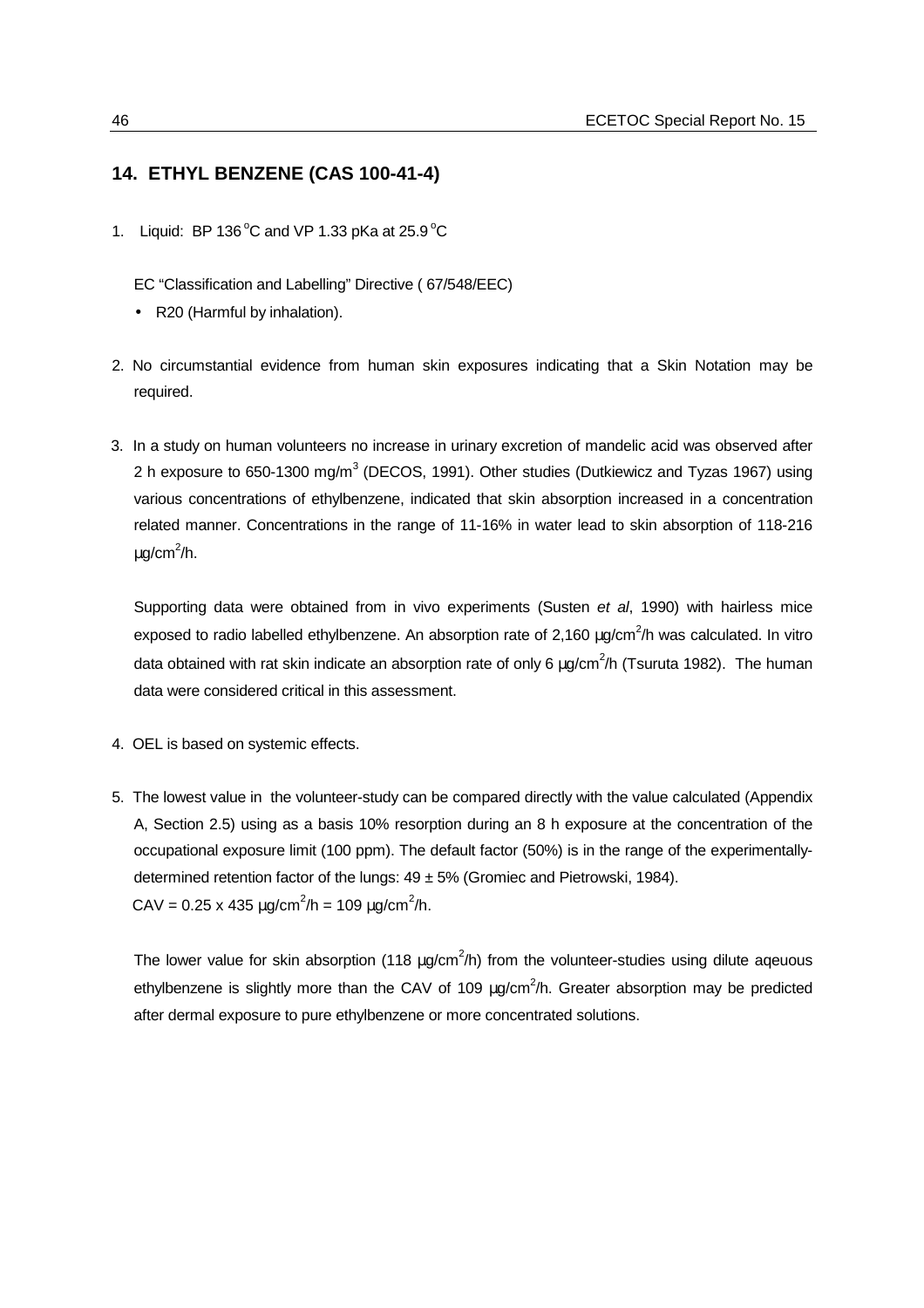## *TF Conclusion*

A Skin Notation is recommended.

| <b>ECETOC</b> | ACGIH | ∽   | NL  |    | UK |
|---------------|-------|-----|-----|----|----|
| Yes           | No    | Yes | Yes | No | No |

## *References*

DECOS, 1991. Health based recommended occupational exposure limit for ethylbenzene (RA 9/91). Ministry of Social Affairs and Employment, Labour Inspectorate, The Hague, NL.

Dutkiewicz T and Tyzas H, 1967. A study of the skin absorption of ethylbenzene in man. Brit. J. Ind. Med. 24, 330-345.

Gromiec JP and Pietrowski JK, 1984. Int. Arch Occ Env Hlth 55, 61-72.

Susten AS, Niemeier RW and Simon SD, 1990. In vivo percutaneous absorption of volatile organic solvents in hairless mice. II Toluene, ethylbenzene and aniline. J. Appl. Toxicol. 10, 217-225.

Tsuruta H, 1982. Percutaneous absorption of organic solvents. III On the penetration rates of hydrophobic solvents through the excised rat skin. Ind. Hlth. 20, 335-345.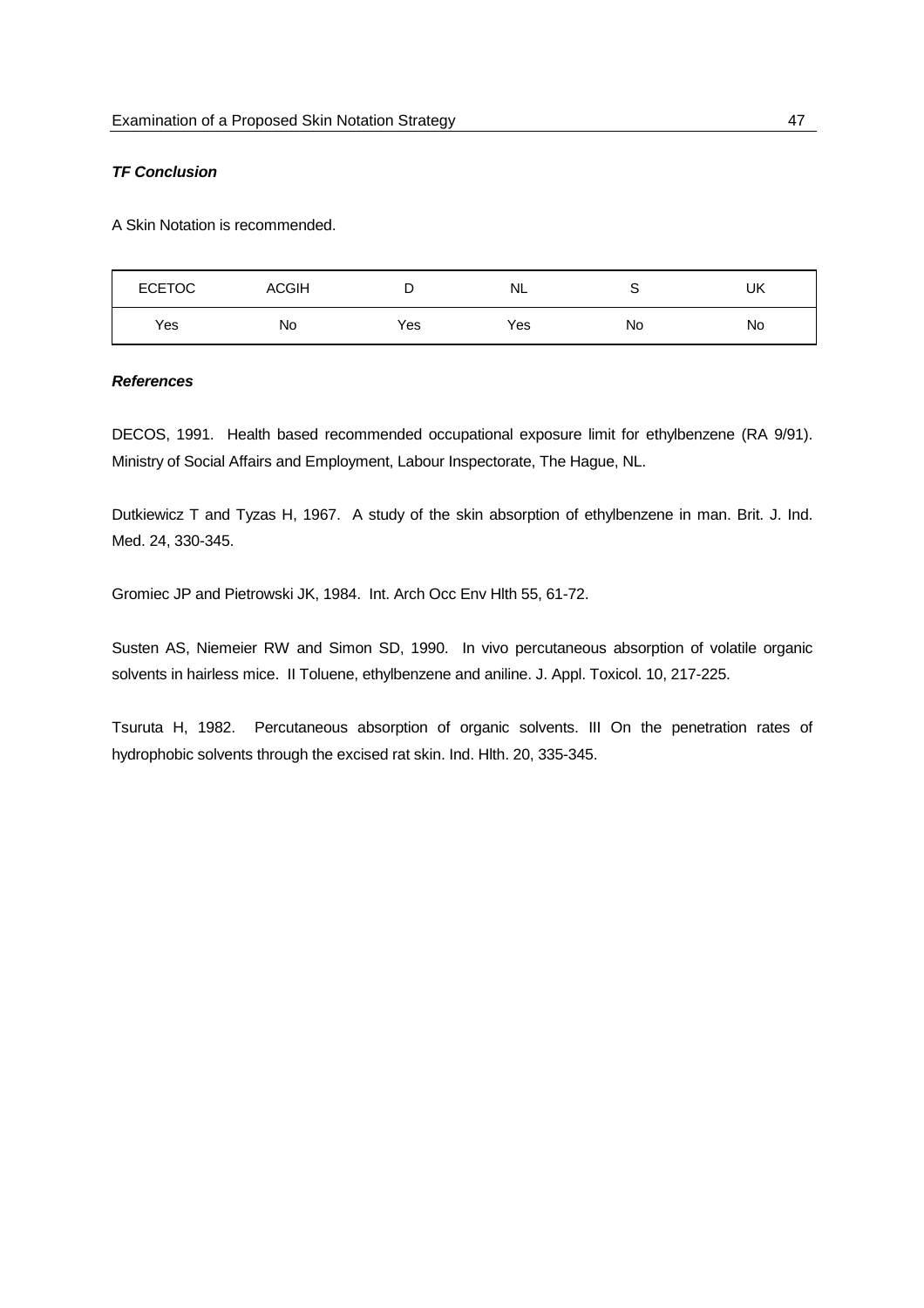# **15. STYRENE (CAS 100-42-5)**

1. Liquid: BP 145.5°C and VP 1.33 pKa at 30.8 °C

EC "Classification and Labelling" Directive (67/548/EEC) Risk phrases:

- R20 (Harmful by inhalation)
- R36/38 (Irritant to eyes and skin).
- 2. No circumstantial evidence on human skin exposure indicating a Skin Notation may be required.
- 3. Experimental studies with human volunteers provide quantitative data on dermal absorption. Berode *et al* (1985) measured dermal uptake in 9 male volunteers who dipped one hand in liquid styrene. A mean value of 1  $\mu$ g/cm<sup>2</sup>/min was obtained; this is equivalent to 60  $\mu$ g/cm<sup>2</sup>/h.

The experimentally-determined retention factor for man is 59-88% (Fiserova-Bergerova and Teisinger, 1965; Barodej and Bardodejova, 1970; Fernandez and Caperos, 1977; Kjellberg *et al*, 1979; Norström *et al*, 1992).

- 4. OEL is based on systemic effects (neurotoxicity).
- 5. Dermal absorption for styrene can be compared with CAV.

Published occupational exposure standards for styrene among the reference countries range from 420 mg/m $^3$ (UK, NL), through 215 mg/m $^3$  (USA) to 90 mg/m $^3$  (D, S).

CAV calculated for different OELs using a retention factor (Rf) of 0.59 or 0.88 is:

| OEL in mg/m <sup>3</sup> (ppm) | Calculated CAV |             |  |
|--------------------------------|----------------|-------------|--|
|                                | $Rf = 0.59$    | $Rf = 0.88$ |  |
| 420 (50)                       | 123.9          | 184.8       |  |
| 215(25)                        | 63.4           | 94.6        |  |
| 90(10)                         | 26.6           | 39.6        |  |

Dermal absorption of liquid styrene (60  $\mu$ g/cm<sup>2</sup>/h) < CAV where OEL= 420 mg/m<sup>3</sup> and 215 mg/m<sup>3</sup> but > CAV where OEL = 90 mg/m<sup>3</sup>.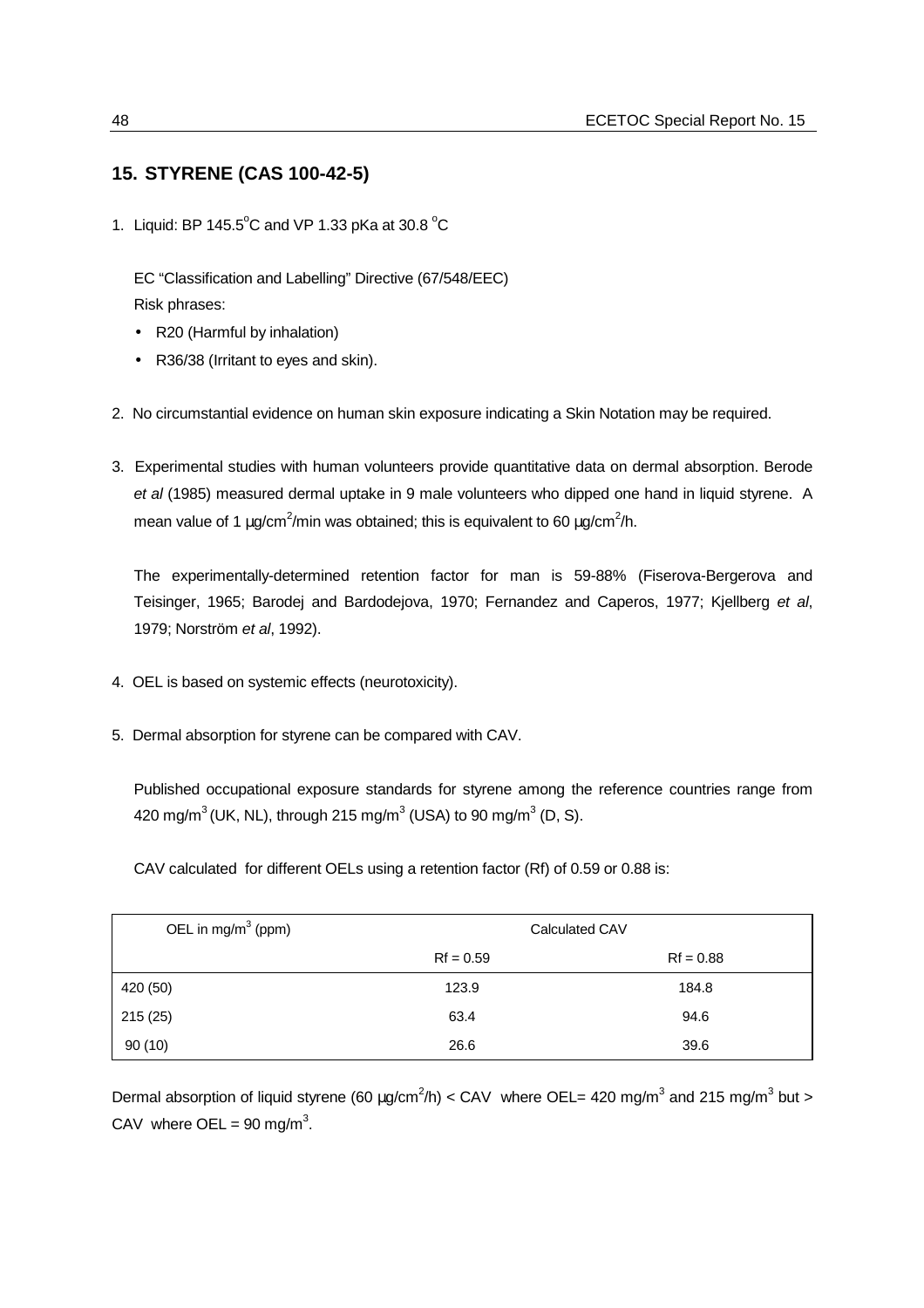#### *Comment*

Most countries have an OEL for styrene of 215 mg/m $^3$  (50 ppm) or higher. At this level, skin absorption is lower than the CAV and no skin notation is recommended. At a lower OEL, however, dermal absorption will contribute a greater proportion of the allowed uptake.

These calculations demonstrate the need for an accurate measurement of lung retention, since dermal absorption may become relatively of greater importance when uptake by inhalation is low.

## *TF Conclusion*

No Skin Notation is recommended.

| <b>ECETOC</b> | <b>ACGIH</b> |    | NL |      | UK |
|---------------|--------------|----|----|------|----|
| No            | Yes*         | No | No | Yes^ | No |

 $*$  TLV = 50 ppm  $\triangle TLV = 20$  ppm

#### *References*

Barodej Z and Bardodejova E, 1970. Biotransformation of ethyl benzene, styrene and alpha-methyl styrene in man. J. Am. Ind. Hyg. Assoc. 31, 206-209.

Berode M, Droz P-O and Guillemin M, 1985. Human exposure to styrene VI Percutaneous absorption in human volunteers. Int. Arch. Occup. Environ. Hlth. 55, 331-336.

Fernandez JG and Caperos JR, 1977. Styrene exposure. 1. An experimental study of pulmonary absorption and excretion in humans. Int .Arch. Occup. Environ. Hlth. 40, 1-12.

Fiserova-Bergerova V and Teisinger J, 1965. Pulmonary styrene vapour retention. Ind. Med. Surg. 34, 620-622.

Kjellberg A, Wigaeus E, Engstrom J, Cstrand I and Ljungquist E, 1979. Long term effects of exposure to styrene in a polyester plant. Arbete Och Hälsa 18, 55-67.

Norström A, Lof A, Aringer L, Samuelsson R, Andersson B, Levin JO and Naslund P, 1992. Determination of N-acetyl-S-(2-phenyl-2-hydroxyethyl)cysteine in human urine after experimental exposure to styrene. Chemosphere 24, 1553-1561.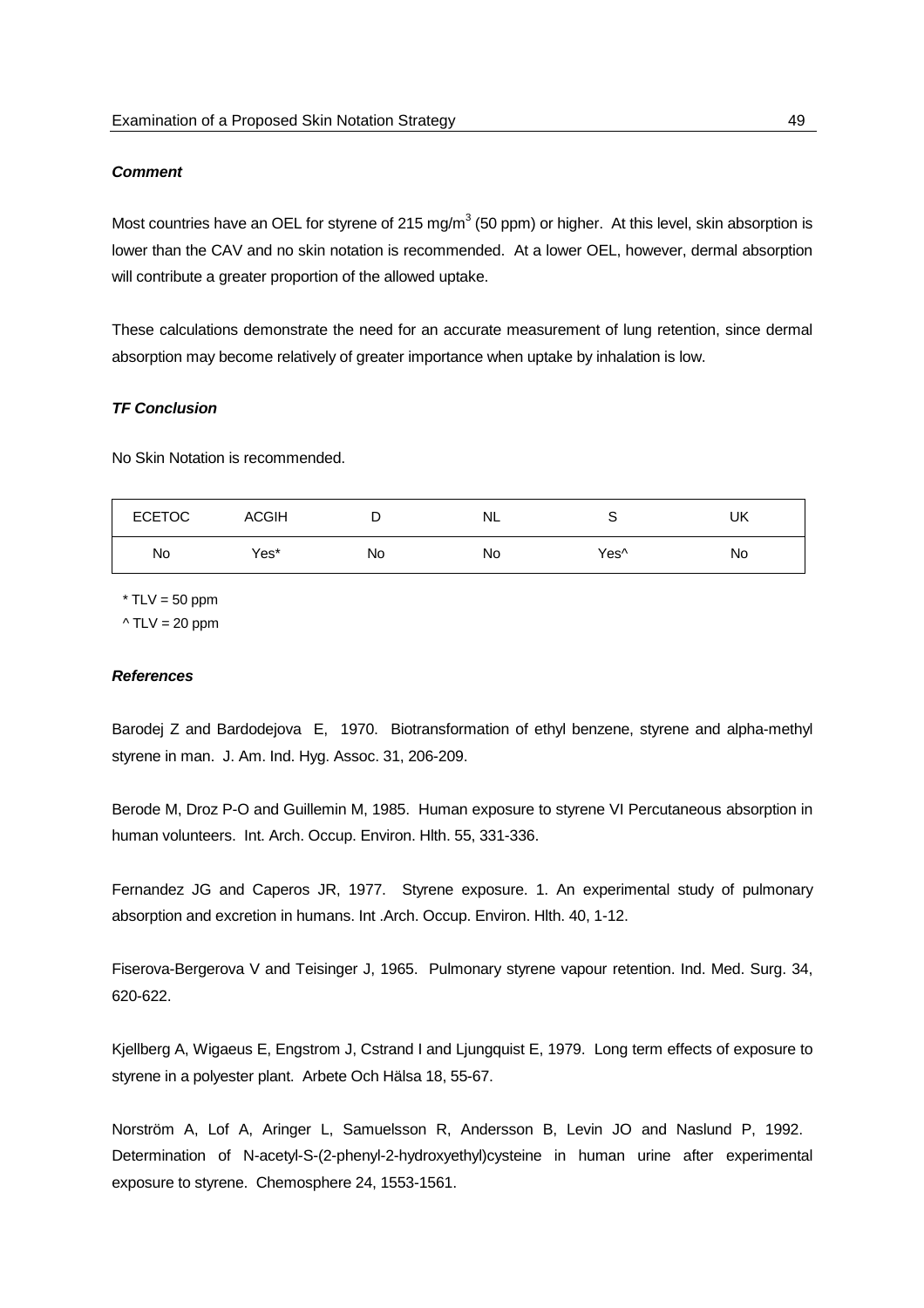# **16. 4,4'-DIAMIN0-3,3'-DICHLORODlPHENYLMETHANE (MBOCA;** *2,2'-* **DICHLORO-4,4'-METHYLENEDIANILINE; 4,4'-METHYLENEBIS (2- CHLOROANILINE): CAS 101-14-4)**

1. Solid

EC "Classification and Labelling" Directive ( 67/548/EEC) Classified Category 2 carcinogen Risk phrases:

- R45 (May cause cancer)
- R22 (Harmful by ingestion).
- 2. Biological monitoring indicated that routes other than inhalation contribute to absorption but the importance of these is not known: only qualitative human data are available (lshikawa *et al*, 1990). An accidental spill with molten MBOCA on human skin has been described (Osorio *et al*, 1990): MBOCA was present in urine (1700 ppb after 4 h) and disappeared after 4 days. Ingestion apparently did not take place but inhalation of vapour may have been a contributing factor.
- 3. Absorption, tested *in vitro* with isolated human neonatal skin (lshikawa *et al*, 1990) was in the range of 0.07- 0.3 mg/cm<sup>2</sup>/h.
- 4. OEL of 0.005-0.22 mg/m<sup>3</sup> is established in different countries based on the carcinogenic potential of MBOCA.
- 5. CAV is  $0.06$ -0.001 mg/cm<sup>2</sup>/h, depending on the OEL value.

The lowest absorption rate determined by Ishikawa *et al* is 0.07 mg/cm<sup>2</sup> /h which exceeds both CAV values.

## *TF Conclusion*

A Skin Notation is recommended.

| <b>ECETOC</b> | <b>ACGIH</b> |    | <b>NL</b> | ີ  | UK  |
|---------------|--------------|----|-----------|----|-----|
| Yes           | Yes          | No | Yes       | No | Yes |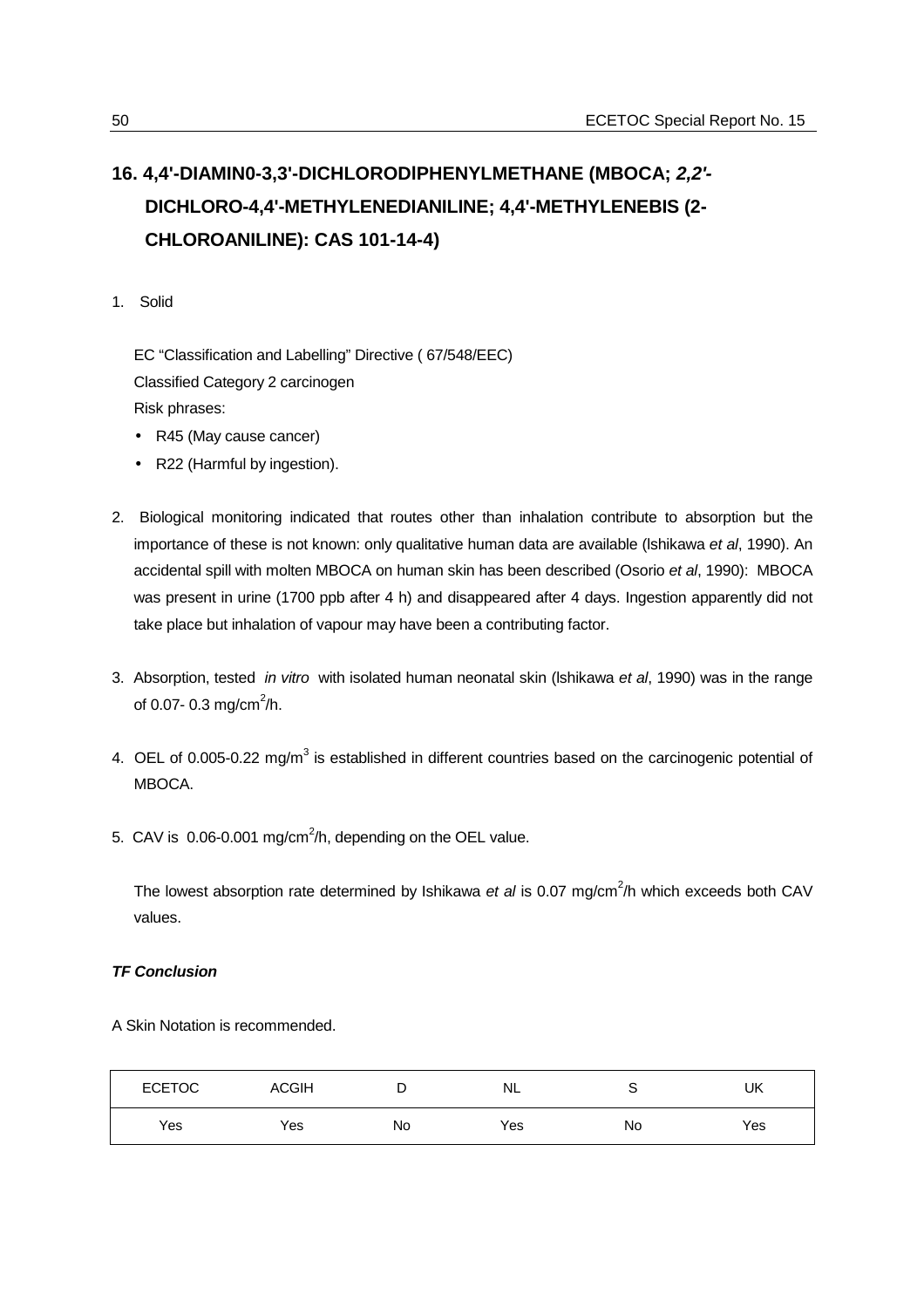## *References*

Ishikawa Y, Yoshida M, Okayama A, Hara I and Morimoto K, 1990. Biological monitoring for workers exposed to 4,4'-methylenebis(2-chloroaniline). J. Am. Lnd. Hyg. Assoc. 51, 5-7.

Osorio AM, Clapp D, Ward E, Wilson HK and Cocker J, 1990. Biological monitoring of a worker acutely exposed to MBOCA. Am. J. lnd. Hyg. 18, 577-589.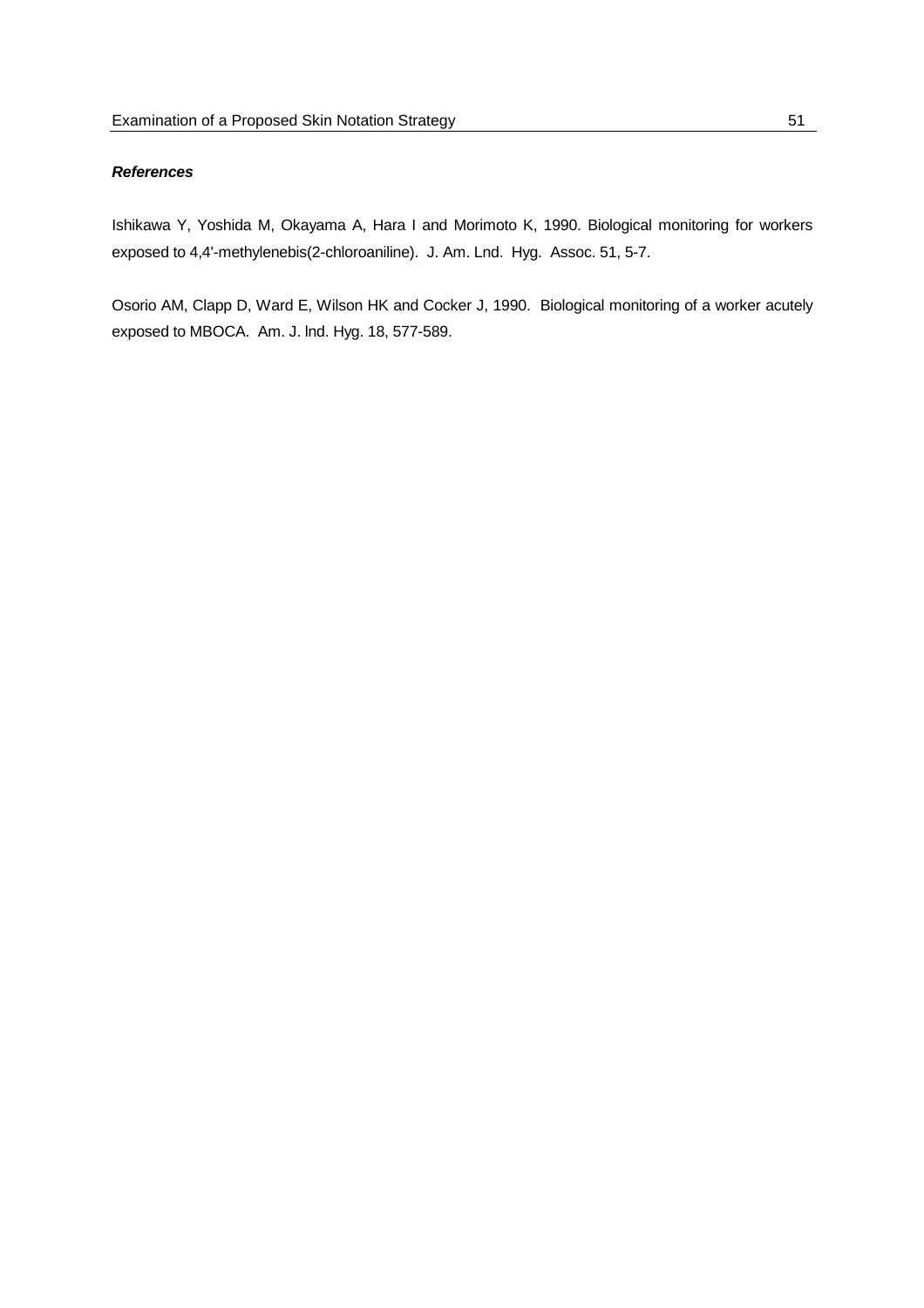# **17. 4,4'-METHYLENEDIANILINE (MDA: CAS 101-77-9)**

1. Crystalline solid: MP  $90^{\circ}$ C

EC "Classification and Labelling" Directive (67/548/EEC) Classified as Category 2 carcinogen Risk phrases:

- R45 (May cause cancer)
- R20/21/22 (Harmful by inhalation, skin contact and if swallowed)
- R48/20/21 (Danger of serious damage to health by prolonged exposure through inhalation and contact with skin)
- R43 (May cause sensitisation by skin contact).
- 2. Human experience indicates that skin penetration is important:

McGill and Moto (1974) reported jaundice in 12/100 workers engaged in the manufacture of insulation material containing MDA, skin being the major exposure route.

Williams *et al* (1974) reported acute hepatitis in 6/300 workers who had been coating walls with epoxy mixtures containing MDA. No air concentrations were given, but there was ample opportunity for skin absorption.

A worker exposed to MDA following the malfunction of a filter system developed transient signs of hepatic and myocardial damage. Exposure was both by inhalation and skin contact (amounts, exposure levels not stated) (Brooks *et al*, 1979).

## *TF Conclusion*

A Skin Notation is recommended.

| <b>ECETOC</b> | <b>ACGIH</b> | ັ   | NL | ◡  | UK |
|---------------|--------------|-----|----|----|----|
| Yes           | Yes          | Yes | No | No | No |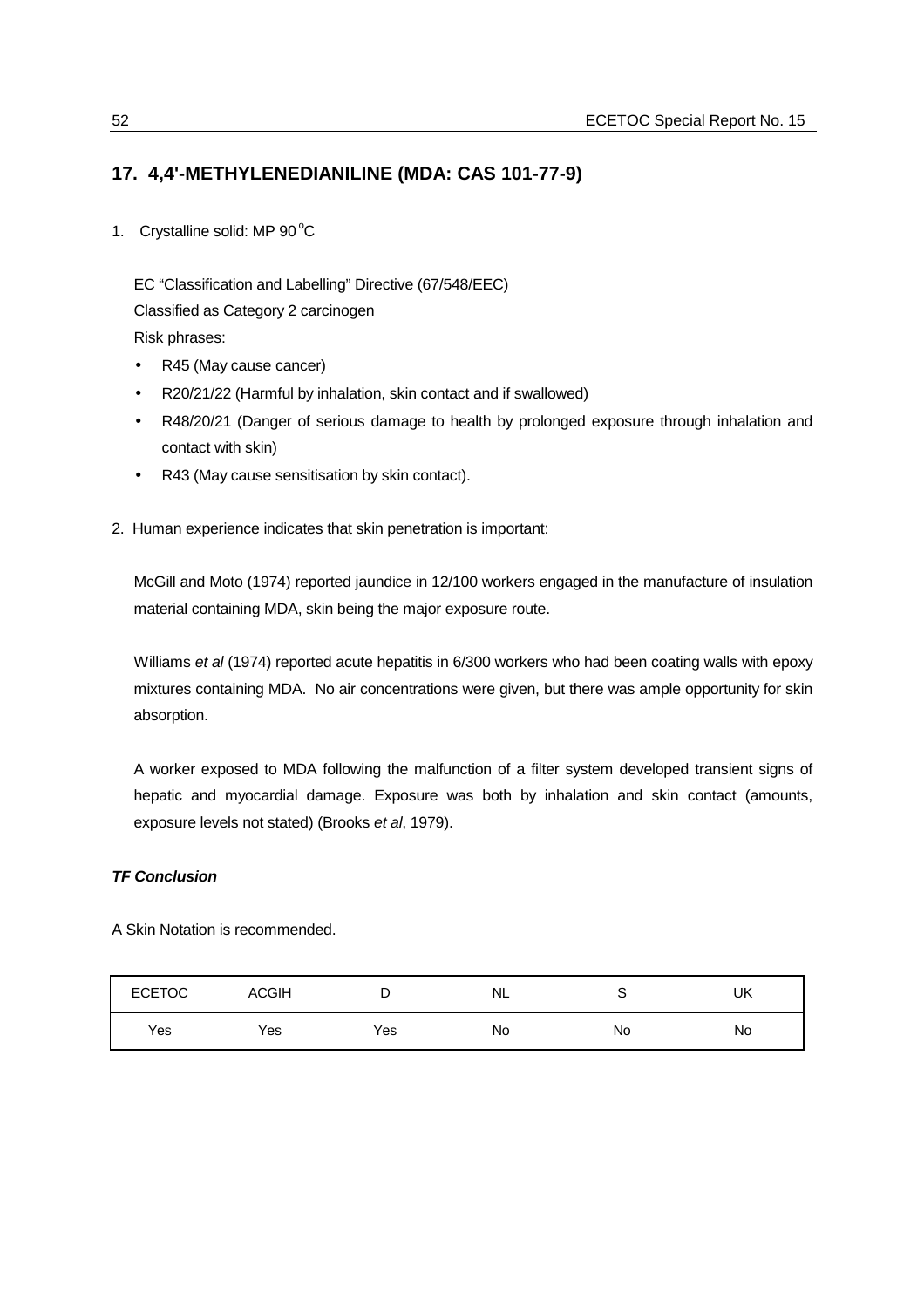## *References*

Brooks LJ *et al,* 1979. Acute myocardiopathy following tripathway exposure to methylenedianiline. J. Am. Med. Assoc, 242, 1527.

Hathaway JA, Aubrun J-CP and Leplay A, 1992. Medical surveillance for 4,4' -methylenedianiline. Proceedings of the Conference on advanced composites. American Conference Governmental Industrial Hygienists.

McGill DS and Moto JD, 1974. An industrial outbreak of toxicity hepatitis due to methylenedianiline. New Eng. J. Med. 291, 278.

Williams GW *et al* ,1974. Toxic hepatitis and methylenedianiline. New Eng. J. Med. 291, 1256.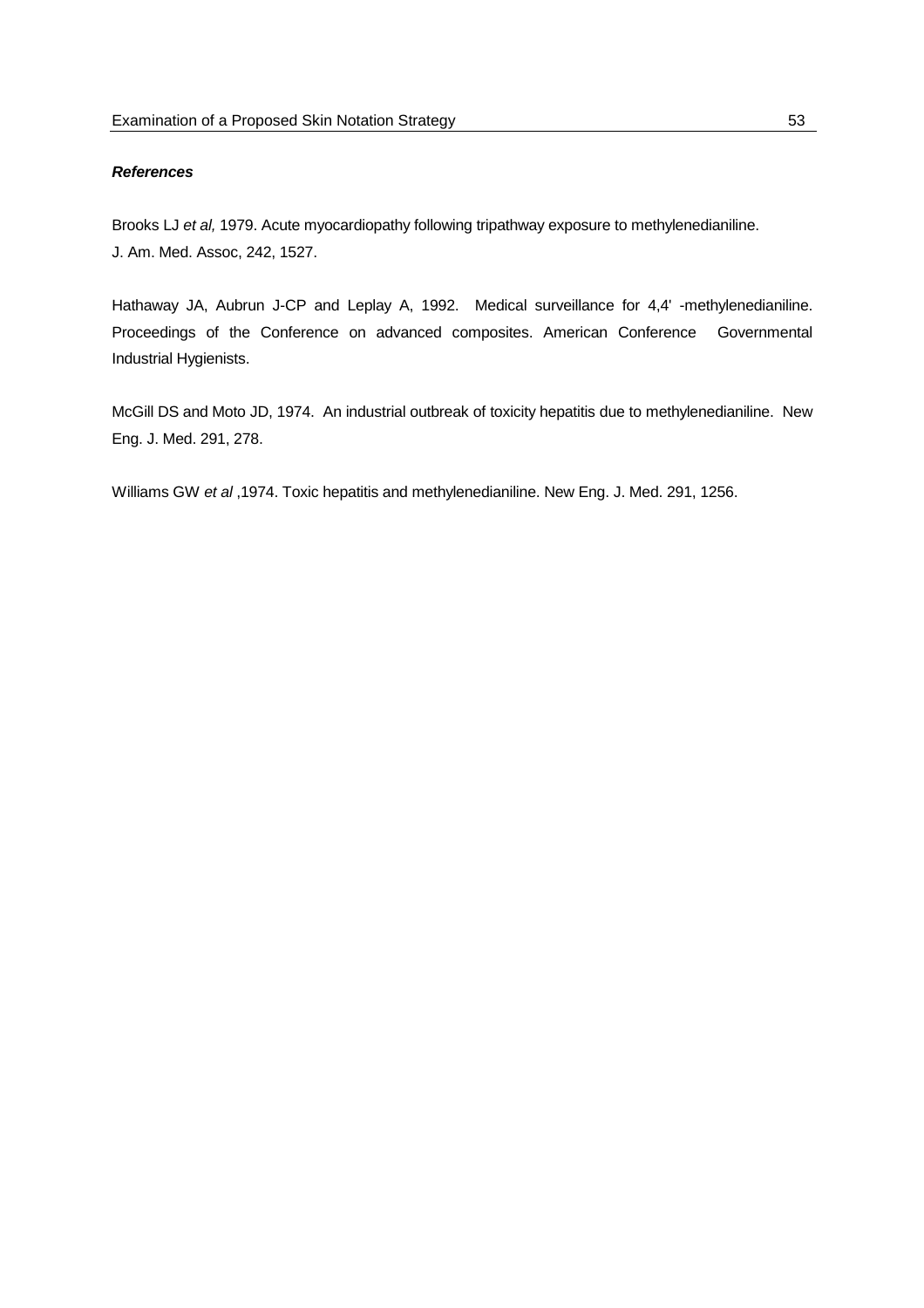# **18. 1,2-EPOXY- 4-EPOXYETHYLCYCLOHEXANE (VINYLCYCLOHEXENE DIEPOXIDE: CAS 106-87-6)**

1. Liquid: BP 227 °C and VP < 0.1 kPa at 20  $\degree$ C

EC "Classification and Labelling" Directive (67/548/EEC) Risk phrases:

- R40 (Possible risk for irreversible effects)
- R23/24/25 (Toxic by inhalation, skin contact and if swallowed).
- 2. No circumstantial evidence on human skin exposure indicating that a Skin Notation may be required.
- 3. No quantitative skin absorption data available.
- 6. Repeat exposure dermal toxicity studies showed systemic effects in rodents at relatively low doses. Uterine/ovarian atrophy was reported for mice given 62 mg/kg. Survival in rats was adversely affected at 50 mg/kg. In both studies dermal applications took place over the lifetime of the animals. Systemic effects were observed in these species at higher doses in a preliminary 13-week study (NTP, 1989). Data from a study in the rabbit are available to allow a comparison of toxicity after administration by different routes:

LD50-dermal (rabbit) = 680 mg/kg (Weil *et al*, 1963)  $LC_{50\text{-inh}} = 4,560 \text{ mg/m}^3$  (Shell, 1961); the calculated LD<sub>50-inh</sub> = 164 mg/kg.

The ratio  $LD_{50\text{-demal}}/LD_{50\text{-inh}} = 4.1$ , which is < 10.

7. No. The substance cannot be excluded on the basis of low toxicity.

#### *TF Conclusion*

A Skin Notation is recommended.

| <b>ECETOC</b> | <b>ACGIH</b> | ◡  | NL | u  | UK |
|---------------|--------------|----|----|----|----|
| Yes           | Yes          | No | No | No | No |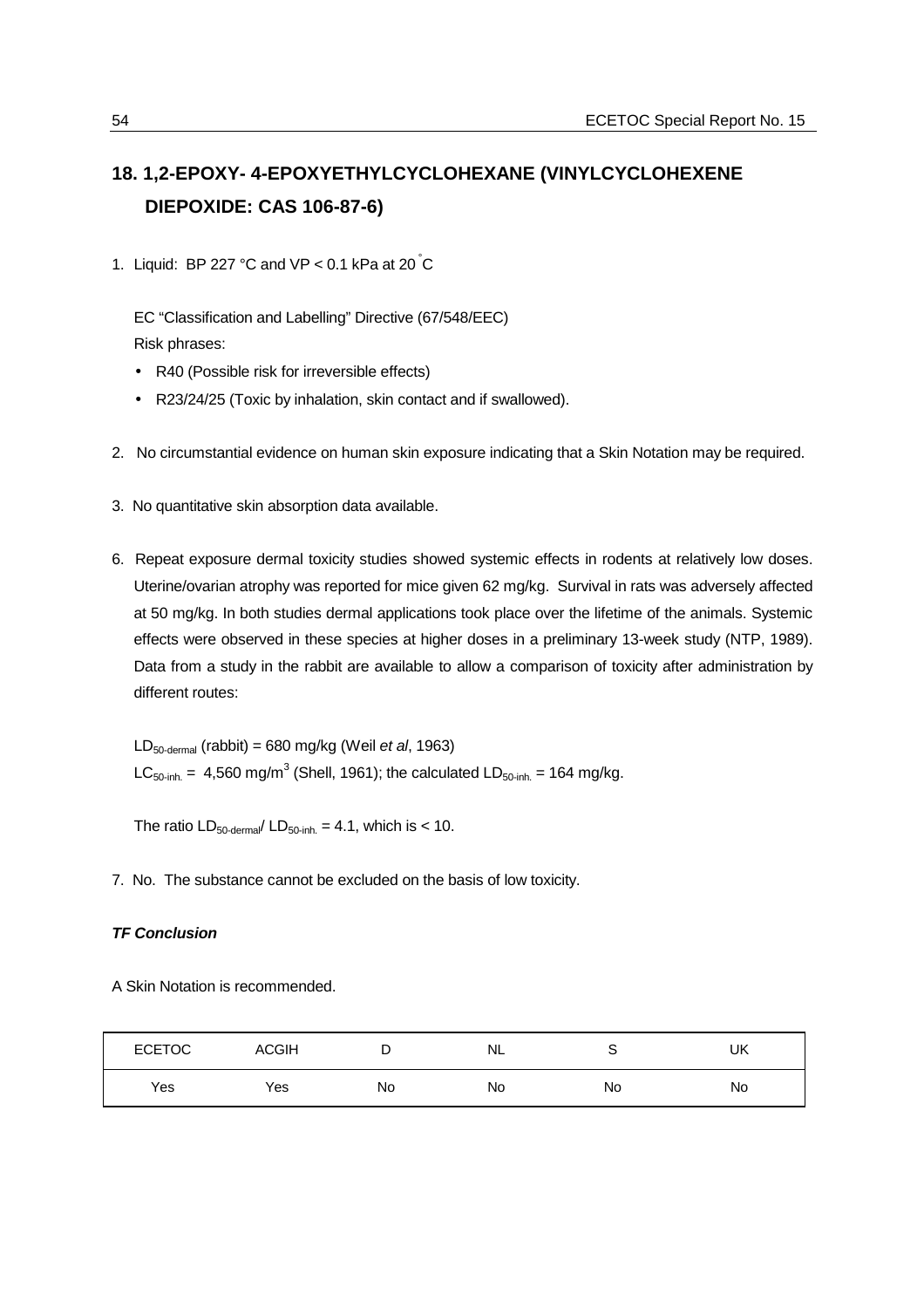## *References*

National Toxicology Programme (NTP), 1989. Toxicology and carcinogenicity studies of 4-Vinyl-1 cyclohexene diepoxide in F344/N rats and B6C3F1 mice. Technical Report Series N362, No. 90-2817, NTS Pub. No. PB-90-219-957, Springfield, VA.

Weil CS *et al*,1963. Experimental carcinogenicity and acute toxicity of representatives epoxides. J. Am. Ind. Hyg. Assoc. 24, 305-325.

Shell Chemical Co.,1961. Unpublished report.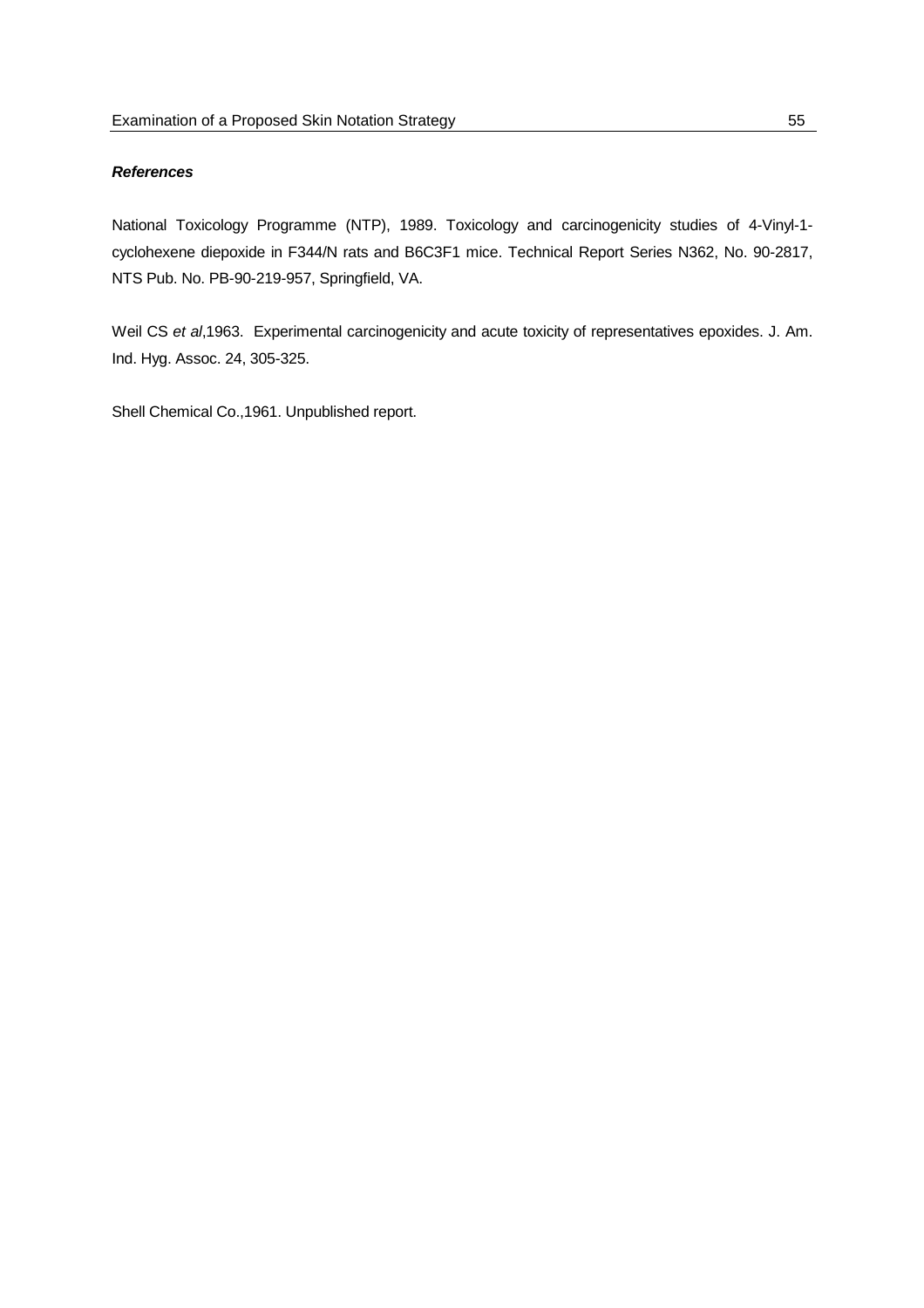# **19. 1-ALLYL-2,3-EPOXYPROPYL ETHER (ALLYLGLYCIDYL ETHER: CAS 106- 92-3)**

1. Liquid: BP 154  $^{\circ}$ C and VP 0.6 kPa at 25 $^{\circ}$ C

EC "Classification and Labelling" Directive (67/548/EEC) Risk phrases:

- R20 (Harmful by inhalation)
- R43 (May cause sensitisation by skin contact).
- 2. No circumstantial evidence on human skin exposure indicating that a Skin Notation may be required.
- 3. No information on skin absorption rates in animals or man.
- 6. LD50-dermal (rabbits) = 2,550 mg/kg (Hine *et al*, 1956).

LC<sub>50-inh</sub> is 3,082 mg/m<sup>3</sup> in rats and 1,242 mg/m<sup>3</sup> in mice (Hine *et al*, 1956).

Calculated LD<sub>50-inh</sub> are respectively 222 mg/kg and 200 mg/kg for rats and mice.

This results in a  $LD_{50\text{-dermal}}/LD_{50\text{-inh}}$  marginally > 10.

## *TF Conclusion*

No Skin Notation is recommended.

| <b>ECETOC</b> | <b>ACGIH</b> | ⋍  | NL  | -  | UK  |
|---------------|--------------|----|-----|----|-----|
| No            | No           | No | Yes | No | Yes |

## *Reference*

Hine GH, Kodama JK and Wellington JS, 1956. The toxicology of glycidol and some glycidyl ethers. Arch. Ind. Hlth. 14, 250-267.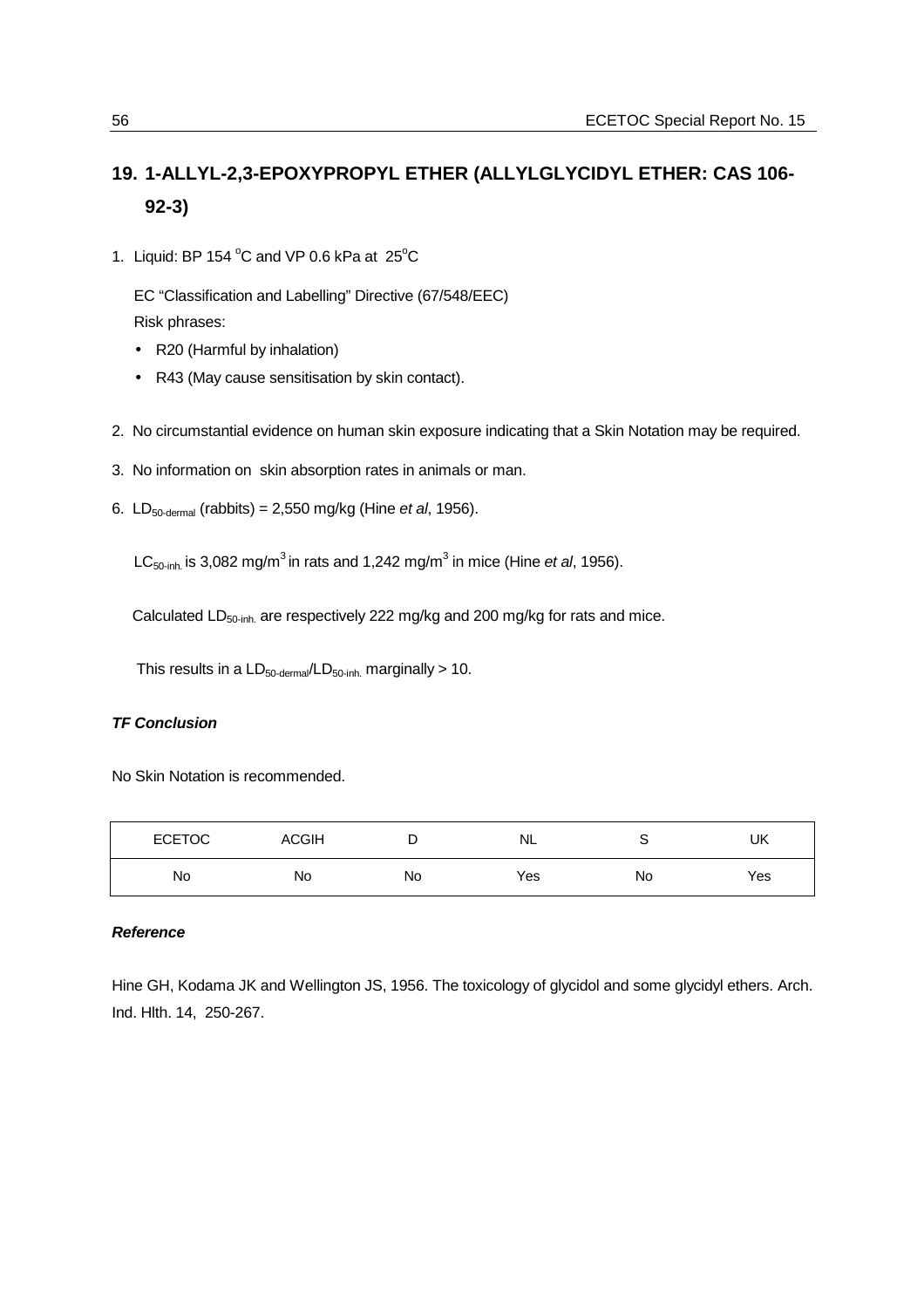# **20. 1,2-DICHLOROETHANE (ETHYLENE DICHLORIDE: CAS 107-06-2)**

1. Liquid: BP 83 $^{\circ}$ C and VP 10 kPa at 20 $^{\circ}$ C

EC "Classification and Labelling" Directive (67/548/EEC) Classified Category 2 carcinogen Risk phrases:

- R45 (May cause cancer)
- R22 (Harmful if swallowed)
- R36/37/38 (Irritating to skin, eyes and respiratory tract).
- 2. No circumstantial evidence from human skin exposure indicating that a Skin Notation may be required.
- 3. A dermal penetration rate for mouse skin *in vivo* was 479 nmol/cm<sup>2</sup>/min (Tsuruta, 1975) and for rat skin *in vitro* was 169 nmol/cm<sup>2</sup>/min (Tsuruta, 1977). Blood concentrations of 1,2-dichloroethane have also been reported to increase rapidly in the guinea pig after dermal application (Jakobson, 1982). Systemic effects were reported in rabbits treated dermally with dichloroethane (Petrun and Proklina, 1967).

Dermal penetration rate of 479 nmol/cm<sup>2</sup>/hour is equivalent to 2874 $\mu$ g/cm<sup>2</sup>/h.  $R = 2874 \mu g/cm^2/h$ .

- 4. OELs are based on systemic effects and a typical value is 20 mg/m<sup>3</sup>
- 5.  $CAV = 5 \mu g/cm^2/h$ R>>CAV

## *TF Conclusion*

A Skin Notation is recommended.

| <b>ECETOC</b> | <b>ACGIH</b> |    | NL. | w   | UK |
|---------------|--------------|----|-----|-----|----|
| Yes           | No           | No | No  | Yes | No |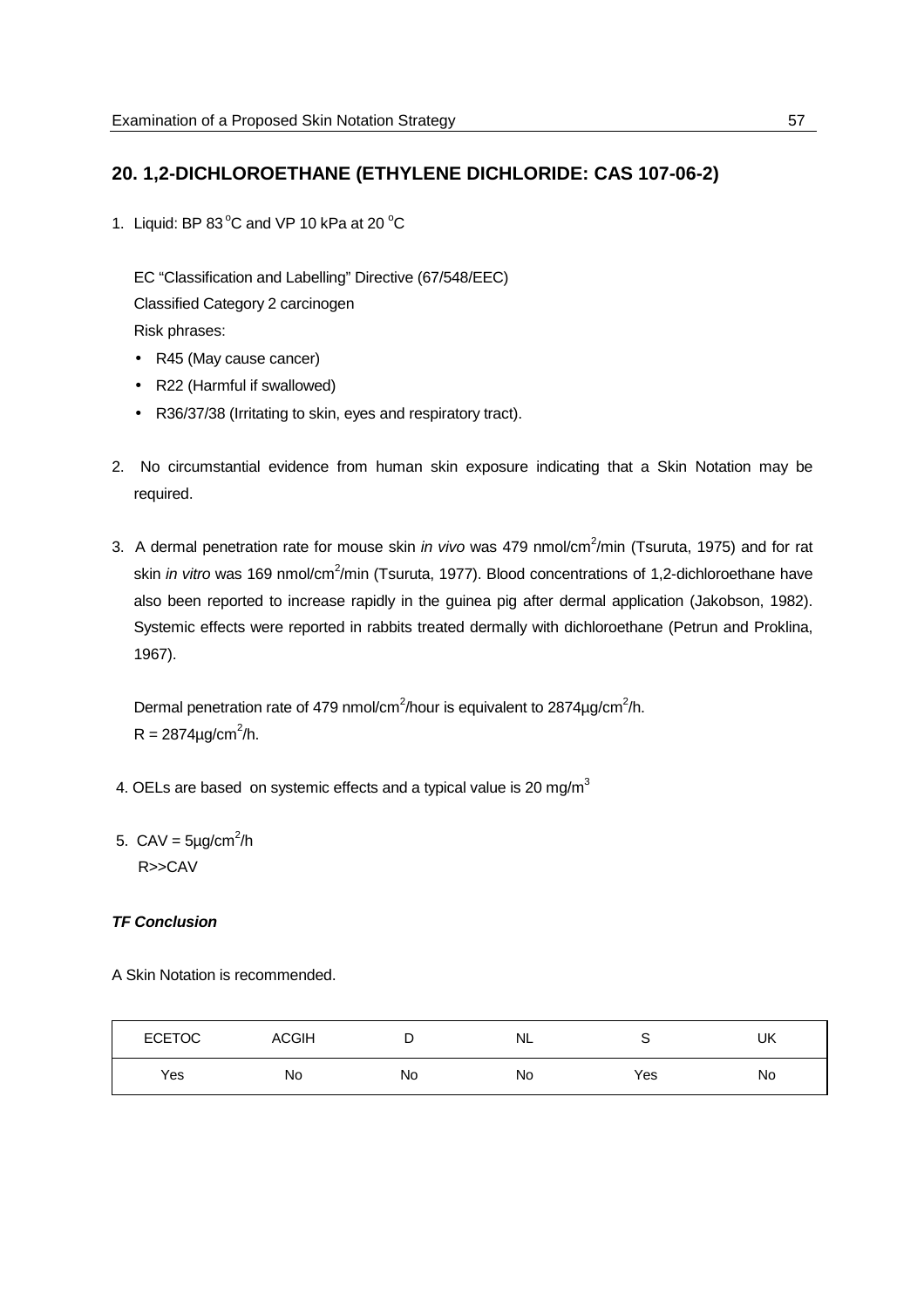#### *References*

DuPont de Nemours, 1981. Haskell Laboratory, Report No 699-81.

Jakobson I, Wahlberg JE, Holmberg B and Johansson G, 1982. Uptake via the blood and elimination of 10 organic solvents following epicutaneous exposure of anesthetized guinea pigs. Toxicol. Appl. Pharmacol. 63, 181-187.

McCollister DD, Hollingsworth RL, Oyen F and Rowe VK, 1956. Comparative inhalation toxicity of fumigant mixtures. Individual and joint effects of ethylene dichloride, carbon tetrachloride and ethylene dibromide. Arch. Ind. Hlth. 13, 1-7.

Petrun NM and Proklina TL, 1967. Farmokol. Toksikol. 30, 356-358.

Smyth HF, Carpenter CP, Weil CS, Pozzani UC, Striegel SA and Nycum JS, 1969. Range-finding Toxicity Data: List VII. J. Am. Ind. Hyg. Assoc. 30, 470-476.

Tsuruta H, 1975. Percutaneous absorption of organic solvents. I. Comparative study of the in vivo percutaneous absorption of chlorinated solvents in mice. Ind. Hlth. 13, 227-236.

Tsuruta H, 1977. Percutaneous absorption of organic solvents. II. A method for measuring the penetration rate of chlorinated solvents through excised rat skin. Ind. Hlth. 15, 31-139.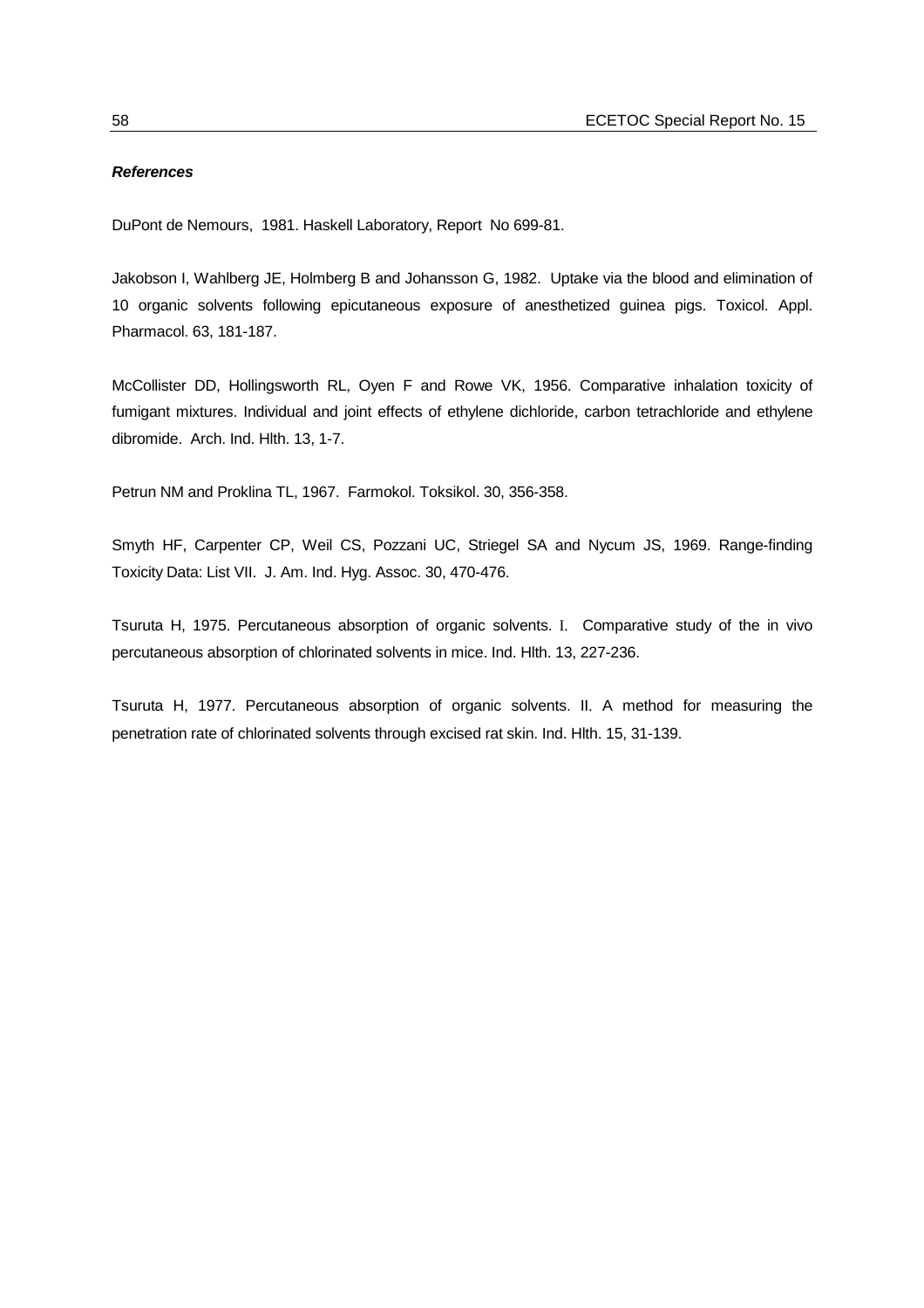# **21. ETHYLENE GLYCOL (EG; 1,2-ETHANEDIOL: CAS 107-21-1)**

1. Liquid: BP 197  $^{\circ}$ C and VP < 0.1kPa at 20  $^{\circ}$ C

EC "Classification and Labelling" Directive (67/548/EEC) Risk phrase:

- R22 (Harmful by ingestion).
- 2. No circumstantial evidence on human skin exposure indicating that a Skin Notation is required.
- 3. No quantitative measurements of dermal absorption in animals.
- 6. A dermal  $LD_{50}$  of 10.6 g/kg has been reported for rabbits (Union Carbide, 1958, in BUA, 1993) suggesting some potential for skin absorption. An  $LD_{50-iv}$  of 4.4 - 5.0 g/kg has also been reported for this same species (Hanzlik *et al,* 1931, in BUA ,1993).

These observations suggest a significant potential for absorption following skin contact, since the dermal LD<sub>50</sub> < 10-fold the LD<sub>50-iv.</sub> However, the LD<sub>50-iv.</sub> > the default limit value of 200 mg/kg, and the  $LD_{50\text{-dermal}}$  > the 2,000 mg/kg default, indicating that skin absorption of ethylene glycol should be considered insignificant.

- 7. Yes, the substance can be excluded on the basis of low toxicity.
- 8. No, the substance should not be classified for long-term or serious health effects.

#### *TF Conclusion*

No Skin Notation recommended.

| <b>ECETOC</b> | <b>ACGIH</b> | ◡  | NL |    | UK |
|---------------|--------------|----|----|----|----|
| No            | No           | No | No | No | No |

### *Reference*

BUA, 1993. Ethylenglykol (1,2-ethandiol), BUA-Stoffbericht 92 (Juni 1991), S. Hirzel Verlag, Stuttgart, Germany.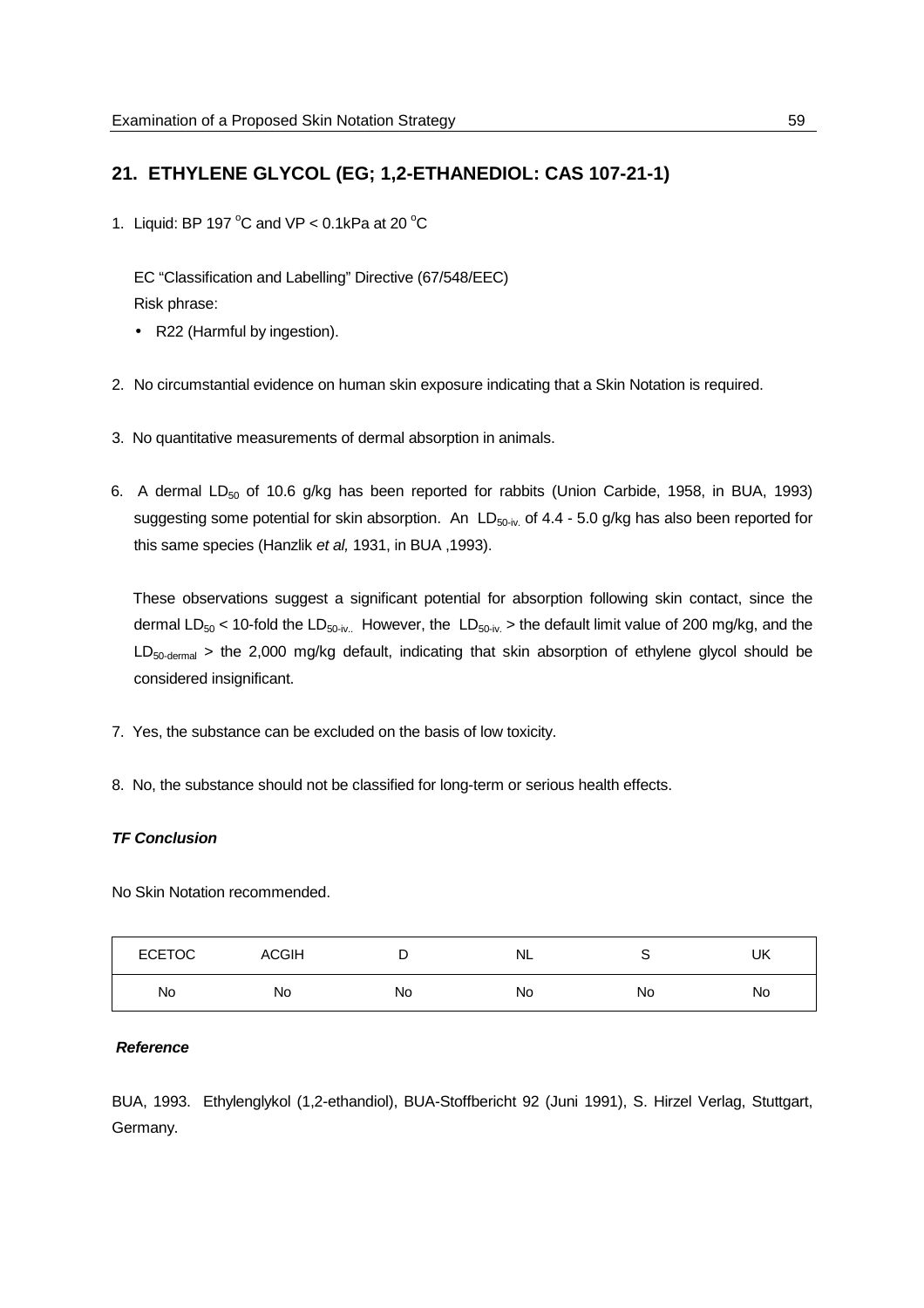# **22. 1-METHOXYPROPANOL-2 (2-PG-1-ME: CAS 107-98-2)**

1. Colourless liquid: BP 120  $^{\circ}$ C and VP 1.2 kPa at 20  $^{\circ}$ C

Not classified as dangerous to health according to EC "Classification and Labelling" Directive (67/548/EEC).

A review of available toxicity data (ECETOC, 1995) indicates that for 2PG-1-ME:

| $LD_{50\text{-}oral}$   | $> 2,000$ mg/kg                                       |
|-------------------------|-------------------------------------------------------|
| $LD_{50\text{-dermal}}$ | $> 2,000$ mg/kg                                       |
|                         | $LC_{50\text{-inhalation}} > 135 \text{ mg/l}$ in 4 h |

2PG-1-ME is:

- non irritant to skin or eyes,
- not a sensitiser,
- non genotoxic,
- not toxic to reproduction,
- not toxic to the haematopoietic system.

## *Comment*

These characteristics, in particular the  $LD_{50\text{-demal}}$  data (> 2,000 mg/kg) indicate no Skin Notation is necessary, even though *in vitro* studies suggest that dermal penetration is possible (Dugard *et al*, 1984).

## *TF Conclusion*

No Skin Notation is recommended.

| <b>ECETOC</b> | <b>ACGIH</b> | -  | NL | ◡  | UK  |
|---------------|--------------|----|----|----|-----|
| No            | No           | No | No | No | Yes |

### *References*

ECETOC, 1995. The toxicology of glycol ethers and its relevance to man. Technical Report No. 64.

Dugard PH, Walker M, Mawdsley SJ and Scott RC, 1984. Absorption of some glycol ethers through human skin *in vitro*. Environ. Hlth. Persp. 57, 193-197.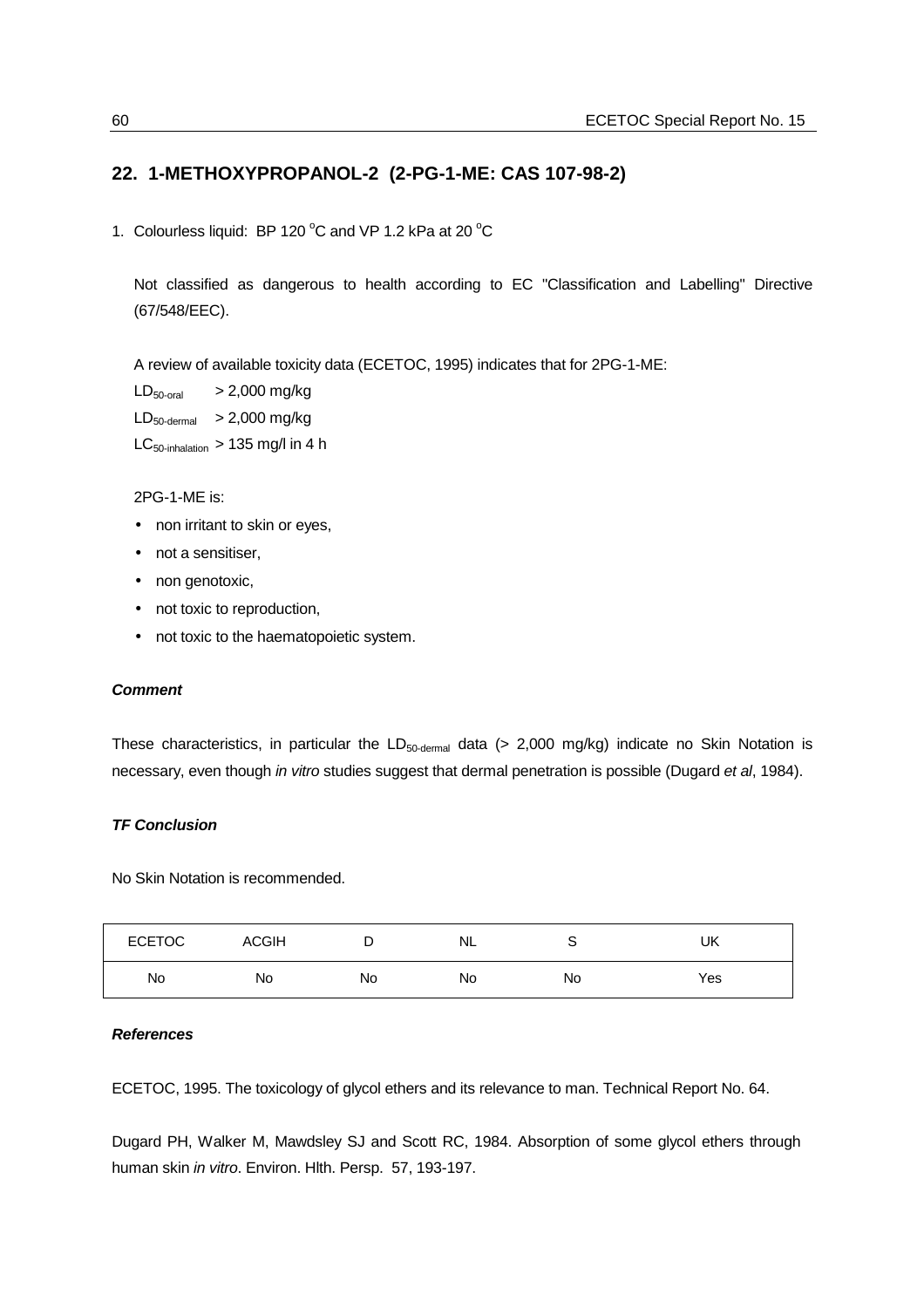# **23. METHYL ISOBUTYL KETONE (MIBK; 4-METHYL-2-PENTANONE: CAS 108- 10-1)**

1. Flammable liquid: BP 117.5 °C, and VP 0.97 pKa at 25 °C

Not classified as dangerous to health according to EC "Classification and Labelling" Directive (67/548/EEC).

A review of available toxicity data (ECETOC, 1987) confirms that MIBK does not require classification for systemic toxicity :

 $LD_{50\text{-oral}}$  >2,000 mg/kg  $LD_{50\text{-dermal}}$  >2,000 mg/kg

 $LC_{50\text{-inhalation}}$  20,000 mg/m<sup>3</sup>

MIBK :

- Is not genotoxic;
- is not teratogenic or embryotoxic at sub-maternally-toxic exposure levels;
- has some potential to cause eye irritation, but this effect alone is not relevant to assigning a skin notation.

## *TF Conclusion*

No Skin Notation is recommended.

| <b>ECETOC</b> | <b>ACGIH</b> | -  | NL | ╰  | UK  |
|---------------|--------------|----|----|----|-----|
| No            | No           | No | No | No | Yes |

## *Reference*

ECETOC, 1987. Methyl isobutyl ketone (CAS 108-10-1). JACC Report No.8.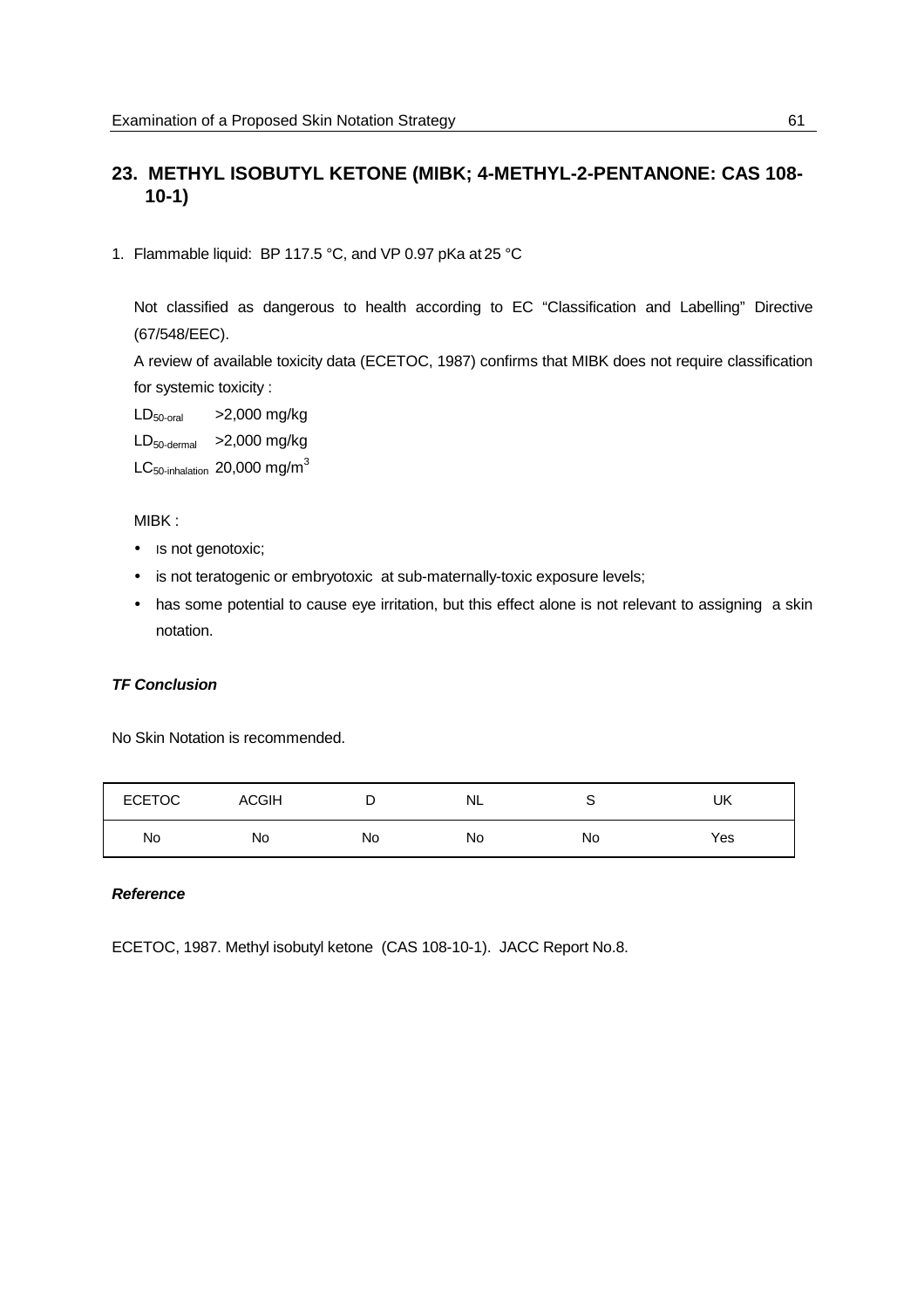# **24. ISOBUTYL METHYLCARBINOL (4-METHYL-2-PENTANOL; METHYL ISOBUTYL CARBINOL; MIC: CAS 108-11-2)**

1. Flammable liquid: BP 132  $^{\circ}$ C and VP 0.45 kPa at 20 $^{\circ}$ C

Not classified as dangerous to health according to EC "Classification and Labelling" Directive 67/548/EEC.

- 2. No circumstantial evidence on human skin exposure to indicate that a Skin Notation is required.
- 3. No skin penetration data are available.
- 6. LD50-dermal in rabbits is 2,876 mg/kg (Smyth *et al*, 1951) with little or no potential to cause skin irritation. LC<sub>50-inh.</sub> > 4,000 ppm for 2 h or < 2,000 ppm for 8 h (Smyth *et al*, 1951). The LD<sub>50-inh</sub> calculated according to the DECOS formula is 344-600 mg/kg (average, used in the ratio below is 400 mg/kg)  $Ratio LD<sub>50-dermal</sub>/LD<sub>50-inh</sub> = 7$
- 7.  $LD_{50\text{-dermal}} > 2,000 \text{ mg/kg}$ .
- 8. Substance does not need to be classified for serious long-term or specific health effects.

## *TF Conclusion*

No Skin Notation is recommended.

| <b>ECETOC</b> | <b>ACGIH</b> | ◡   | <b>NL</b> | ∼   | UK  |
|---------------|--------------|-----|-----------|-----|-----|
| No            | Yes          | Yes | Yes       | Yes | Yes |

# *Reference*

Smyth HF, Carpenter C P and Weil C S, 1951. Range-finding toxicity data, list IV. Arch. Ind. Hyg. Occup.Med. 4, 119-220.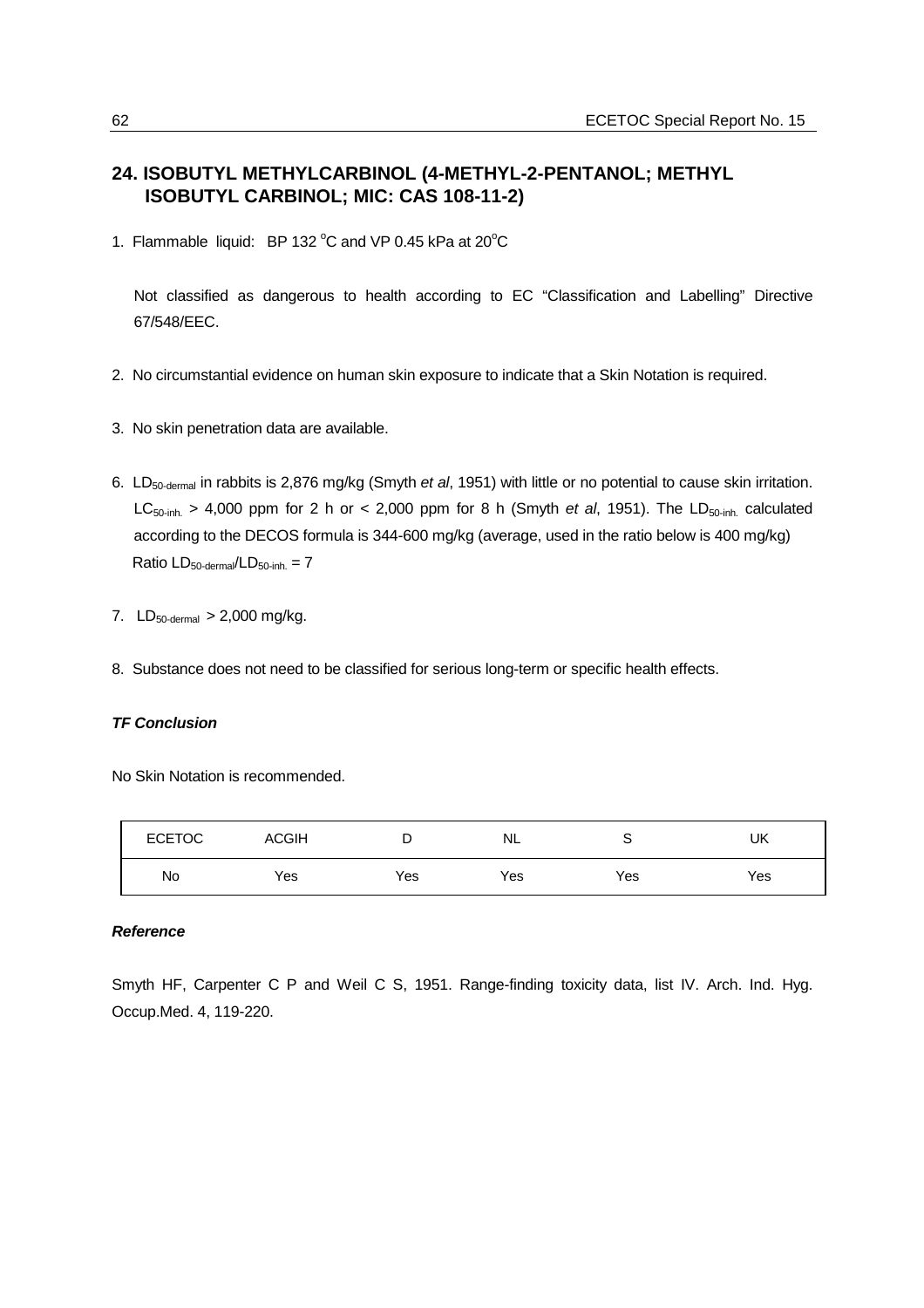# **25. TETRAHYDROFURAN (CAS 109-99-9)**

1. Highly flammable liquid: BP 66 $^{\circ}$ C and VP 20 kPa at 20 $^{\circ}$ C

EC "Classification and Labelling" Directive( 67/548/EEC) Risk phrases:

- R36/37 (Irritating to eyes and respiratory tract).
- 2. No circumstantial evidence on human skin exposure indicating that a Skin Notation is required.
- 3. No quantitative data on skin penetration.
- 6. No information to allow comparison through various routes of exposure.

## *TF Conclusion*

Data are insufficient to decide on the requirement for a Skin Notation.

| <b>ECETOC</b> | <b>ACGIH</b> |    | NL. |    | UK |
|---------------|--------------|----|-----|----|----|
| No decision   | No           | No | No  | No | No |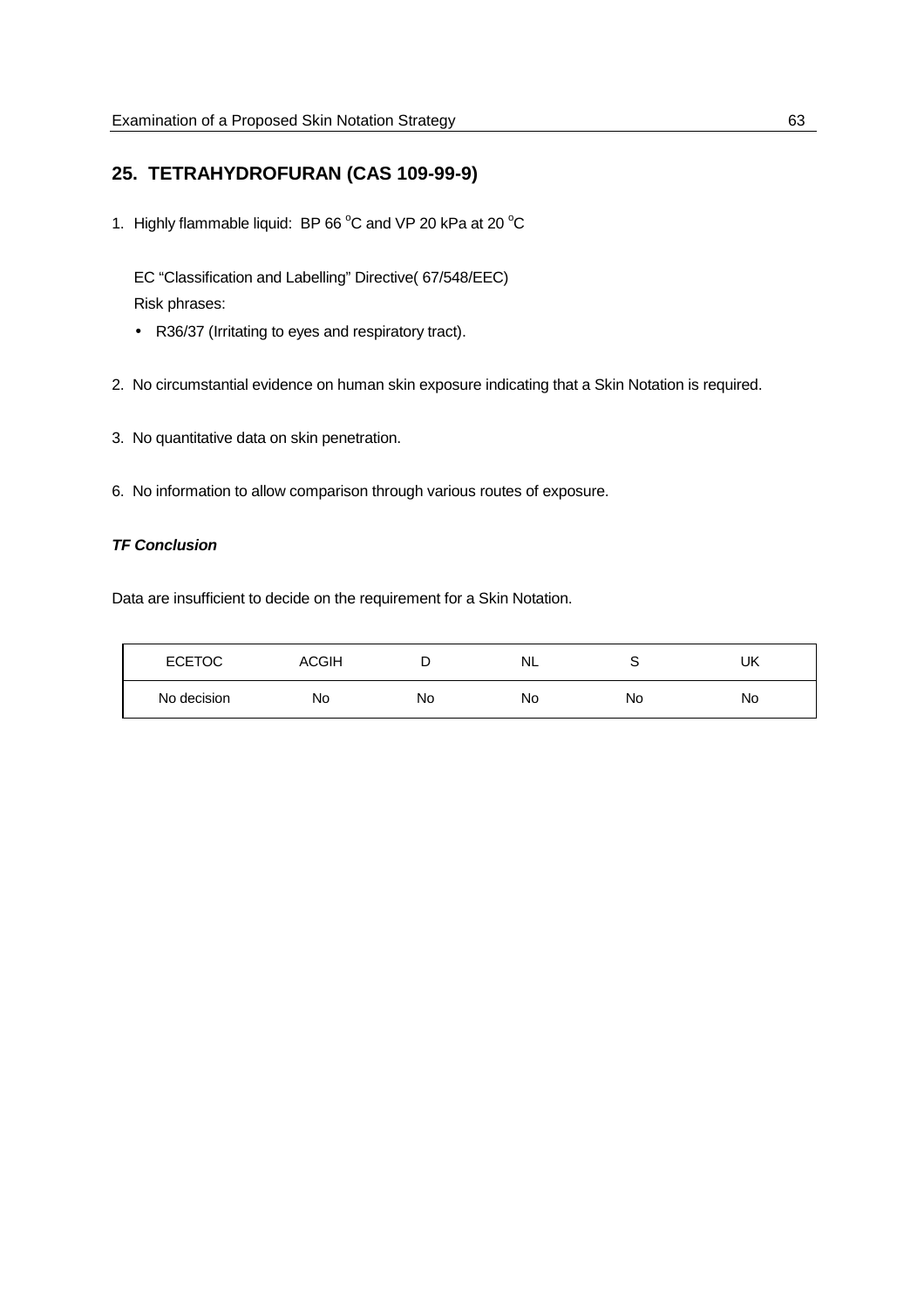## **26. n-HEXANE (CAS 110-54-3)**

1. Liquid: BP 68.95 °C and VP 18 kPa at 20 °C

EC "Classification and Labelling" Directive ( 67/548/EEC) Risk phrases:

- R48/20 (Danger of serious damage to health after prolonged exposure).
- 2. No. [There are only isolated reports implicating dermal absorption. Skin absorption of n-hexane has been implicated in a case report on peripheral neuropathy (Nomiyama *et al* 1973). Severe neuropathy was also found in a young girl who, in addition to moderate exposure by inhalation, had had occupational skin contact with n-hexane lasting several hours every day (Takahashi *et al,* 1977)].
- 3. Skin absorption in humans has not been observed. A limited study, which cannot be considered definitive, was carried out on a volunteer who immersed one hand in n-hexane for 1 min; no n-hexane was found in the blood or in the exhaled air (Nomiyama and Nomiyama, 1975).

Skin absorption in animals is low. For guinea pigs (0.6-1 kg), exposed dermally for 30 min to n-hexane (skin contact area 12.4 cm<sup>2</sup>) the peak blood concentration was 0.58 g/ml (Jakobson *et al*, 1982). This can be converted into an hourly absorption rate, assuming a blood volume of 56 ml (equivalent to 70% of the average body weight of 0.8 kg):

R (guinea pig) = 0.58  $\mu$ g/ml x 56 ml / 12.4 cm<sup>2</sup> / 0.5 h = 5.2  $\mu$ g/cm<sup>2</sup>/h.

Tsuruta (1982) found a penetration rate of 0.0118 nmol/cm<sup>2</sup>/min for rat excised skin. With the molecular weight of 86.17 g/mol this is equivalent to an hourly penetration rate of: R (excised rat skin) =  $0.0118$  nmol/cm<sup>2</sup>/min x 60 min/h x 86.17 g/mol =  $0.06 \mu$ g/cm<sup>2</sup>/h.

- 4. OEL (70-180 mg/m<sup>3</sup>) is based on systemic effects due to metabolic conversion of n-hexane to 2,5hexanedione, a potent neurotoxicant.
- 5. CAV = 0.25 x OEL μg/cm<sup>2</sup>/h = 17.5 to 45 μg/cm<sup>2</sup>/h Comparison of the CAV with dermal absorption data for the rat and the guinea pig demonstrated that:  $R \approx 0.3 \times CAV$  (guinea pig)  $R \approx 0.0034 \times CAV$  (excised rat skin)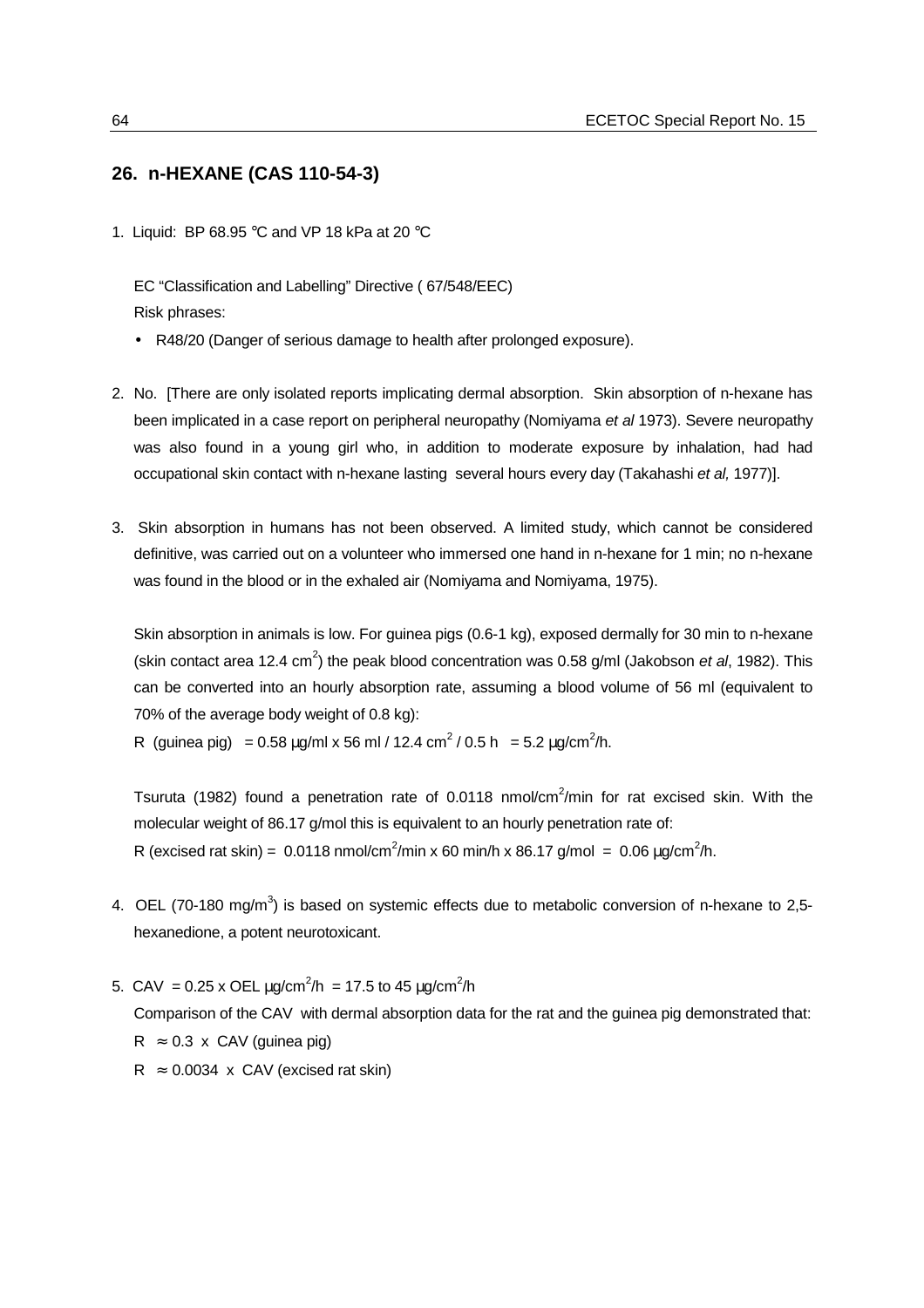### *Comment*

Although for the guinea pig  $R > 0.25$  CAV in view of the fact that the R is a calculated value and marginally > 0.25 CAV, the conclusion is that R is not greater than 0.25 CAV.

## *TF Conclusion*

No Skin Notation is recommended.

| <b>ECETOC</b> | <b>ACGIH</b> |    | NL. |    | UK |
|---------------|--------------|----|-----|----|----|
| No            | No           | No | No  | No | No |

#### *References*

Jakobson I, Wahlberg JE, Holmberg B and Johansson G, 1982. Uptake via the blood and elimination of 10 organic solvents following epicutaneous exposure of anaesthetised guinea pigs. Toxicol. Appl. Pharmacol. 63,181-187.

Nomiyama K and Nomiyama H, 1975. Concerning the cutaneous absorption of n-hexane in humans. Japan J. Hyg. 30, 140 (in Japanese).

Nomiyama K, Yoshida T and Yanagisawa H, 1973. Percutaneous absorption of n-hexane caused severe polyneuropathy. In: Proc. of the 46th Ann. Meeting of the Japanese Association of Industrial Health, Tokyo. Japan Ass. Ind.Hlth., 560-561 (in Japanese).

Takahashi M, Takeuchi H, Kyo S, Yorifuji S, Sanagi SL, Seki Y and Hara I, 1977. n-Hexane polyneuropathy: a case report with review of literature. Med. J. Osaka Univ 28, 77-85.

Tsuruta H, 1982. Percutaneous absorption of organic solvents. Ill. On the penetration rates of hydrophobic solvents through the excised rat skin. Ind. Hlth. 20, 335-345.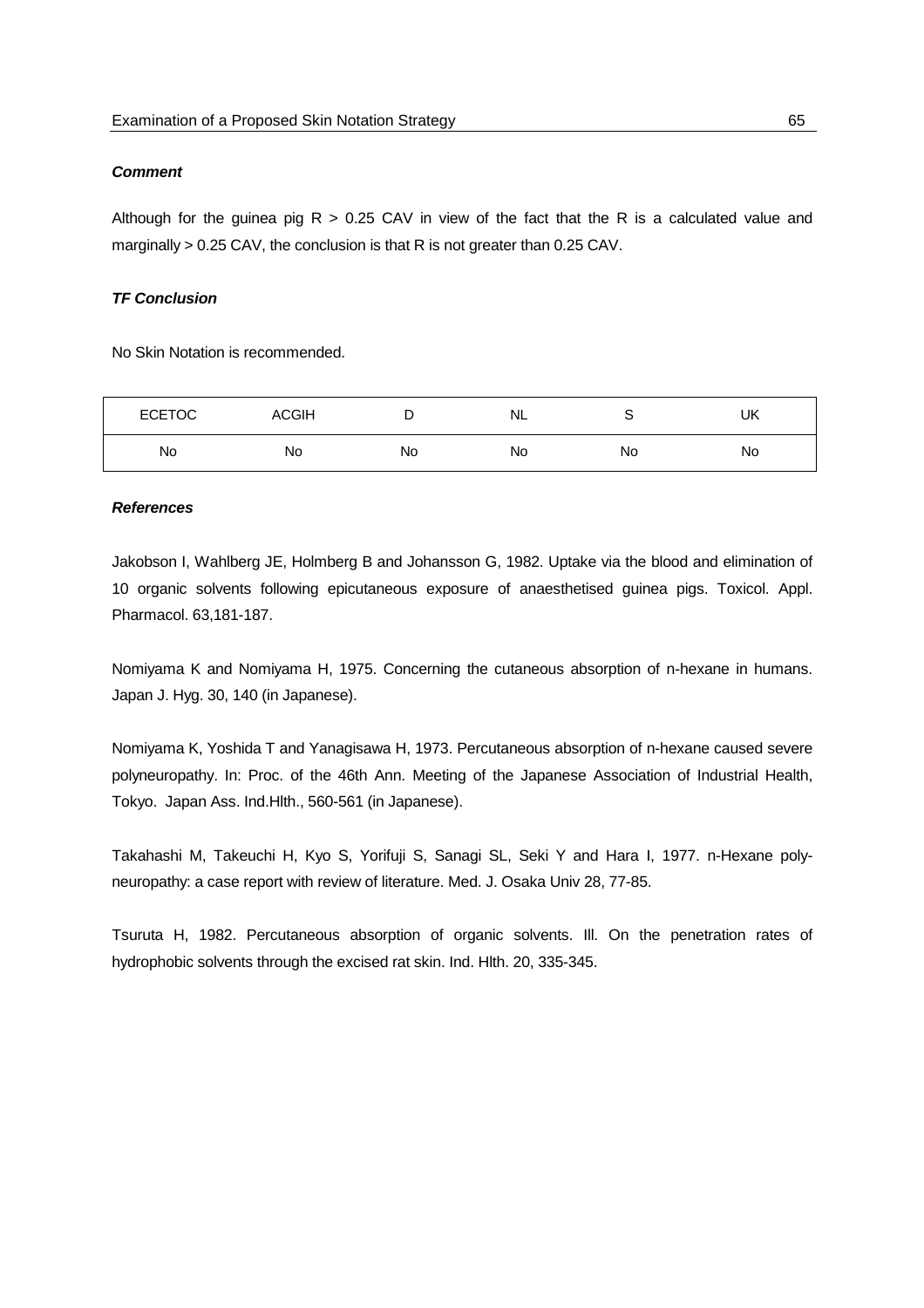# **27. DIETHYLENE TRIAMINE (CAS 111-40-0)**

1. Liquid: BP 200  $^{\circ}$ C and VP < 0.1 kPa at 20  $^{\circ}$ C

EC "Classification and Labelling" Directive (67/548/EEC) Risk phrases:

- R21/22 (Harmful by inhalation and skin contact)
- R34 (Causes burns)
- R43 (May cause sensitisation by skin contact).
- 2. No circumstantial evidence on human skin exposures indicating that a Skin Notation may be required.
- 3. No skin penetration data.
- 6. Dermal toxicity data indicate the potential to cause harm following skin contact. LD<sub>50-dermal</sub> (rabbit) = 1,090 mg/kg; (guinea pig) 162 mg/kg.
- 7. Substance cannot be excluded on the basis of low toxicity.

## *TF Conclusion*

A Skin Notation is recommended.

| <b>ECETOC</b> | <b>ACGIH</b> | ┕          | <b>NL</b> |     | UK  |
|---------------|--------------|------------|-----------|-----|-----|
| Yes           | Yes          | Not listed | Yes       | Yes | Yes |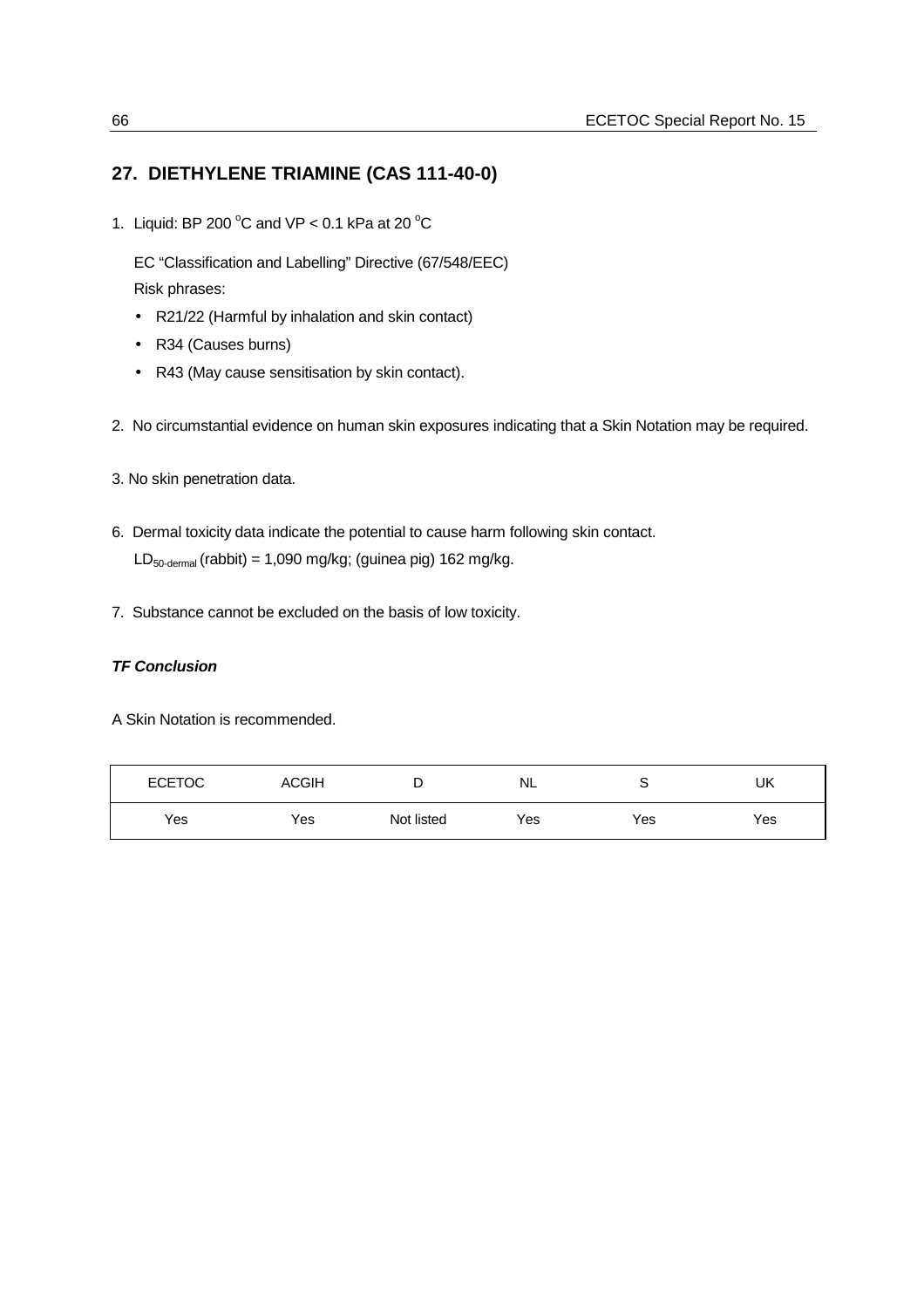### **28. 2-BUTOXYETHANOL (2BE: CAS 111-76-2)**

1. Liquid: BP 171 $\mathrm{^0C}$  and VP 0.1 kPa at 25  $\mathrm{^0C}$ 

EC "Classification and Labelling" Directive (67/548/EEC) Risk phrases:

- R37 (Irritating to the respiratory system)
- R20/21/22 (Harmful by inhalation, in contact with the skin and if swallowed).
- 2. Clinical and volunteer studies demonstrated that dermal absorption was possible, but with no associated adverse health effects (ECETOC, 1994).

#### *In addition*

- 3. Experimental studies with human volunteers provided quantitative data on dermal absorption. Johanson *et al* (1988) measured dermal uptake in volunteers following immersion of 2 or 4 fingers in liquid 2BE. A mean value of 20 nmol/cm<sup>2</sup>/min (2.36  $\mu$ g/cm<sup>2</sup>/min) was determined, equivalent to 142 µg/cm<sup>2</sup>/h.
- 4. Intravascular haemolysis of erythrocytes is the critical toxic effect in animal studies, but this is seen in man only after over-exposure following deliberate ingestion of products containing 2BE (ECETOC, 1994). Workplace exposure standards have been devised primarily to protect against respiratory irritation while minimising the potential risk of haematological effects.
- 5. The value of 142  $\mu$ g/cm<sup>2</sup>/h can be compared directly with the outcome of the application of the formula in Appendix A, Section 2.5, calculating 10% of the amount absorbed during inhalation exposure at an occupational exposure standard of 100 mg/m<sup>3</sup>. The experimentally-determined inhalation retention factor for man is 57% (Johanson *et al*, 1986 and 1991).

 $CAV = 0.5 \times 0.57 \times 100 = 28.5 \text{ uq/cm}^2$ Dermal absorption of 2BE liquid (142  $\mu$ g/cm<sup>2</sup>/h) > CAV (28.5  $\mu$ g/cm<sup>2</sup>).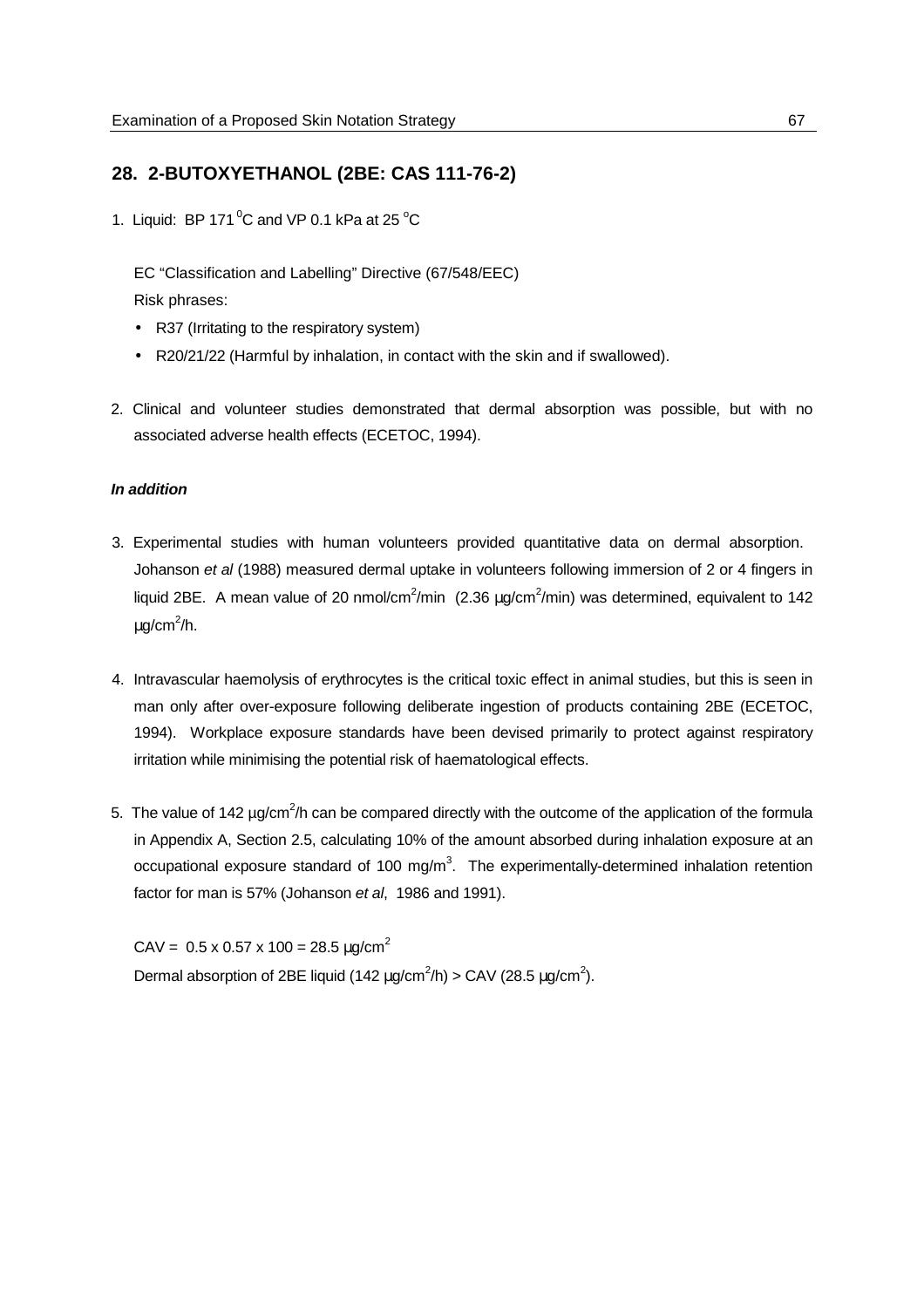#### *TF Conclusion*

A Skin Notation is recommended.

| <b>ECETOC</b> | <b>ACGIH</b> | ◡   | <b>NL</b> | ◡   | UK  |
|---------------|--------------|-----|-----------|-----|-----|
| Yes           | Yes          | Yes | Yes       | Yes | Yes |

#### *References*

Carpenter CP, Pozzani UC, Wiel CS, Nair JH, Keck GA and Smyth HF, 1956. The toxicity of butyl cellulose solvent. AMA Arch. Ind. Hlth. 14, 114-131.

ECETOC, 1994. Butoxyethanol criteria document, including a supplement for 2-butoxyethyl acetate. Special Report No.7.

Johanson G, Kronberg H, Naslund PH and Nordqvist B, 1986. Scand. J. Work. Environ. Hlth. 12, 594- 602.

Johanson G, Boman A and Dynesius B, 1988. Percutaneous absorption of 2-butoxyethanol in man. Scand. J. Work Environ. Hlth. 14, 101-109.

Johanson G and Boman A, 1991. Percutaneous absorption of 2-butoxyethenol vapour in human subjects. Br J Ind Med 48, 788-792.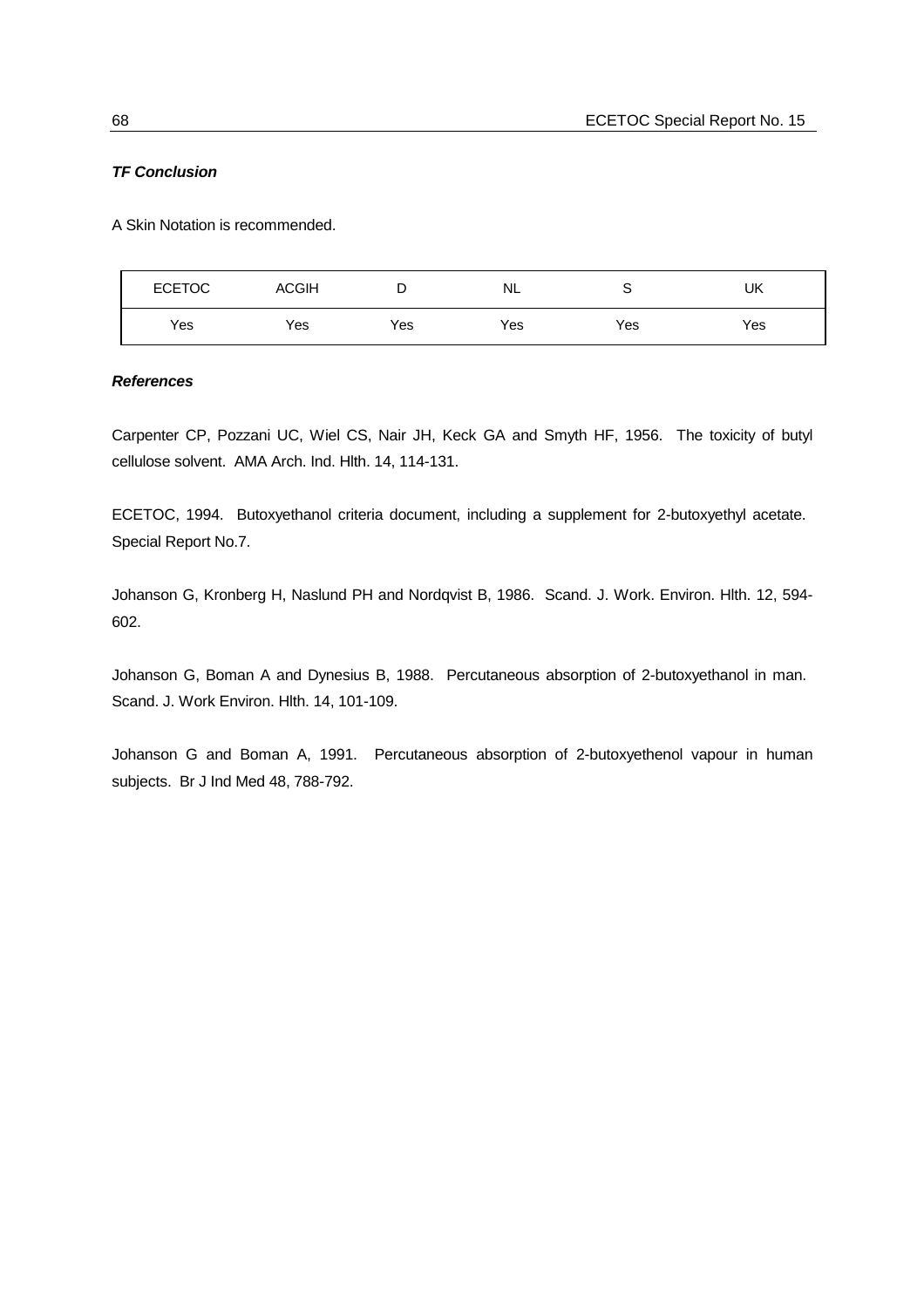## **29. TRIETHYLAMINE (CAS 121-44-8)**

1. Liquid: BP  $88.8^{\circ}$ C and VP 7kPa at  $20^{\circ}$ C

EC "Classification and Labeling" Directive (67/548/EEC)

- R36/37 (Irritating to eyes and skin).
- 2. No circumstantial evidence on human skin exposure indicating that a Skin Notation may be required.
- 3. No quantitative measurements of dermal absorption in animals.
- 6. Health effects information on the material is limited, with no reports of systemic or organ-related toxicity. A single dermal LD<sub>50</sub> value of 0.57 ml/kg (equivalent to 410 mg/kg) is reported for the rabbit (Benya and Harrison, 1994) suggesting some potential for harm following skin contact. The original report of this work was unavailable and it is not possible to determine if death was due to systemic effects or was secondary due to dermal corrosion.

#### *TF Conclusion*

Insufficient data available to decide on the requirement for a Skin Notation.

| <b>ECETOC</b> | <b>ACGIH</b> |    | <b>NL</b> |    | UΚ |
|---------------|--------------|----|-----------|----|----|
| No decision   | Yes          | No | Yes       | No | No |

#### *Reference*

Benya TJ and Harrison RD, 1994. Aliphatic and alicyclic amines. In Patty's Industrial Hygiene and Toxicology, 4th edition, Vol. IIB. Ed Clayton, GD and Clayton, FE. J Wiley and Sons, NY.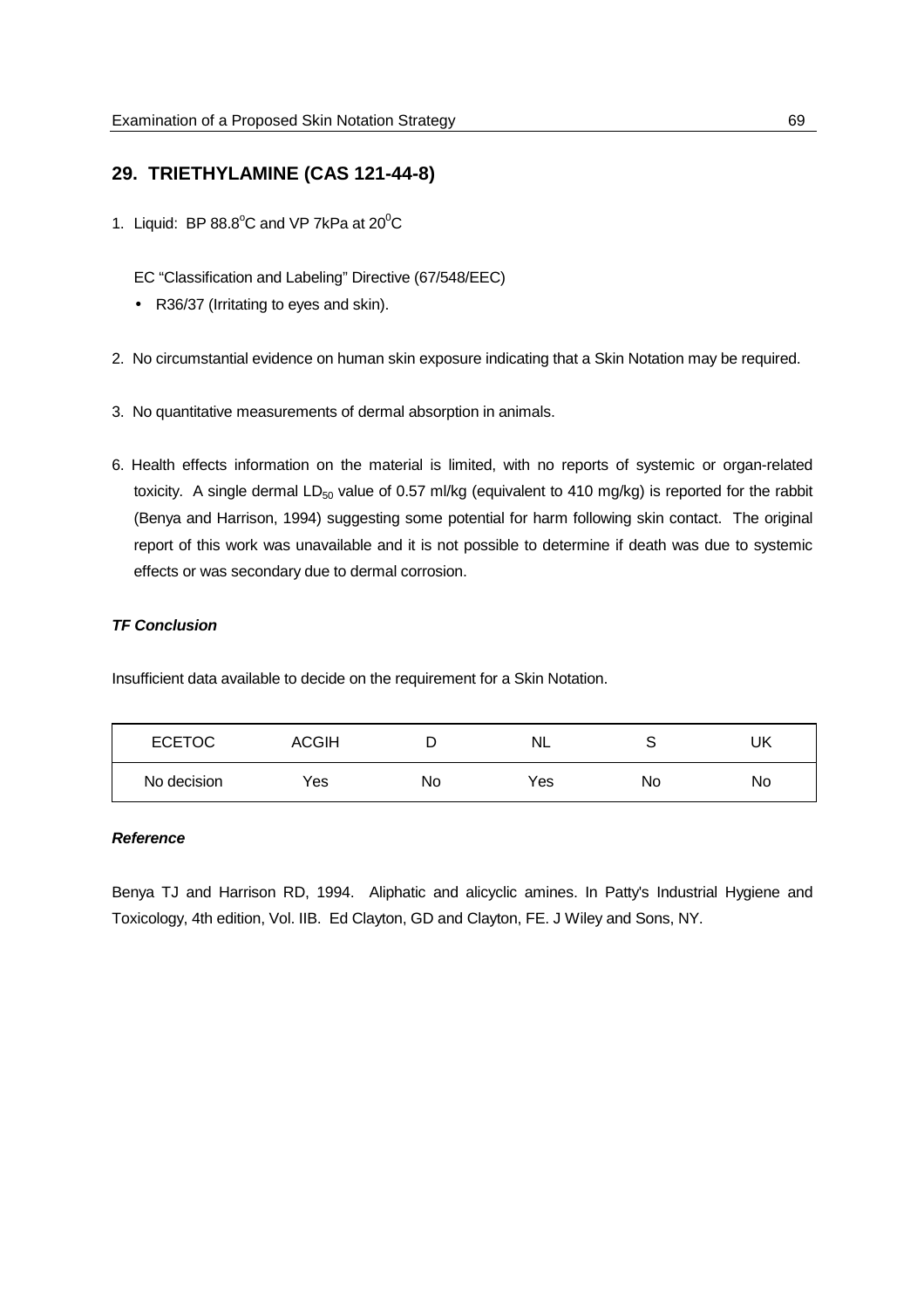## **30. DIMETHYLAMINE (CAS 124-40-3)**

1. Highly flammable gas: BP  $7^{\circ}$ C

EC "Classification and Labelling" Directive (67/548/EEC) Risk phrases:

- R36/37 (Irritant to eyes and respiratory system).
- 2. No circumstantial evidence on human skin exposure indicating that a Skin Notation may be required.
- 3. No skin penetration data.
- 6.  $LD_{50\text{-inh}}$  can be estimated using the DECOS formula:

 $LD_{50\text{-inh}} = LC_{50\text{-inh}}$  x ventil. rate x fraction absorbed x exp.time/ bdw.= 312 mg/h Substituting the relevant values including the LC<sub>50-inh.</sub> of 8,666 gives an LD<sub>50-inh</sub> of 312 mg/h (Steinhagen *et al*, 1982).

In the absence of a dermal  $LD_{50}$  the dermal toxicity and the toxicity by inhalation cannot be compared.

#### *Comment*

Dimethylamine is a gas. As would be expected from its physico-chemical properties there are no data on iv or dermal toxicity.

#### *TF Conclusion*

No Skin Notation is recommended on the basis that exposure to gases requires a different protection regime.

| <b>ECETOC</b> | <b>ACGIH</b> | ┍<br>υ | <b>NL</b> |    | UK |
|---------------|--------------|--------|-----------|----|----|
| No            | No           | No     | No        | No | No |

#### *References*

Notice of intended change, 1992. Dimethylamine. Appl. Occup. Environ. Hyg., 59-61.

Steinhagen WH, Swenberg JA and Barrow CS, 1982. Acute inhalation toxicity and sensory irritation of dimethylamine. J. Am. Ind. Assoc. 43, 411-417.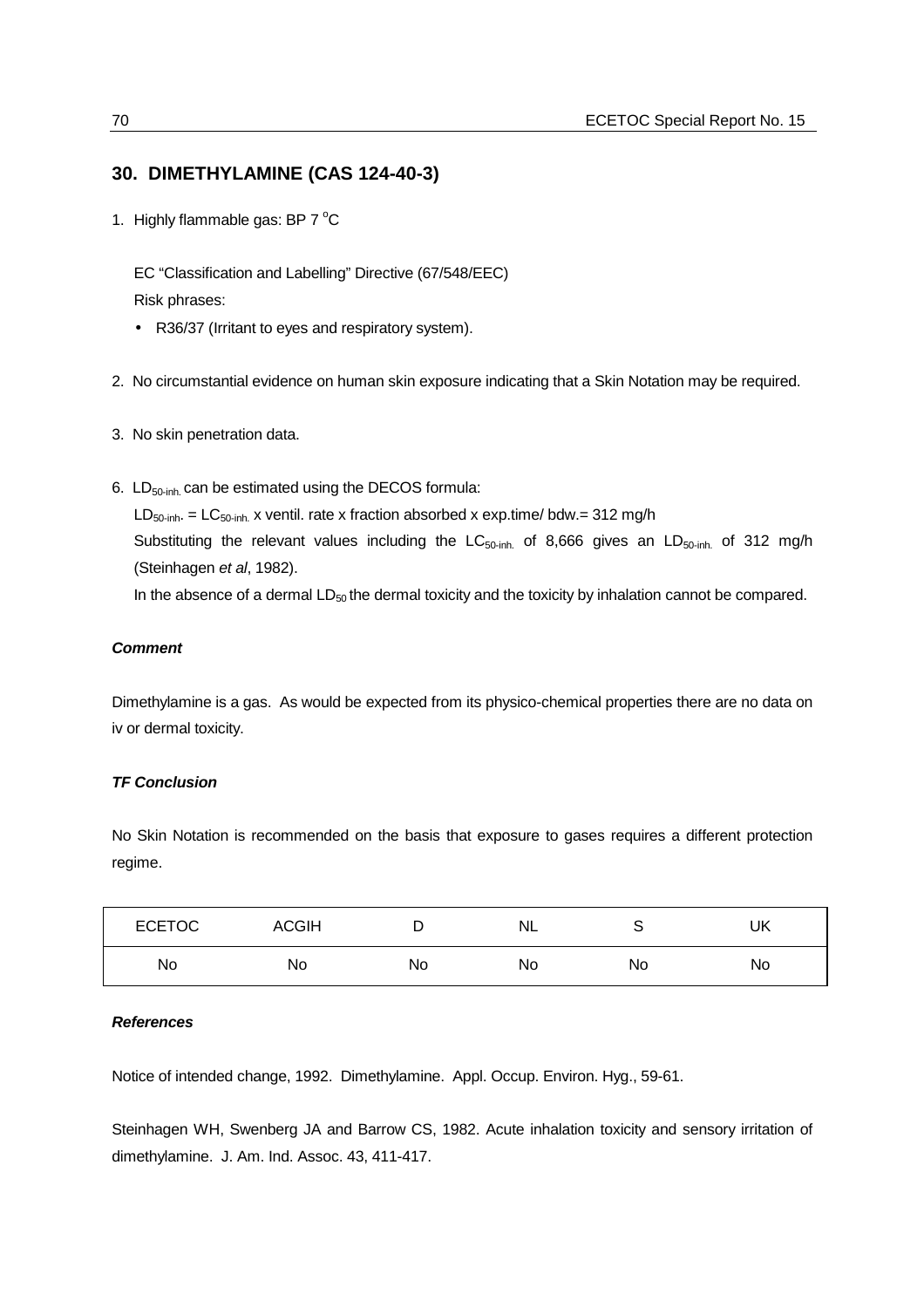### **31.****TETRACHLOROETHYLENE (CAS 127-18-4)**

1. Colourless liquid: BP 121 $^{\circ}$ C and VP 0.78 kPa at 25 $^{\circ}$ C

EC "Classification and Labelling" Directive (67/548/EEC) Classified Category 3 carcinogen. Risk phrase:

- R40 (possible risks of irreversible effects).
- 2. No circumstantial evidence on human skin exposure indicating that a Skin Notation may be required.
- 3. McDougal et al (1990) quantified absorption of vapour by the human skin *in vivo* as 54 µg/cm<sup>2</sup>/h. Absorption of liquid after direct skin contact was not measured, but can be deduced as follows:

Stewart and Dodd (1964) immersed a volunteer's thumb (40 cm<sup>2</sup>) for 30 min in tetrachloroethylene. The maximum concentration in exhaled air during the immersion and continuing for 2.5 h following the immersion was 2.1 mg/m<sup>3</sup>. Assuming a constant excretion for 2.5 h at half (1.05) of the peak concentration (1.05 mg/m<sup>3</sup>) and assuming the exhaled volume during this time to be 3.125 m<sup>3</sup> (2.5x 10 $\text{m}^3$ / 8 - the mean inhalation volume of humans/h) then the exhaled quantity can be calculated as 3.125 x 1.05 = 3.3 mg. This is estimated to be the amount absorbed through the skin of the thumb during the 0.5 h immersion.

This equates to: 3300 x 2/40  $\mu$ g/cm<sup>2</sup>/h= 165  $\mu$ g/cm<sup>2</sup>/h.

- 4. OEL is based on systemic toxicity.
- 5. The most frequently-used OEL is 340 mg/m<sup>3</sup>. CAV =  $0.25 \times 340 = 85 \mu g/cm^2/h$ .

#### *Comment*

The indirect evidence for the need of a skin notification leads to a marginally higher absorption rate of twice the CAV. The margin increases with the current trend to decrease the OEL for the substance.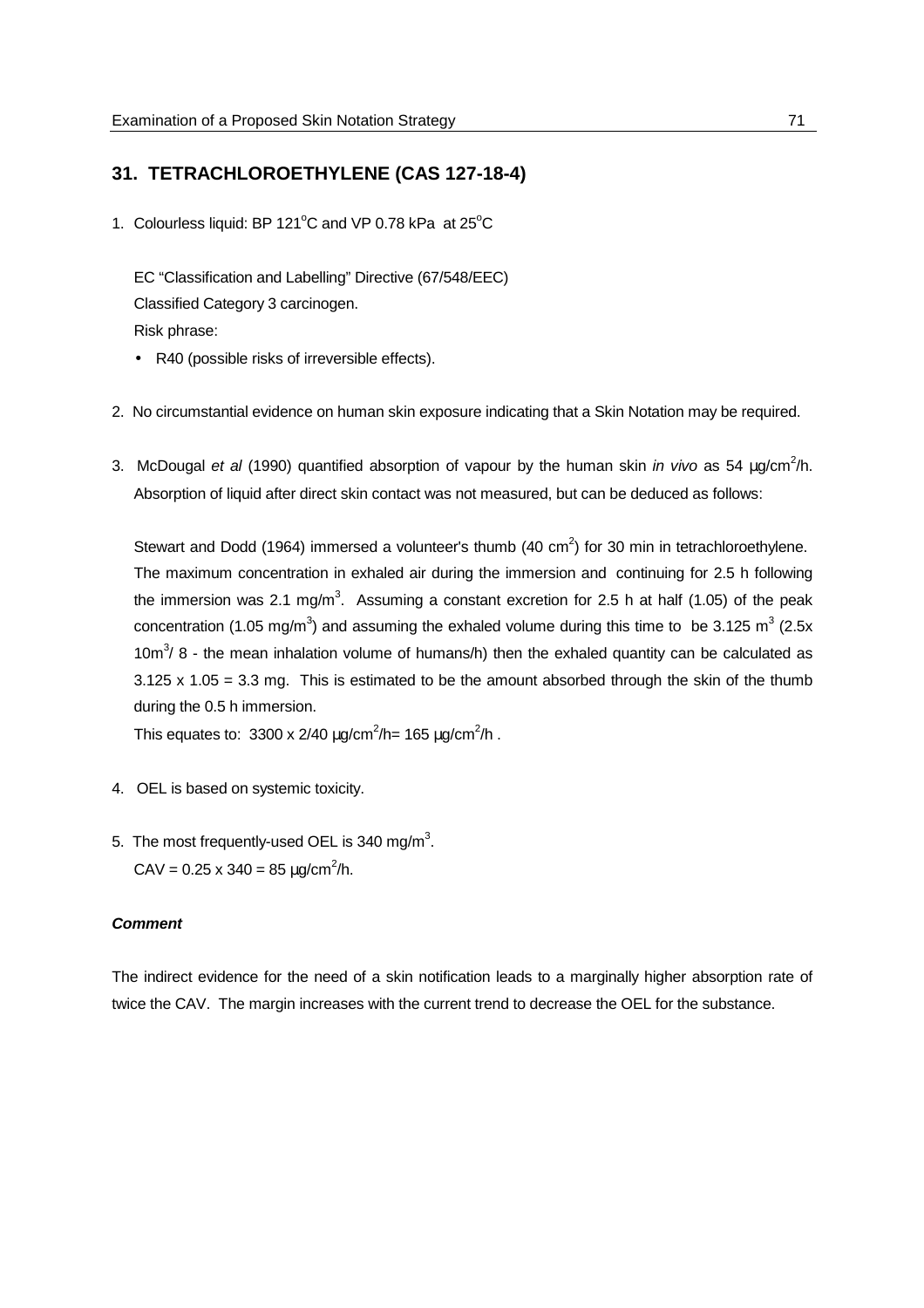#### *TF Conclusion*

A Skin Notation is recommended.

| <b>ECETOC</b> | <b>ACGIH</b> | ∽  | NL  |     | UK |
|---------------|--------------|----|-----|-----|----|
| Yes           | No           | No | Yes | Yes | No |

#### *References*

ECETOC. Tetrachloroethylene (CAS 127-18-4). JACC Report. In preparation.

McDougal JM *et al*, 1990. Dermal absorption of organic chemical vapours in rats and humans. Fund Appl. Toxicol., 14, 299-308.

Stewart RD and Dodd HC, 1964. Absorption of carbon tetrachloride, trichloroethylene, tetrachloroethylene, methylene chloride and 1,1,1-trichloroethane through the human skin. J. Am. Ind. Hyg. Assoc. 25, 439-446.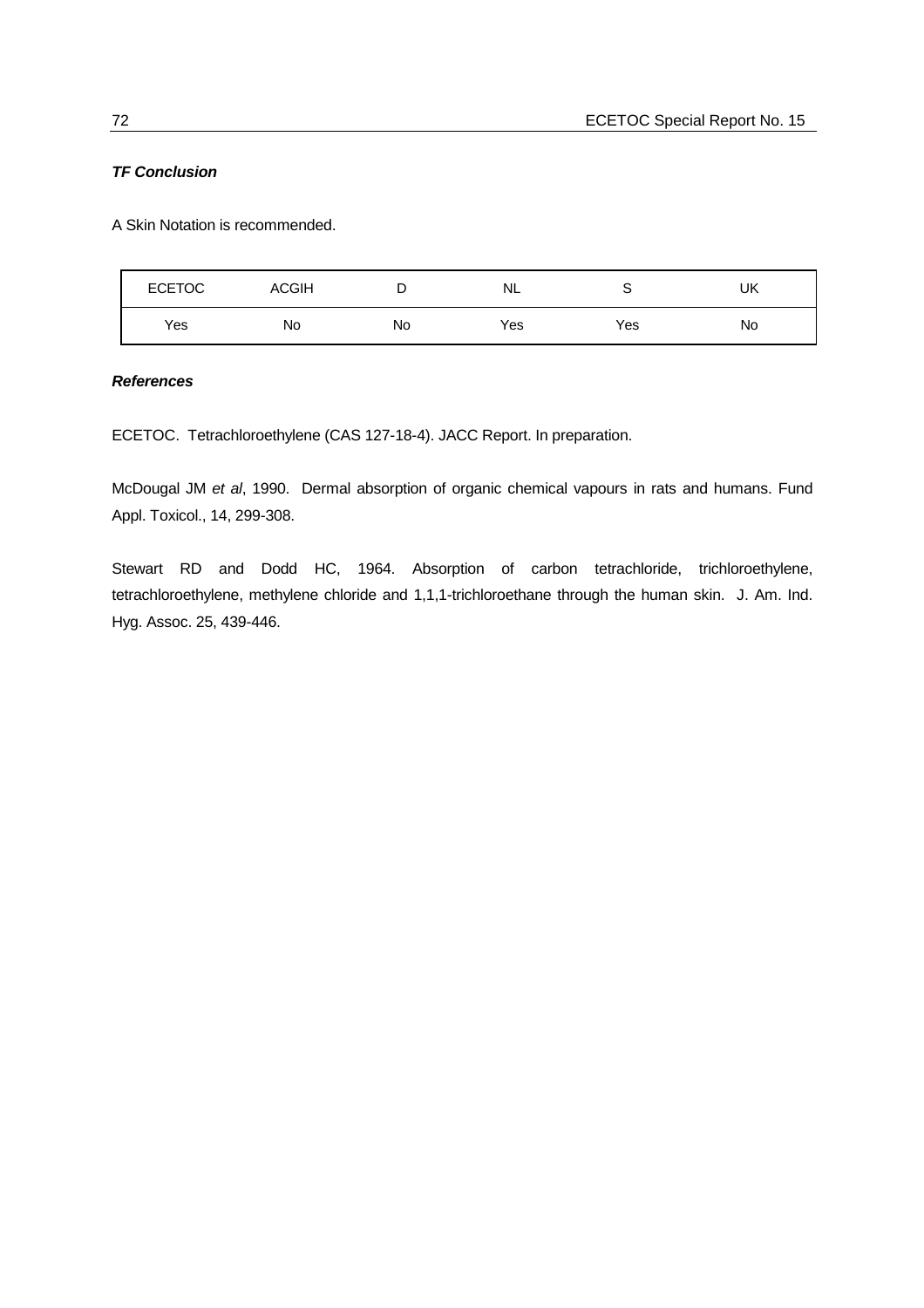#### **32. ETHANOLAMINE (CAS 141-43-5)**

1. Colourless liquid: BP 170  $^{\circ}$ C and VP < 0.1 kPa at 20  $^{\circ}$ C

EC "Classification and Labelling" Directive (67/548/EEC) Risk phrases:

- R20 (Harmful by inhalation)
- R36/37/38 (Irritating to eyes, respiratory system and skin).
- 2. No circumstantial evidence on human skin exposure indicating that a Skin Notation may be required

Paustovskaya *et al* 1973 suggested that ethanolamine may be absorbed through the skin.

3. Klain *et al* (1985) in radio-labelled studies in mice concluded that ethanolamine slowly penetrated the epidermis. A significant amount remained topical and was incorporated into phospholipids. In this bounded form ethanolamine cannot contribute to the systemic toxicity. A quantitative penetration rate expressed in  $\mu$ g/cm<sup>2</sup>/h could not be calculated from these data.

Skin penetration data are available from a comparative *in vitro* study using radio-labelled ethanolamine on skin samples of rat, mice, rabbit and man (Beskitt *et al*, 1993). The penetration rate for human skin was 9.7  $\mu$ g/cm<sup>2</sup>/h. The amount retained in the skin after 24 h was 10 fold 0.06% of the dose found in the effluent.

- 4. The OEL of 3 ppm (7.5 mg/m<sup>3</sup>) commonly used in all reference countries is based on systemic toxic effects. This allows a direct comparison of resorption rate and OEL. In the absence of experimental data on the retention by the lungs, a default factor of 0.5 was used following the formula in Appendix A, Section 2.5.
- 5. CAV = 0.25 x 7.5(OEL)  $\mu$ g/cm<sup>2</sup>/h = 1.87 $\mu$ g/cm<sup>2</sup>/h. The measured penetration rate of 9.7  $\mu$ g/cm<sup>2</sup>/h > CAV.

#### *Comment*

In view of the kinetic and metabolism data developed by Klain *et al* (1985) for mice skin and by Beskitt *et al* (1993) for skin samples of rats, mice, rabbits and human, indicating that significant retention and metabolism takes place in the skin, skin notation is considered unnecessary.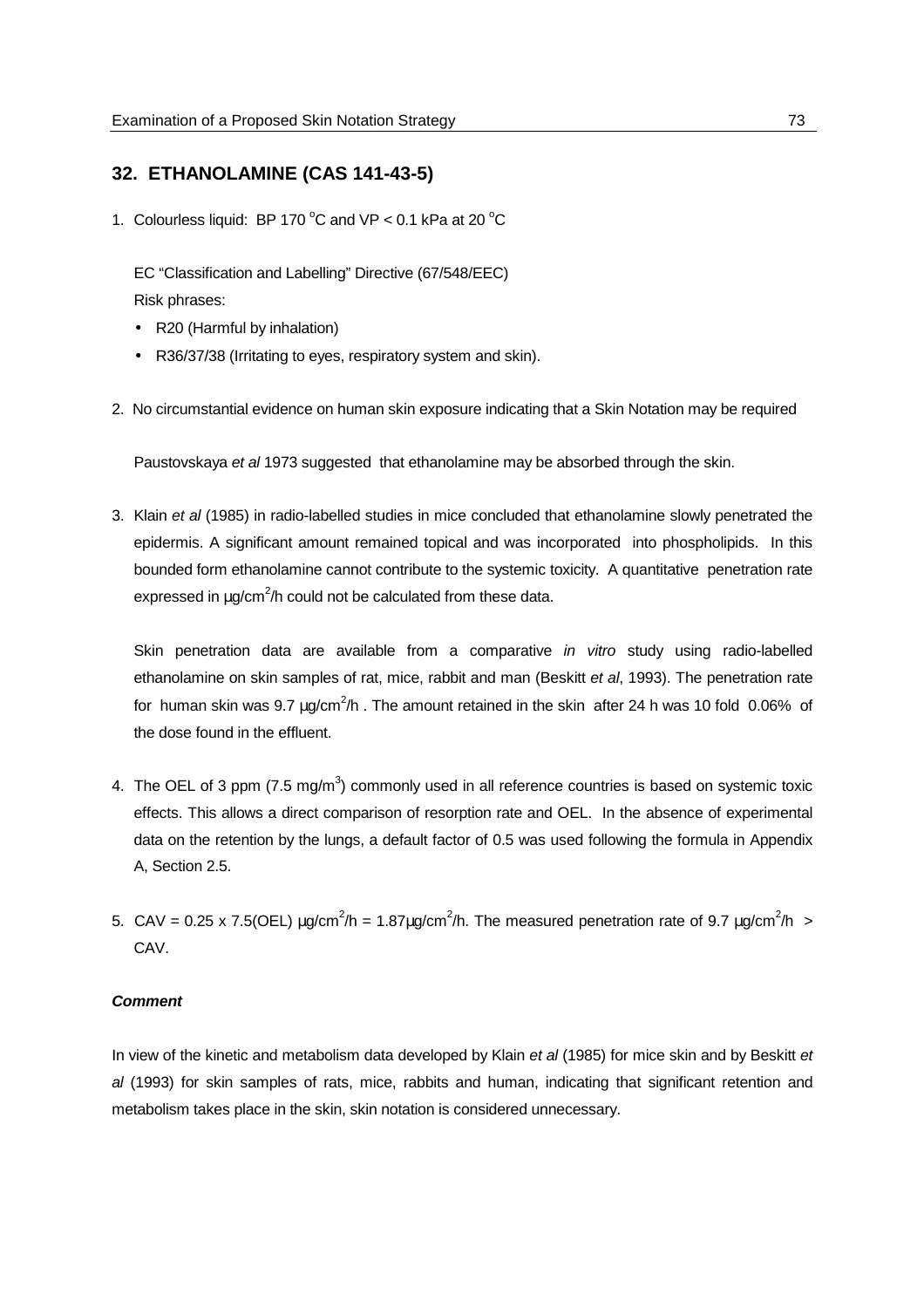#### *TF Conclusion*

No Skin Notation is recommended.

| <b>ECETOC</b> | <b>ACGIH</b> | ◡  | NL | ∽  | UK |
|---------------|--------------|----|----|----|----|
| No            | No           | No | No | No | No |

*References*

Paustovskaya VV *et al*, 1973. Gig. Truda Prof. Zabol 9, 34 (Chem Abs 85, 12977 t)

Beskitt JL, Sun JD and Tallant MJ, 1993. Diethanolamine (DEA) and monoethanolamine (MEA): Species comparisons of in vitro skin penetration following a single application to the female skin of humans, rats, mice and rabbits. Draft report Bushy Run Research Center, project 91 No144.

Klain GJ, Reifenrath WG and Black KE, 1985. Distribution and metabolism of topically applied ethanolamine. Fund Appl. Toxicol., 127-133.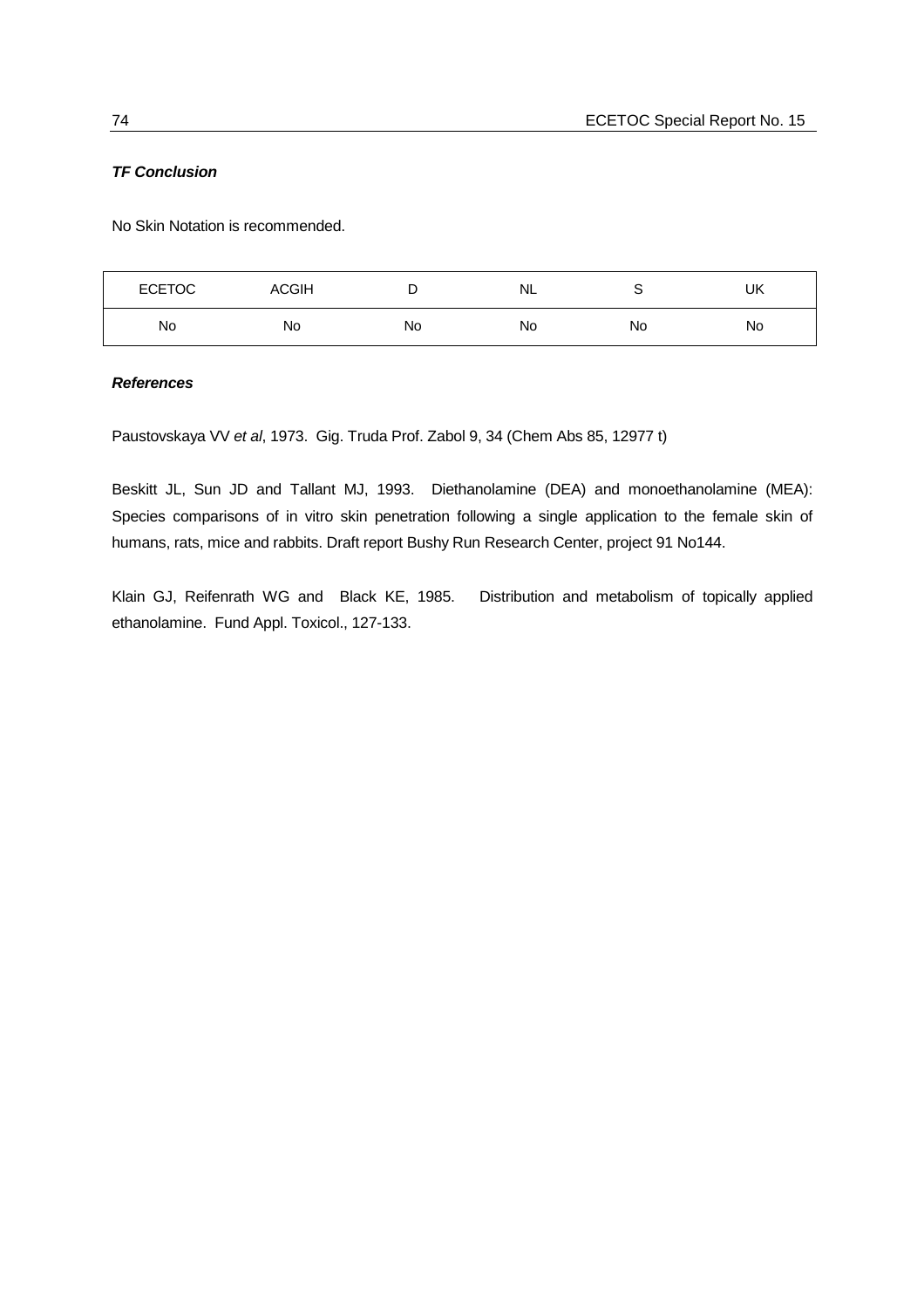## **33. 1,3-DICHLOROPROPENE (1,3-DCP: CAS 542-75-6)**

1. Liquid: BP  $108^{\circ}$ C and VP 3.7 kPa at  $20^{\circ}$ C

EC "Classification and Labelling" Directive (67/548/EEC) Risk phrases:

- R25 (Toxic if swallowed)
- R20/21 (Harmful by inhalation and through the skin)
- R43 (May cause sensitisation by skin contact)
- R36/37/38 (Irritating to eyes, respiratory system and skin).
- 2. Human experience indicates that irritation, CNS depression and possible changes in liver and kidney function may follow occupational over-exposure (IPCS, 1993) inhalation being the presumed route of exposure.
- 3. No data on skin penetration.
- 6. In the absence of human data, the relevance of skin absorption as a route of exposure can be estimated from acute animal toxicity data. In this instance, a comparison of the  $LD_{50\text{-}demal}$  and  $LD_{50\text{-}inh.}$ was made (IPCS, 1993):

The acute  $LD_{50\text{-demal}}$  for 1,3-DCP in the rat is in the range 0.42-1.09 g/kg, with a median value of 1,009 mg/kg. The LC<sub>50-inh.</sub> for 1,3-DCP is in the range 3042-5403 mg/m<sup>3</sup>, mean value 3,377 mg/m<sup>3</sup>.

The LD<sub>50-inh</sub>. (mg/kg) can be calculated from the LC<sub>50-inh</sub>. (using the formula given in Appendix A, Section 2.4 (c)):

LD<sub>50-inh.</sub> = LC<sub>50</sub> [mg/m<sup>3</sup>] x ventilation rate [m<sup>3</sup>/h] x 0.5 x exposure [h]/body weight Substituting LC<sub>50-inh.</sub> and other relevant values gives an  $LD_{50\text{-inh}}$  of 121.6 mg/kg.

The mean measured LD<sub>50-dermal</sub> (1009 mg/kg) is < 10 x estimated LD<sub>50-inh.</sub> (121.6 mg/kg) indicating that skin absorption may be significant.

7. No. The substance cannot be excluded on the basis of low toxicity.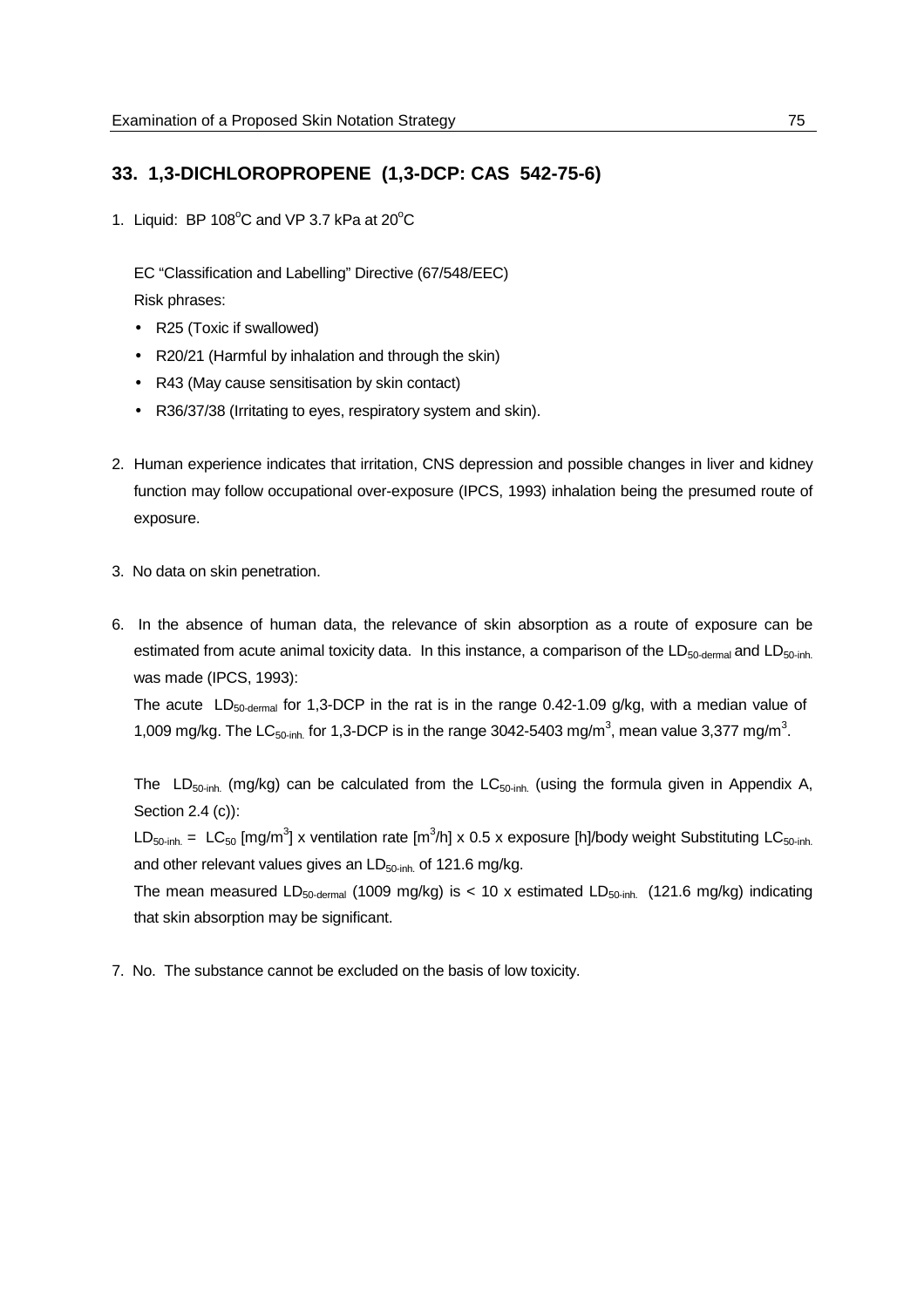### *TF Conclusion*

A Skin Notation is recommended.

| <b>ECETOC</b> | <b>ACGIH</b> | ◡  | <b>NL</b> |    | UK |
|---------------|--------------|----|-----------|----|----|
| Yes           | Yes          | No | No        | No | No |

## *Reference*

Environmental Health Criteria 146, 1993. 1,3-Dichloropropene, 1,2-dichloropropane and mixtures. IPCS, WHO, Geneva.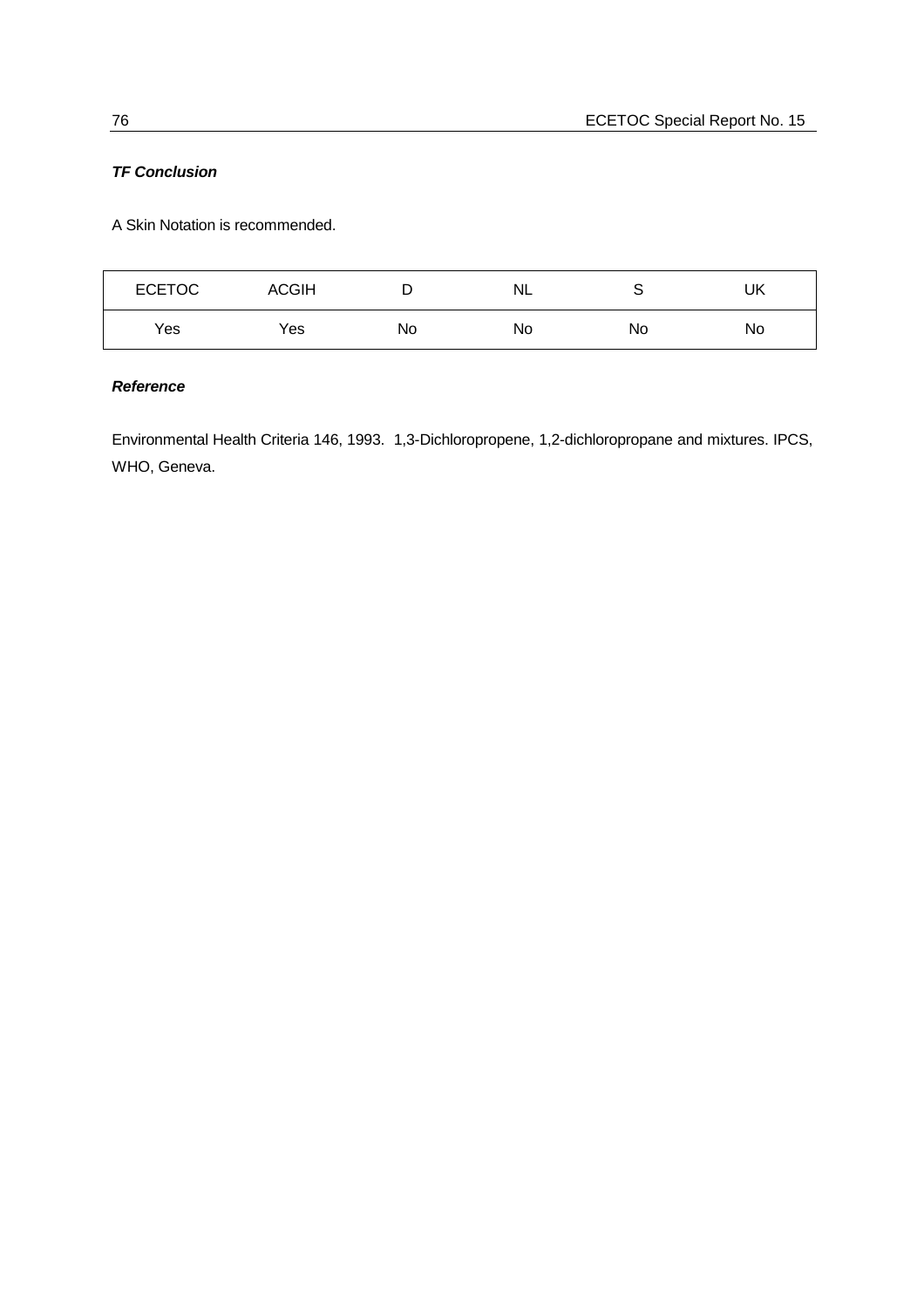## **34. HEXAN-2-ONE (METHYL-n-BUTYLKETONE, MnBK***:* **CAS 591-78-6)**

1. Liquid: BP 127 $^{\circ}$ C and VP 0.5 kPa at 25 $^{\circ}$ C

EC "Classification and Labelling" Directive (67/548/EEC) Risk phrases:

• R48/23 (Danger of serious effects to health by prolonged exposure through inhalation).

Neuropathological degeneration is the end-point of concern (DiVincenzo *et al*, 1978).

- 2. No circumstantial evidence from human skin exposure indicating that a Skin Notation may be required.
- 3. Experiments with 2 volunteers exposed to radio-labelled hexan-2-one indicated absorption rates of 4.8 or 8.0 μg/cm<sup>2</sup>/min or 288 or 480 μg/cm<sup>2</sup>/h respectively (DiVincenzo *et al*, 1978).
- 4. OEL is based on neuropathological effects.
- 5. This value can be compared directly with the outcome of the formula in Appendix A, Section 2.5, calculating 10% of the absorption during an 8-h exposure at the occupational limit of 20 mg/m<sup>3</sup>. A retention factor of 75-92% has been reported in humans following inhalation exposure (DiVincenzo *et al*, 1978).

The upper and lower CAV are  $9.2 \mu$ g/cm<sup>2</sup> (0.5x0.92x20) and 7.5  $\mu$ g/cm<sup>2</sup> (0.5 x 0.75 x 20) respectively. Dermal absorption measurements of 288 - 480  $\mu$ g/cm<sup>2</sup>/h are > CAV (7.5 - 9.2).

#### *TF Conclusion*

A Skin Notation is recommended.

| <b>ECETOC</b> | <b>ACGIH</b> | L  | NL  | U   | UK  |
|---------------|--------------|----|-----|-----|-----|
| Yes           | Yes          | No | Yes | Yes | Yes |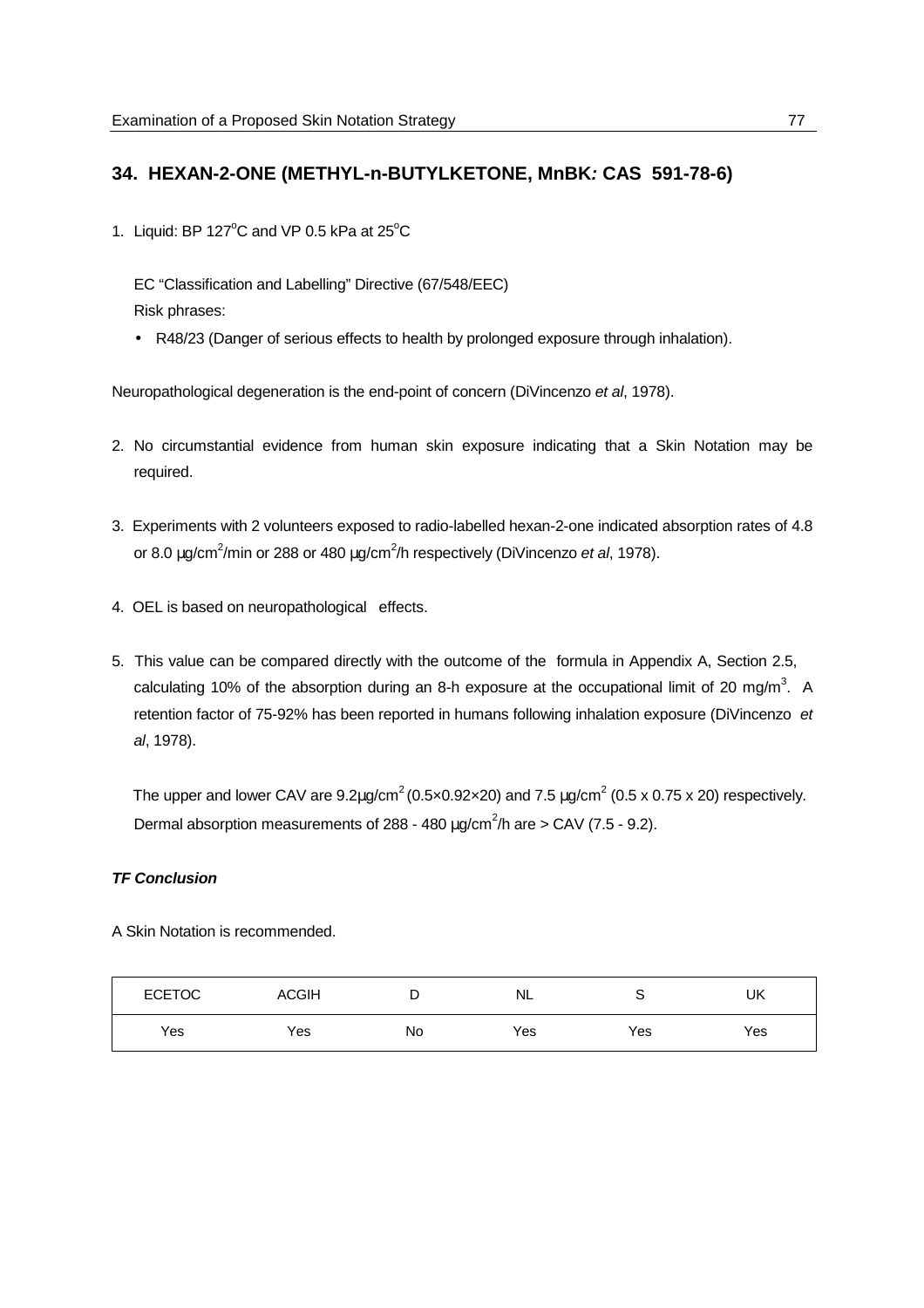#### *Reference*

DiVincenzo GD, Hamilton ML, Kaplan CJ, Krasavage WJ and O'Donoghue JL, 1978. Studies on the respiratory uptake, excretion and the skin absorption of methyl n-butyl ketone in humans and dogs. Toxicol. Appl. Pharmacol. 44, 593-604.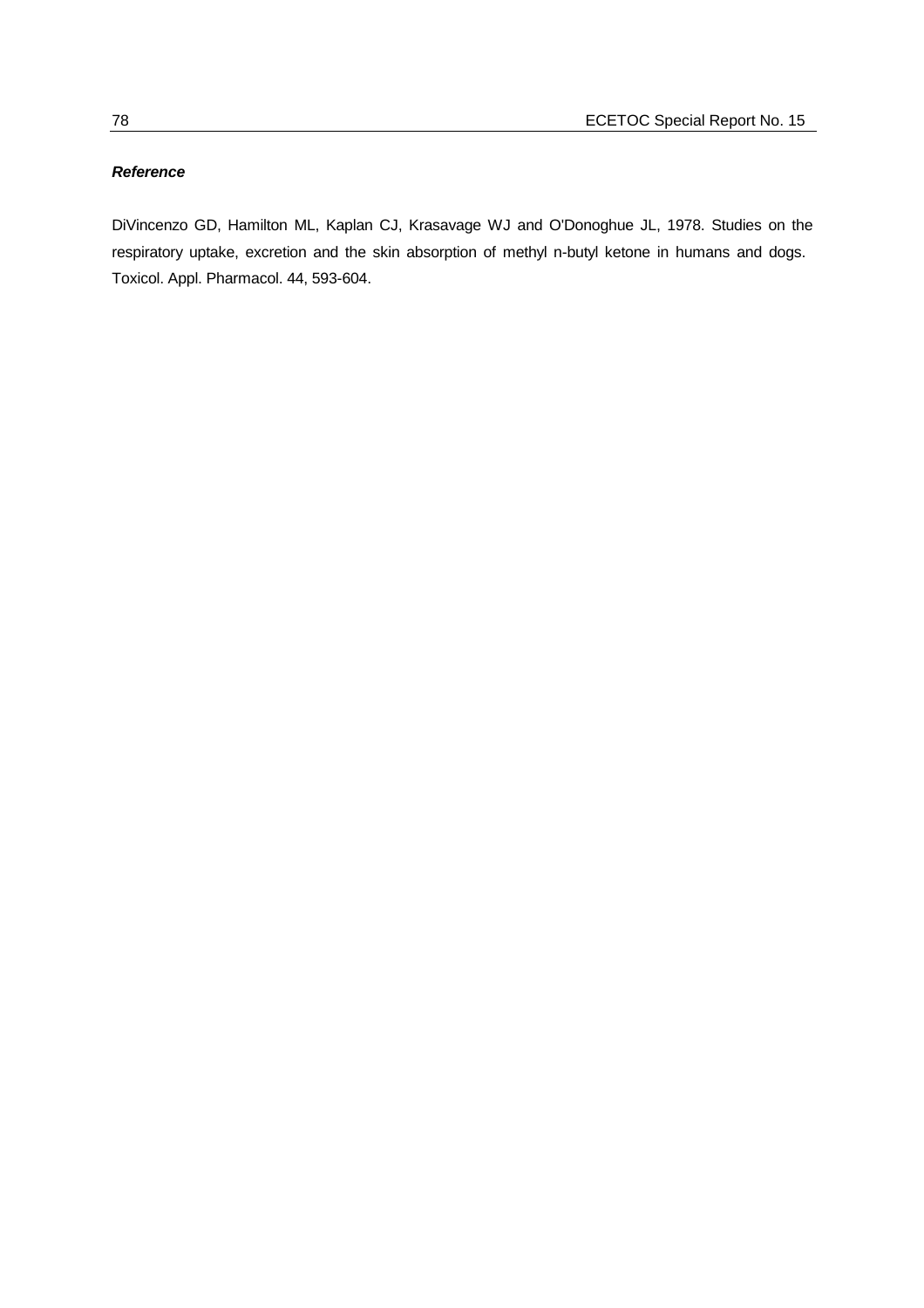## **35. XYLENE (MIXTURE OF 3 ISOMERS: CAS 1330-20-7)**

1. Liquid: BP 137-144 $^{\circ}$ C and VP 1.0 kPa at 20 $^{\circ}$ C

EC "Classification and Labelling" Directive (67/548/EEC) Risk phrases:

- R20/21 (Harmful by inhalation and by contact with skin)
- R38 (Irritating to skin).
- 2. No circumstantial evidence from human skin exposure indicating that a Skin Notation may be required.
- 3. Information regarding dermal penetration in man is not reliable, since the available data were obtained using non-standardised procedures. For example penetration rates varied from 2 nmol/cm<sup>2</sup>/h to 4.6 mg/cm<sup>2</sup> /h (Dutkiewicz and Tyras, 1968; Engstrom *et al*, 1977; Lauwereys *et al* 1978 and Riihimäki, 1979).
- 6. LD50-dermal (rabbits) is 4,320 mg/kg (Hine and Zuidema,1970) and 12.182 mg/kg for m-xylene (Smyth et al, 1962). The LD<sub>50-inh</sub> can be calculated from the LC<sub>50-inh</sub> of 4,550 ppm (19.747 mg/m<sup>3</sup>) (Proc Int Conf, Finland, 1975), which is the lowest value reported.  $LD_{50\text{-inh}} = 19.747 \text{ mg/m}^3 \times 0.0072 \text{m}^3/\text{h} \times 0.5 \times 4 \text{h}/0.4 \text{kg} = 710 \text{ mg/kg}$

The ratio of  $LD_{50\text{-demal}} / LD_{50\text{-inh}}$  ranges from 6-17.

The very low dermal and inhalation toxicity lead to the conclusion that skin absorption is not important.

#### *TF Conclusion*

No Skin Notation is recommended.

| <b>ECETOC</b> | <b>ACGIH</b> | ⋍  | NL  |     | UK  |
|---------------|--------------|----|-----|-----|-----|
| No            | No           | No | Yes | Yes | Yes |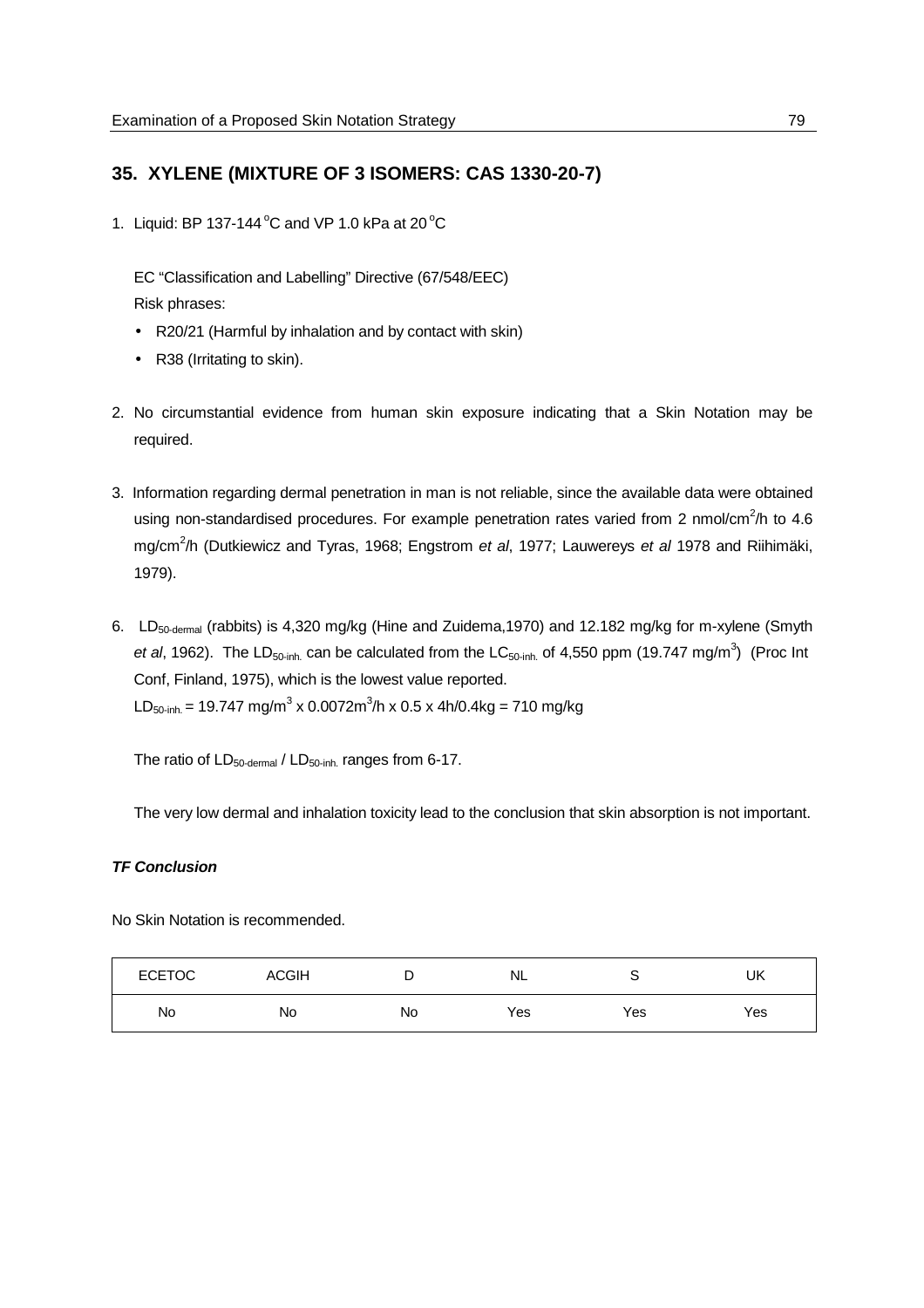#### *References*

Dutkiewicz J and Tyras A, 1968. Skin absorption of toluene, styrene and xylene by man. Br. J. Ind. Med. 25, 243.

Engstrom K, Husman K and Riihimäki V, 1977. Percutaneous absorption of m-xylene in man. Int Arch Occup. Environ. Hlth. 39, 181-189.

Lauwereys RR *et al* ,1978. J. Occup. Med. 5, 143.

Hine CH and Zuidema HH, 1970. The toxicological properties of hydrocarbon solvents. Ind. Med. 39, 215-220.

Smyth HJ *et al* ,1962. J. Am. Ind. Hyg. Assoc. 23, 95.

Riihimäki, 1979. Percutaneous absorption of m-xylene from a mixture of m-xylene and isobutyl alcohol in man. Scand. J. Work Environ. Hlth. 5, 143-150.

Anon,1975. Proc Int Conf Univ Turku, Finland, 26.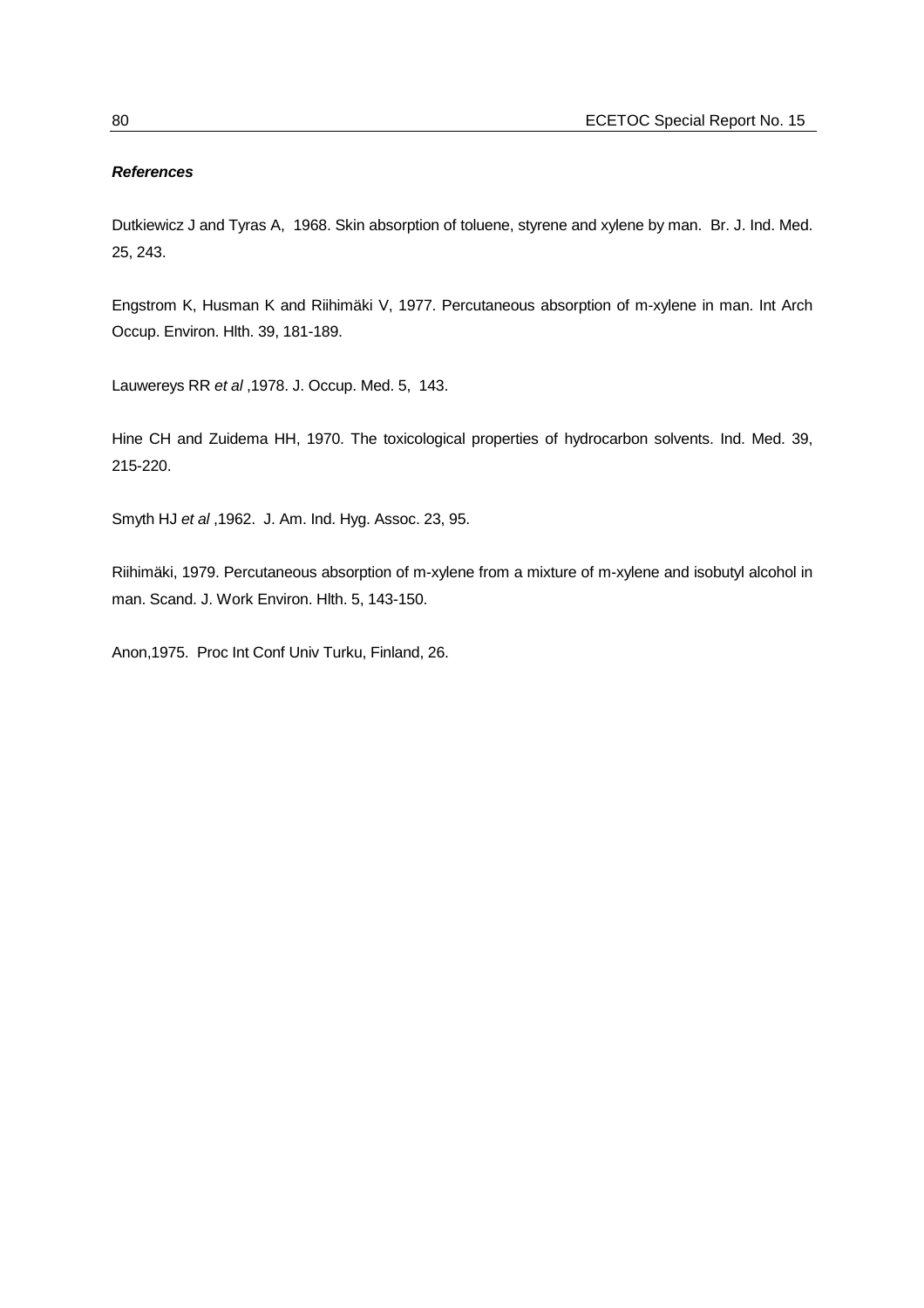## **36. DIPROPYLENE GLYCOL METHYL ETHER (DPGME: CAS 34590-94-8)**

1. Colourless liquid: BP 188  $^{\circ}$ C and VP < 0.1 kPa at 20  $^{\circ}$ C.

Not classified as dangerous to health according to Directive 67/548/EEC. Review of the available data (ECETOC 1995) confirms that DPGME does not require classification for systemic toxicity:

 $LD_{50\text{-oral}}$  > 2000 mg/kg  $LD_{50\text{-dermal}}$  > 2000 mg/kg LC<sub>50-inhalation</sub> exceeds the limit of the achievable concentration.

#### DPGME is:

- not irritant to skin or eyes,
- not a sensitiser,
- not toxic to reproduction,
- not toxic to the heamatopoietic system,
- not genotoxic.

#### *Comment*

These characteristics indicate that DPGME has a very low toxicity. The capacity for skin penetration would otherwise probably have led to a skin notation. (Dugard *et al*, 1984).

#### *TF Conclusion*

No Skin Notation is recommended.

| <b>ECETOC</b> | <b>ACGIH</b> | ◡  | NL | ∼  | UK |
|---------------|--------------|----|----|----|----|
| No            | Yes          | No | No | No | No |

#### *References*

ECETOC, 1995. The toxicology of glycol ethers and its relevance to man. Technical Report No. 64.

Dugard PH, Walker M, Mawdsley and SJ, Scott RC, 1984. Absorption of some glycol ethers through human skin *in vitro*. Environ. Hlth. Persp. 57, 193-197.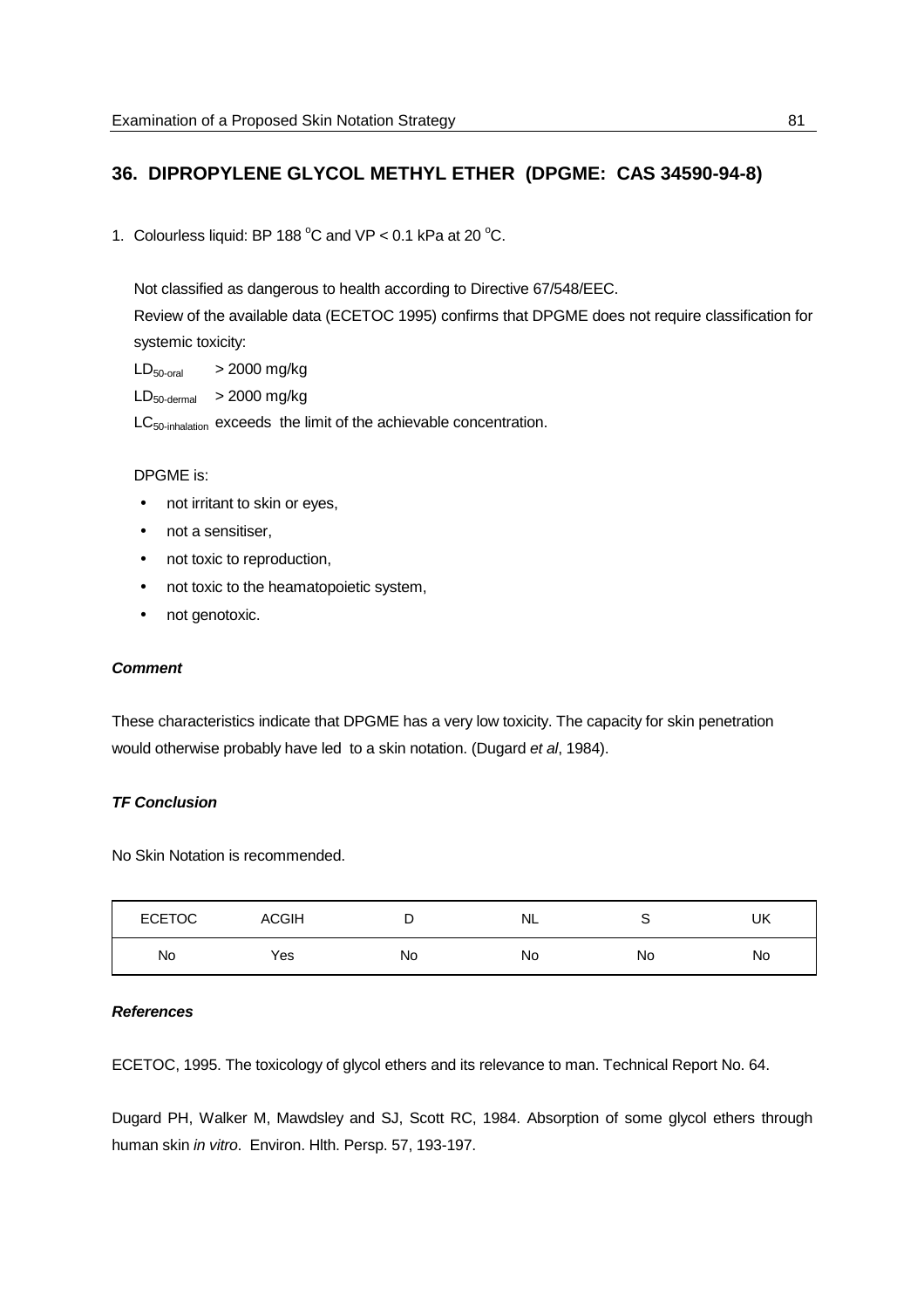## **APPENDIX D. 'SKIN NOTATION', DESCRIPTIONS IN THE REFERENCE COUNTRIES**

#### **American Conference of Government Industrial Hygienists (USA)**

(reproduced with permission of the ACGIH)

#### *"Skin" Notation*

Listed substances followed by the designation "Skin" refer to the potential significant contribution to the overall exposure by the cutaneous route, including mucous membranes and the eyes, either by contact with vapors or, of probable greater significance, by direct skin contact with the substance. Vehicles present in solutions or mixtures can also significantly enhance potential skin absorption. It should be noted that while some materials are capable of causing irritation, dermatitis, and sensitization in workers, these properties are *not considered relevant* when assigning a skin notation. It should be noted, however, that the development of a dermatological condition can significantly affect the potential for dermal absorption.

While limited quantitative data currently exist with regard to skin absorption of gases, vapors, and liquids by workers, the Chemical Substances TLV Committee recommends that the integration of data from acute dermal studies and repeated dose dermal studies in animals and/or humans, along with the ability of the chemical to be absorbed, be used in deciding on the appropriateness of the skin notation. In general, available data which suggest that the potential for absorption via the hands/forearms during the workday could be significant, especially for chemicals with lower TLVs, could justify a skin notation. From acute animal toxicity data, materials having a relatively low dermal  $LD_{50}$  (1000 mg/kg of body weight or less) would be given a skin notation. Where repeated dermal application studies have shown significant systemic effects following treatment, a skin notation would be considered. When chemicals penetrate the skin easily (higher octanol-water partition coefficients) and where extrapolations of systemic effects from other routes of exposure suggest dermal absorption may be important in the expressed toxicity, a skin notation should be considered.

Substances having a skin notation and a low TLV may present special problems for operations involving high airborne concentrations of the material, particularly under conditions where significant areas of the skin are exposed for a long period of time. Under these conditions, special precautions to significantly reduce or preclude skin contact may be required.

Biological monitoring should be considered to determine the relative contribution of exposure via the dermal route to the total dose. The TLV/BEI Booklet contains a number of adopted biological exposure indices, which provide an additional tool when assessing the worker's total exposure to selected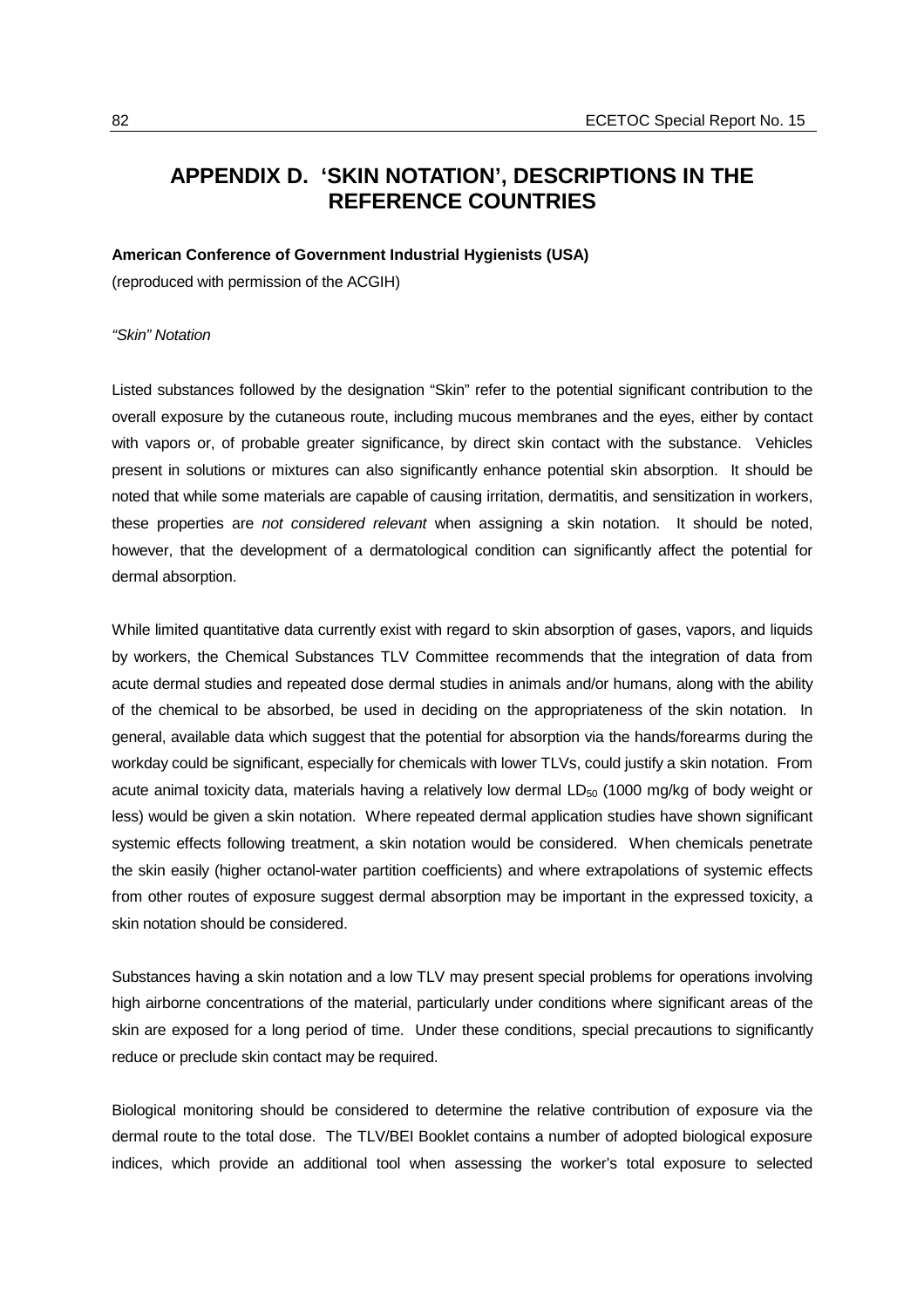materials. For additional information, refer to "Dermal Absorption" in the "Introduction to the Biological Exposure Indices", 6th edition of the *Documentation of Threshold Limit Values and Biological Exposure Indices*, and to Leung and Paustenbach.

Use of the skin designation is intended to alert the reader that air sampling alone is insufficient to accurately quantify exposure and that measures to prevent significant cutaneous absorption may be required.

## **Commission for the Investigation of Health Hazards of Chemical Compounds in the Work Area (Germany)**

(Abstract from List of MAK and BAT Values 1994, Deutsche Forschungsgemeinschaft, Document 30)

#### *Cutaneous absorption*

Certain substances can penetrate the epidermis easily; absorption of such substances through the skin can pose an incomparably larger danger of toxicity than their inhalation so that potentially fatal poisonings, frequently without warning symptoms, can result from cutaneous absorption of, e.g. aniline, nitrobenzene, ethylene glycol dinitrate phenols, certain pesticides, etc. Such substances are designated with an "H" in the relevant column in the list of MAK values. To avoid health risks when handling such substances, meticulous cleanliness of the skin, hair and clothing is imperative. The letter "H", however, does not indicate a potential danger of skin irritation!

#### **Dutch Export Committee on Occupational Standards (The Netherlands)**

(Abstract from De Nationale MAC-lijst, 1995; Dept of Social Affairs and Employment, Publication P145. Translated from Dutch)

#### *Skin absorption*

Substances that may be absorbed relatively easily through the skin and as such can contribute substantially to the total internal exposure, are designated in the list with an "H". For these substances adequate measures to prevent skin contact are required in addition to measures against inhalation. The Expert Committee applies the criteria formulated in ECETOC-document No. 31 when designating a skin notation.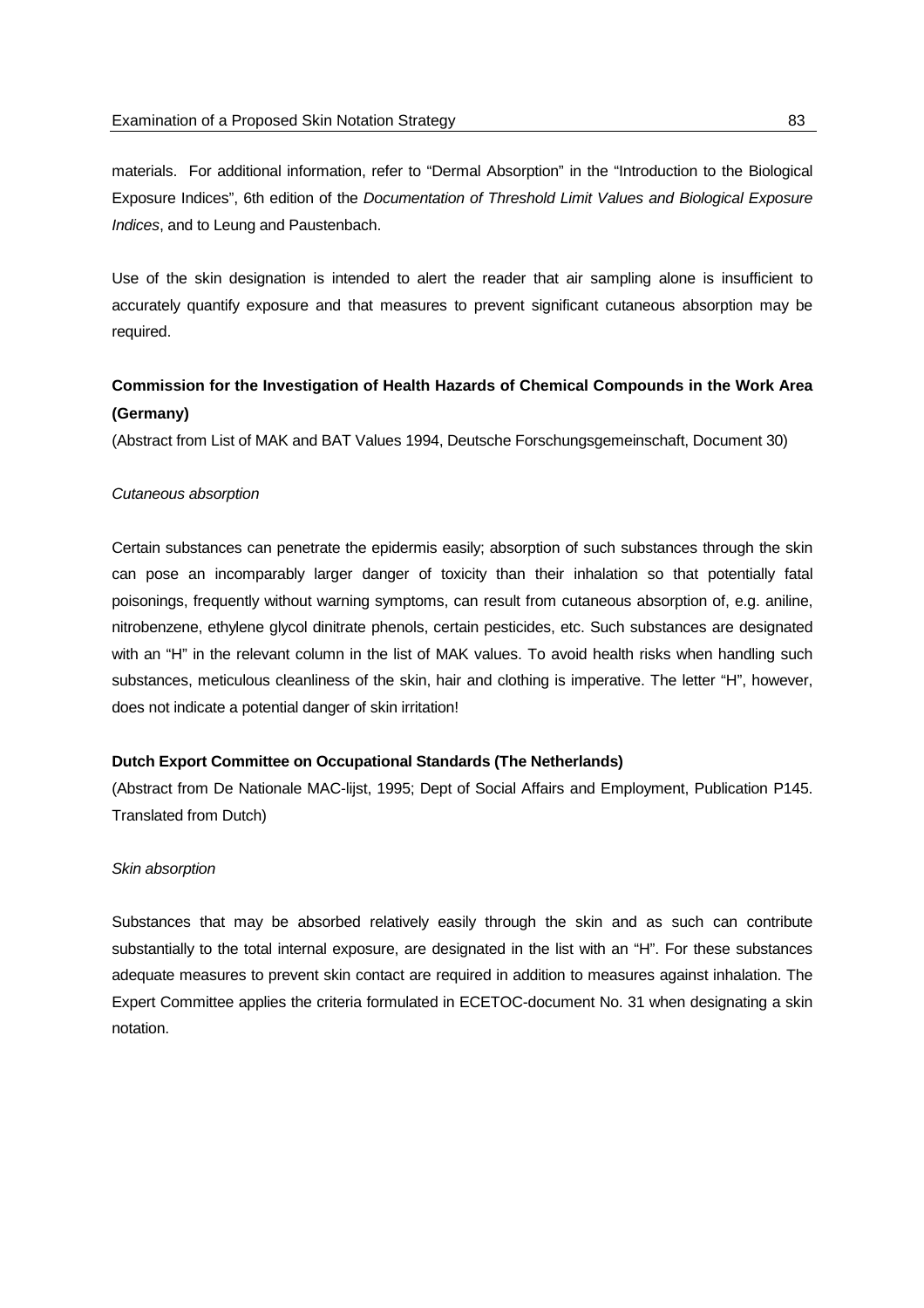## **Statute book of the Swedish National Board of Occupational Safety and Health (Ordinance AFS 1990:13) on Occupational Exposure Limit Values. (Sweden)**

#### *Absorption through the skin*

Certain chemical substances can penetrate the skin, even when the skin is uninjured, and in this way be absorbed into the body. This applies particularly if the substances are present in solid form or as a liquid or as concentrated gas. The absorption from liquid (and also from concentrated gas) can be considerable. The prescribed limit value will provide adequate protection only on the condition that absorption through the skin cannot take place to such an extent that the total exposure is affected. Special measures are required to prevent absorption through the skin, if there is a risk of this.

Many substances can be injurious not only by absorption in the body but also by their direct effect on the skin and mucous membranes. Solvents degrease the skin, and thereby render it more vulnerable to the effects of both solvents themselves and other substances. Corrosive substances can cause particularly serious injuries to the eyes.

Substances that can easily be absorbed into the body also through the skin are identified in the Appendix.

#### **Occupational exposure limits 1995 - Publication EH40/95 (United Kingdom)**

#### *Absorption through the skin*

In general, for most substances, the main route of entry into the body is by inhalation and the exposure limits given in this booklet solely relate to exposure by this route. However, certain substances have the ability to penetrate the intact skin and become absorbed into the body, thus contributing to systemic toxicity; these substances are marked in the tables with an "Sk" notation. ACTS has agreed the following criteria for assigning this notation:

The "Sk" notation is assigned in cases where the available data or experience (or predictions made in the absence of actual data) suggest that exposure via the dermal route may make a substantial contribution to body burden (when compared to the contribution attributable to inhalation exposure at the OEL) and cause systemic effects, so that conclusions about exposure and health effects based solely on airborne concentration limits may be invalid.

Absorption through the skin can result from localised contamination, for example from a splash on the skin or clothing, or in certain cases from exposure to high atmospheric concentrations of vapour. This may result in a substantial body burden, so that serious effects may result with little or no warning.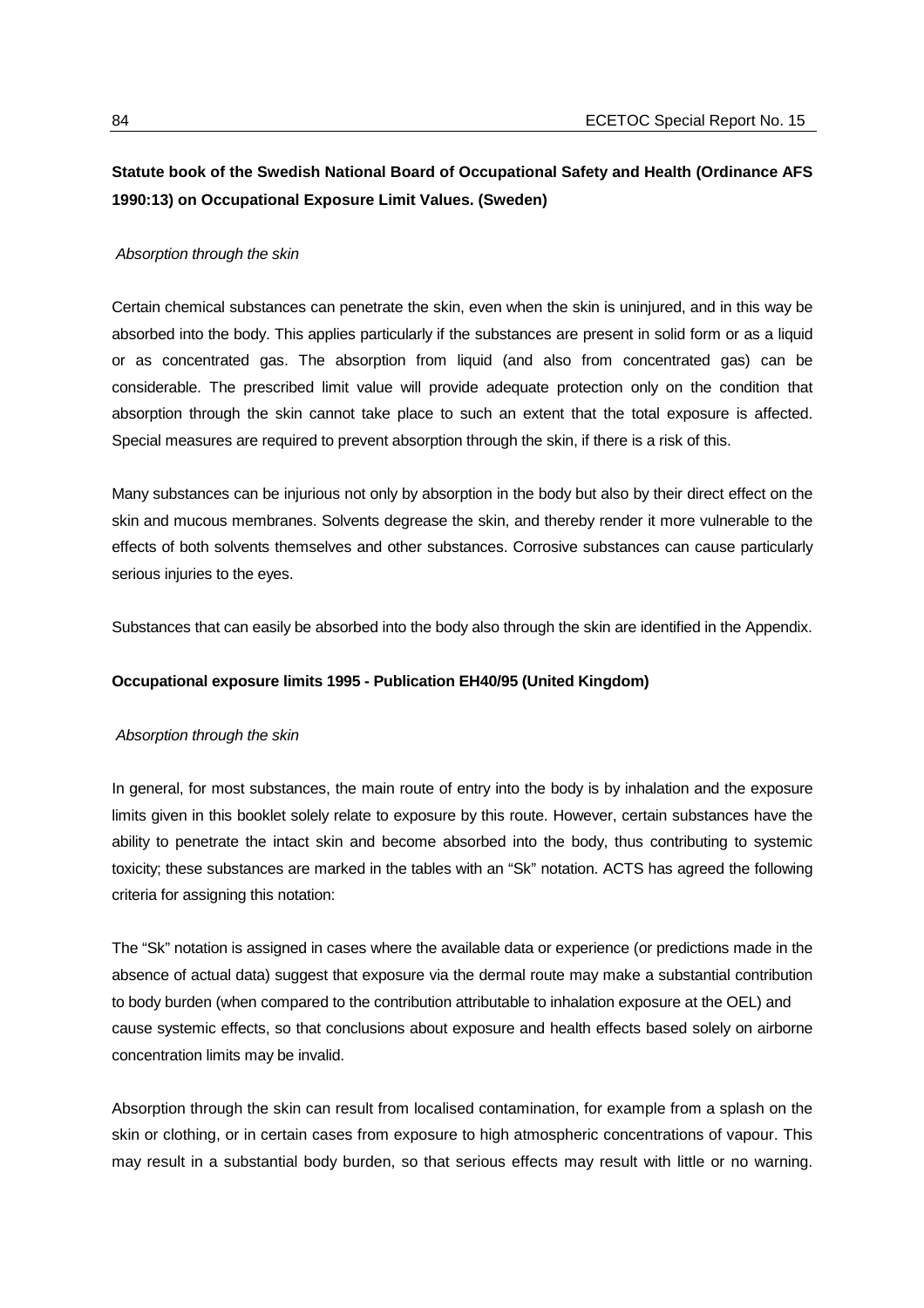Therefore it is necessary to take special precautions to prevent skin contact when handling these substances. Where the "Sk" notation has been assigned and the methods of use provide a potential exposure route via skin absorption these factors should be taken into account in determining the adequacy of the control measures. Further guidance is given on the adequate control of exposure by routes other than inhalation in the General COSHH Approved Code of Practice, in "The safe use of pesticides for non-agricultural purposes" and in "The safe use of pesticides on farms and holdings".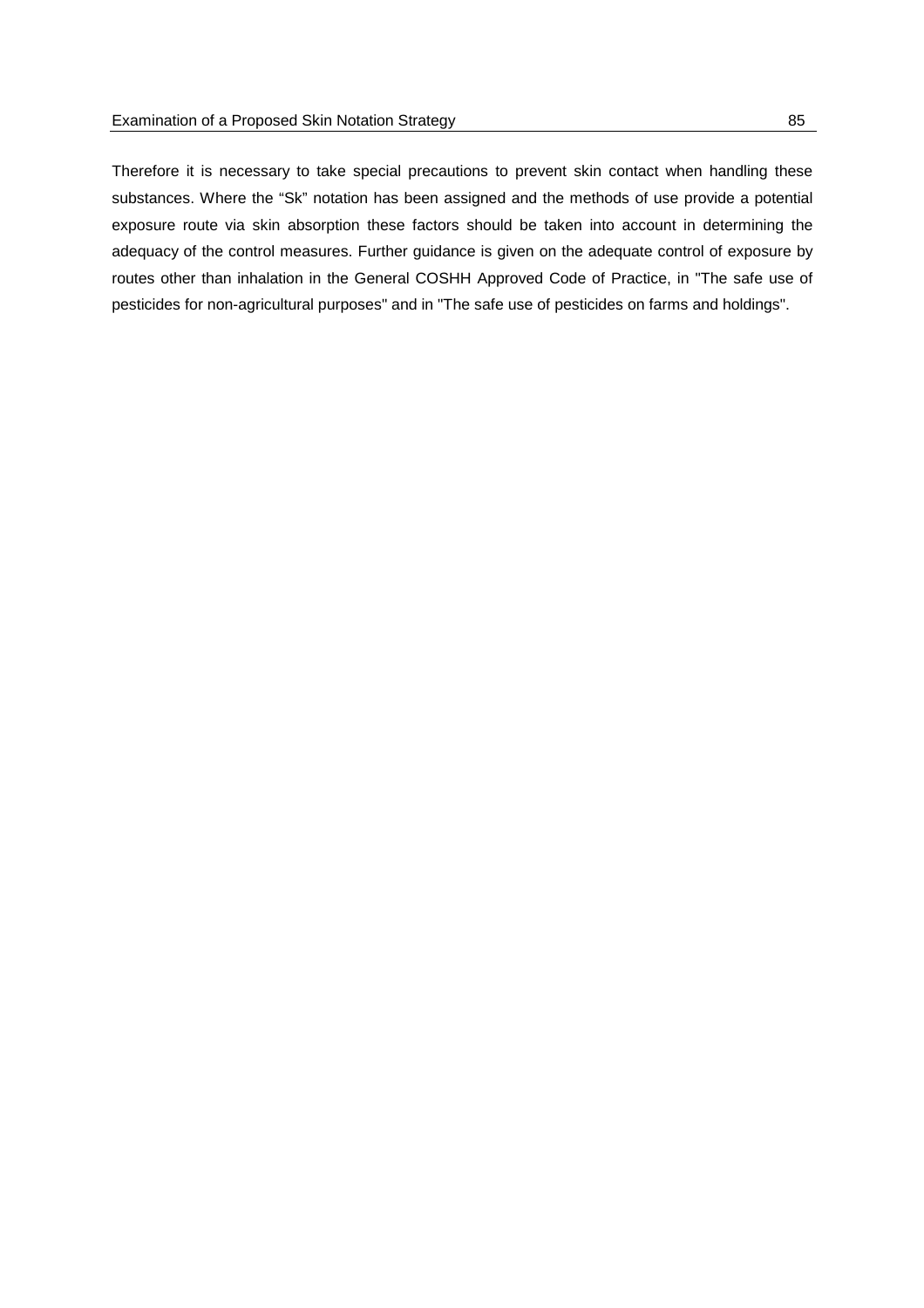# **MEMBERS OF TASK FORCE**

| H. VERSCHUUREN (Chairman) | Dow Europe        |
|---------------------------|-------------------|
|                           | CH-Horgen         |
| <b>G. KENNEDY</b>         | DuPont de Nemours |
|                           | <b>USA-Newark</b> |
| A. MALLETT                | Arco Chemical     |
|                           | GB-Maidenhaed     |
| R. MATZKE                 | Cibe-Geigy        |
|                           | <b>CH-Basel</b>   |
| A. PICHARD                | Rhône-Poulenc     |
|                           | F-Courbevoie      |
| <b>B. SCHMIT</b>          | Solvay            |
|                           | <b>B-Brussels</b> |
|                           |                   |
| H. NIESSEN (until 1994)   | <b>ECETOC</b>     |
| W. ROZENBOOM (until 1996) | <b>B-Brussels</b> |
| M. BUTLER (from 1996)     |                   |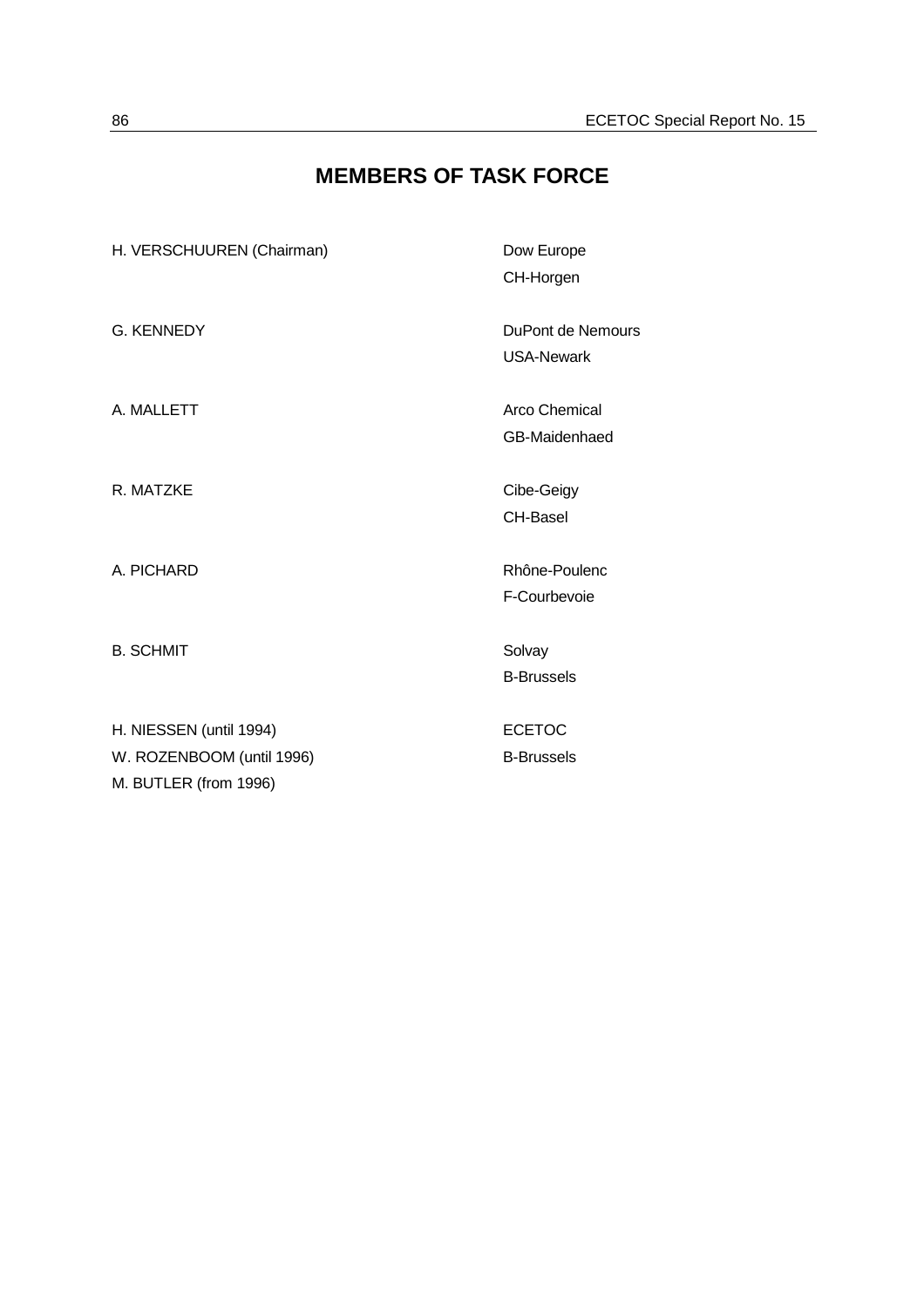## **MEMBERS OF THE SCIENTIFIC COMMITTEE**

(Peer Review Committee)

W. TORDOIR (Chairman), Group Adviser,<br>
Environmental Health and Human Toxicology<br>
NL-Den Haag Environmental Health and Human Toxicology

H. VERSCHUUREN (Vice-Chairman) Dow Europe Head, Toxicology Department CH-Horgen

O. BØCKMANN, Scientific Adviser Norsk Hydro

N. CARMICHAEL, Toxicology Director, Rhône-Poulenc Worldwide F-Sophia Antipolis

H. DE HENAU, European Technical Centre, Procter and Gamble Professional and Regulatory Services **B-Brussels** 

C. d'HONDT, Head of Novartis Environmental Safety Department CH-Basel

B. HILDEBRAND, BASE Director, Experimental Toxicology **D-Ludwigshafen** 

J. JACKSON<sup>1</sup>, Senior Associate Monsanto Europe Medical Adviser and the extent of the B-Brussels

 $E.$  LÖSER<sup>1</sup>, , and the contract of the contract of the Bayer Head, Institute of Industrial Toxicology **D-Wuppertal** 

R. MILLISCHER, Elf Atochem Head, Industrial Toxicology Department F-Paris

G. RANDALL, Director, No. 2006. 2012. 2014 Environmental Laboratory GB-Brixham

A. SARRIF, Associate Director **DuPont de Nemours** DuPont de Nemours Toxicology Affairs - Europe **D-Bad Homburg** 

J. SOLBE,<br>
Head of SEAC Environment<br>
Head of SEAC Environment<br>
UK - Bebinaton Head of SEAC Environment

H-J. WIEGAND, Head, No. 1996, No. 1997, No. 1997, No. 1998, Hüls Product Safety Department D-Marl

 $1$  Stewards responsible for primary peer review

N-Porsgrunn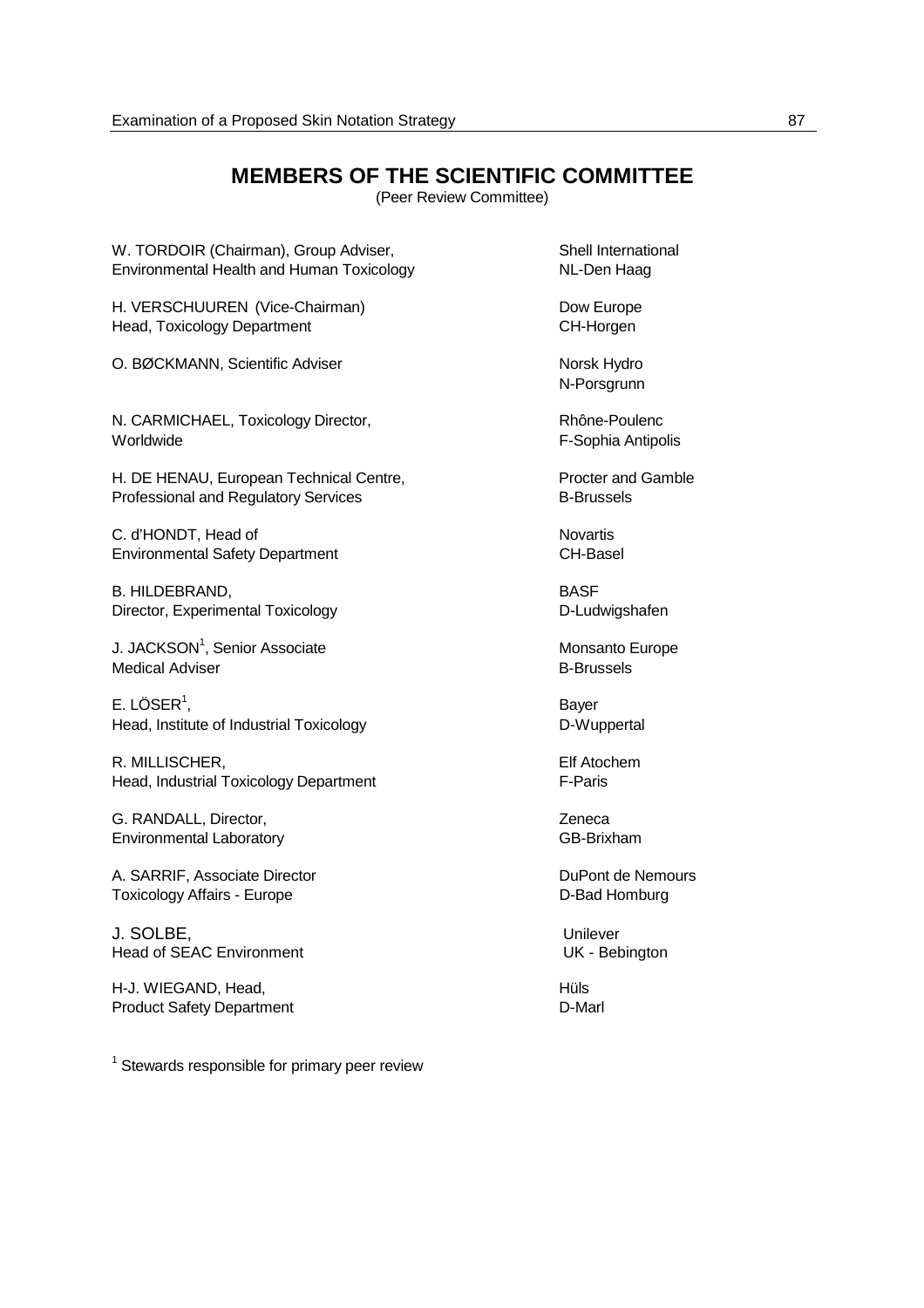Responsible Editor: FM Carpanini, ECETOC Av E Van Nieuwenhuyse 4 (Bte 6) B-1160 Brussels, Belgium D-1998-3001-149